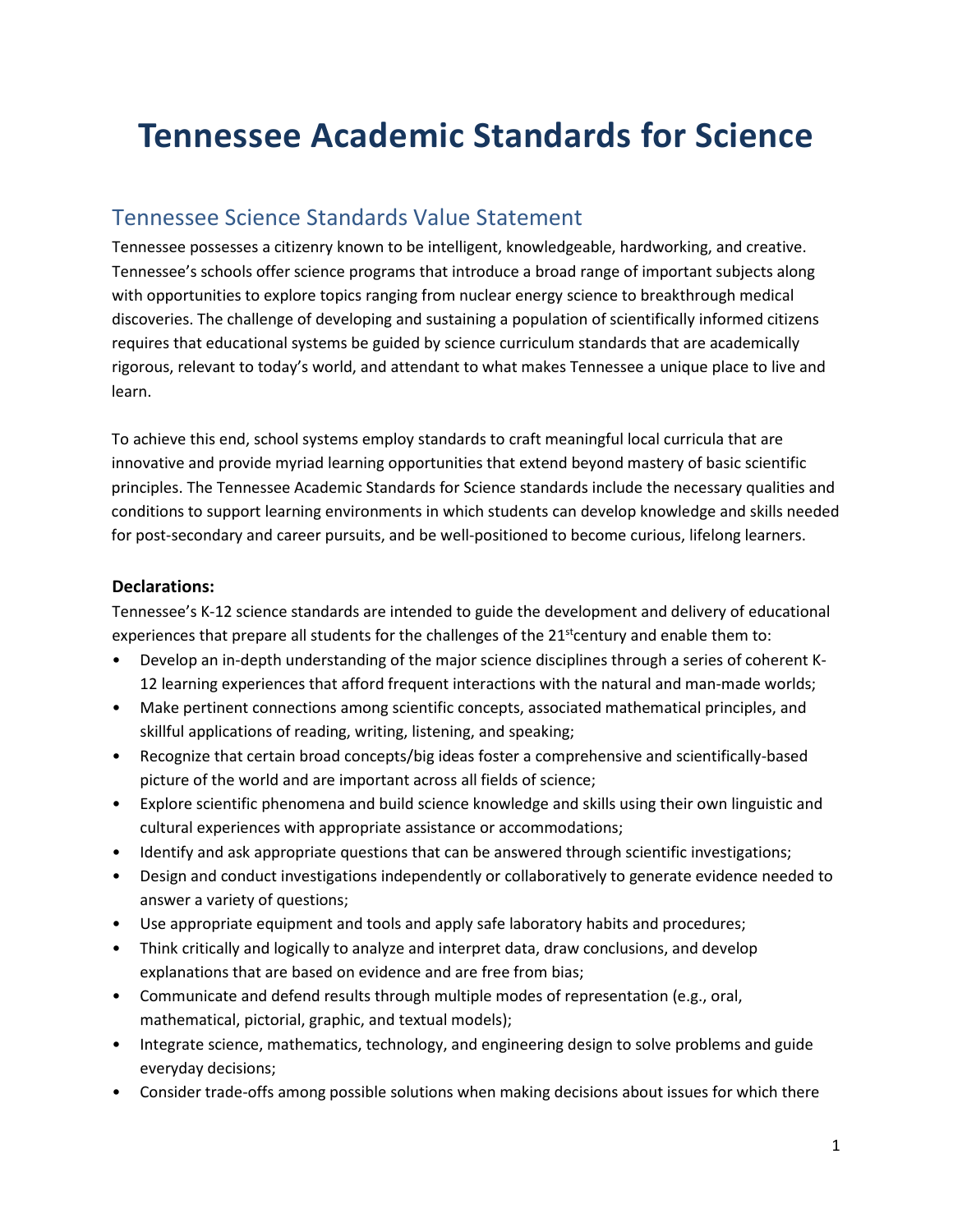are competing alternatives;

- Locate, evaluate, and apply reliable sources of scientific and technological information;
- Recognize that the principal activity of scientists is to explain the natural world and develop associated theories and laws;
- Recognize that current scientific understanding is tentative and subject to change as experimental evidence accumulates and/or old evidence is reexamined;
- Demonstrate an understanding of scientific principles and the ability to conduct investigations through student-directed experiments, authentic performances, lab reports, portfolios, laboratory demonstrations, real world projects, interviews, and high-stakes tests.<sup>[1](#page-1-0)</sup>

<span id="page-1-0"></span><sup>&</sup>lt;sup>1</sup> Information from the NSTA Position Statements was adapted to compile this document.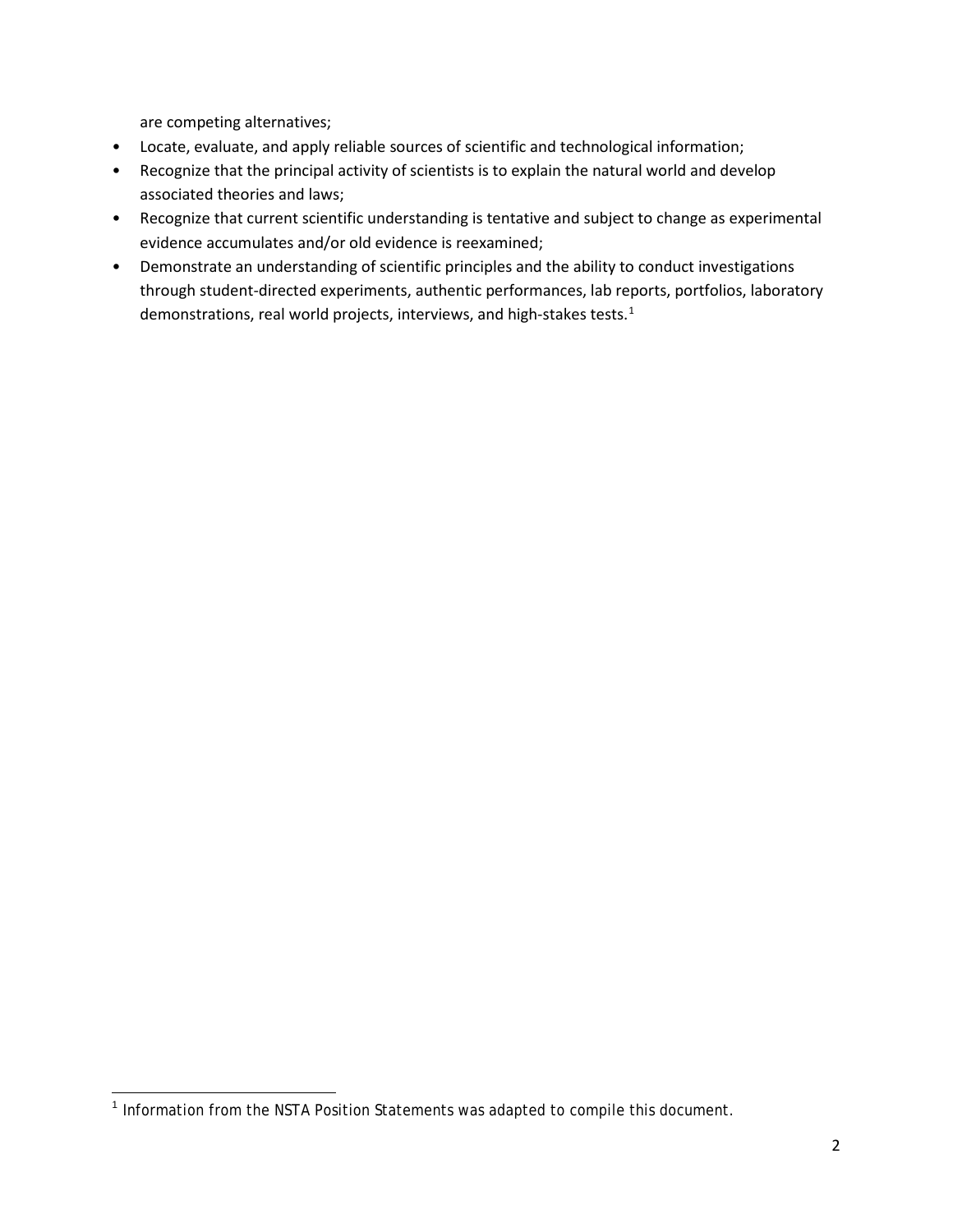# Table of Contents

| <b>Section</b>                                              | <b>Page Number</b> |
|-------------------------------------------------------------|--------------------|
| Background Information and Context                          |                    |
| Research and Vision of the Standards                        | 4                  |
| <b>Crosscutting Concepts</b>                                | 6                  |
| Science and Engineering Practices                           | 6                  |
| Engineering Technology and Science Practice Standards (ETS) | 7                  |
| <b>Structure of the Standards</b>                           | 8                  |
| <b>Elementary School Progression</b>                        | 8                  |
| Middle School Progression                                   | 8                  |
| <b>High School Progression</b>                              | 10                 |
| <b>Grade Level Overviews</b>                                | 10                 |
| Shifts in Sequence                                          | 11                 |
| Disciplinary Core Ideas across Grade Levels                 | 12                 |
| Recommended Mathematical and Literacy Skills for Science    | 14                 |
| Proficiency<br>Scientific Literacy vs. Literacy             | 16                 |
| Kindergarten                                                | 17                 |
| <b>First Grade</b>                                          | 21                 |
| Second Grade                                                | 25                 |
| <b>Third Grade</b>                                          | 30                 |
| <b>Fourth Grade</b>                                         | 35                 |
| <b>Fifth Grade</b>                                          | 40                 |
| Sixth Grade                                                 | 45                 |
| Seventh Grade                                               | 49                 |
| <b>Eighth Grade</b>                                         | 53                 |
| <b>Biology I</b>                                            | 58                 |
| <b>Biology II</b>                                           | 63                 |
| Chemistry I                                                 | 68                 |
| Chemistry II                                                | 73                 |
| <b>Earth and Space Science</b>                              | 78                 |
| Ecology                                                     | 84                 |
| <b>Environmental Science</b>                                | 89                 |
| Geology                                                     | 95                 |
| Human Anatomy and Physiology                                | 100                |
| <b>Physical Science</b>                                     | 106                |
| <b>Physical World Concepts</b>                              | 111                |
| Physics                                                     | 116                |
| Scientific Research                                         | 121                |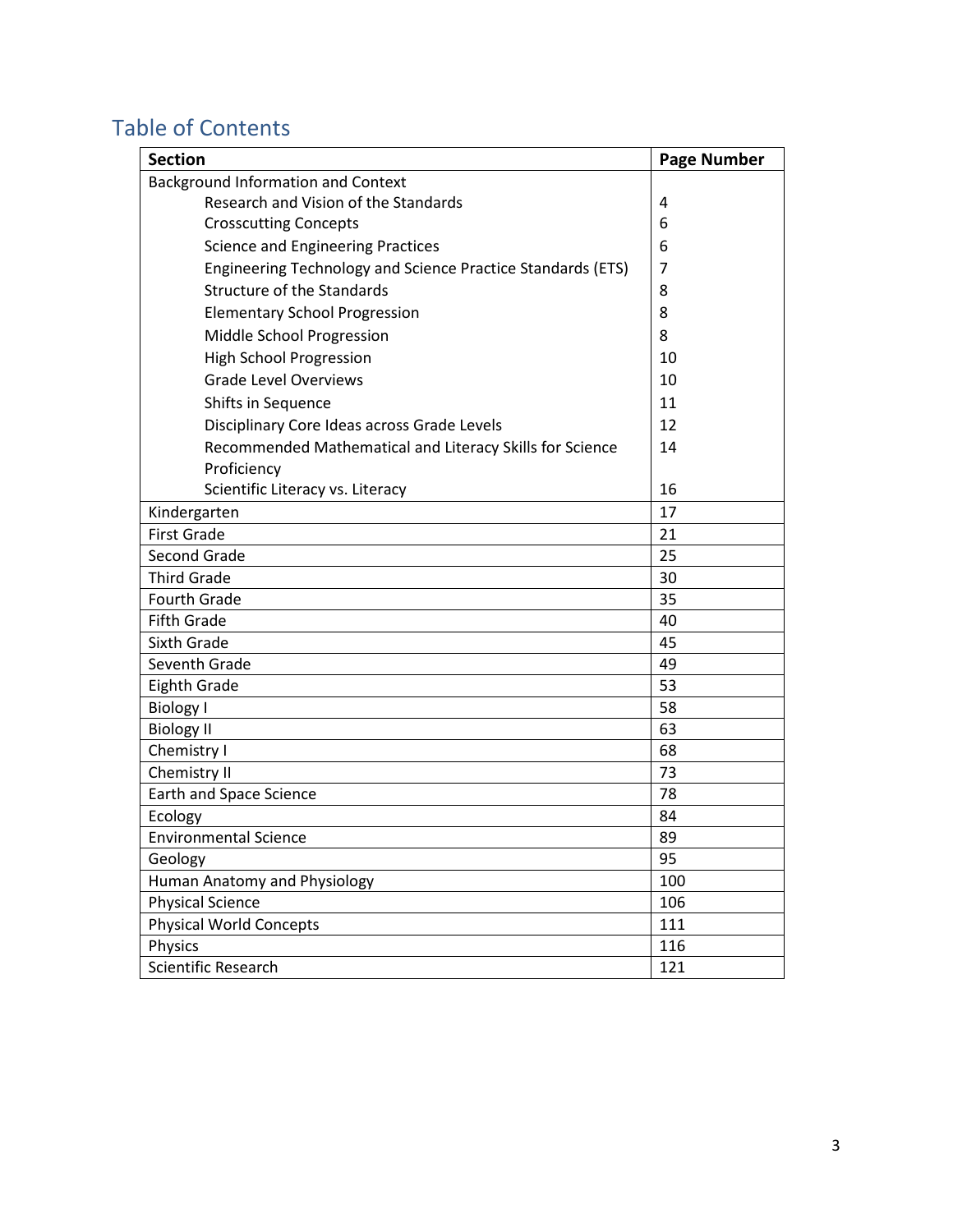# Research and Vision of the Standards

#### **The ideas driving the development of the standards are:**

- Improve the coherence of content from grade to grade.
- Integrate disciplinary core ideas with crosscutting concepts and science and engineering practices.
- Promote equity and diversity of science and engineering education for all learners.

#### **Disciplinary Core Ideas and Components:**

The *Framework for K-12 Science Education* describes the progression of disciplinary core ideas (DCIs) and gives grade level end points. These core ideas and the component ideas are the structure and organization of the Tennessee Academic Standards for Science. Focusing on a limited number of ideas, grades K-12 will deepen content knowledge and build on learning. The progressions are designed to build on student understanding of science with developmental appropriateness. The science and engineering practices are integrated throughout the physical, life, and earth DCI groups shown below.

#### *PHYSICAL SCIENCES* **(PS)**

#### **PS1: Matter and Its Interactions**

- A. Structure and Properties of Matter
- B. Chemical Processes
- C. Nuclear Processes

#### **PS2: Motion and Stability: Forces and Interactions**

- A. Forces, Fields, and Motion
- B. Types of Interactions
- C. Stability and Instability in Physical Systems

#### **PS3: Energy**

- A. Definitions of Energy
- B. Conservation of Energy and Energy Transfer
- C. Relationship Between Energy and Forces and Fields
- D. Energy in Chemical Processes and Everyday Life

#### **PS4: Waves and Their Applications in Technologies for Information Transfer**

- A. Wave Properties: Mechanical and Electromagnetic
- B. Electromagnetic Radiation
- C. Information Technologies and Instrumentation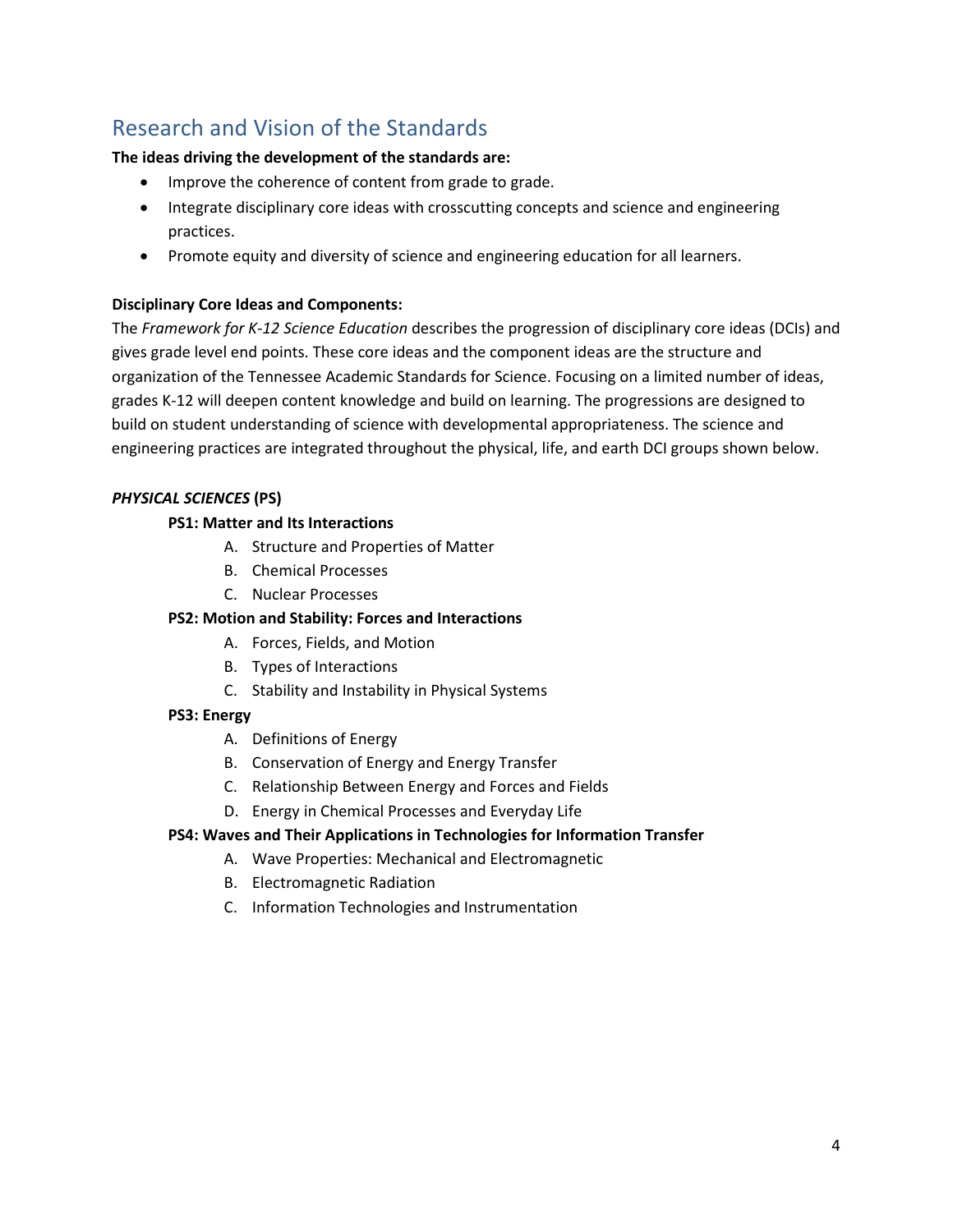#### *LIFE SCIENCES* **(LS)**

#### **LS1: From Molecules to Organisms: Structures and Processes**

- A. Structure and Function
- B. Growth and Development of Organisms
- C. Organization for Matter and Energy Flow in Organisms
- D. Information Processing

#### **LS2: Ecosystems: Interactions, Energy, and Dynamics**

- A. Interdependent Relationships in Ecosystems
- B. Cycles of Matter and Energy Transfer in Ecosystems
- C. Ecosystem Dynamics, Functioning, and Resilience
- D. Social Interactions and Group Behavior

#### **LS3: Heredity: Inheritance and Variation of Traits**

- A. Inheritance of Traits
- B. Variation of Traits

#### **LS4: Biological Change: Unity and Diversity**

- A. Evidence of Common Ancestry
- B. Natural Selection
- C. Adaptation
- D. Biodiversity and Humans

#### *EARTH AND SPACE SCIENCES* **(ESS)**

#### **ESS1: Earth's Place in the Universe**

- A. The Universe and Its Stars
- B. Earth and the Solar System
- C. The History of Planet Earth

#### **ESS2: Earth's Systems**

- A. Earth Materials and Systems
- B. Plate Tectonics and Large-Scale System Interactions
- C. The Roles of Water in Earth's Surface Processes
- D. Weather and Climate
- E. Biogeology

#### **ESS3: Earth and Human Activity**

- A. Natural Resources
- B. Natural Hazards
- C. Human Impacts on Earth Systems
- D. Global Climate Change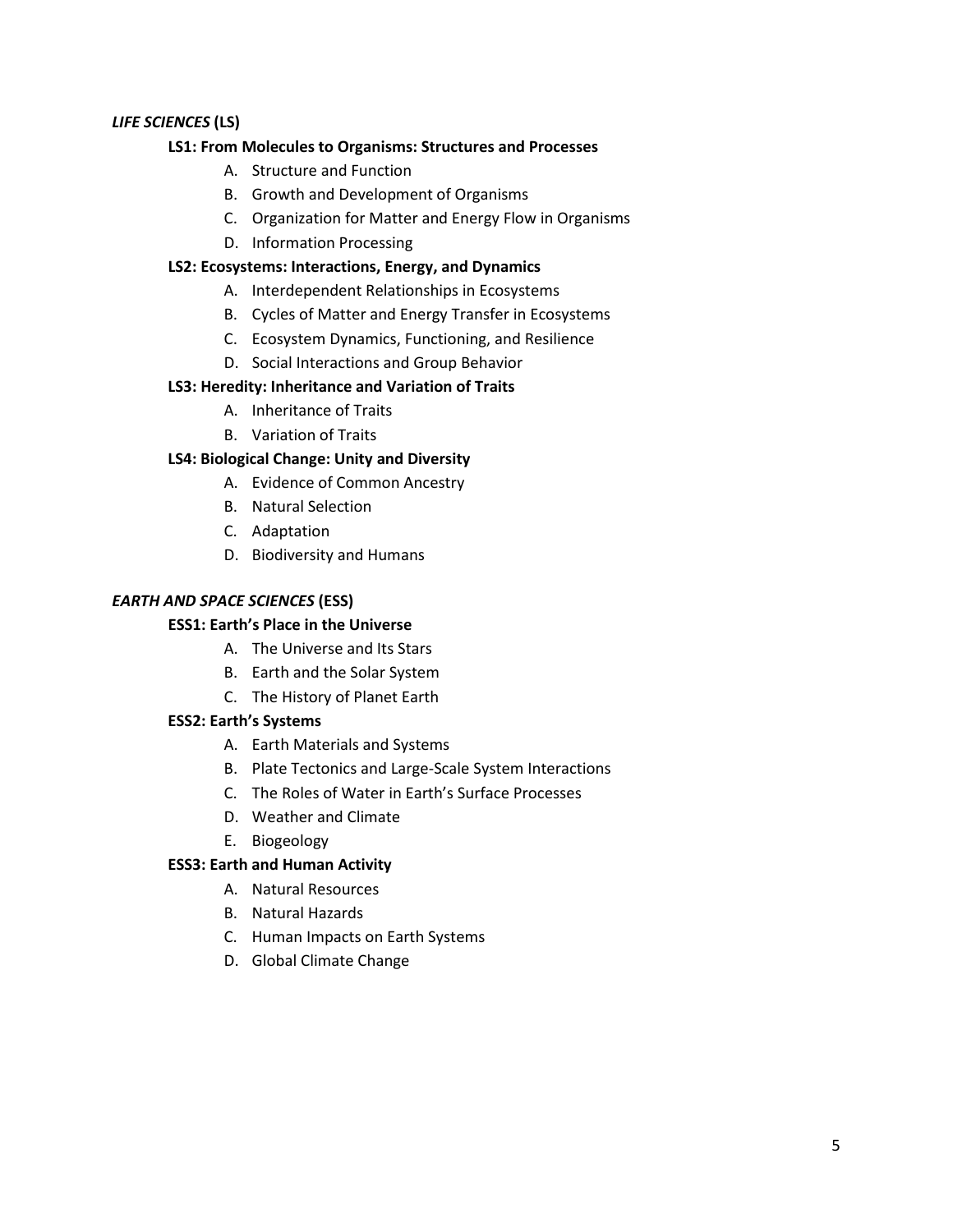#### *ENGINEERING, TECHNOLOGY, AND APPLICATIONS OF SCIENCE* **(ETS)**

### **ETS1: Engineering Design**

- A. Defining and Delimiting and Engineering Problems
- B. Developing Possible Solutions
- C. Optimizing the Solution Design

### **ETS2: Links Among Engineering, Technology, Science, and Society**

- A. Interdependence of Science, Technology, Engineering, and Math (STEM)
- B. Influence of Engineering, Technology, and Science on Society and the Natural World

#### **ETS3: Applications of Science**

- A. Nature of Science Components
- B. Theory Development and Revision
- C. Science Practices: Utilization in Developing and Conducting Original Scientific Research
- D. Practice of Peer Review

# Crosscutting Concepts

These are concepts that permeate all science and show an interdependent connection among the sciences differentiated from grades K-12. Tennessee state science standards have explicitly designed the standard progression to include these crosscutting concepts:

- Pattern observation and explanation
- Cause and effect relationships that can be explained through a mechanism
- Scale, proportion, and quantity that integrate measurement and precision of language
- Systems and system models with defined boundaries that can be investigated and characterized by the next three concepts
- Energy and matter conservation through transformations that flow or cycle into, out of, or within a system
- Structure and function of systems and their parts
- Stability and change of systems

# Science and Engineering Practices

The science and engineering practices are used as a means to learn science by doing science, thus combining knowledge with skill. The goal is to allow students to discover how scientific knowledge is produced and how engineering solutions are developed. The following practices should not be taught in isolation or as a separate unit, but rather differentiated at each grade level from K-12 and integrated into all core ideas employed throughout the school year. These are not to be taught in isolation but are embedded throughout the language of the standards.

• Asking questions (for science) and defining problems (for engineering) to determine what is known, what has yet to be satisfactorily explained, and what problems need to be solved.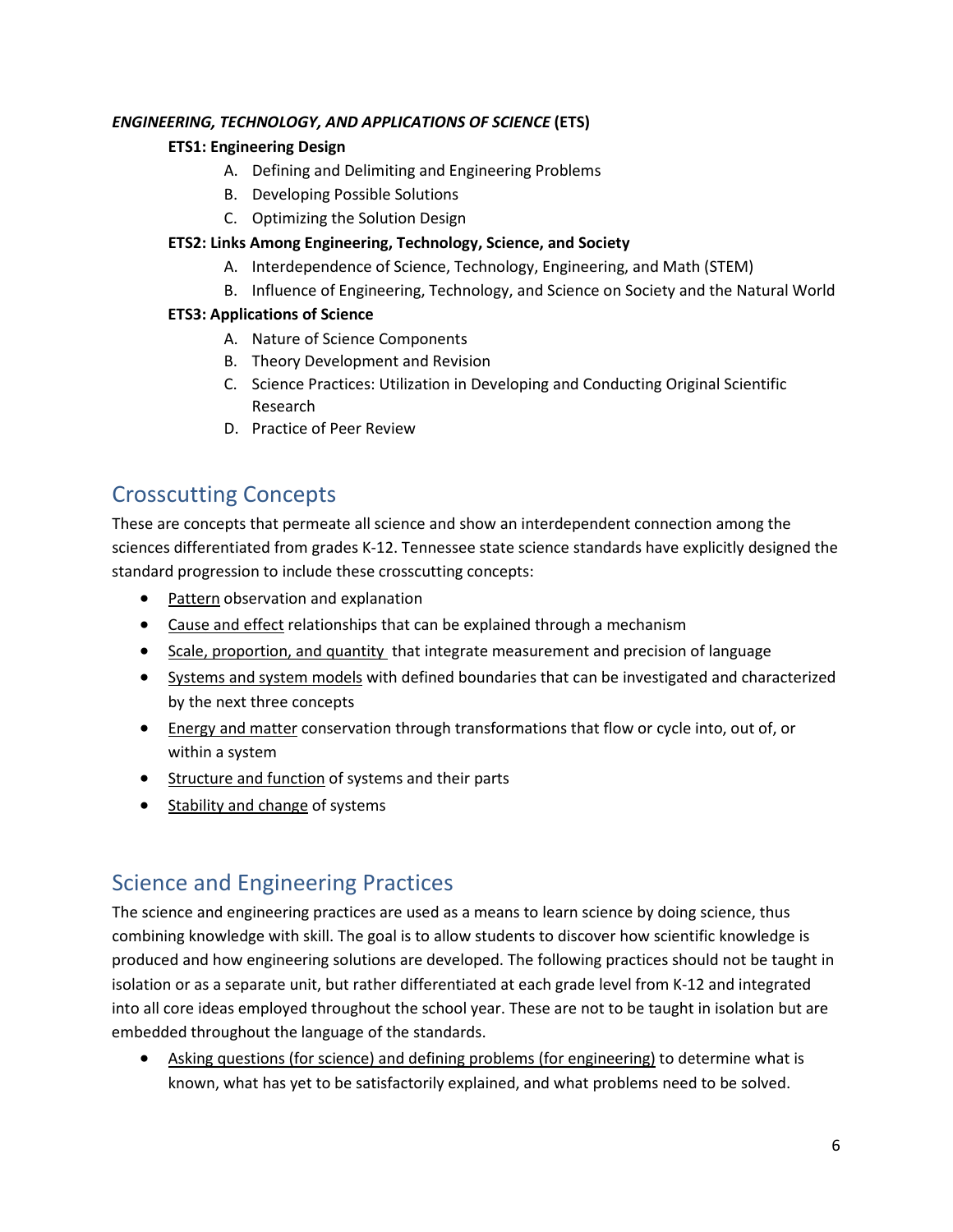- Developing and using models to develop explanations for phenomena, to go beyond the observable and make predictions or to test designs.
- Planning and carrying out controlled investigations to collect data that is used to test existing theories and explanations, revise and develop new theories and explanations, or assess the effectiveness, efficiency, and durability of designs under various conditions.
- Analyzing and interpreting data with appropriate data presentation (graph, table, statistics, etc.), identifying sources of error and the degree of certainty. Data analysis is used to derive meaning or evaluate solutions.
- Using mathematics and computational thinking as tools to represent variables and their relationships in models, simulations, and data analysis in order to make and test predictions.
- Constructing explanations and designing solutions to explain phenomena or solve problems.
- Engaging in argument from evidence to identify strengths and weaknesses in a line of reasoning, to identify best explanations, to resolve problems, and to identify best solutions.
- Obtaining, evaluating, and communicating information from scientific texts in order to derive meaning, evaluate validity, and integrate information.

# Engineering Technology and Science Practice Standards (ETS)

Technology is embedded within the writing of the engineering standards. While engineering is a disciplinary core idea, it will also be taught within the context of other disciplinary core ideas. Stakeholders recognize the importance of design and innovative solutions that can be related to the application of scientific knowledge in our society, thereby further preparing a science, technology, engineering, and math (STEM) literate student for their college and career. STEM integration has been supported both as a stand-alone disciplinary core idea.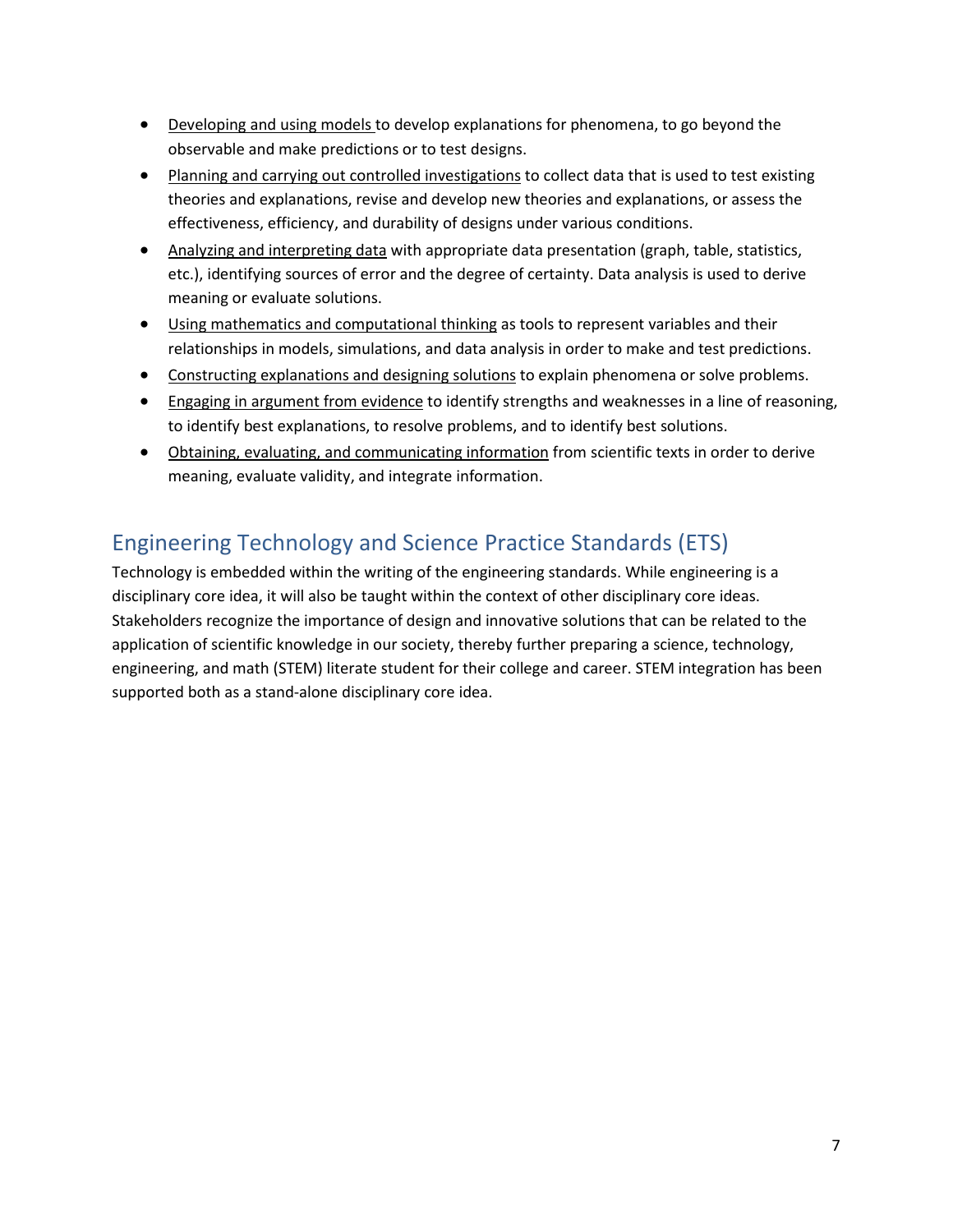# Structure of the Standards

The organization and structure of this standards document includes:

- **Grade Level/Course Overview:** An overview that describes that specific content and themes for each grade level or high school course.
- **Disciplinary Core Idea:** Scientific and foundational ideas that permeate all grades and connect common themes that bridge scientific disciplines.
- **Standard:** Statements of what students can do to demonstrate knowledge of the conceptual understanding. Each performance indicator includes a specific science and engineering practice paired with the content knowledge and skills that students should demonstrate to meet the grade level or high school course standards.



# Elementary School Progression

The elementary science progression is designed to capture the curiosity of children through relevant scientific content. Children are born investigators and have surprisingly sophisticated ways of thinking about the world. Engaging a young scientist with the practices and discipline of science is imperative in all grades but essential in grades K-5. It is important to build progressively more complex explanations of science and natural phenomena. Children form mental models of what science is at a young age. These mental models can lead to misconceptions, if not confronted early and addressed with a scaffolding of science content. It is the goal of elementary science to give background knowledge and age appropriate interaction with science as a platform to launch into deeper scientific thinking in grades 6-12.

## Middle School Progression

Integrated science is a core focus within the middle school grades, and therefore, DCIs and their components are mixed heterogeneously throughout grades 6-8. Middle school science has a standards shift that more appropriately reflects content with crosscutting concepts as opposed to concentrating on topics as discrete notions in isolation. This is accomplished both within and through the grade levels by scaffolding core ideas with fluidity, relevance, and relatedness. For example, the physical science DCIs introduced in seventh grade are necessary for understanding the life science DCIs in seventh grade. This in turn supports the more advanced life science DCIs in eighth grade. Middle school teachers recognize that learning develops over time, and learning progressions must follow a clear path with appropriate grade-level expectations.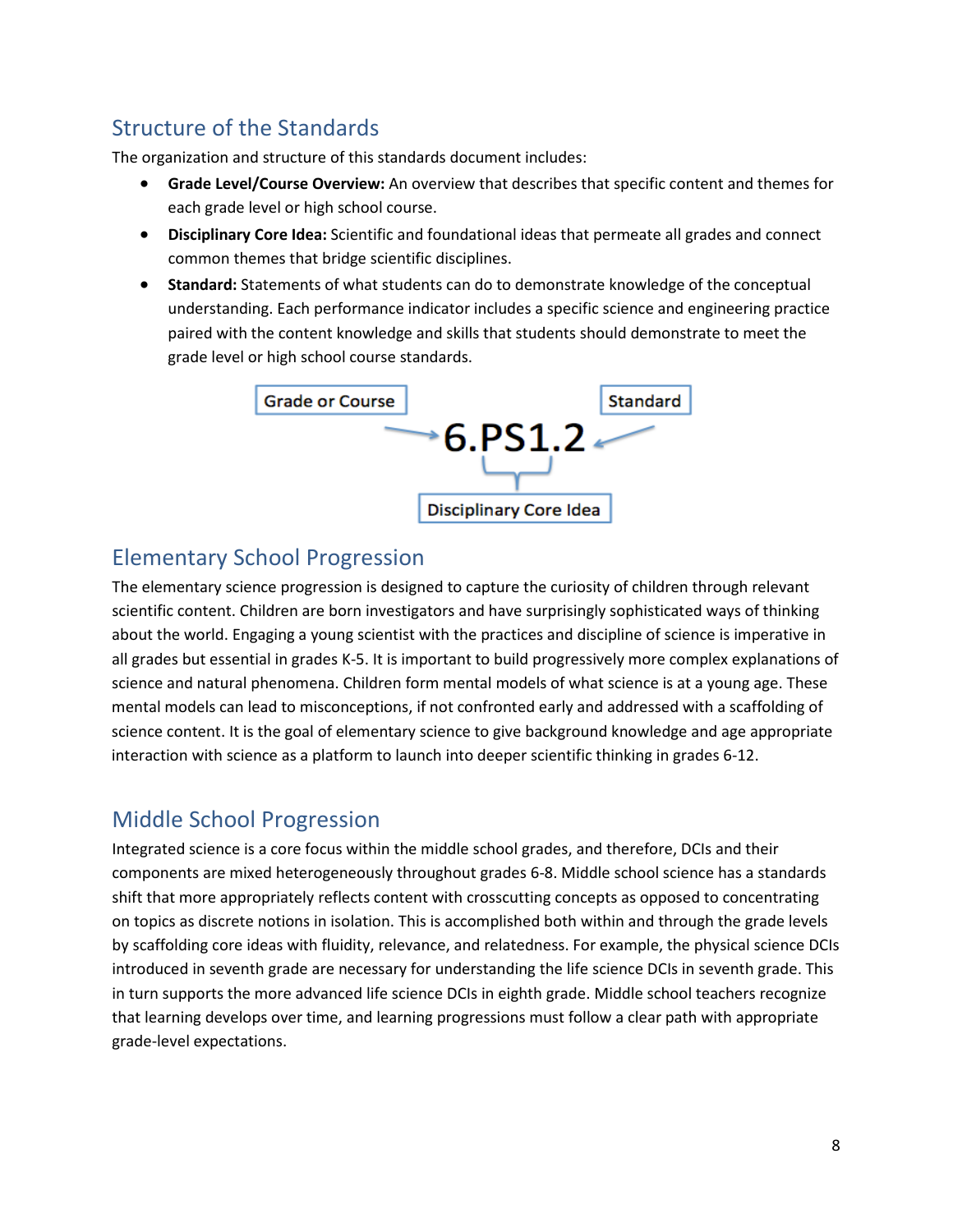For Physical Sciences (PS) starting in sixth grade, students utilize the science and engineering practices to engage in ideas of energy. Energy as a physical science concept integrates throughout ecosystems (e.g., populations food webs) and Earth and space science (e.g., weather and ocean circulation), which in turn impacts ecoregions of the world. Seventh grade improves upon this understanding by applying energy to states of matter and reactions. Fundamental concepts regarding matter allow students to understand reactions such as photosynthesis, respiration, and biogeochemical cycles in greater depth. Additionally, introducing matter facilitates life sciences from a molecular level beyond organismal levels. Biomolecules introduce a molecular approach through heredity. Eighth grade builds upon these concepts further to examine forces and motion and their relatedness to energy and matter. Physical forces integrate through Earth and space science (e.g., plate tectonics, rock cycle), driving long term geological changes that impact ecosystems and their inhabitants. The understanding of heredity in seventh grade allows students to make connections through natural selection, driven by the physical forces of earth systems in eighth grade.

For Life Sciences (LS), students model ecosystems and make connections between populations of organisms, while focusing on the crosscutting concept of energy. Energy drives ecosystems and populations within those ecosystems. The energy that drives weather and ocean circulation also impacts ecosystems (e.g., biomes). Seventh grade students have a foundation of energy from sixth grade and therefore are able to examine how a single species of those ecosystems is built from the molecule up and can pass on traits through the process of reproduction. Eighth grade utilizes understandings from ecosystems and heredity to examine changes in an ecosystem and species over time as it relates to physical forces that drive Earth systems.

For Earth and Space Sciences (ESS), sixth grade students examine weather and climate with a focus on energy and ecosystems. Seventh grade looks through the lens of matter and energy to trace biogeochemical cycling, particularly carbon, and scaffolds from climate in sixth grade to climate change. Eighth grade employs crosscutting concepts of cycles and patterns to focus on biogeology, especially the rock cycle and plate tectonics. Eighth grade students apply understanding of forces and motion to an examination of our own planetary processes and those of other celestial objects. Grade level articulation of DCIs is important for progression; however, continuity and flow is critical for integrated science within a grade level as well. Sixth grade students apply energy and energy transfer to food webs and population sizes in ecosystems, heating and convective processes in weather, and climate, natural resources, and energy production, which can then be linked with ecosystems. Seventh grade students can more appropriately understand how matter and reactions determine cellular structures and functions, like photosynthesis and aerobic cellular respiration or the inheritance of traits, once they have a background in matter and reactions. The foundation of photosynthesis and respiration at the cellular level helps students make concrete connections to biogeochemical cycling, particularly the carbon/oxygen cycle, combustion, and changes in atmospheric conditions. Eighth grade students use understanding of forces and motion to examine multiple concepts such as the expanding universe, biogeological processes such as the rock cycle and plate tectonics, and the impacts of these processes to ecosystem change and species within those ecosystems.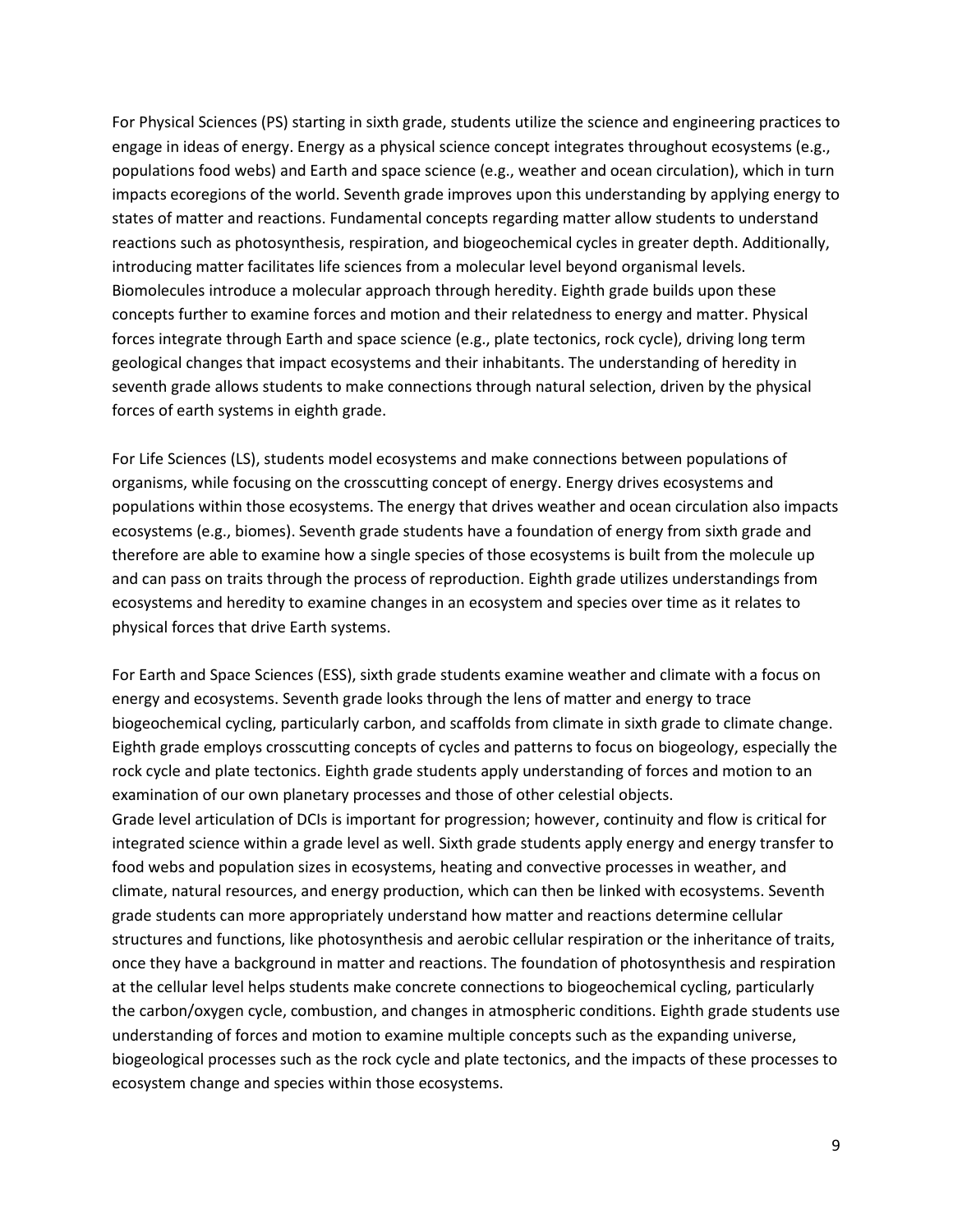# High School Progression

When students enter high school, they will have experienced a broad, interdisciplinary science education as they progressed through grades K-8. The notions defined in the K-8 science standards will frame this experience. The high school progression will continue on this path and further embed themes of mathematics and English language arts into the science standards. The progression of science education in high school acknowledges and complements the cognitive development of the student.

DCIs are presented in course offerings in the Physical Sciences, Life Sciences, and Earth and Space Sciences. There are specific science standards for biology, human anatomy and physiology, physical science, chemistry, physics, and Earth and space science. A student's progress through high school science courses is particularly parallel to his or her mathematical progress. As his or her mathematical experience and acumen develops, so too will science expectations and experiences.

## Grade Level Overviews

The addition of grade level overviews outlines the core ideas for a particular grade/course. A table of core ideas has been entered and color-coded so that within-grade/course crosscutting concepts and practices may be observed in addition to vertical alignment and sequencing. Bolded items are taught within a course/grade, while lightly shaded items are not.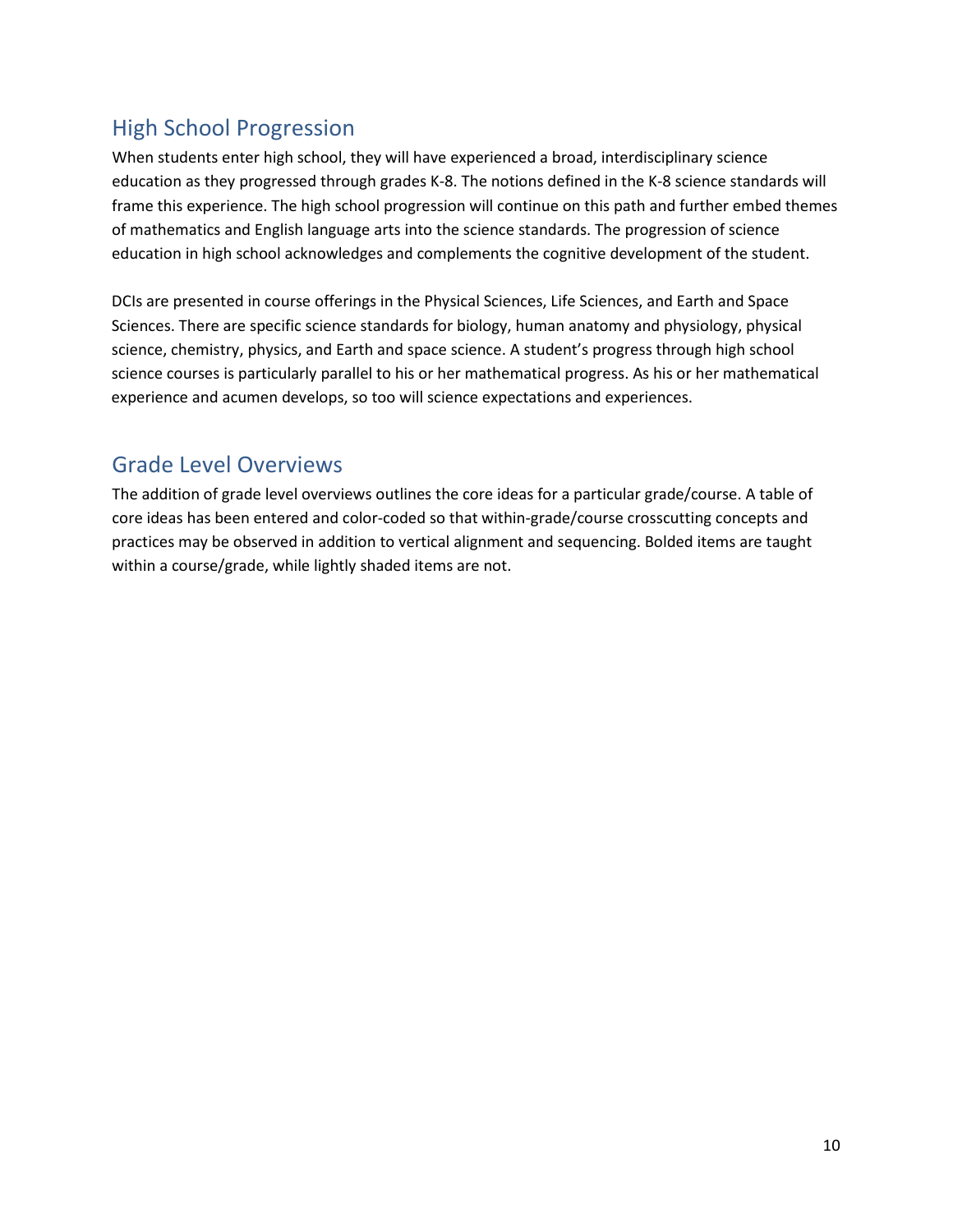# Shifts in Sequence

| <b>Grade Level</b>                                                                                       | <b>Previous Standards (2009)</b>                                                                                                                                                                                                                                                                                                                                                | <b>Current Standards (2018)</b>                                                                                                                                                                                                       |
|----------------------------------------------------------------------------------------------------------|---------------------------------------------------------------------------------------------------------------------------------------------------------------------------------------------------------------------------------------------------------------------------------------------------------------------------------------------------------------------------------|---------------------------------------------------------------------------------------------------------------------------------------------------------------------------------------------------------------------------------------|
| $K-5$                                                                                                    | There are 14 themes in each<br>grade level.                                                                                                                                                                                                                                                                                                                                     | Fewer themes are covered and<br>focus on a progression that builds<br>stronger background knowledge<br>and science experience through<br>embedded practice of science and<br>technology.                                              |
| $6 - 8$                                                                                                  | There are 14 themes covered by<br>the end of eighth grade; they are<br>heterogeneously grouped in<br>each grade level, but there are<br>no connecting strands or<br>overarching concepts.                                                                                                                                                                                       | Middle grades are heterogeneously<br>grouped in science, but strong<br>crosscutting concepts attach<br>scientific ideas, producing a more<br>fluid progression and deeper<br>knowledge of content.                                    |
| High School - Life<br><b>Sciences</b><br>1 biology credit required<br>for graduation                     | Overall, life science standards<br>are often repetitive within and<br>between courses. Many<br>standards lack depth, while<br>others are evasive. The sequence<br>requires students to take Biology<br>I for graduation, with additional<br>options for Biology II, Human<br>Anatomy and Physiology,<br>Ecology, and Environmental<br>Science, among other elective<br>courses. | A sequence of streamlined DCIs<br>from grades K-8 seeks to better<br>vertically align with the high school<br>offerings. All course standards have<br>a clear focus and application as<br>determined by the aforementioned<br>vision. |
| High School - Physical<br><b>Sciences</b><br>1 physics or chemistry<br>credit required for<br>graduation | Standards are articulated for 13<br>courses including life sciences,<br>physical sciences, and Earth<br>sciences. Sequencing requires<br>biology and chemistry and many<br>elective lab science choices to<br>achieve state requirements of 3<br>lab science credits.                                                                                                           | All state science course standards<br>have been reviewed and rewritten<br>to conform to concepts addressed<br>in the frameworks.                                                                                                      |

*1 additional lab science choice of PS, LS, or ES*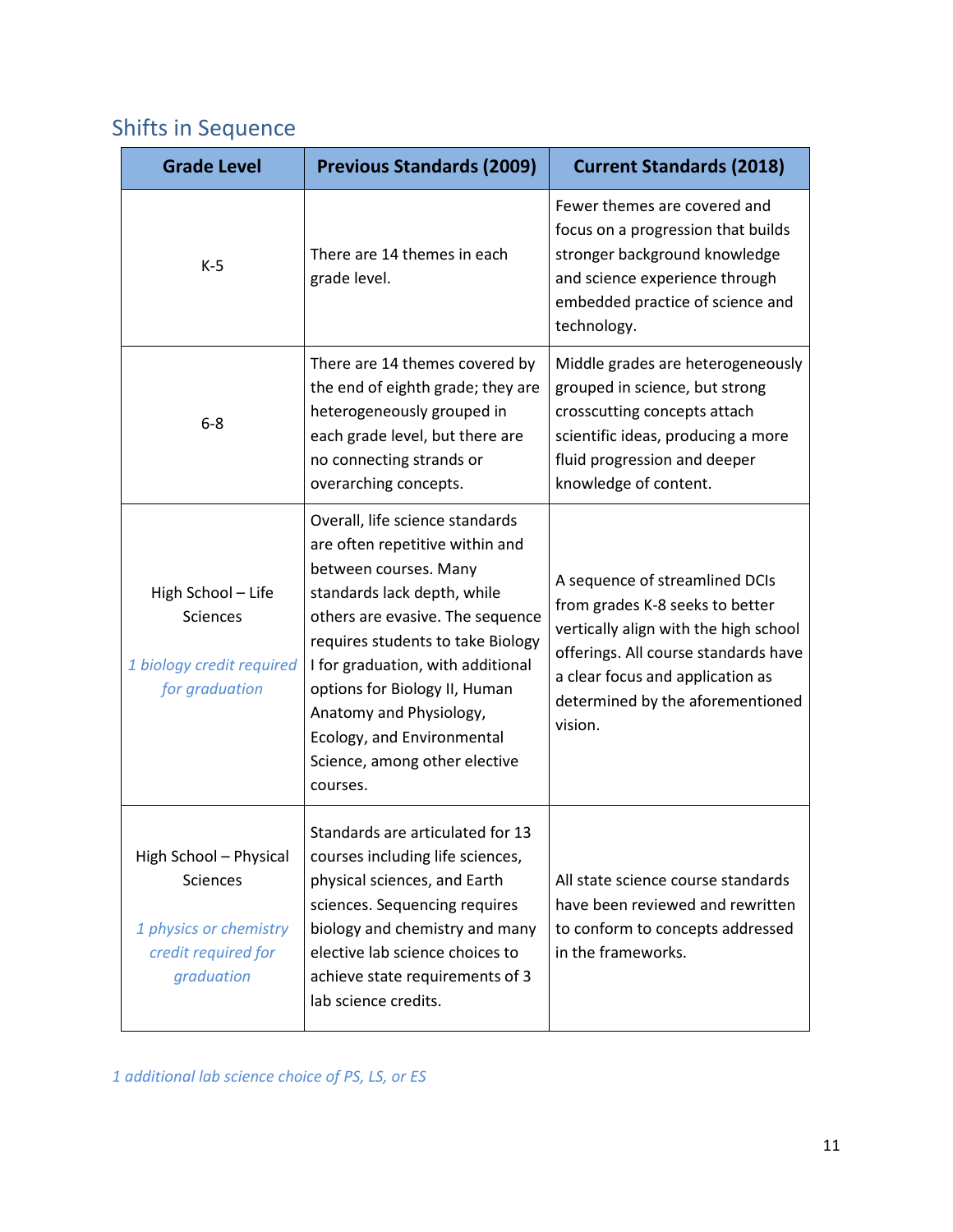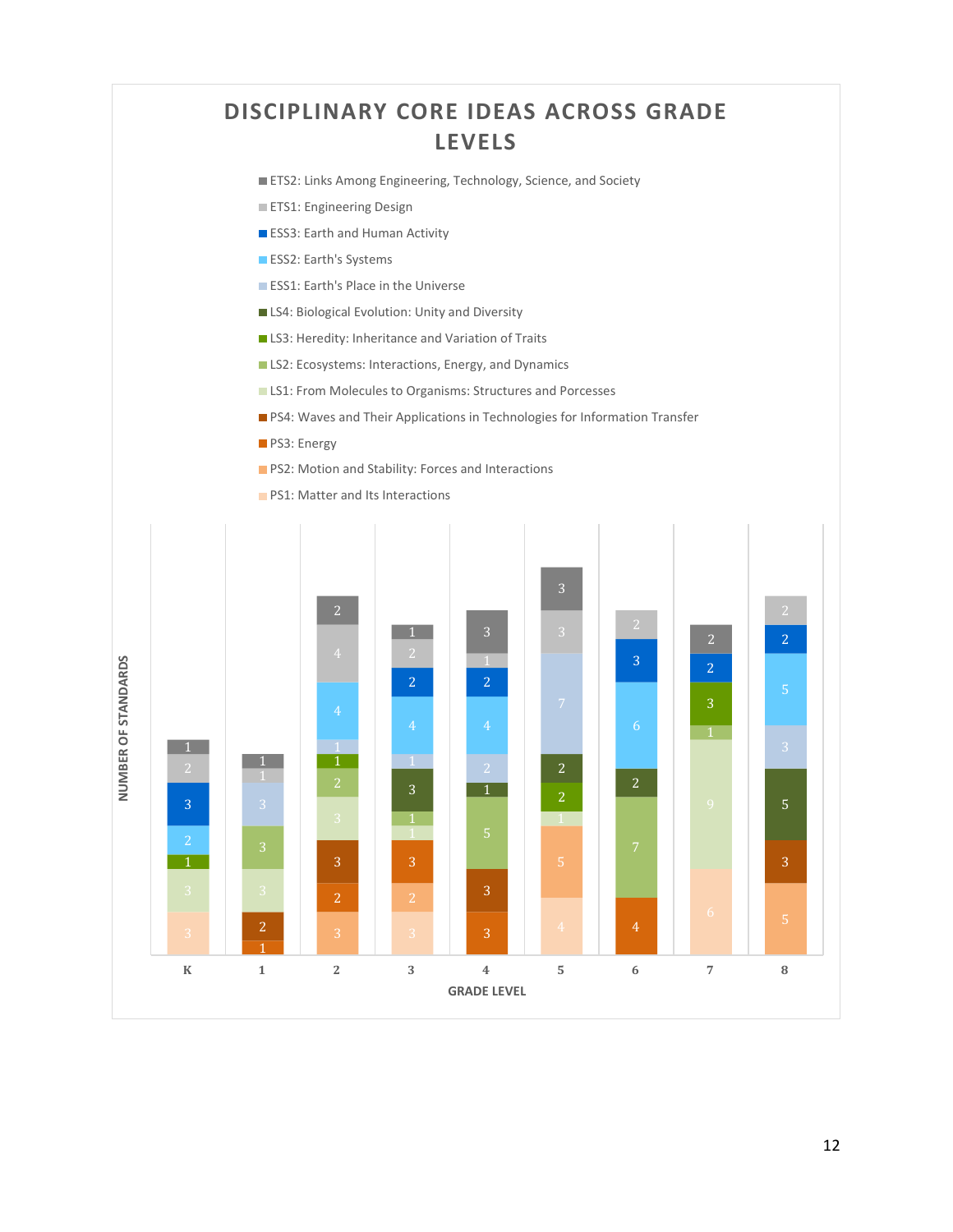| <b>DCI</b>                                                                               |                                                                                            | <b>Grade levels</b>   |
|------------------------------------------------------------------------------------------|--------------------------------------------------------------------------------------------|-----------------------|
| <b>Physical Science</b>                                                                  | <b>PS1: Matter and its Interactions</b>                                                    | K > 3 > 5 > 7         |
|                                                                                          | PS2: Motion and Stability: Forces and<br>interactions                                      | 2 > 3 > 5 > 8         |
| (PS)                                                                                     | <b>PS3: Energy</b>                                                                         | 1 > 2 > 3 > 4 > 6     |
|                                                                                          | PS4: Waves and their applications in<br>technologies for information transfer              | 1 > 2 > 4 > 8         |
| Life Science (LS)                                                                        | LS1: From molecules to organisms: Structure<br>and Process                                 | K>1>2>3>5>7           |
|                                                                                          | LS2: Ecosystems: Interactions, energy and<br>dynamics                                      | 1 > 2 > 3 > 4 > 6 > 7 |
|                                                                                          | LS3: Heredity: Inheritance and variation of<br>traits                                      | K > 2 > 5 > 7         |
|                                                                                          | LS4: Biological Change: Unity and Diversity                                                | 3 > 4 > 5 > 6 > 8     |
| <b>Earth and Space</b><br><b>Science (ESS)</b>                                           | ESS1: Earth's place in the Universe                                                        | 1 > 2 > 3 > 4 > 5 > 8 |
|                                                                                          | <b>ESS2: Earth's Systems</b>                                                               | K > 2 > 3 > 4 > 6 > 8 |
|                                                                                          | <b>ESS3: Earth and Human Activity</b>                                                      | K > 3 > 4 > 6 > 7 > 8 |
| Engineering,<br><b>Technology, and</b><br><b>Applications of</b><br><b>Science (ETS)</b> | <b>ETS1: Engineering Design</b>                                                            | K>1>2>3>4>5>6>8       |
|                                                                                          | ETS2: Links Among Engineering, Technology,<br>and Science on Society and the Natural World | K>1>2>3>3>4>5>7       |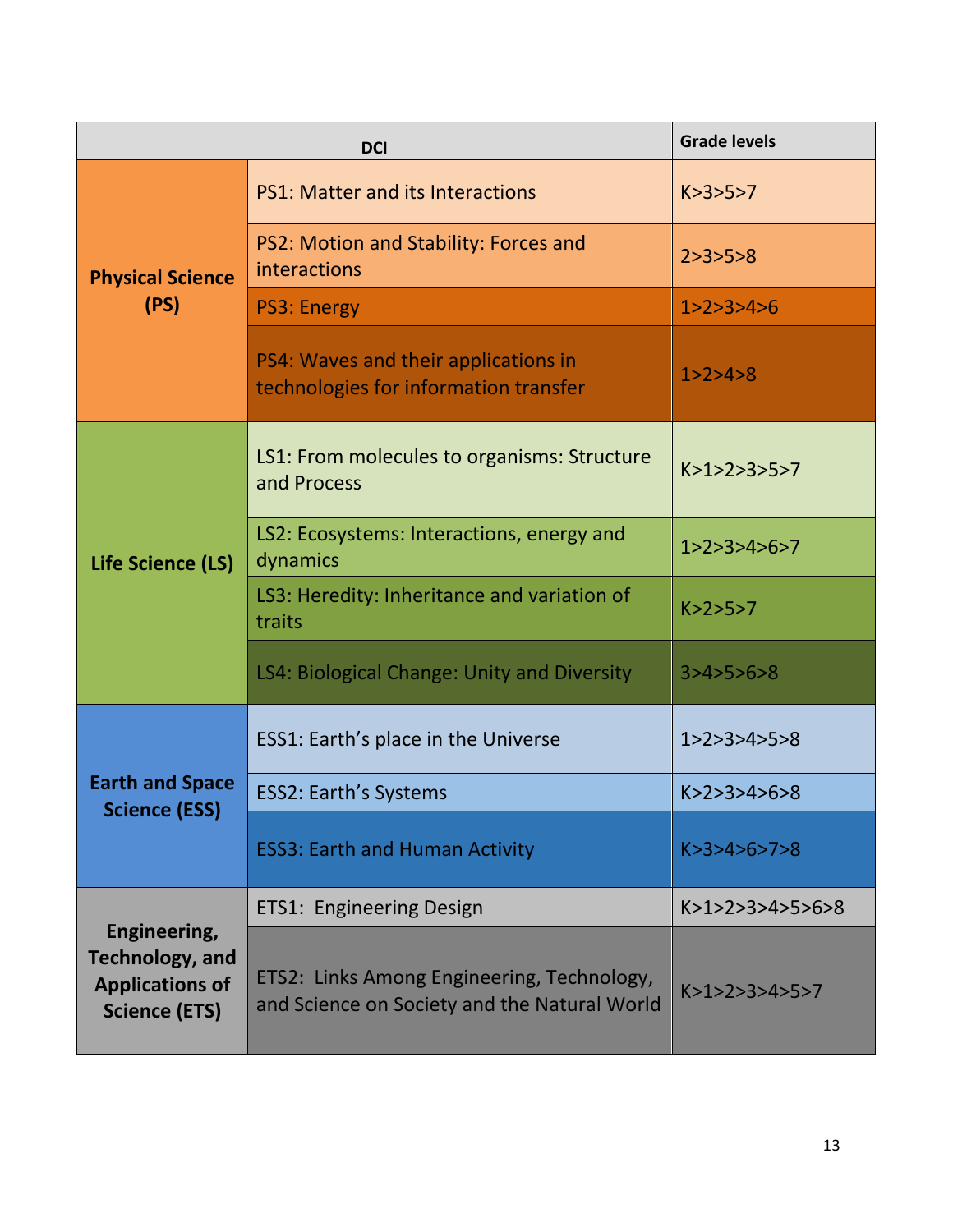# Recommended Mathematical and Literacy Skills for Science Proficiency

As a student's mathematical skills and experiences expand, so does his or her capacity to analyze, describe, and predict a broader range of natural phenomena. The science standards will explicitly develop along with and parallel to the Tennessee mathematical standards for grades K-12.

Effective communication within a scientific context requires students to apply literacy skills in reading, vocabulary, speaking and listening, and writing. Scientific information is presented in many formats with various tones and perspectives. Students must process and synthesize information effectively to generate new conclusions and ideas while avoiding the pitfalls of fallacious reasoning and bias.

**Reading:** Students should have regular practice with complex text and academic language beyond the textbook, such as scientific journals, popular magazines, and vetted Internet sites. Scientifically literate students should be able to read and decode information presented in multiple formats, including charts, tables, info graphics, and flowcharts.

**Vocabulary:** Understanding and applying scientific vocabulary correctly is essential to science literacy. Scientifically literate students appropriately link technical and academic vocabulary words in the communication of scientific phenomena.

**Speaking and Listening:** Scientifically literate students listen critically and engage in productive discussions surrounding a critique of scientific evidence and the validity of resulting conclusions.

**Writing:** Writing in a science classroom does not mimic that of writing in an English language arts classroom. Students in early grades should begin to employ technical writing skills to strengthen sequencing skills, as done through the writing of procedures. In high school, students should be able to write a report complete with introduction, methods, results, analysis, and conclusion.

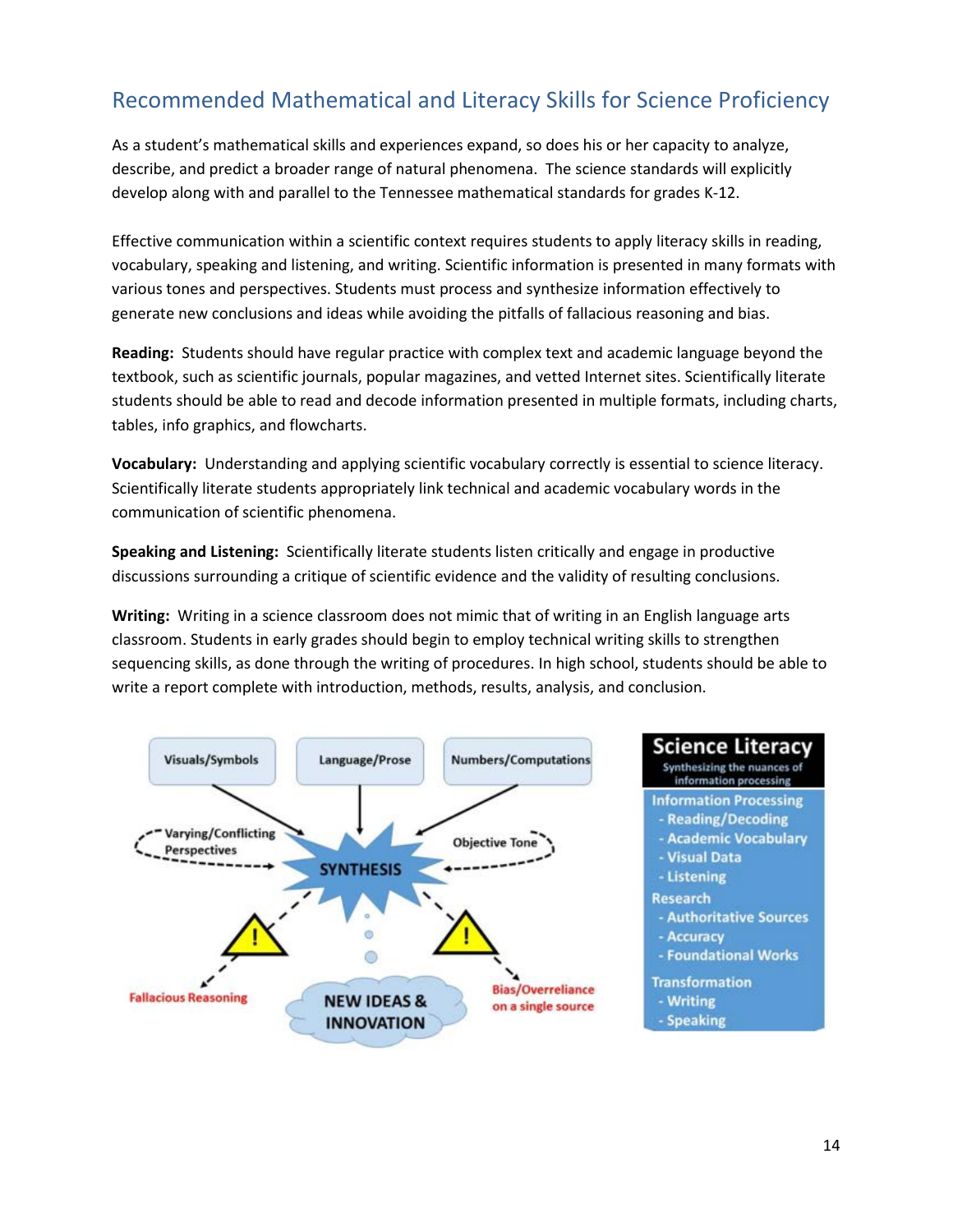Students should be experiencing science content in a way that incorporates literacy to help build the foundational skills of observation, explanation, and argumentation.

### **Students' Responsibilities:**

- Use scientifically focused speaking and listening skills on a daily basis.
- Interact with data presented in multiple ways:
	- o Visually through charts, graphs, infographics, and traditional text
	- o Auditorily through podcasts and multimedia production
	- o Tactically through the use of traditional lab experiences and non-traditional lab simulations
- Present data and findings in multiple ways
- Build an appropriate scientific academic vocabulary

#### **Teachers' Responsibilities:**

- Encourage the use of science and engineering practices to guide the development of literacy skills in science
- Provide a balance of appropriate sources beyond the textbook
- Provide opportunities for students to engage one another in critical discussion and argument surrounding specific content as well as data presentation
- Give consistent feedback on student writing and presentation
- Guide student research and access to content specific information from articles and journals while intentionally focusing on gaps in academic vocabulary

#### **Leaders' Responsibilities:**

- Support teachers in text selection, developing writing experiences, and encouraging content level collaboration as well as collaboration with English/Language Arts teachers
- Support teachers in choosing classroom activities that provide opportunities for discovery, inquiry, and the communication of scientific phenomena in multiple forms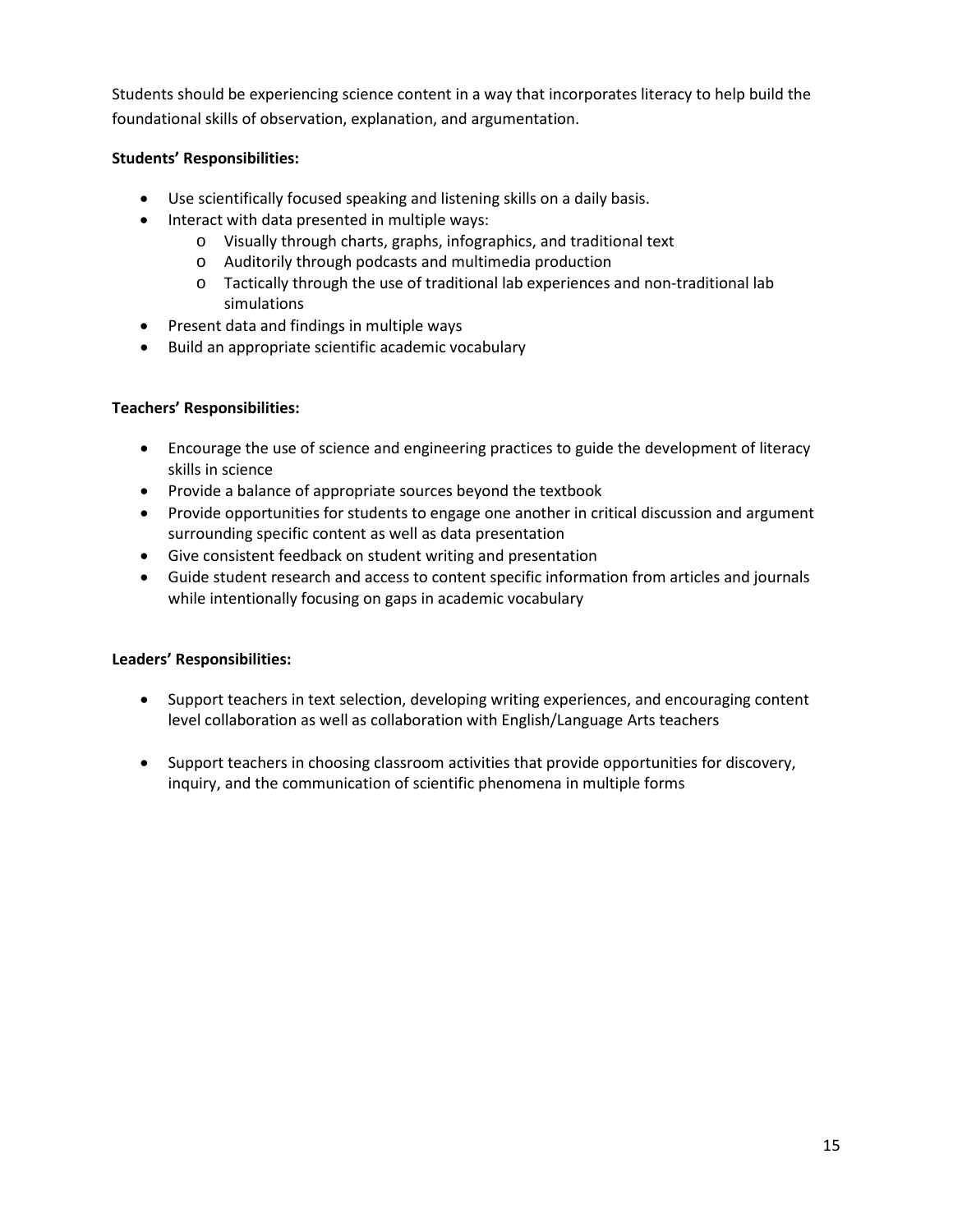# Scientific Literacy vs. Literacy

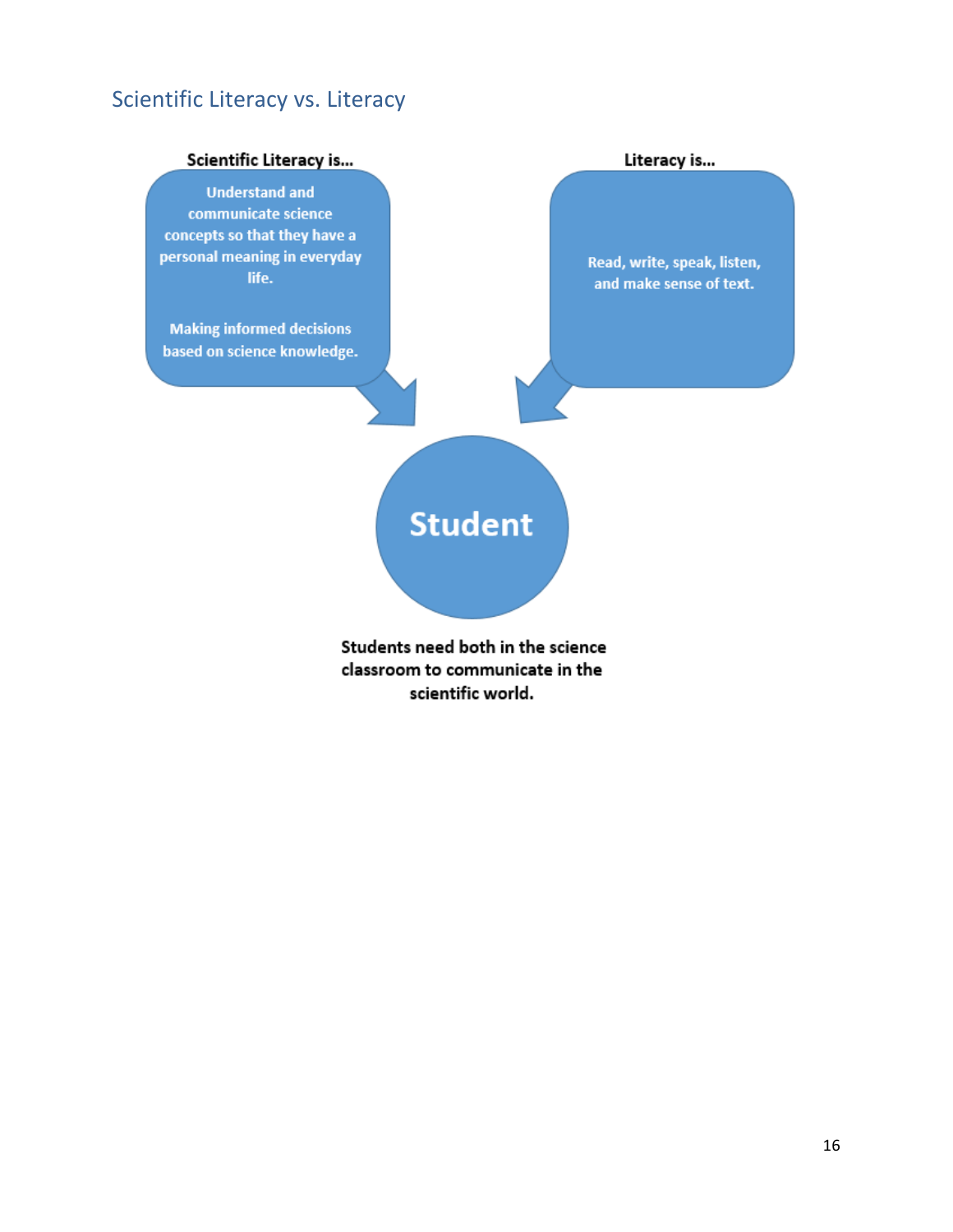## KINDERGARTEN: GRADE OVERVIEW

The academic standards for Kindergarten establish the content knowledge and skills for Tennessee students necessary to prepare them for the rigorous levels of higher education and future job markets. The course provides students with a wealth of scientific practical experiences. The academic standards for science in Kindergarten are based on research and the National Research Council's *Framework for K-12 Science Education*.

The academic standards herein establish the core content and practices of science and engineering, as well as what Tennessee students need to know by the end of Kindergarten. Disciplinary core ideas for Kindergarten include:

| Kindergarten                                                                          |                                                                        |                                                 |                                                                            |
|---------------------------------------------------------------------------------------|------------------------------------------------------------------------|-------------------------------------------------|----------------------------------------------------------------------------|
| <b>Physical Sciences (PS)</b>                                                         | Life Sciences (LS)                                                     | <b>Earth and Space</b><br><b>Sciences (ESS)</b> | Engineering,<br>Technology, and<br><b>Applications of Science</b><br>(ETS) |
| <b>Matter and Its</b><br><b>Interactions</b>                                          | <b>From Molecules to</b><br><b>Organisms: Structure</b><br>and Process | Earth's Place in the<br>Universe                | <b>Engineering Design</b>                                                  |
| Motion and Stability:<br>Forces and Interactions                                      | Ecosystems:<br>Interactions, Energy,<br>and Dynamics                   | Earth's Systems                                 | <b>Links Among</b><br>Engineering,<br>Technology, Science,<br>and Society  |
| Energy                                                                                | Heredity: Inheritance<br>and Variation of Traits                       | Earth and Human<br>Activity                     | <b>Applications of Science</b>                                             |
| Waves and Their<br>Applications in<br>Technologies for<br><b>Information Transfer</b> | <b>Biological Change:</b><br>Unity and Diversity                       |                                                 |                                                                            |

Although science is a body of content knowledge consisting of theories that explain data, science is also a set of practices that use analysis and argumentation to establish, extend, and refine knowledge. The science and engineering practices are used as a means to learn science by doing science, thus combining content knowledge with skill. These practices are not intended to be a sequence of steps nor are they intended to be taught as a separate, introductory unit for the course. By combining content knowledge with skill, students discover how scientific knowledge is acquired and applied to solve problems or advance scientific knowledge further. In addition, there are seven crosscutting concepts that are fundamental to the nature of science and thus stretch across all science disciplines. The Kindergarten standards have been constructed by explicitly integrating practices and crosscutting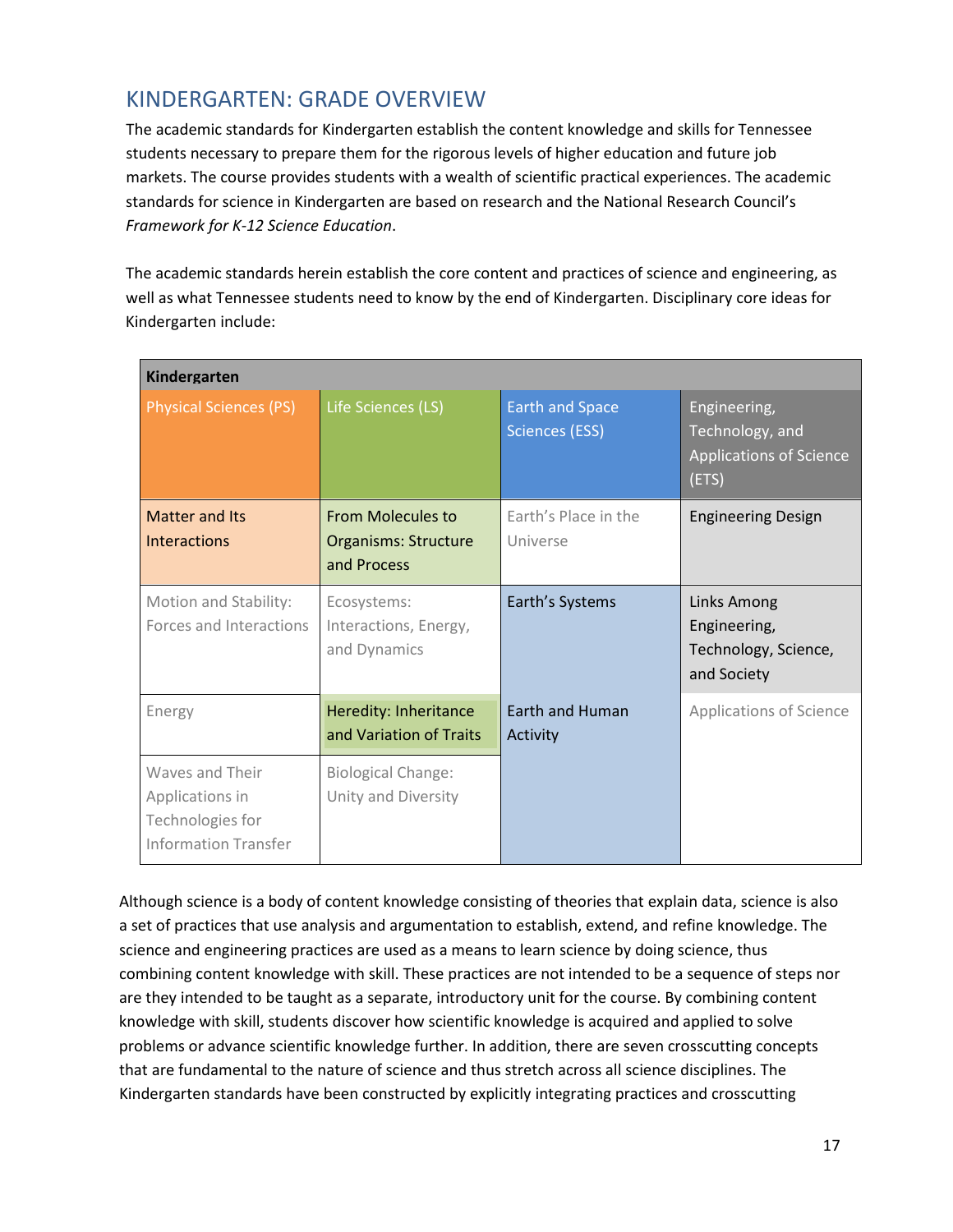concepts, iteratively and in combination, within each disciplinary core idea (PS, LS, ESS) to provide students with a well-rounded education in science.

By the end of Kindergarten, students are introduced to matter and its interactions by constructing experiments with solids and liquids. Students make connections and use senses by classifying observable properties of matter and classifying living and nonliving things. Throughout the year, Kindergarten students use their observation skills to identify weather patterns and seasons. Students also use observations and evidence to identify the relationship between earth and human activities.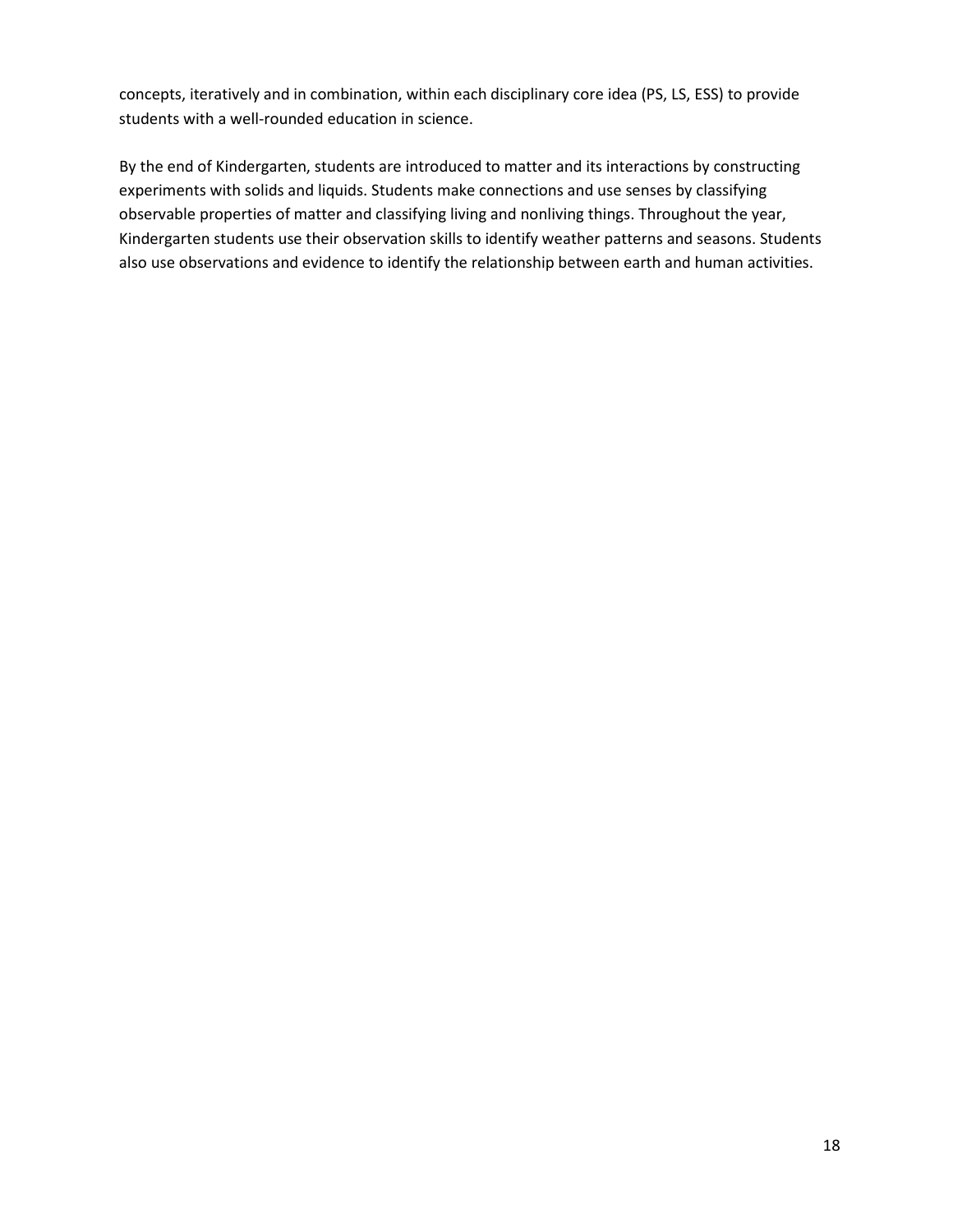## KINDERGARTEN: ACADEMIC STANDARDS

### **K.PS1: Matter and Its Interactions**

1) Plan and conduct an investigation to describe and classify different kinds of materials including wood, plastic, metal, cloth, and paper by their observable properties (color, texture, hardness, and flexibility) and whether they are natural or human-made.

2) Conduct investigations to understand that matter can exist in different states (solid and liquid) and has properties that can be observed and tested.

3) Construct an evidence-based account of how an object made of a small set of pieces (blocks, snap cubes) can be disassembled and made into a new object.

### **K.LS1: From Molecules to Organisms: Structures and Processes**

1) Use information from observations to identify differences between plants and animals (locomotion, obtainment of food, and take in air/gasses).

2) Recognize differences between living organisms and non-living materials and sort them into groups by observable physical attributes.

3) Explain how humans use their five senses in making scientific findings.

## **K.LS3.1: Heredity: Inheritance and Variation of Traits**

1) Make observations to describe that young plants and animals resemble their parents.

### **K.ESS2: Earth's Systems**

1) Analyze and interpret weather data (precipitation, wind, temperature, cloud cover) to describe weather patterns that occur over time (hourly, daily) using simple graphs, pictorial weather symbols, and tools (thermometer, rain gauge).

2) Develop and use models to predict weather and identify patterns in spring, summer, autumn, and winter.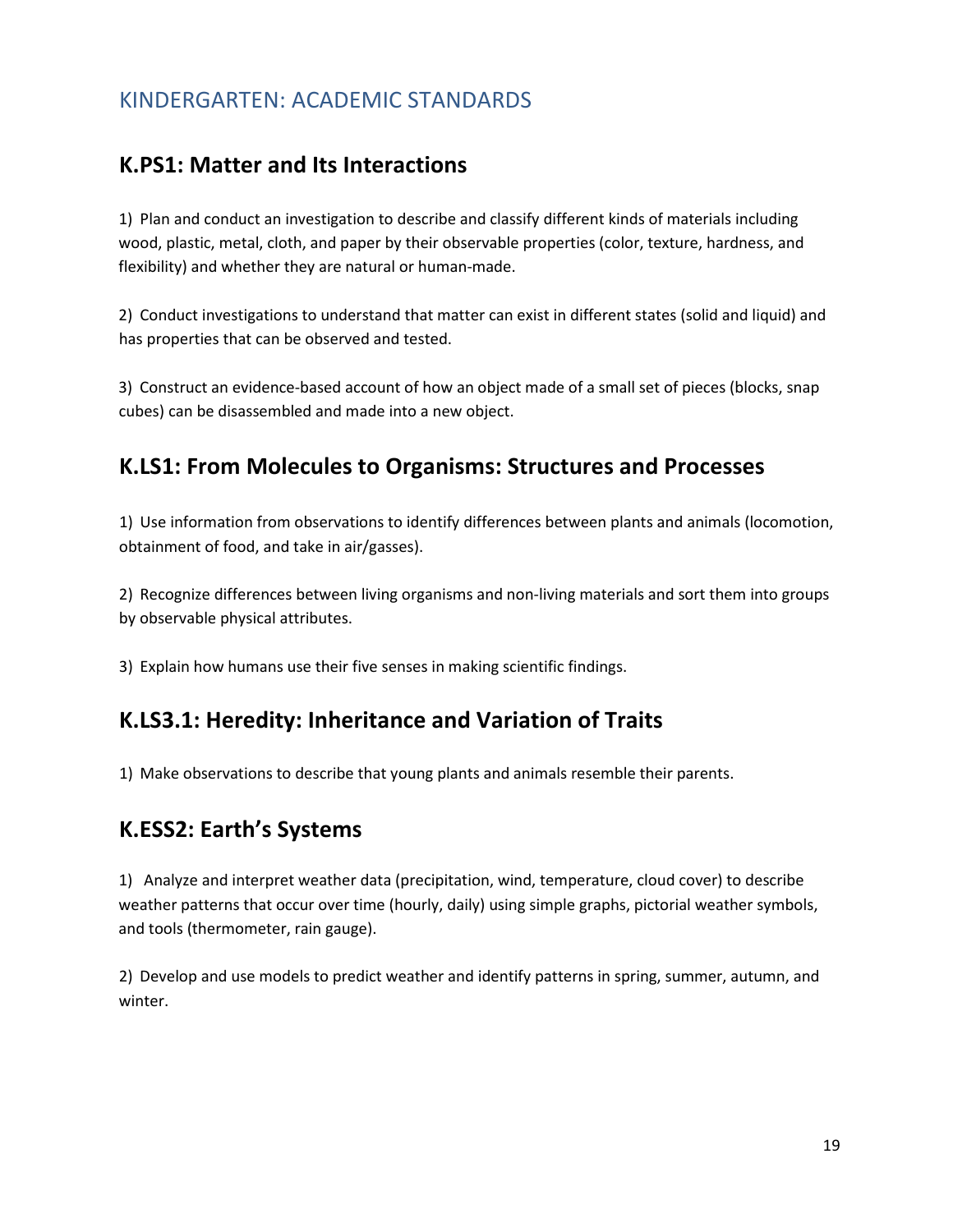# **K.ESS3: Earth and Human Activity**

1) Use a model to represent the relationship between the basic needs (shelter, food, water) of different plants and animals (including humans) and the places they live.

2) Explain the purpose of weather forecasting to prepare for, and respond to, severe weather in Tennessee.

3) Communicate solutions that will reduce the impact from humans on land, water, air, and other living things in the local environment.

# **K.ETS1: Engineering Design**

1) Ask and answer questions about the scientific world and gather information using the senses.

2) Describe objects accurately by drawing and/or labeling pictures.

# **K.ETS2: Links Among Engineering, Technology, Science, and Society**

1) Use appropriate tools (magnifying glass, rain gauge, basic balance scale) to make observations and answer testable scientific questions.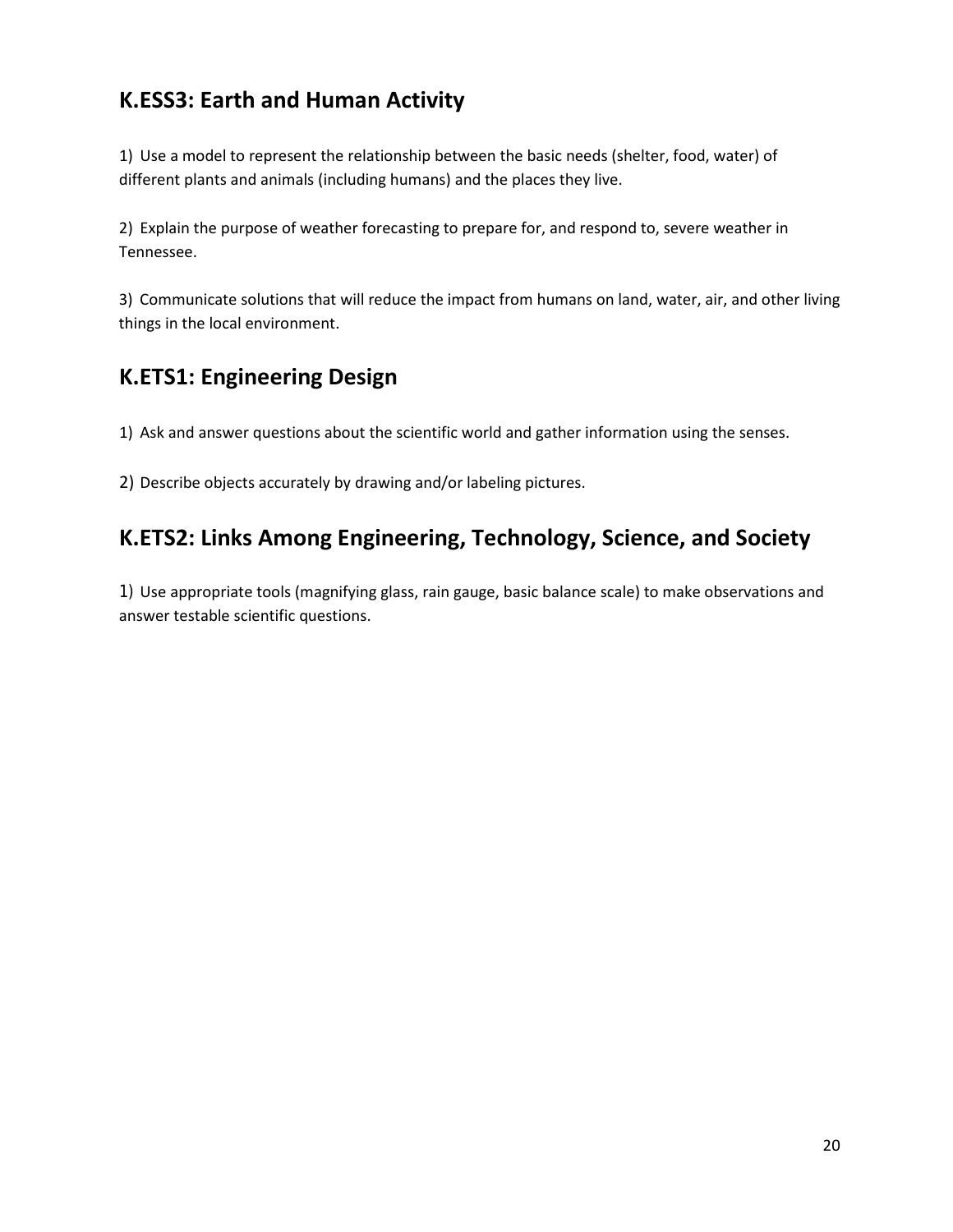# FIRST GRADE: OVERVIEW

The academic standards for first grade establish the content knowledge and skills for Tennessee students necessary to prepare them for the rigorous levels of higher education and future job markets. The course provides students with a wealth of scientific practical experiences. The academic standards for science in first grade are based on research and the National Research Council's *Framework for K-12 Science Education*.

The academic standards herein establish the core content and practices of science and engineering, as well as what Tennessee students need to know by the end of first grade. Science and engineering practices are not to be taught in isolation but within the science content. Disciplinary core ideas for first grade include:

| <b>First Grade</b>                               |                                                                        |                                                 |                                                                            |
|--------------------------------------------------|------------------------------------------------------------------------|-------------------------------------------------|----------------------------------------------------------------------------|
| <b>Physical Sciences (PS)</b>                    | Life Sciences (LS)                                                     | <b>Earth and Space</b><br><b>Sciences (ESS)</b> | Engineering,<br>Technology, and<br><b>Applications of Science</b><br>(ETS) |
| Matter and Its<br>Interactions                   | <b>From Molecules to</b><br><b>Organisms: Structure</b><br>and Process | Earth's Place in the<br>Universe                | <b>Engineering Design</b>                                                  |
| Motion and Stability:<br>Forces and Interactions | Ecosystems:<br>Interactions, Energy,<br>and Dynamics                   | Earth's Systems                                 | <b>Links Among</b><br>Engineering,<br>Technology, Science,<br>and Society  |
| Energy                                           | Heredity: Inheritance<br>and Variation of Traits                       | <b>Farth and Human</b><br>Activity              | <b>Applications of Science</b>                                             |
| <b>Waves and Their</b><br><b>Applications</b>    | <b>Biological Change:</b><br>Unity and Diversity                       |                                                 |                                                                            |

Although science is a body of content knowledge consisting of theories that explain data, science is also a set of practices that use analysis and argumentation to establish, extend, and refine knowledge. The science and engineering practices are used as a means to learn science by doing science, thus combining content knowledge with skill. These practices are not intended to be a sequence of steps nor are they intended to be taught as a separate, introductory unit for the course. By combining content knowledge with skill, students discover how scientific knowledge is acquired and applied to solve problems or advance scientific knowledge further. In addition, there are seven crosscutting concepts that are fundamental to the nature of science and thus stretch across all science disciplines. The first grade standards have been constructed by explicitly integrating practices and crosscutting concepts,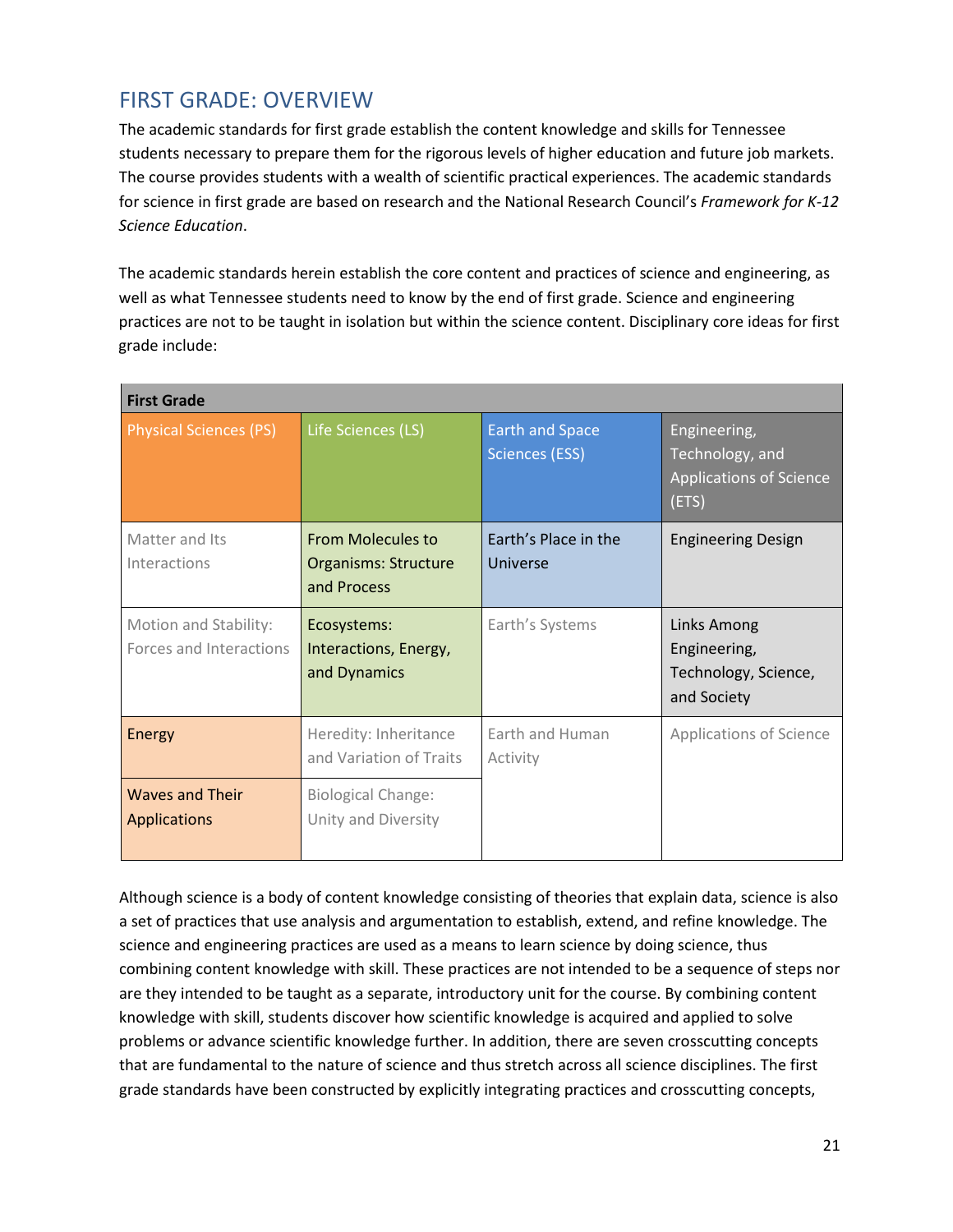iteratively and in combination, within each disciplinary core idea (PS, LS, ESS) to provide students with a well-rounded education in science.

By the end of first grade, students encounter energy of sunlight and the effects on the earth's surface. First graders experiment with light investigations to determine how different materials interact with light. Investigating plants, parts of the plant, life cycle of plants, and interdependence of plants and the surrounding environment is an essential building block toward more complex content. Students learn about patterns in the day and night sky, that the telescope and naked eye can identify celestial objects in the sky, and the patterns of earth, moon, and sun.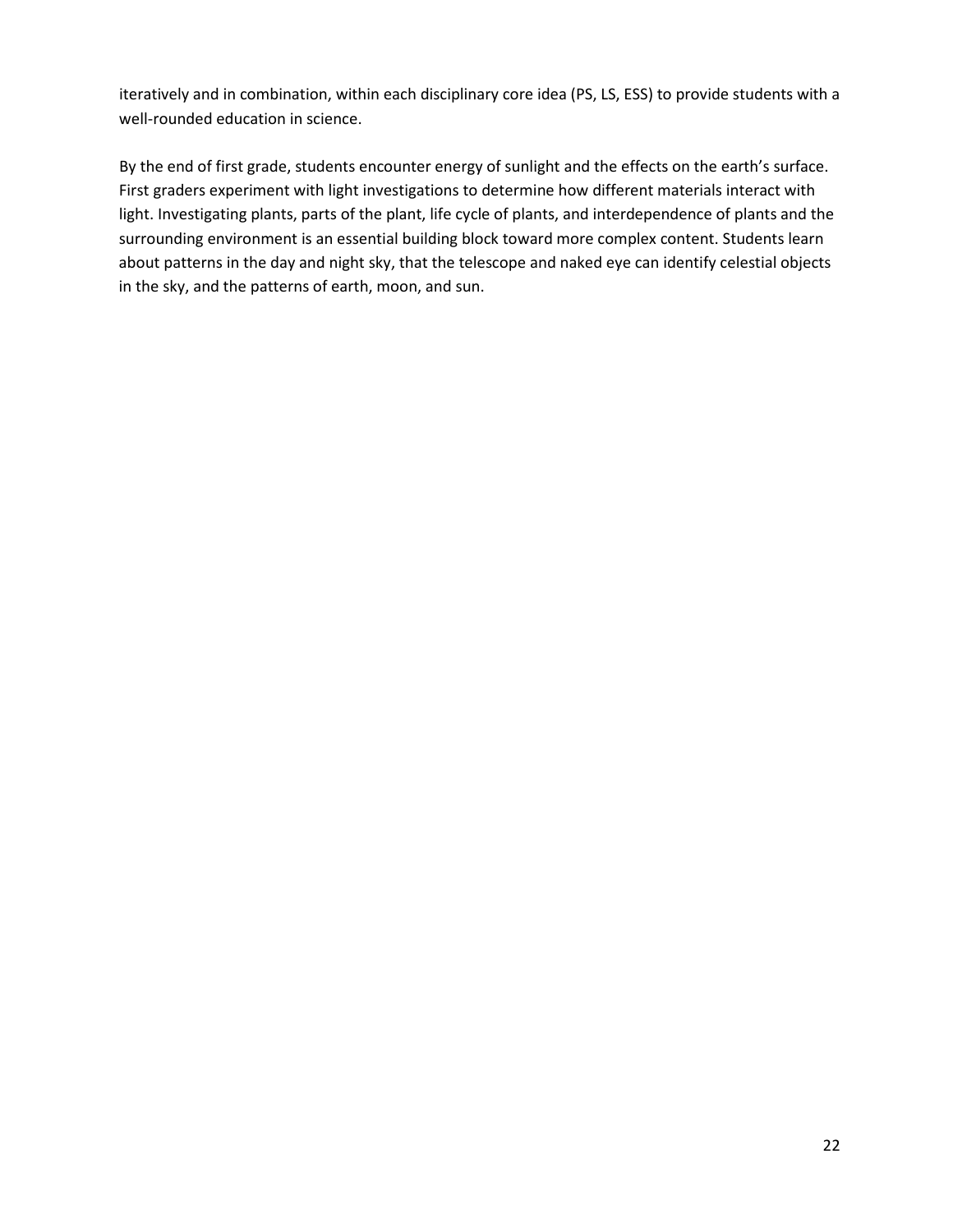# FIRST GRADE: ACADEMIC STANDARDS

# **1.PS3: Energy**

1) Make observations to determine how sunlight warms Earth's surfaces (sand, soil, rocks, and water).

# **1.PS4: Waves and Their Application in Technologies for Information Transfer**

1) Use a model to describe how light is required to make objects visible. Summarize how Illumination could be from an external light source or by an object giving off its own light.

2) Determine the effect of placing objects made with different materials (transparent, translucent, opaque, and reflective) in the path of a beam of light.

### **1.LS1: From Molecules to Organisms: Structures and Processes**

1) Recognize the structure of plants (roots, stems, leaves, flowers, fruits) and describe the function of the parts (taking in water and air, producing food, making new plants).

2) Illustrate and summarize the life cycle of plants**.**

3) Analyze and interpret data from observations to describe how changes in the environment cause plants to respond in different ways.

## **1.LS2: Ecosystems: Interactions, Energy, and Dynamics**

1) Conduct an experiment to show how plants depend on air, water, minerals from soil, and light to grow and thrive.

2) Obtain and communicate information to classify plants by where they grow (water, land) and the plant's physical characteristics.

3) Recognize how plants depend on their surroundings and other living things to meet their needs in the places they live.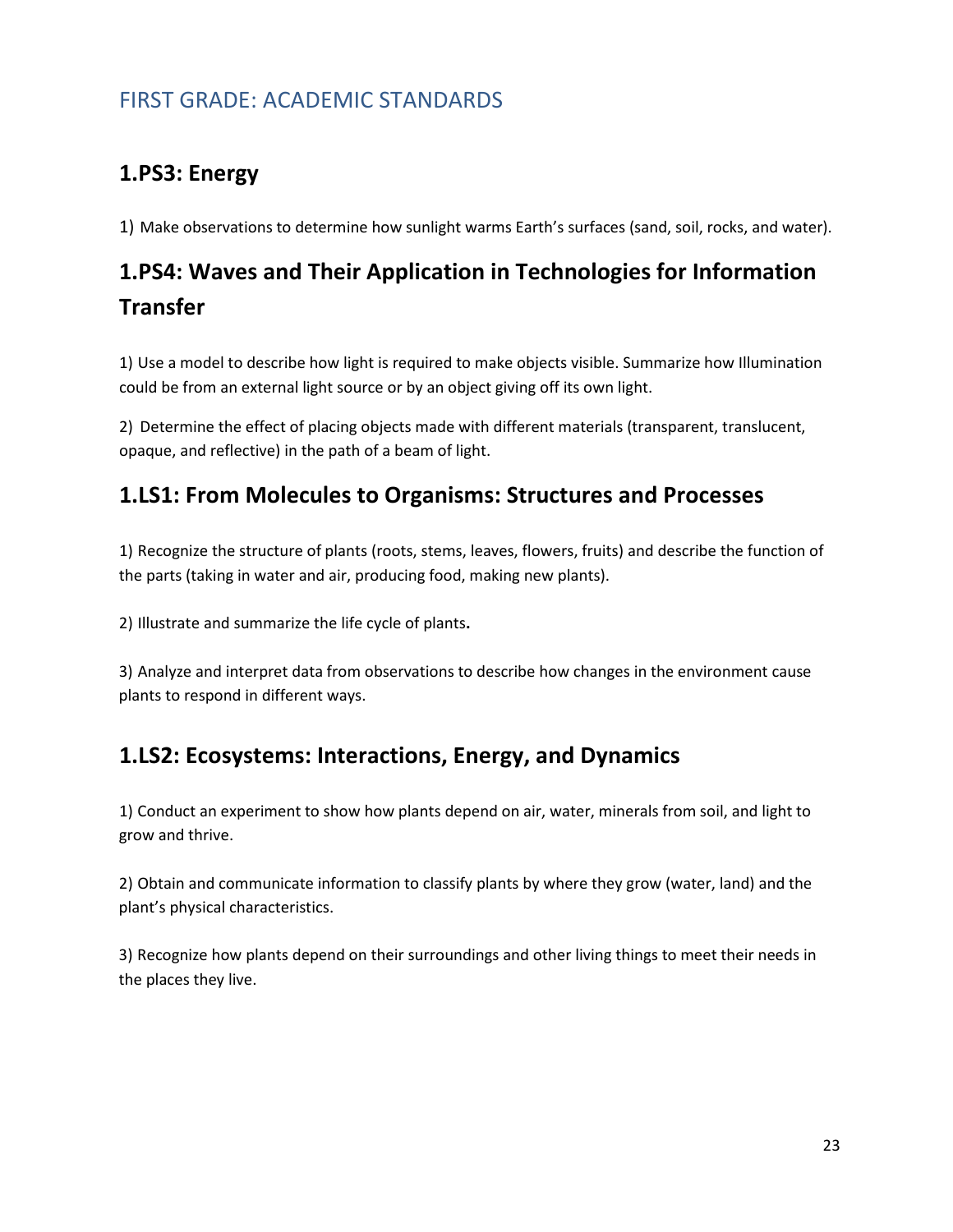# **1.ESS1: Earth's Place in the Universe**

1) Use observations or models of the sun, moon, and stars to describe patterns that can be predicted.

2) Observe natural objects in the sky that can be seen from Earth with the naked eye and recognize that a telescope, used as a tool, can provide greater detail of objects in the sky.

3) Analyze data to predict patterns between sunrise and sunset, and the change of seasons.

# **1.ETS1: Engineering Design**

1) Solve scientific problems by asking testable questions, making short-term and long-term observations, and gathering information.

# **1.ETS2: Links Among Engineering, Technology, Science, and Society**

1) Use appropriate tools (magnifying glass, basic balance scale) to make observations and answer testable scientific questions.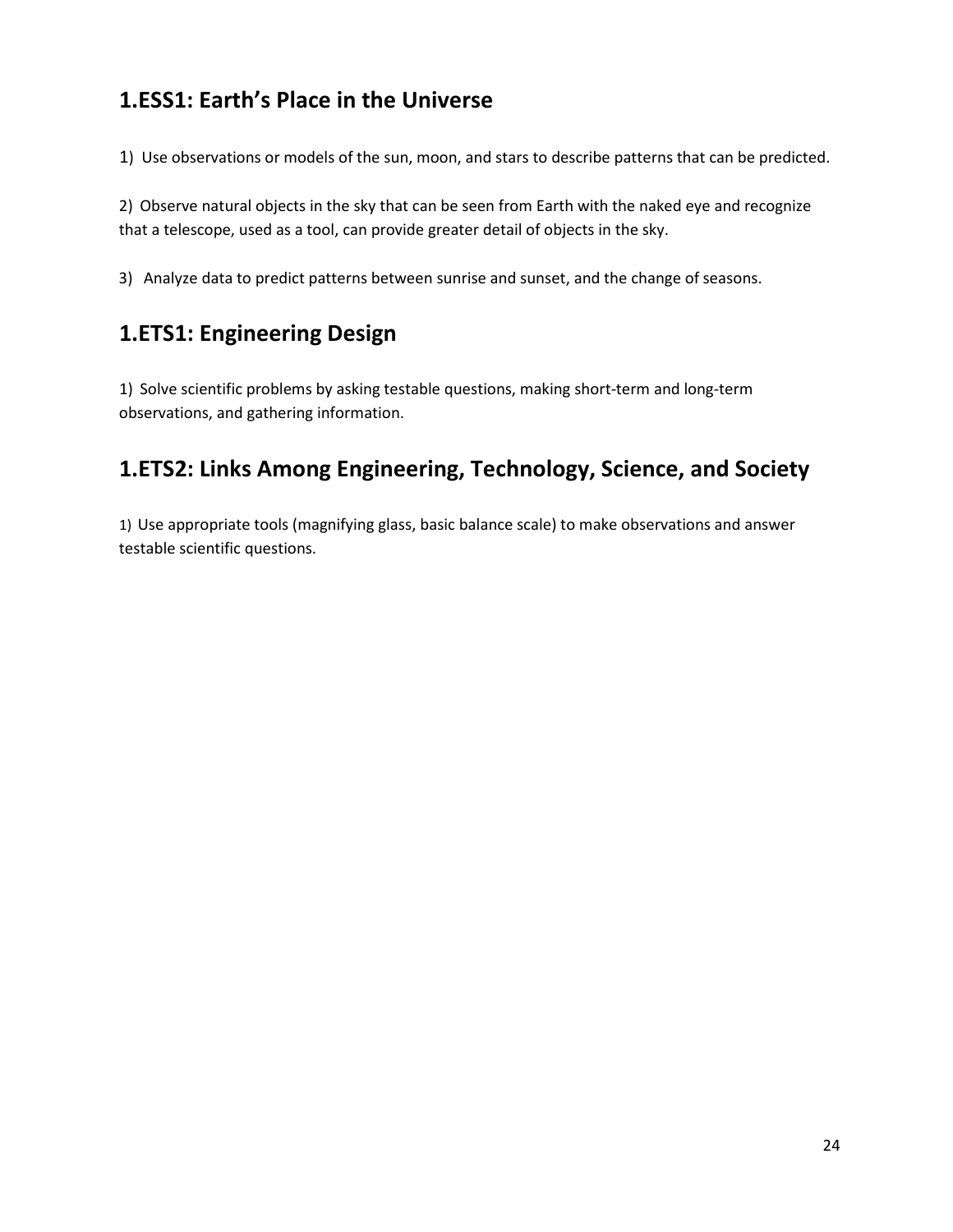# SECOND GRADE: OVERVIEW

The academic standards for second grade establish the content knowledge and skills for Tennessee students necessary to prepare them for the rigorous levels of higher education and future job markets. The course provides students with a wealth of scientific practical experiences. The academic standards for science in second grade are based on research and the National Research Council's *Framework for K-12 Science Education*.

The academic standards herein establish the core content and practices of science and engineering, as well as what Tennessee students need to know by the end of second grade. Disciplinary core ideas for second grade include:

| <b>Second Grade</b>                                                                                 |                                                                        |                                                 |                                                                            |
|-----------------------------------------------------------------------------------------------------|------------------------------------------------------------------------|-------------------------------------------------|----------------------------------------------------------------------------|
| <b>Physical Sciences (PS)</b>                                                                       | Life Sciences (LS)                                                     | <b>Earth and Space</b><br><b>Sciences (ESS)</b> | Engineering,<br>Technology, and<br><b>Applications of Science</b><br>(ETS) |
| Matter and Its<br>Interactions                                                                      | <b>From Molecules to</b><br><b>Organisms: Structure</b><br>and Process | Earth's Place in the<br>Universe                | <b>Engineering Design</b>                                                  |
| <b>Motion and Stability:</b><br><b>Forces and Interactions</b>                                      | Ecosystems:<br>Interactions, Energy,<br>and Dynamics                   | Earth's Systems                                 | Links Among<br>Engineering,<br>Technology, Science,<br>and Society         |
| Energy                                                                                              | Heredity: Inheritance<br>and Variation of Traits                       | Earth and Human<br>Activity                     | <b>Applications of Science</b>                                             |
| <b>Waves and Their</b><br>Applications in<br><b>Technologies for</b><br><b>Information Transfer</b> | <b>Biological Change:</b><br>Unity and Diversity                       |                                                 |                                                                            |

Although science is a body of content knowledge consisting of theories that explain data, science is also a set of practices that use analysis and argumentation to establish, extend, and refine knowledge. The science and engineering practices are used as a means to learn science by doing science, thus combining content knowledge with skill. These practices are not intended to be a sequence of steps nor are they intended to be taught as a separate, introductory unit for the course. By combining content knowledge with skill, students discover how scientific knowledge is acquired and applied to solve problems or advance scientific knowledge further. In addition, there are seven crosscutting concepts that are fundamental to the nature of science and thus stretch across all science disciplines. The second grade standards have been constructed by explicitly integrating practices and crosscutting concepts,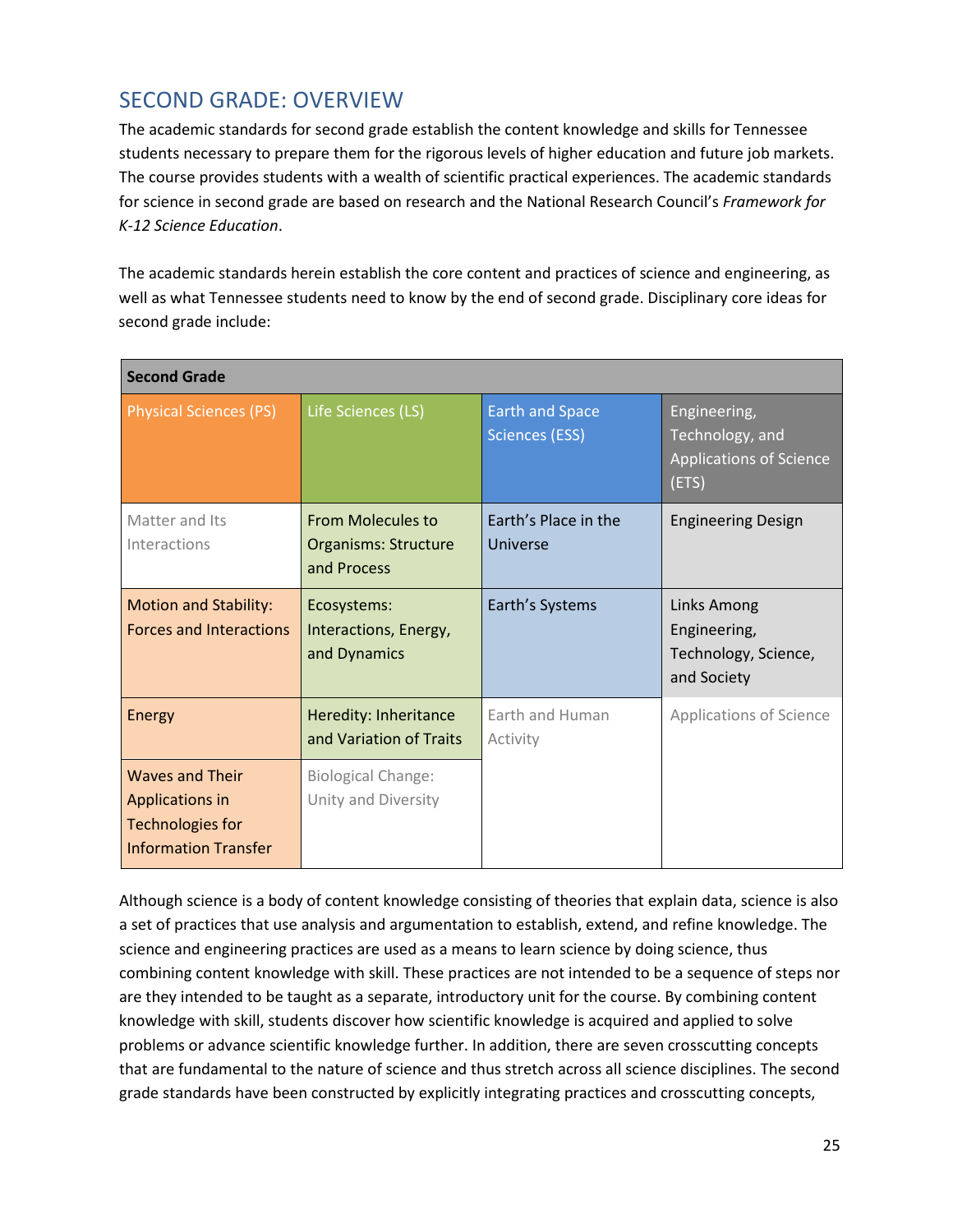iteratively and in combination, within each disciplinary core idea (PS, LS, ESS) to provide students with a well-rounded education in science.

By the end of second grade, students discover forces and interactions by experimenting with different strengths and directions of pushing and pulling and designing experiments to discover the relationship between speed and direction of an object using force. Students discover waves and the transfer of information by experimenting with light and sound energy. Second grade students learn life cycles and classifications of animals and adaptations for survival. Students use textual evidence to cite ways that the earth is changing and understand the changing surface of the Earth.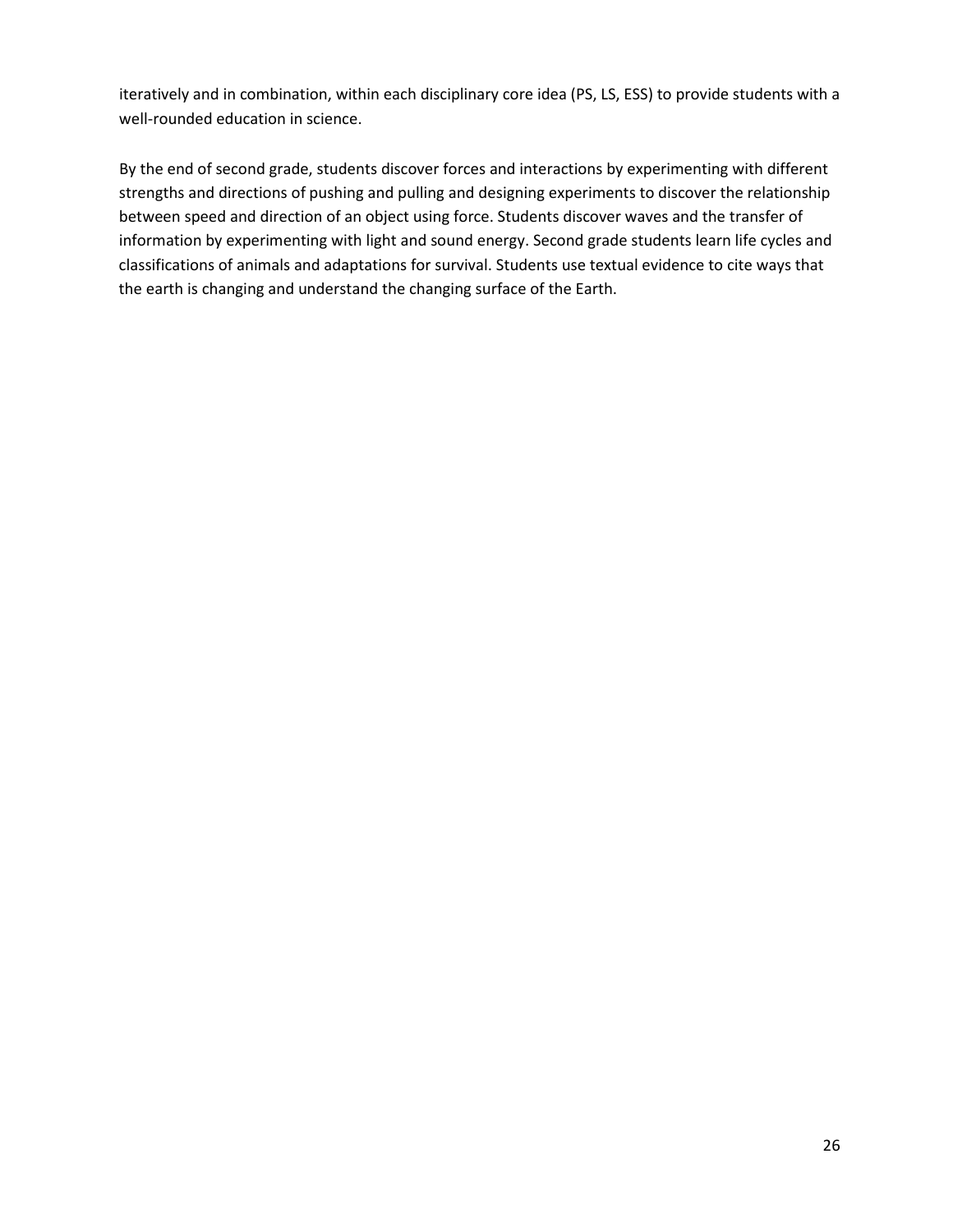# SECOND GRADE: ACADEMIC STANDARDS

### **2.PS2: Motion and Stability: Forces and Interactions**

1) Analyze the push or the pull that occurs when objects collide or are connected.

2) Evaluate the effects of different strengths and directions of a push or a pull on the motion of an object.

3) Recognize the effect of multiple pushes and pulls on an object's movement or non-movement.

# **2.PS3: Energy**

1) Demonstrate how a stronger push or pull makes things go faster and how faster speeds during a collision can cause a bigger change in the shape of the colliding objects.

2) Make observations and conduct experiments to provide evidence that friction produces heat and reduces or increases the motion of an object.

# **2.PS4: Waves and Their Applications in Technologies for Information Transfer**

1) Plan and conduct investigations to demonstrate the cause and effect relationship between vibrating materials (tuning forks, water, bells) and sound.

2) Use tools and materials to design and build a device to understand that light and sound travel in waves and can send signals over a distance.

3) Observe and demonstrate that waves move in regular patterns of motion by disturbing the surface of shallow and deep water.

### **2.LS1: From Molecules to Organisms: Structures and Processes**

1) Use evidence and observations to explain that many animals use their body parts and senses in different ways to see, hear, grasp objects, protect themselves, move from place to place, and seek, find, and take in food, water, and air.

2) Obtain and communicate information to classify animals (vertebrates-mammals, birds, amphibians, reptiles, fish, invertebrates-insects) based on their physical characteristics.

3) Use simple graphical representations to show that species have unique and diverse life cycles.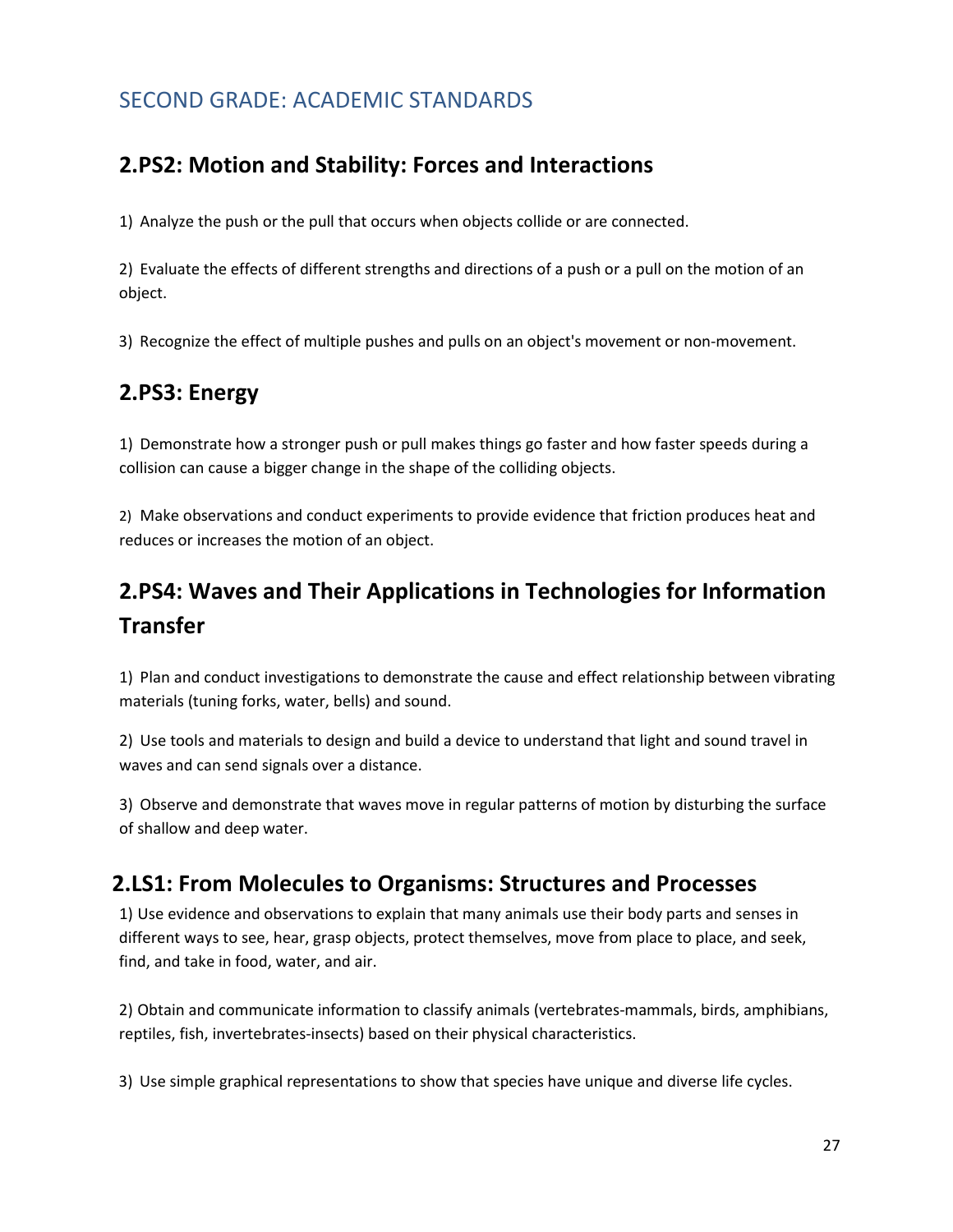# **2.LS2: Ecosystems: Interactions, Energy, and Dynamics**

1) Develop and use models to compare how animals depend on their surroundings and other living things to meet their needs in the places they live.

2) Predict what happens to animals when the environment changes (temperature, cutting down trees, wildfires, pollution, salinity, drought, land preservation).

### **2.LS3: Heredity: Inheritance and Variation of Traits**

1) Use evidence to explain that living things have physical traits inherited from parents and that variations of these traits exist in groups of similar organisms.

### **2.ESS1: Earth's Place in the Universe**

1) Recognize that some of Earth's natural processes are cyclical, while others have a beginning and an end. Some events happen quickly, while others occur slowly over time.

# **2.ESS2: Earth's Systems**

1) Compare the effectiveness of multiple solutions designed to slow or prevent wind or water from changing the shape of the land.

2) Observe and analyze how blowing wind and flowing water can move Earth materials (soil, rocks) from one place to another, changing the shape of a landform and affecting the habitats of living things.

3) Compare simple maps of different land areas to observe the shapes and kinds of land (rock, soil, sand) and water (river, stream, lake, pond).

4) Use information obtained from reliable sources to explain that water is found in the ocean, rivers, streams, lakes, and ponds, and may be solid or liquid.

## **2.ETS1: Engineering Design**

1) Define a simple problem that can be solved through the development of a new or improved object or tool by asking questions, making observations, and gather accurate information about a situation people want to change.

2) Develop a simple sketch, drawing, or physical model that communicates solutions to others.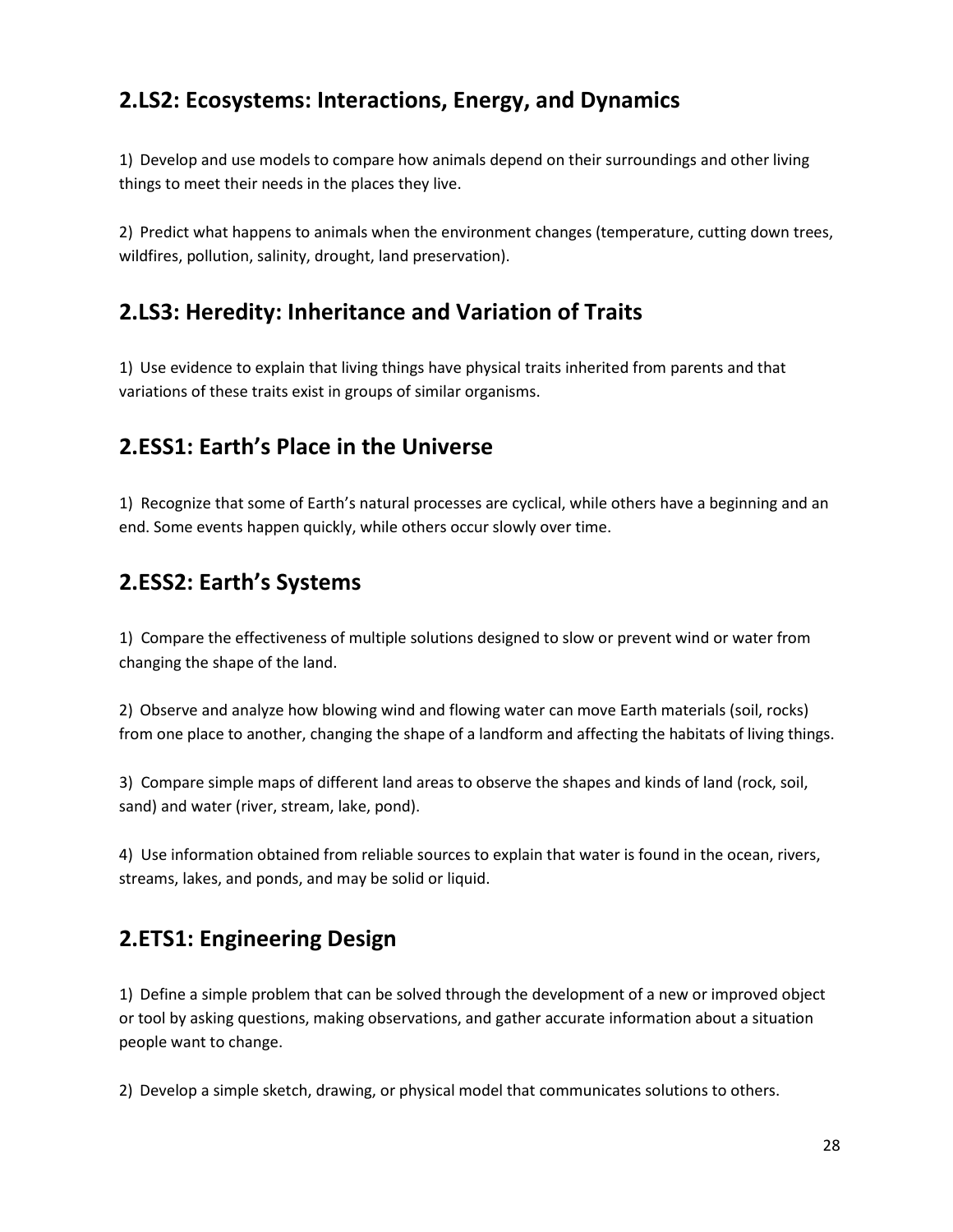3) Recognize that to solve a problem, one may need to break the problem into parts, address each part, and then bring the parts back together

4) Compare and contrast solutions to a design problem by using evidence to point out strengths and weaknesses of the design.

# **2.ETS2: Links Among Engineering, Technology, Science, and Society**

1) Use appropriate tools to make observations, record data, and refine design ideas.

2) Predict and explain how human life and the natural world would be different without current technologies.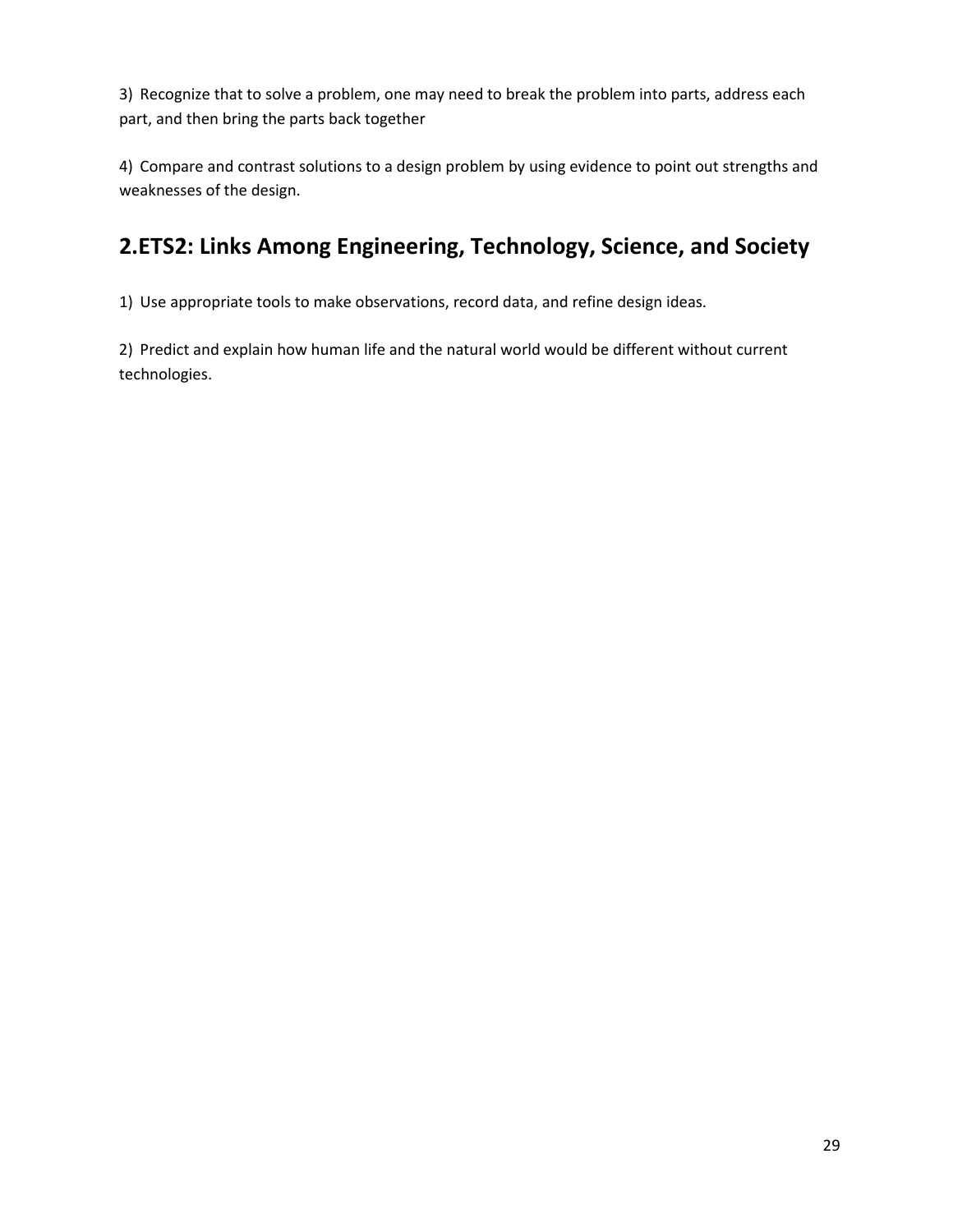# THIRD GRADE: OVERVIEW

The academic standards for third grade establish the content knowledge and skills for Tennessee students necessary to prepare them for the rigorous levels of higher education and future job markets. The course provides students with a wealth of scientific practical experiences. The academic standards for science in third grade are based on research and the National Research Council's *Framework for K-12 Science Education*.

The academic standards herein establish the core content and practices of science and engineering, as well as what Tennessee students need to know by the end of third grade. Disciplinary core ideas for third grade include:

| <b>Third Grade</b>                                                                    |                                                                        |                                                 |                                                                            |
|---------------------------------------------------------------------------------------|------------------------------------------------------------------------|-------------------------------------------------|----------------------------------------------------------------------------|
| <b>Physical Sciences (PS)</b>                                                         | Life Sciences (LS)                                                     | <b>Earth and Space</b><br><b>Sciences (ESS)</b> | Engineering,<br>Technology, and<br><b>Applications of Science</b><br>(ETS) |
| <b>Matter and Its</b><br><b>Interactions</b>                                          | <b>From Molecules to</b><br><b>Organisms: Structure</b><br>and Process | Earth's Place in the<br>Universe                | <b>Engineering Design</b>                                                  |
| <b>Motion and Stability:</b><br><b>Forces and Interactions</b>                        | Ecosystems:<br>Interactions, Energy,<br>and Dynamics                   | Earth's Systems                                 | Links Among<br>Engineering,<br>Technology, Science,<br>and Society         |
| Energy                                                                                | Heredity: Inheritance<br>and Variation of Traits                       | <b>Earth and Human</b><br>Activity              | <b>Applications of Science</b>                                             |
| Waves and Their<br>Applications in<br>Technologies for<br><b>Information Transfer</b> | <b>Biological Change:</b><br>Unity and Diversity                       |                                                 |                                                                            |

Although science is a body of content knowledge consisting of theories that explain data, science is also a set of practices that use analysis and argumentation to establish, extend, and refine knowledge. The science and engineering practices are used as a means to learn science by doing science, thus combining content knowledge with skill. These practices are not intended to be a sequence of steps nor are they intended to be taught as a separate, introductory unit for the course. By combining content knowledge with skill, students discover how scientific knowledge is acquired and applied to solve problems or advance scientific knowledge further. In addition, there are seven crosscutting concepts that are fundamental to the nature of science and thus stretch across all science disciplines. The third grade standards have been constructed by explicitly integrating practices and crosscutting concepts,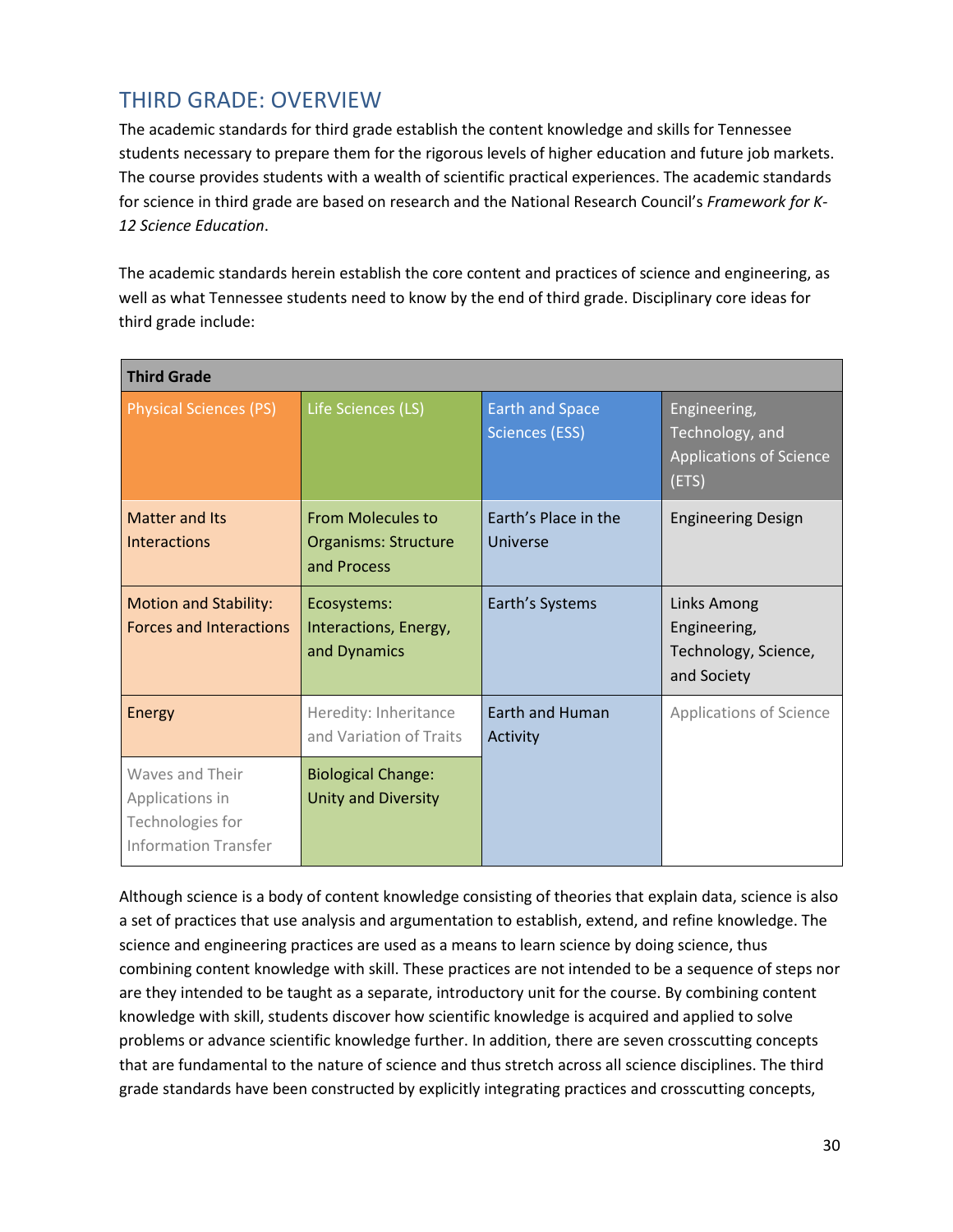iteratively and in combination, within each disciplinary core idea (PS, LS, ESS) to provide students with a well-rounded education in science.

By the end of third grade, students analyze internal and external structures that function supporting survival along with how they adapt to their environment. Students investigate the cause and effect relationships of magnets. Students experiment with static electricity and design a device that converts energy from one form to another. Students investigate and categorize the physical properties of planets. Students synthesize different forms of data to predict and learn about weather patterns, climates, different forms of water, and how different types of clouds all contribute to weather. Students learn about natural hazards and design and test solutions to minimize the impact of these.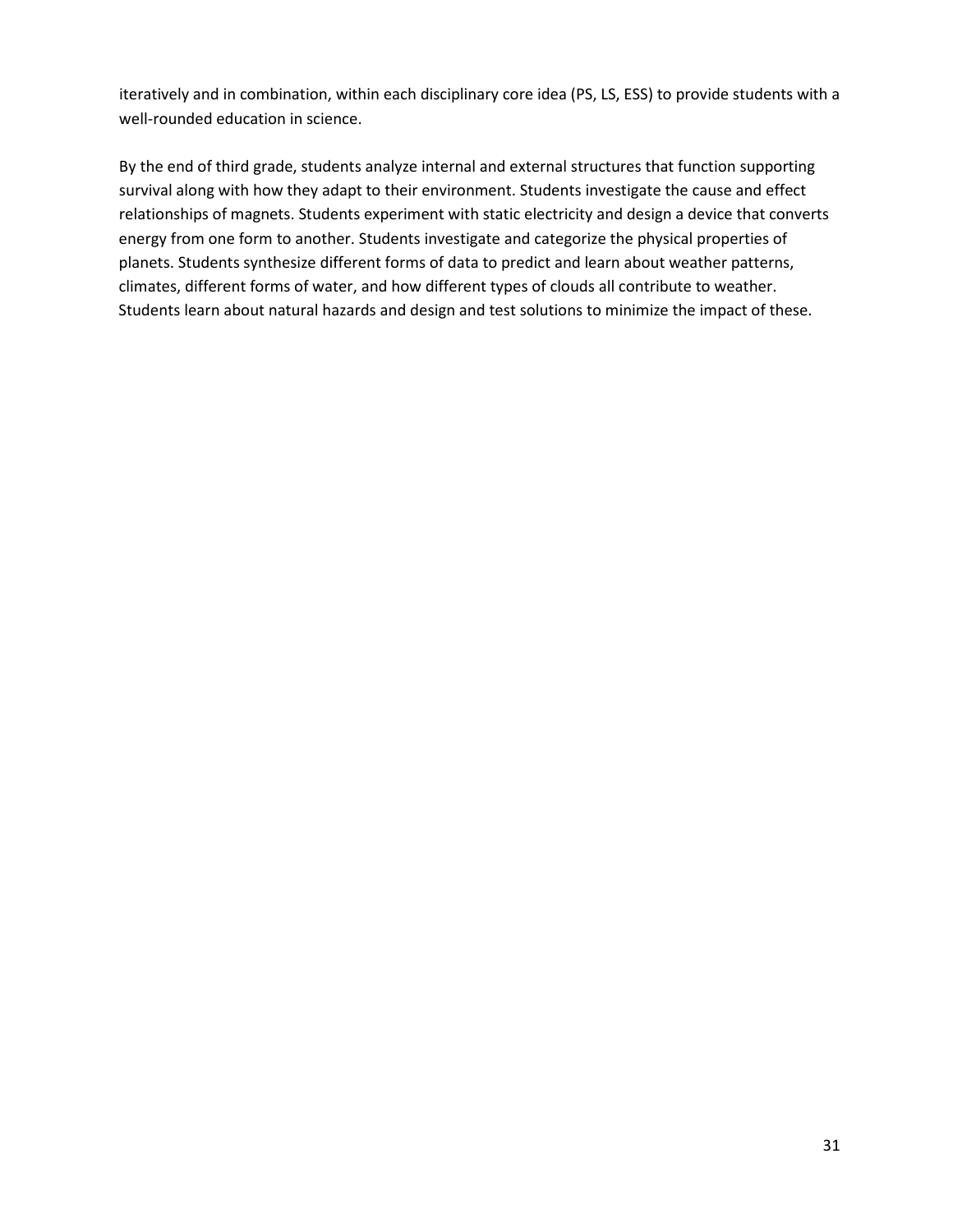# THIRD GRADE: ACADEMIC STANDARDS

## **3.PS1: Matter and Its Interactions**

1) Describe the properties of solids, liquids, and gases and identify that matter is made up of particles too small to be seen.

2) Differentiate between changes caused by heating or cooling that can be reversed and that cannot.

3) Describe and compare the physical properties of matter including color, texture, shape, length, mass, temperature, volume, state, hardness, and flexibility.

### **3.PS2: Motion and Stability: Forces and Interactions**

1) Explain the cause and effect relationship of magnets.

2) Solve a problem by applying the use of the interactions between two magnets.

### **3.PS3: Energy**

1) Recognize that energy is present when objects move; describe the effects of energy transfer from one object to another.

2) Apply scientific ideas to design, test, and refine a device that converts electrical energy to another form of energy, using open or closed simple circuits.

3) Evaluate how magnets cause changes in the motion and position of objects, even when the objects are not touching the magnet.

### **3.LS1: From Molecules to Organisms: Structures and Processes**

1) Analyze the internal and external structures that aquatic and land animals and plants have to support survival, growth, behavior, and reproduction.

## **3.LS2: Ecosystems: Interactions, Energy, and Dynamics**

1) Construct an argument to explain why some animals benefit from forming groups.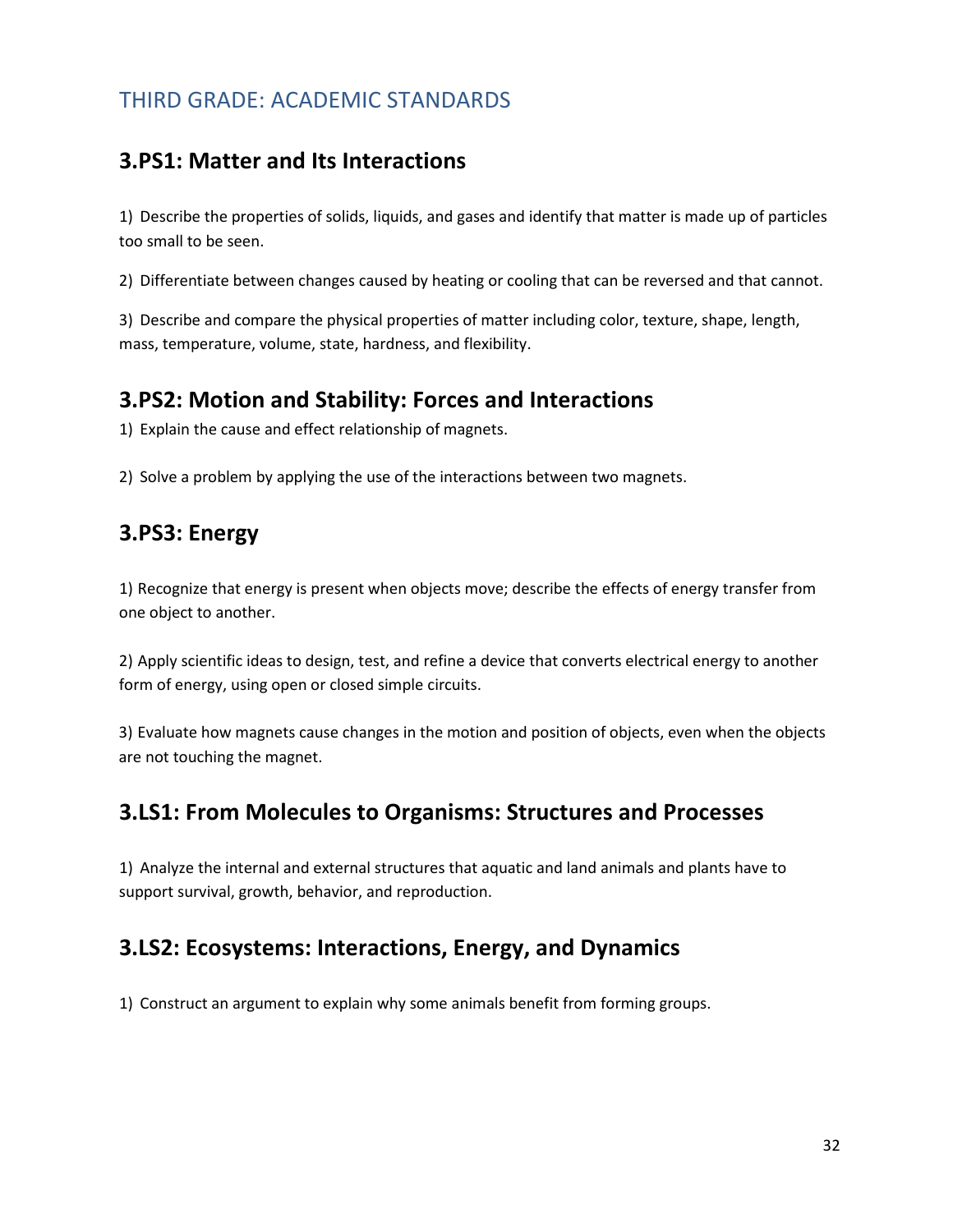# **3.LS4: Biological Change: Unity and Diversity**

1) Explain the cause and effect relationship between a naturally changing environment and an organism's ability to survive.

2) Infer that plant and animal adaptations help them survive in land and aquatic biomes.

3) Explain how changes to an environment's biodiversity influence human resources.

## **3.ESS1: Earth's Place in the Universe**

1) Use data to categorize the planets in the solar system as inner or outer planets according to their physical properties.

## **3.ESS2: Earth's Systems**

1) Explain the cycle of water on Earth.

2) Associate major cloud types (cumulus, cumulonimbus, cirrus, stratus, nimbostratus) with weather conditions.

3) Use tables, graphs, and tools to describe precipitation, temperature, and wind (direction and speed) to determine local weather and climate.

4) Incorporate weather data to describe major climates (polar, temperate, tropical) in different regions of the world.

## **3.ESS3: Earth and Human Activity**

1) Explain how natural hazards (fires, landslides, earthquakes, volcanic eruptions, floods) impact humans and the environment.

2) Design solutions to reduce the impact of natural hazards (fires, landslides, earthquakes, volcanic eruptions, floods) on the environment.

## **3.ETS1: Engineering Design**

1) Design a solution to a real-world problem that includes specified criteria for constraints.

2) Apply evidence or research to support a design solution.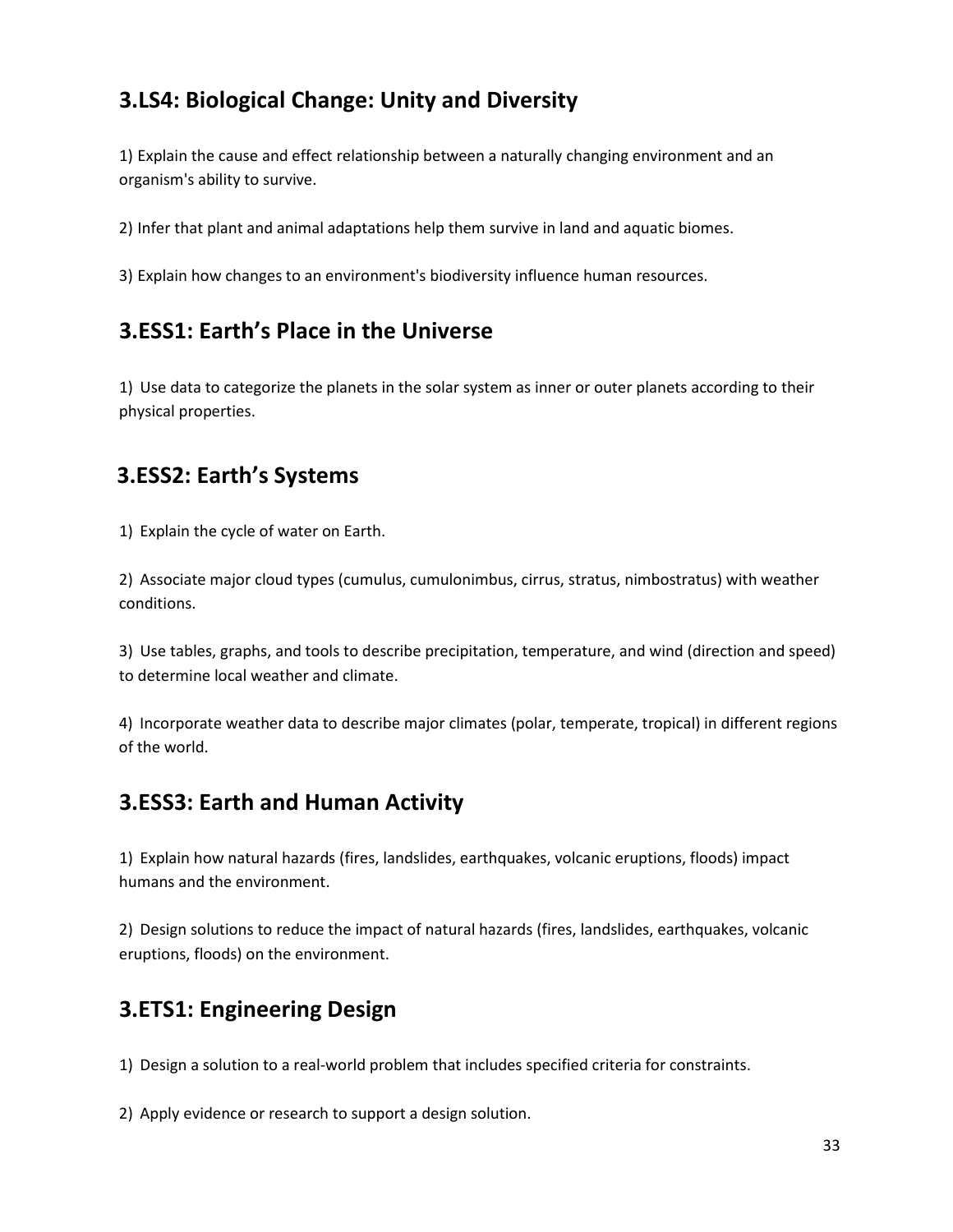# **3.ETS2: Links Among Engineering, Technology, Science, and Society**

1) Identify and demonstrate how technology can be used for different purposes.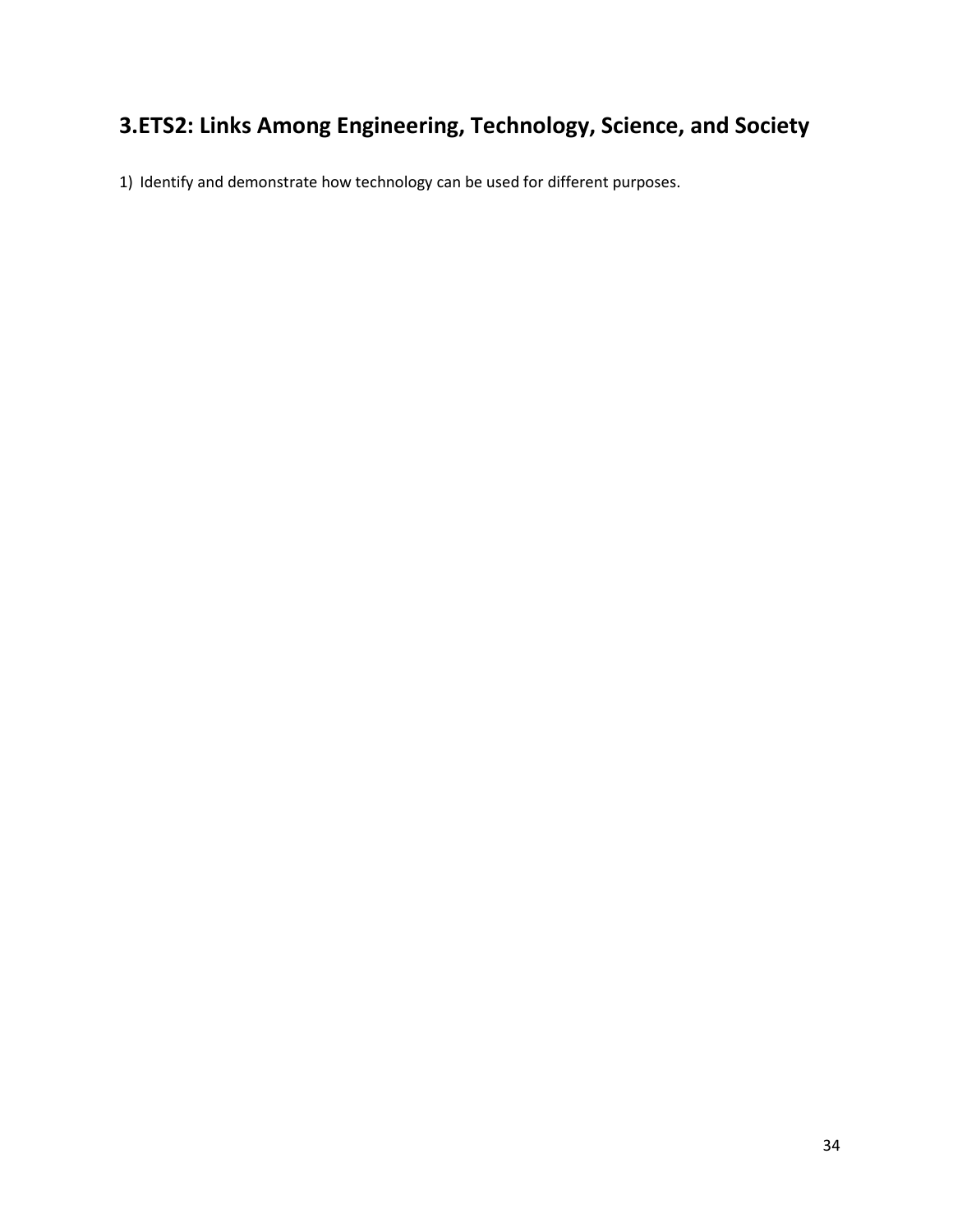# FOURTH GRADE: OVERVIEW

The academic standards for fourth grade establish the content knowledge and skills for Tennessee students necessary to prepare them for the rigorous levels of higher education and future job markets. The course provides students with a wealth of scientific practical experiences. The academic standards for science in fourth grade are based on research and the National Research Council's *Framework for K-12 Science Education*.

The academic standards herein establish the core content and practices of science and engineering, as well as what Tennessee students need to know by the end of fourth grade. Disciplinary core ideas for fourth grade include:

| <b>Fourth Grade</b>                                                                                 |                                                          |                                                 |                                                                            |
|-----------------------------------------------------------------------------------------------------|----------------------------------------------------------|-------------------------------------------------|----------------------------------------------------------------------------|
| <b>Physical Sciences (PS)</b>                                                                       | Life Sciences (LS)                                       | <b>Earth and Space</b><br><b>Sciences (ESS)</b> | Engineering,<br>Technology, and<br><b>Applications of Science</b><br>(ETS) |
| Matter and Its<br>Interactions                                                                      | From Molecules to<br>Organisms: Structure<br>and Process | Earth's Place in the<br>Universe                | <b>Engineering Design</b>                                                  |
| Motion and Stability:<br>Forces and Interactions                                                    | Ecosystems:<br>Interactions, Energy,<br>and Dynamics     | Earth's Systems                                 | Links Among<br>Engineering,<br>Technology, Science,<br>and Society         |
| Energy                                                                                              | Heredity: Inheritance<br>and Variation of Traits         | <b>Earth and Human</b><br>Activity              | <b>Applications of Science</b>                                             |
| <b>Waves and Their</b><br>Applications in<br><b>Technologies for</b><br><b>Information Transfer</b> | <b>Biological Change:</b><br><b>Unity and Diversity</b>  |                                                 |                                                                            |

Although science is a body of content knowledge consisting of theories that explain data, science is also a set of practices that use analysis and argumentation to establish, extend, and refine knowledge. The science and engineering practices are used as a means to learn science by doing science, thus combining content knowledge with skill. These practices are not intended to be a sequence of steps nor are they intended to be taught as a separate, introductory unit for the course. By combining content knowledge with skill, students discover how scientific knowledge is acquired and applied to solve problems or advance scientific knowledge further. In addition, there are seven crosscutting concepts that are fundamental to the nature of science and thus stretch across all science disciplines. The fourth grade standards have been constructed by explicitly integrating practices and crosscutting concepts,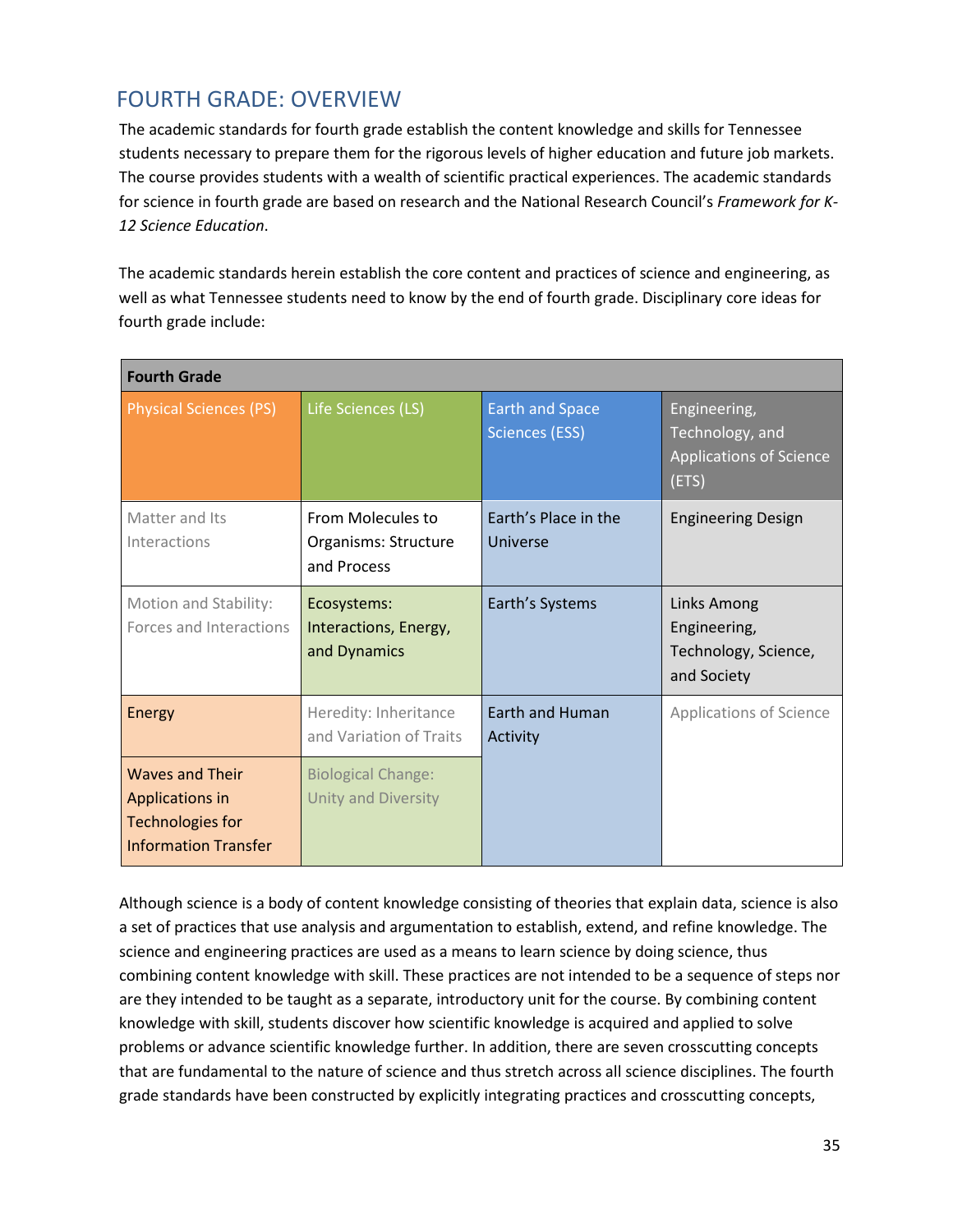iteratively and in combination, within each disciplinary core idea (PS, LS, ESS) to provide students with a well-rounded education in science.

By the end of fourth grade, students develop an understanding how plants, animals, and nonliving things in an ecosystem interact with each other. They analyze temporary and permanent changes caused by weather and living things on Earth's land and water, and they investigate how the placements of certain landforms create a predictable pattern. Students examine various types of energy transfer, including sound, light, heat, and electric currents, and model how energy transforms with added speed or in a collision. They create models to explain how waves travel and how waves of light become visible to humans.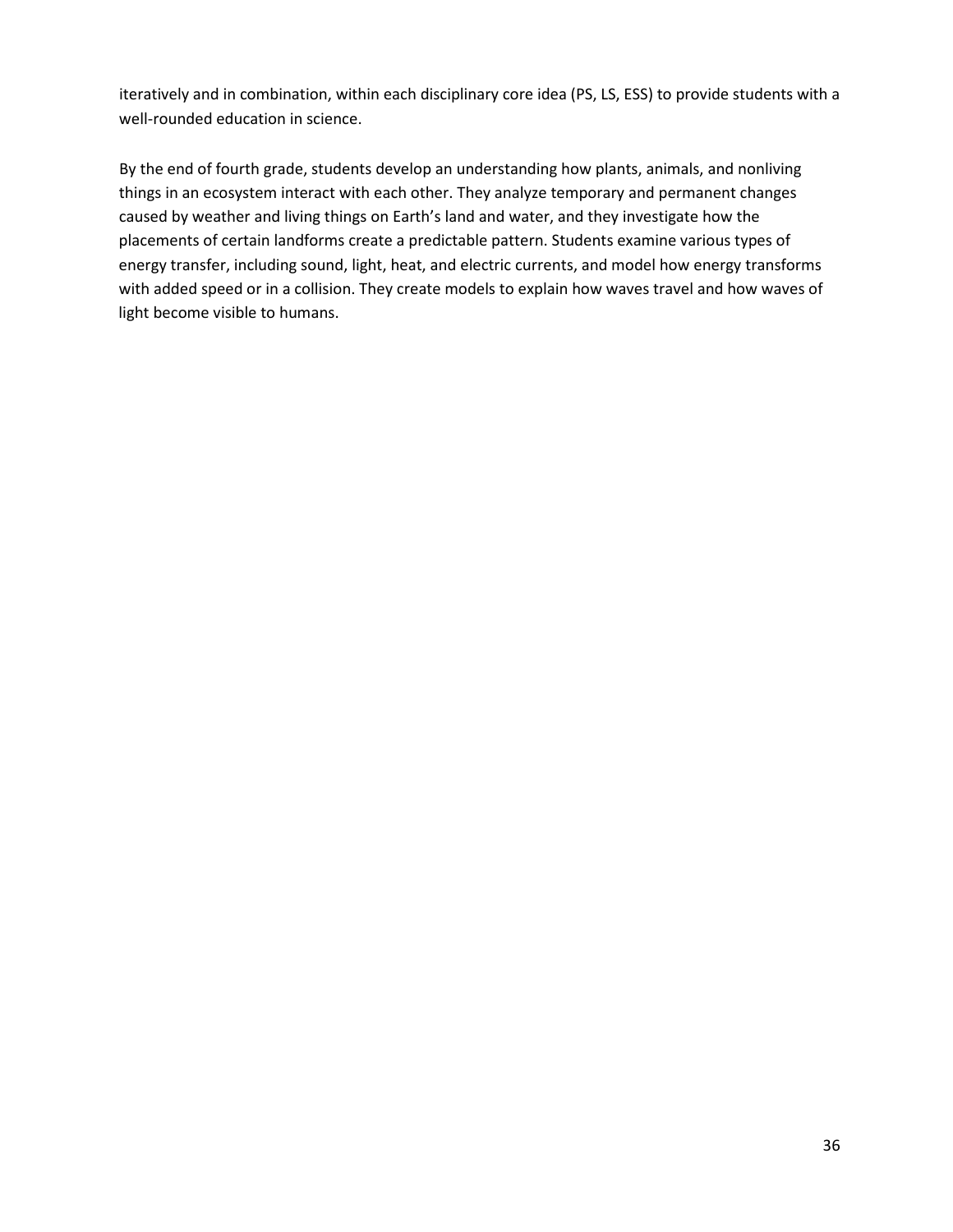## FOURTH GRADE: ACADEMIC STANDARDS

## **4.PS3: Energy**

1) Use evidence to explain the cause and effect relationship between the speed of an object and the energy of an object.

2) Observe and explain the relationship between potential energy and kinetic energy.

3) Describe how stored energy can be converted into another form for practical use.

# **4.PS4: Waves and their Application in Technologies for Information Transfer**

1) Use a model of a simple wave to explain regular patterns of amplitude, wavelength, and direction.

2) Describe how the colors of available light sources and the bending of light waves determine what we see.

3) Investigate how lenses and digital devices like computers or cell phones use waves to enhance human senses.

## **4.LS2: Ecosystems: Interactions, Energy, and Dynamics**

1) Support an argument with evidence that plants get the materials they need for growth and reproduction chiefly through a process in which they use carbon dioxide from the air, water, and energy from the sun to produce sugars, plant materials, and waste (oxygen); and that this process is called photosynthesis.

2) Develop models of terrestrial and aquatic food chains to describe the movement of energy among producers, herbivores, carnivores, omnivores, and decomposers.

3) Using information about the roles of organisms (producers, consumers, decomposers), evaluate how those roles in food chains are interconnected in a food web, and communicate how the organisms are continuously able to meet their needs in a stable food web.

4) Develop and use models to determine the effects of introducing a species to, or removing a species from, an ecosystem and how either one can damage the balance of an ecosystem.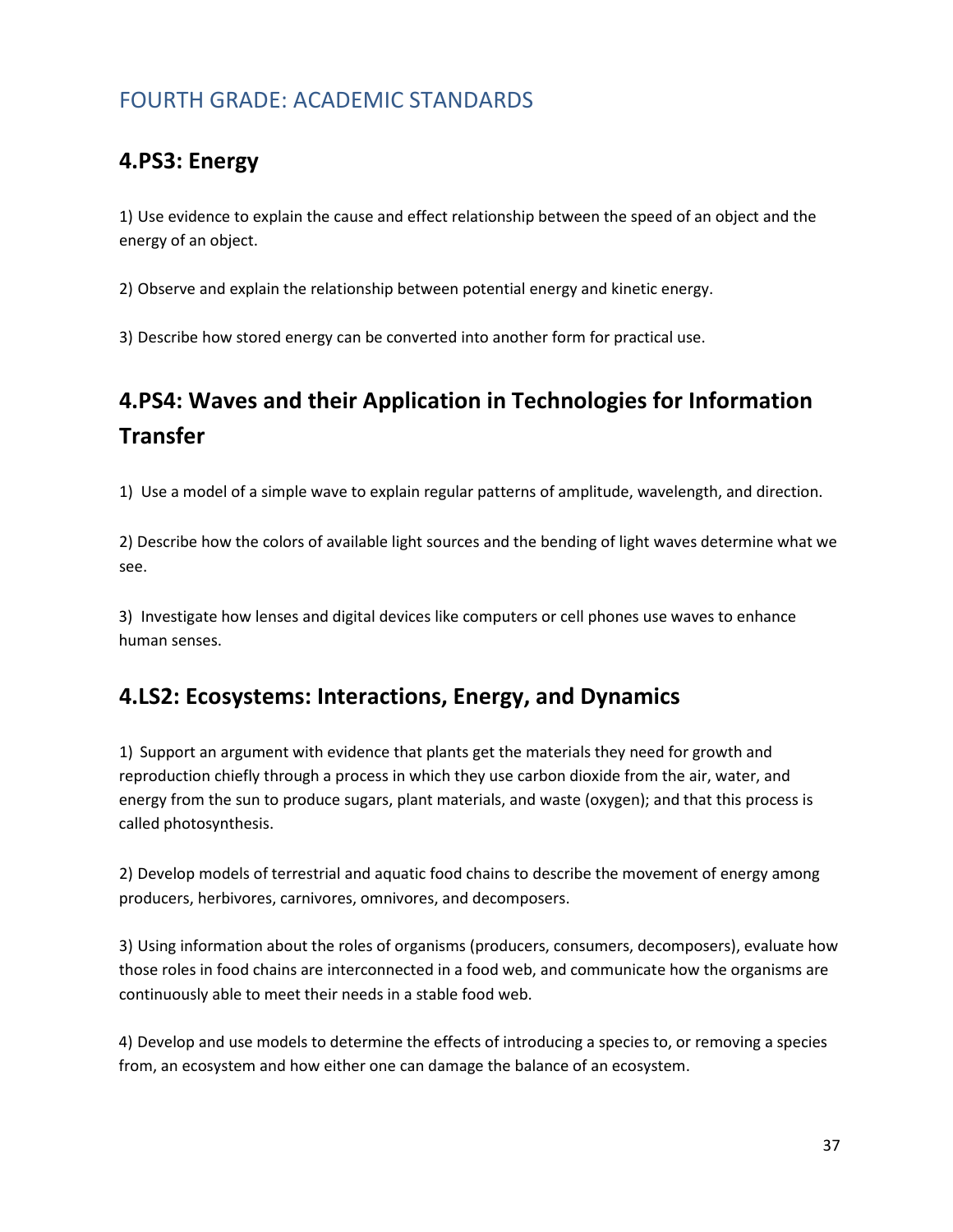5) Analyze and interpret data about changes (land characteristics, water distribution, temperature, food, and other organisms) in the environment and describe what mechanisms organisms can use to affect their ability to survive and reproduce.

## **4.LS4: Biological Change: Unity and Diversity**

1) Obtain information about what a fossil is and ways a fossil can provide information about the past.

## **4.ESS1: Earth's Place in the Universe**

1) Generate and support a claim with evidence that over long periods of time, erosion (weathering and transportation) and deposition have changed landscapes and created new landforms.

2) Use a model to explain how the orbit of the Earth and sun cause observable patterns: a. day and night; b. changes in length and direction of shadows over a day.

## **4.ESS2: Earth's Systems**

1) Collect and analyze data from observations to provide evidence that rocks, soils, and sediments are broken into smaller pieces through mechanical weathering (frost wedging, abrasion, tree root wedging) and are transported by water, ice, wind, gravity, and vegetation.

2) Interpret maps to determine that the location of mountain ranges, deep ocean trenches, volcanoes, and earthquakes occur in patterns.

3) Provide examples to support the claim that organisms affect the physical characteristics of their regions.

4) Analyze and interpret data on the four layers of the Earth, including thickness, composition, and physical states of these layers.

## **4.ESS3: Earth and Human Activity**

1) Obtain and combine information to describe that energy and fuels are derived from natural resources and that some energy and fuel sources are renewable (sunlight, wind, water) and some are not (fossil fuels, minerals).

2) Create an argument, using evidence from research, that human activity (farming, mining, building) can affect the land and ocean in positive and/or negative ways.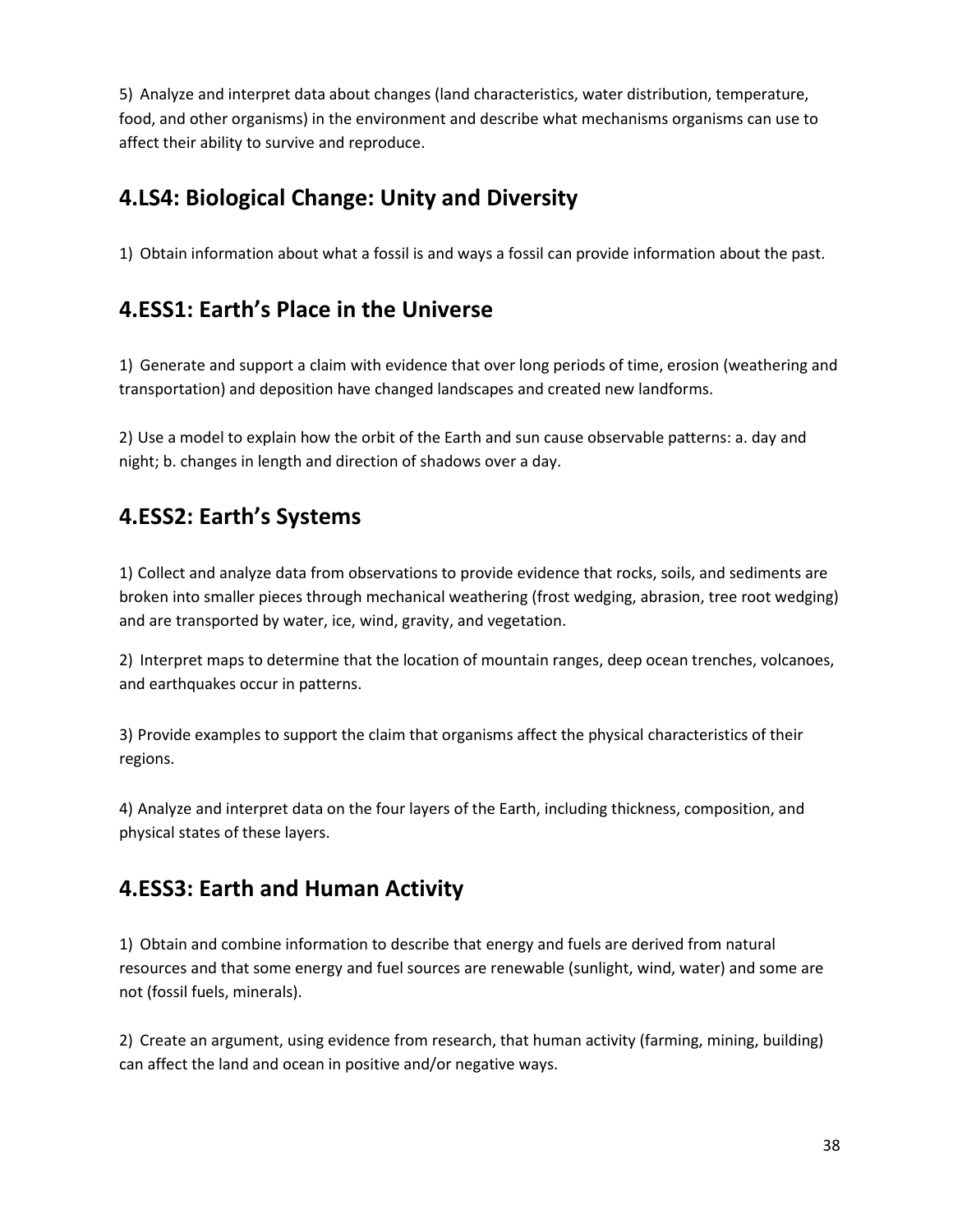## **4.ETS1: Engineering Design**

1) Categorize the effectiveness of design solutions by comparing them to specified criteria for constraints.

## **4.ETS2: Links Among Engineering, Technology, Science, and Society**

1) Use appropriate tools and measurements to build a model.

2) Determine the effectiveness of multiple solutions to a design problem given the criteria and the constraints.

3) Explain how engineers have improved existing technologies to increase their benefits, to decrease known risks, and to meet societal demands (artificial limbs, seatbelts, cell phones).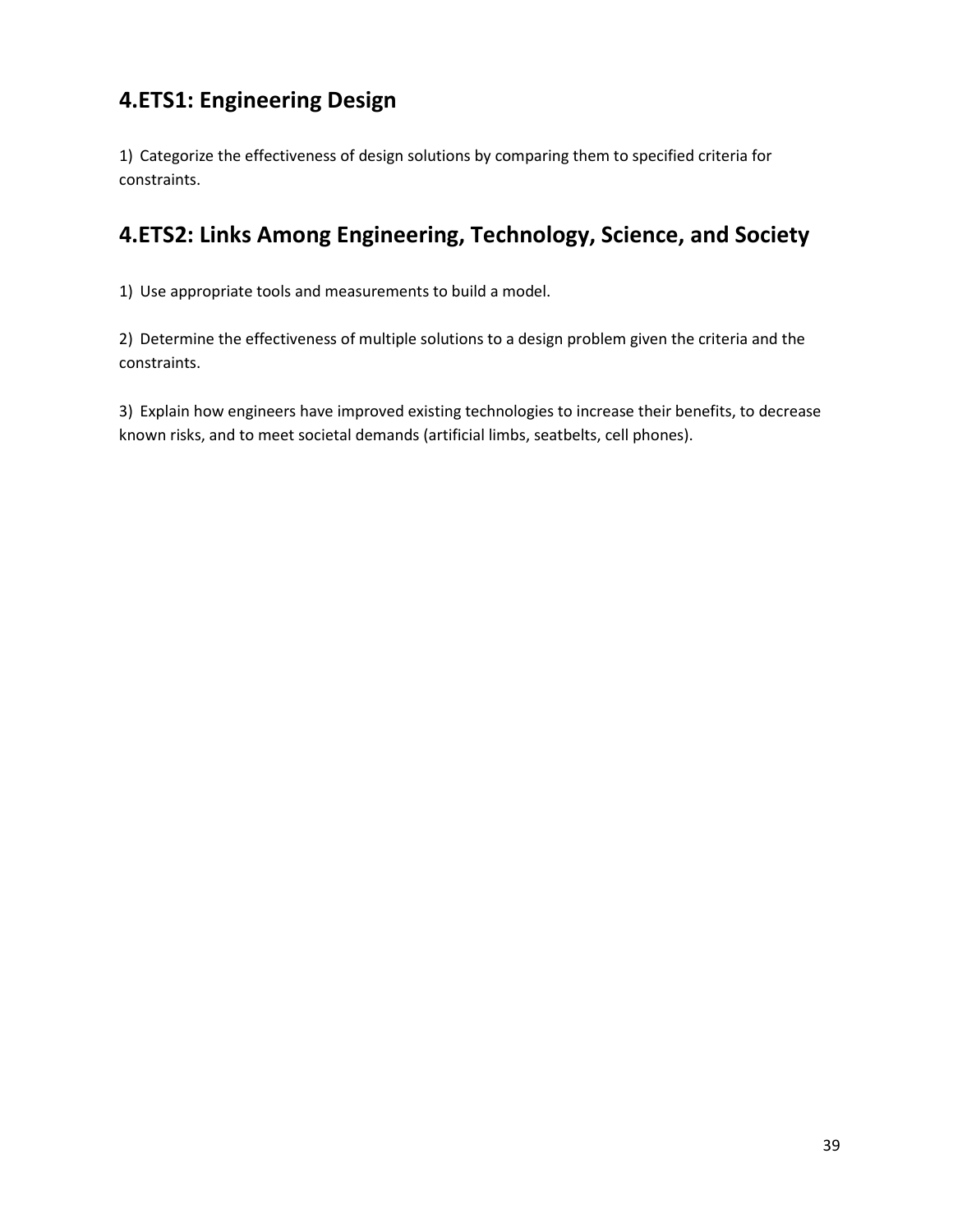## FIFTH GRADE: OVERVIEW

The academic standards for fifth grade establish the content knowledge and skills for Tennessee students necessary to prepare them for the rigorous levels of higher education and future job markets. The course provides students with a wealth of scientific practical experiences. The academic standards for science in fifth grade are based on research and the National Research Council's *Framework for K-12 Science Education*.

The academic standards herein establish the core content and practices of science and engineering, as well as what Tennessee students need to know by the end of fifth grade. Disciplinary core ideas for fifth grade include:

| <b>Fifth Grade</b>                                                                    |                                                                        |                                                 |                                                                            |
|---------------------------------------------------------------------------------------|------------------------------------------------------------------------|-------------------------------------------------|----------------------------------------------------------------------------|
| <b>Physical Sciences (PS)</b>                                                         | Life Sciences (LS)                                                     | <b>Earth and Space</b><br><b>Sciences (ESS)</b> | Engineering,<br>Technology, and<br><b>Applications of Science</b><br>(ETS) |
| <b>Matter and Its</b><br><b>Interactions</b>                                          | <b>From Molecules to</b><br><b>Organisms: Structure</b><br>and Process | Earth's Place in the<br>Universe                | <b>Engineering Design</b>                                                  |
| <b>Motion and Stability:</b><br><b>Forces and Interactions</b>                        | Ecosystems:<br>Interactions, Energy,<br>and Dynamics                   | Earth's Systems                                 | Links Among<br>Engineering,<br>Technology, Science,<br>and Society         |
| Energy                                                                                | Heredity: Inheritance<br>and Variation of Traits                       | Earth and Human<br>Activity                     | Applications of Science                                                    |
| Waves and Their<br>Applications in<br>Technologies for<br><b>Information Transfer</b> | <b>Biological Change:</b><br>Unity and Diversity                       |                                                 |                                                                            |

Although science is a body of content knowledge consisting of theories that explain data, science is also a set of practices that use analysis and argumentation to establish, extend, and refine knowledge. The science and engineering practices are used as a means to learn science by doing science, thus combining content knowledge with skill. These practices are not intended to be a sequence of steps nor are they intended to be taught as a separate, introductory unit for the course. By combining content knowledge with skill, students discover how scientific knowledge is acquired and applied to solve problems or advance scientific knowledge further. In addition, there are seven crosscutting concepts that are fundamental to the nature of science and thus stretch across all science disciplines. The fifth grade standards have been constructed by explicitly integrating practices and crosscutting concepts,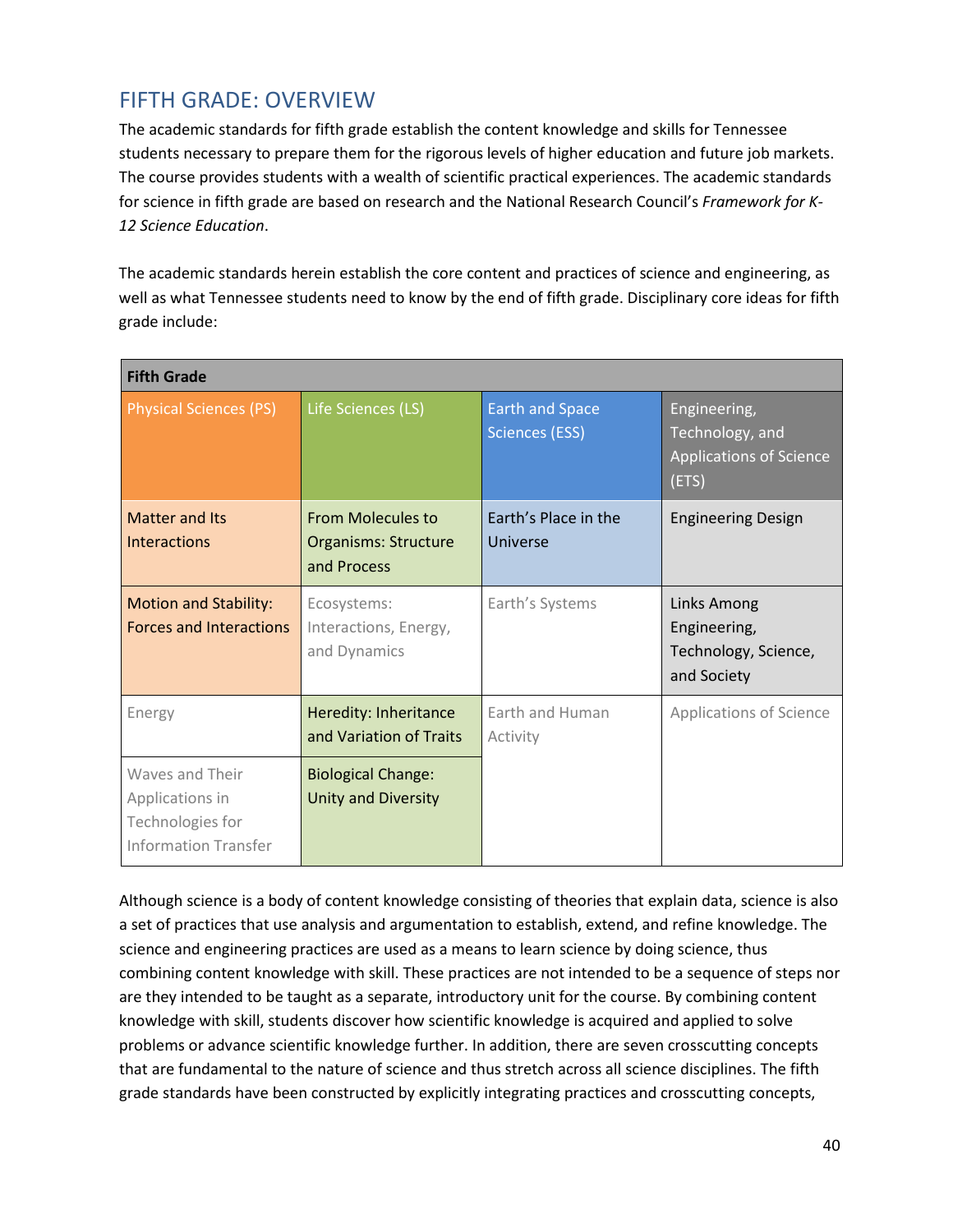iteratively and in combination, within each disciplinary core idea (PS, LS, ESS) to provide students with a well-rounded education in science.

By the end of fifth grade, students explore Earth's materials and systems. They use models and data to investigate factors that affect climate and the cycling of water. Students investigate the distribution and role of the Earth's water. Students should explain the impact on earth's resources and climate when analyzing relationships between humans and the environment. Students examine inherited traits and variations and how these variations lead to species survival. In physical science, they learn about physical properties of matter and chemical reactions by discovering matter is not destroyed, only changed. Investigating forces and motion, students focus on balanced and unbalanced forces and explore patterns of change in physical systems along with gravitational forces.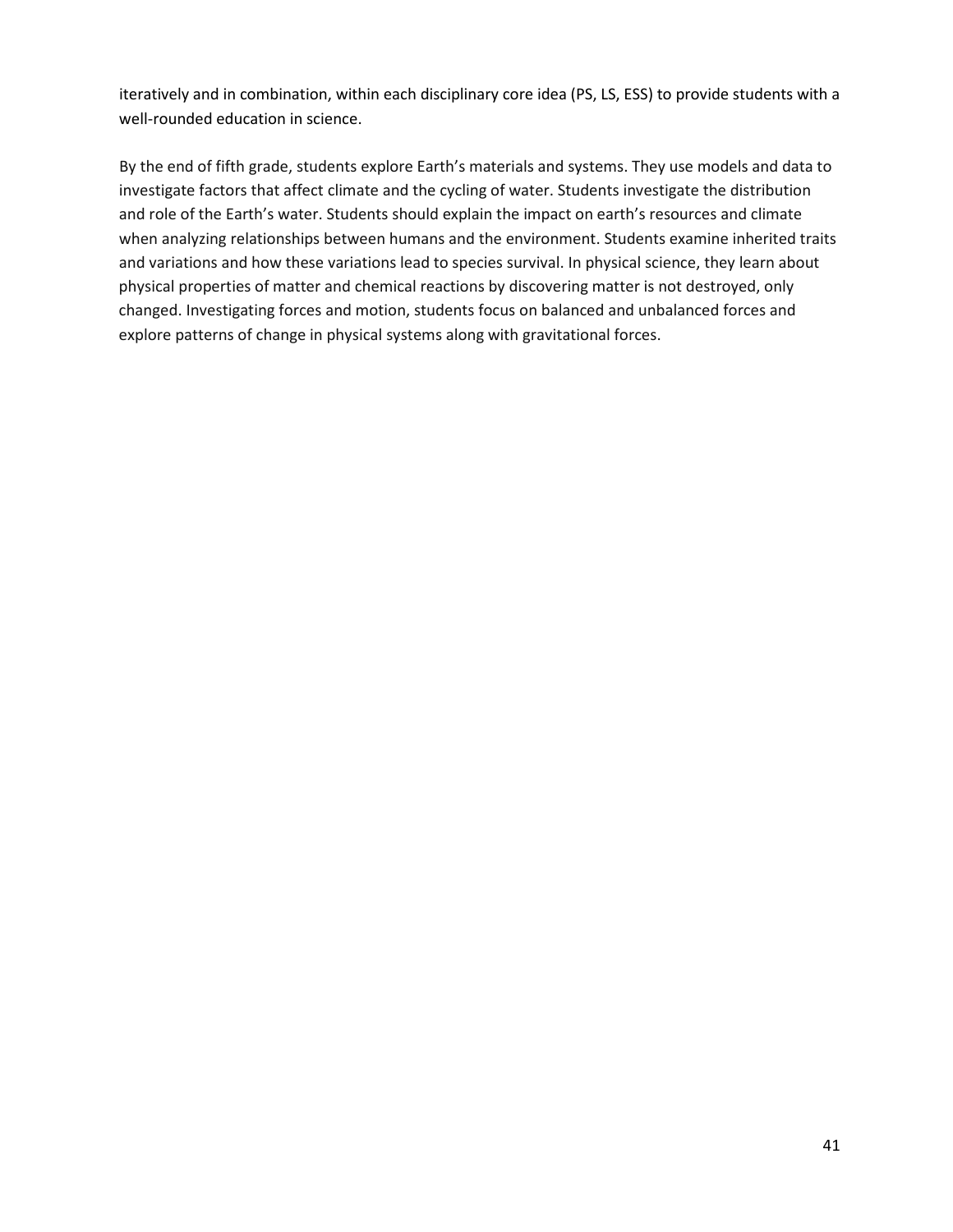## FIFTH GRADE: ACADEMIC STANDARDS

#### **5.PS1: Matter and Its Interactions**

1) Analyze and interpret data from observations and measurements of the physical properties of matter to explain phase changes between a solid, liquid, or gas.

2) Analyze and interpret data to show that the amount of matter is conserved even when it changes form, including transitions where matter seems to vanish.

3) Design a process to measure how different variables (temperature, particle size, stirring) affect the rate of dissolving solids into liquids.

4) Evaluate the results of an experiment to determine whether the mixing of two or more substances result in a change of properties**.**

#### **5.PS2: Motion and Stability: Forces and Interactions**

1) Test the effects of balanced and unbalanced forces on the speed and direction of motion of objects.

2) Make observations and measurements of an object's motion to provide evidence that a pattern can be used to predict future motion.

3) Use evidence to support that the gravitational force exerted by Earth on objects is directed toward the Earth's center.

4) Explain the cause and effect relationship of two factors (mass and distance) that affect gravity.

5) Explain how forces can create patterns within a system (moving in one direction, shifting back and forth, or moving in cycles), and describe conditions that affect how fast or slowly these patterns occur.

#### **5.LS1: From Molecules to Organisms: Structures and Processes**

1) Compare and contrast animal responses that are instinctual versus those that that are gathered through the senses, processed, and stored as memories to guide their actions.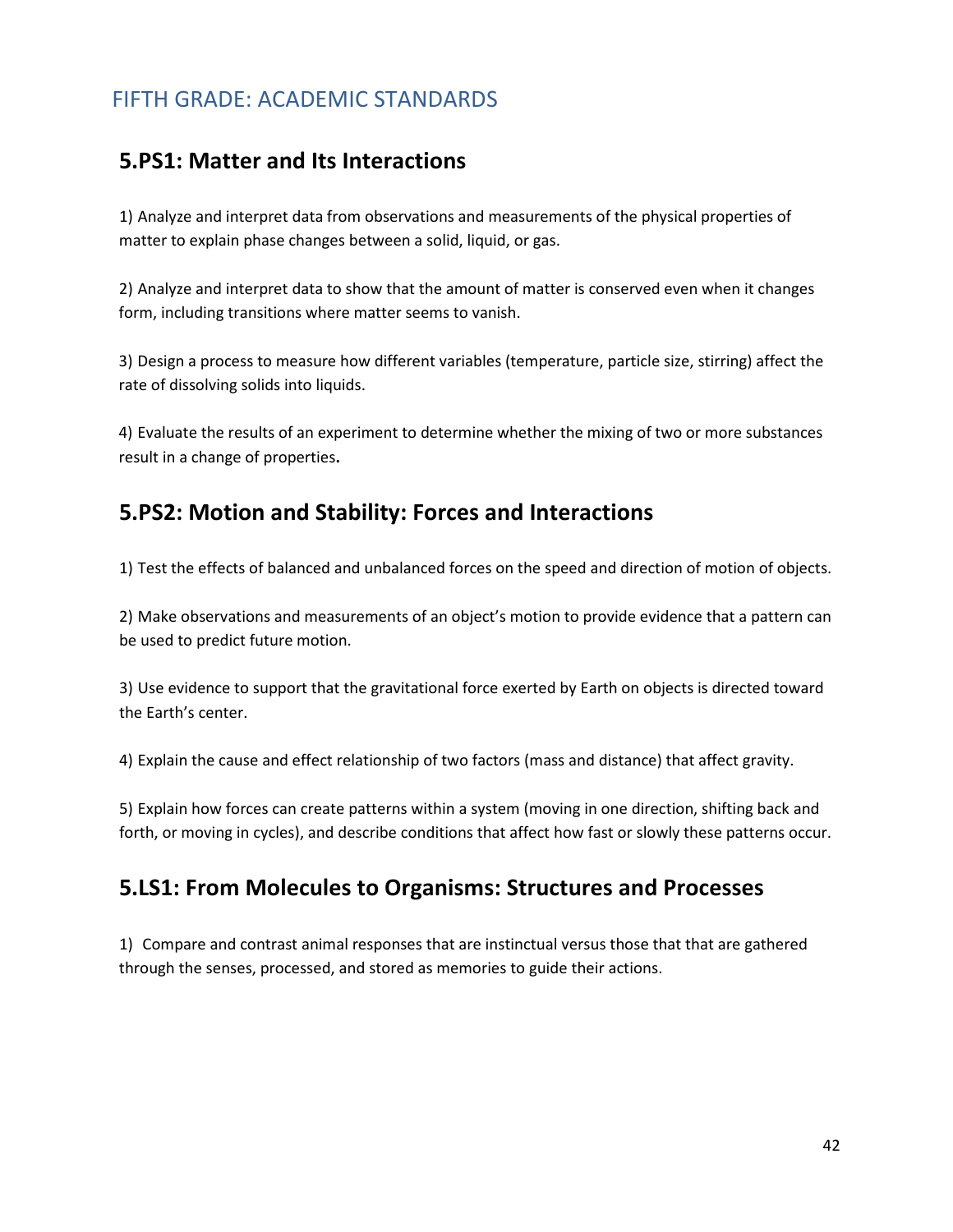## **5.LS3: Heredity: Inheritance and Variation of Traits**

1) Distinguish between inherited characteristics and those characteristics that result from a direct interaction with the environment. Apply this concept by giving examples of characteristics of living organisms that are influenced by both inheritance and the environment.

2) Provide evidence and analyze data that plants and animals have traits inherited from parents and that variations of these traits exist in a group of similar organisms.

## **5.LS4: Biological Change: Unity and Diversity**

1) Analyze and interpret data from fossils to describe types of organisms and their environments that existed long ago. Compare similarities and differences of those to living organisms and their environments. Recognize that most kinds of animals (and plants) that once lived on Earth are now extinct.

2) Use evidence to construct an explanation for how variations in characteristics among individuals within the same species may provide advantages to these individuals in their survival and reproduction.

## **5.ESS1: Earth's Place in the Universe**

1) Explain that differences in the apparent brightness of the sun compared to other stars is due to their relative distances from the Earth.

2) Research and explain the position of the Earth and the solar system within the Milky Way galaxy, and compare the size and shape of the Milky Way to other galaxies in the universe.

3) Use data to categorize different bodies in our solar system including moons, asteroids, comets, and meteoroids according to their physical properties and motion.

4) Explain the cause and effect relationship between the positions of the sun, earth, and moon and resulting eclipses, position of constellations, and appearance of the moon.

5) Relate the tilt of the Earth's axis, as it revolves around the sun, to the varying intensities of sunlight at different latitudes. Evaluate how this causes changes in day-lengths and seasons.

6) Use tools to describe how stars and constellations appear to move from the Earth's perspective throughout the seasons.

7) Use evidence from the presence and location of fossils to determine the order in which rock strata were formed.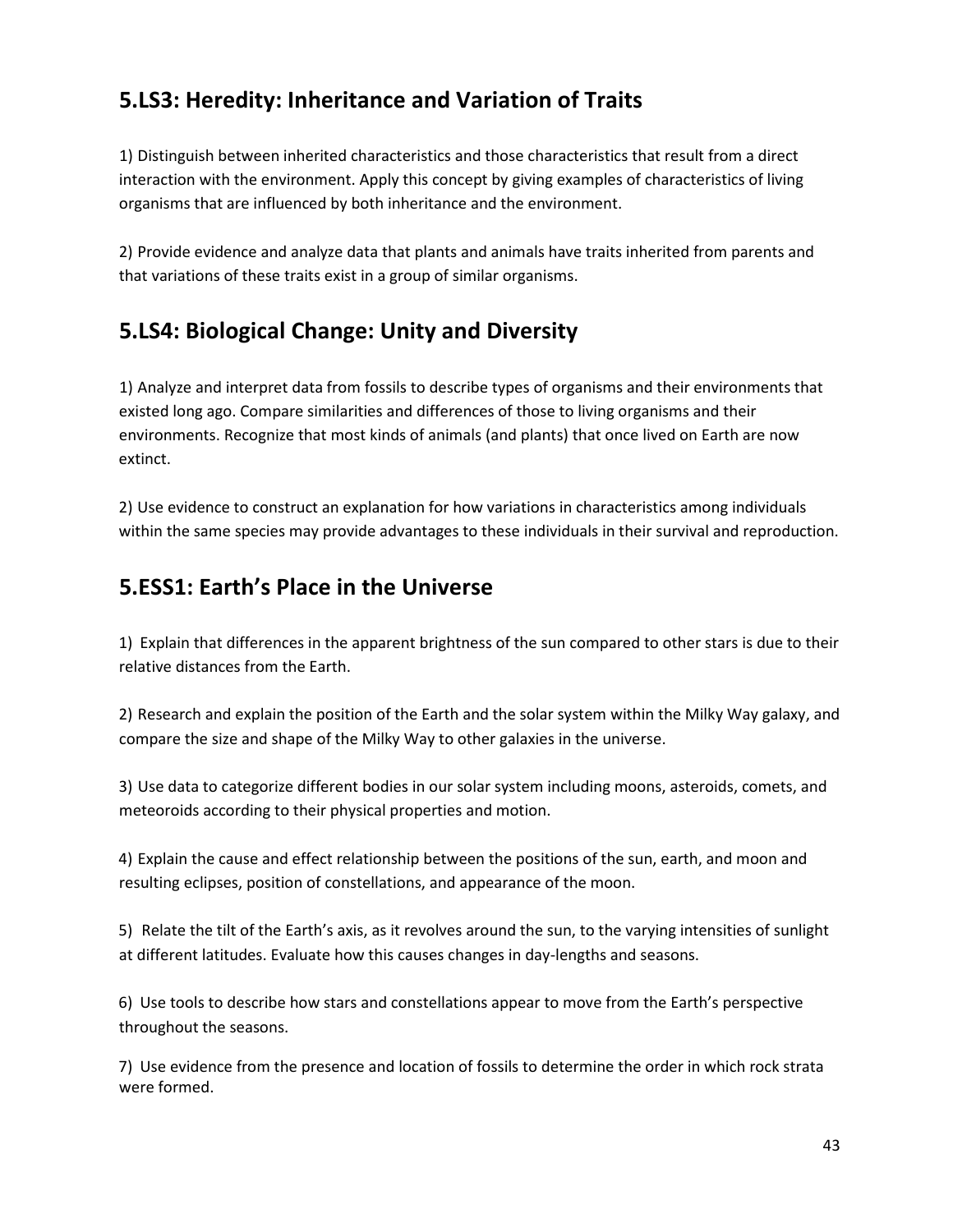## **5.ETS1: Engineering Design**

1) Research, test, re-test, and communicate a design to solve a problem.

2) Plan and carry out tests on one or more elements of a prototype in which variables are controlled and failure points are considered to identify which elements need to be improved. Apply the results of tests to redesign the prototype.

3) Describe how failure provides valuable information toward finding a solution.

## **5.ETS2: Links Among Engineering, Technology, Science, and Society**

1) Use appropriate measuring tools, simple hand tools, and fasteners to construct a prototype of a new or improved technology.

2) Describe how human beings have made tools and machines (X-ray cameras, microscopes, satellites, computers) to observe and do things that they could not otherwise sense or do at all, or as quickly or efficiently.

3) Identify how scientific discoveries lead to new and improved technologies.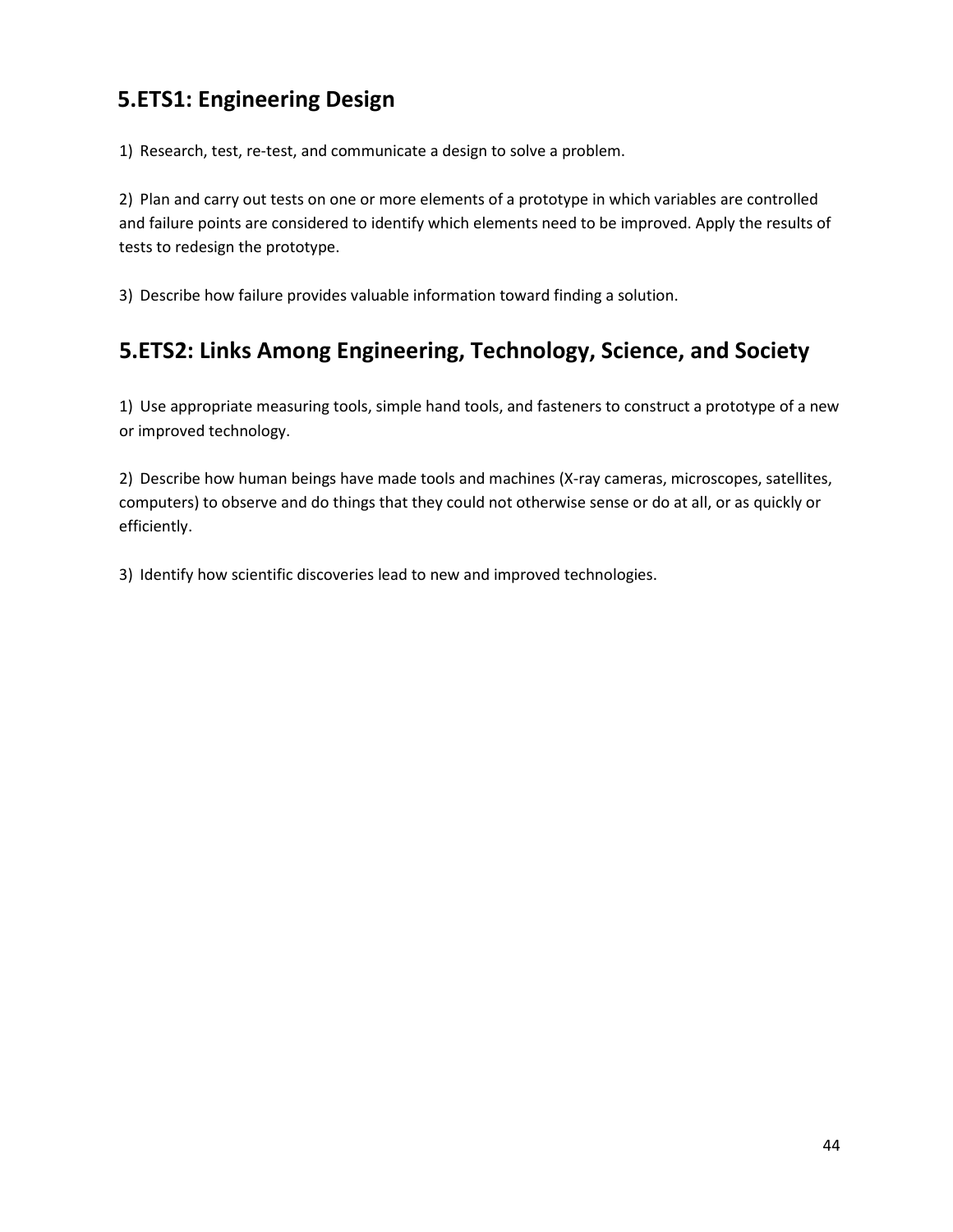### SIXTH GRADE: OVERVIEW

The academic standards for sixth grade establish the content knowledge and skills for Tennessee students necessary to prepare them for the rigorous levels of higher education and future job markets. The course provides students with a wealth of scientific practical experiences. The academic standards for science in sixth grade are based on research and the National Research Council's *Framework for K-12 Science Education.*

The academic standards herein establish the core content and practices of science and engineering, as well as what Tennessee students need to know by the end of sixth grade. Disciplinary core ideas for sixth grade include:

| <b>Sixth Grade</b>                                                                    |                                                          |                                                 |                                                                            |
|---------------------------------------------------------------------------------------|----------------------------------------------------------|-------------------------------------------------|----------------------------------------------------------------------------|
| <b>Physical Sciences (PS)</b>                                                         | Life Sciences (LS)                                       | <b>Earth and Space</b><br><b>Sciences (ESS)</b> | Engineering,<br>Technology, and<br><b>Applications of Science</b><br>(ETS) |
| Matter and Its<br>Interactions                                                        | From Molecules to<br>Organisms: Structure<br>and Process | Earth's Place in the<br>Universe                | <b>Engineering Design</b>                                                  |
| Motion and Stability:<br>Forces and Interactions                                      | Ecosystems:<br>Interactions, Energy,<br>and Dynamics     | Earth's Systems                                 | <b>Links Among</b><br>Engineering,<br>Technology, Science,<br>and Society  |
| <b>Energy</b>                                                                         | Heredity: Inheritance<br>and Variation of Traits         | <b>Earth and Human</b><br>Activity              | <b>Applications of Science</b>                                             |
| Waves and Their<br>Applications in<br>Technologies for<br><b>Information Transfer</b> | <b>Biological Change:</b><br><b>Unity and Diversity</b>  |                                                 |                                                                            |

The standards incorporated into this grade have been streamlined for the students' K-12 coherent experience for a diversity of learners. The theme for sixth grade science is how energy, found in multiple systems and scales, is driving ecosystems (populations, food chains/webs), Earth's natural resources, and Earth processes (oceans, weather, and climate). In turn, oceans, weather, and climate help determine characteristics of ecosystems. A focus on science literacy is placed through the use of the science and engineering practices. Often times, students are required to gather information from reliable sources to construct evidenced-based arguments (e.g., 6.LS2.3). Finally, STEM integration is supported both as a stand-alone disciplinary core idea.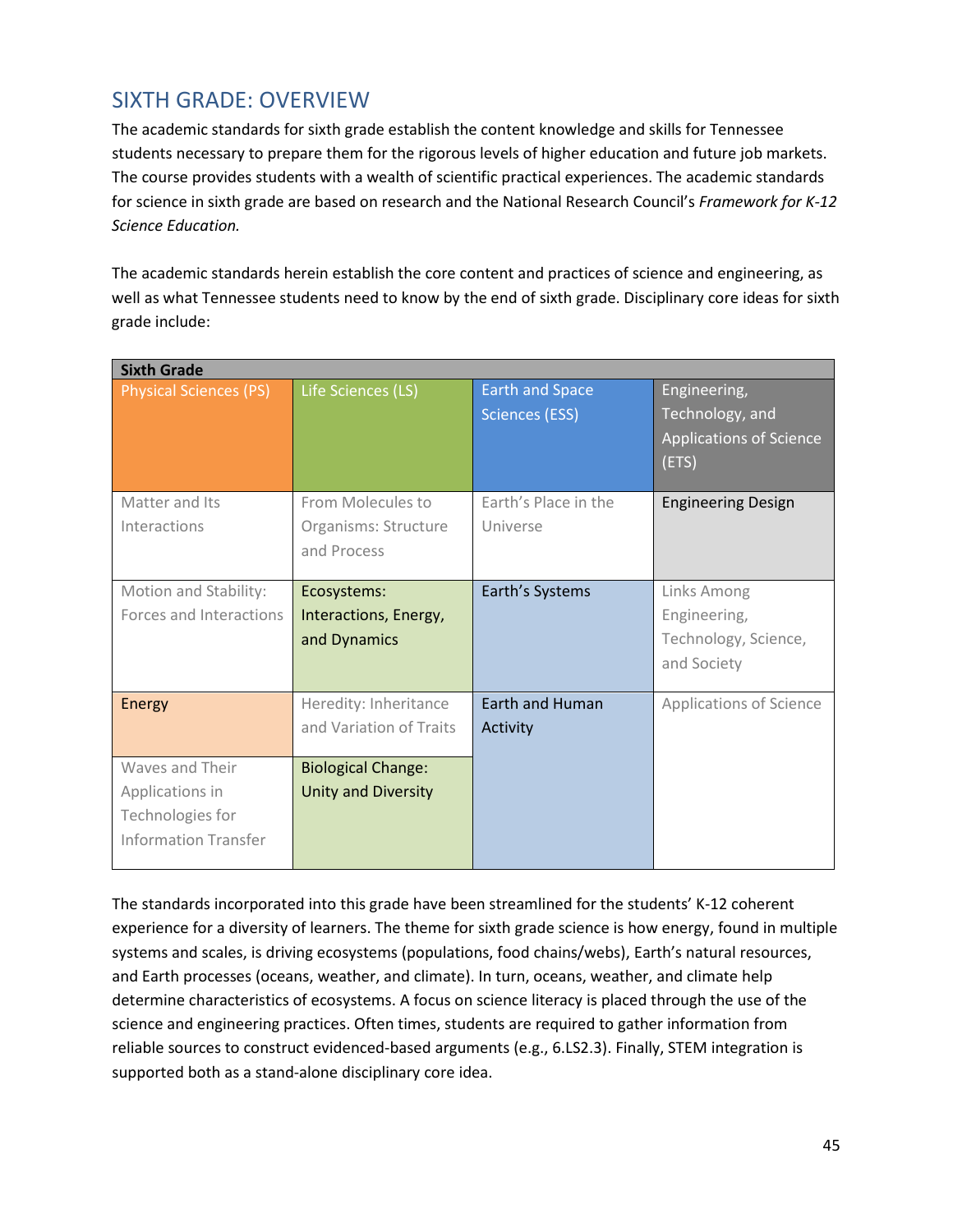By the end of sixth grade, it is expected that students should be able to demonstrate the skills and content knowledge emphasized in the following standards in preparation for future learning in science and its practice.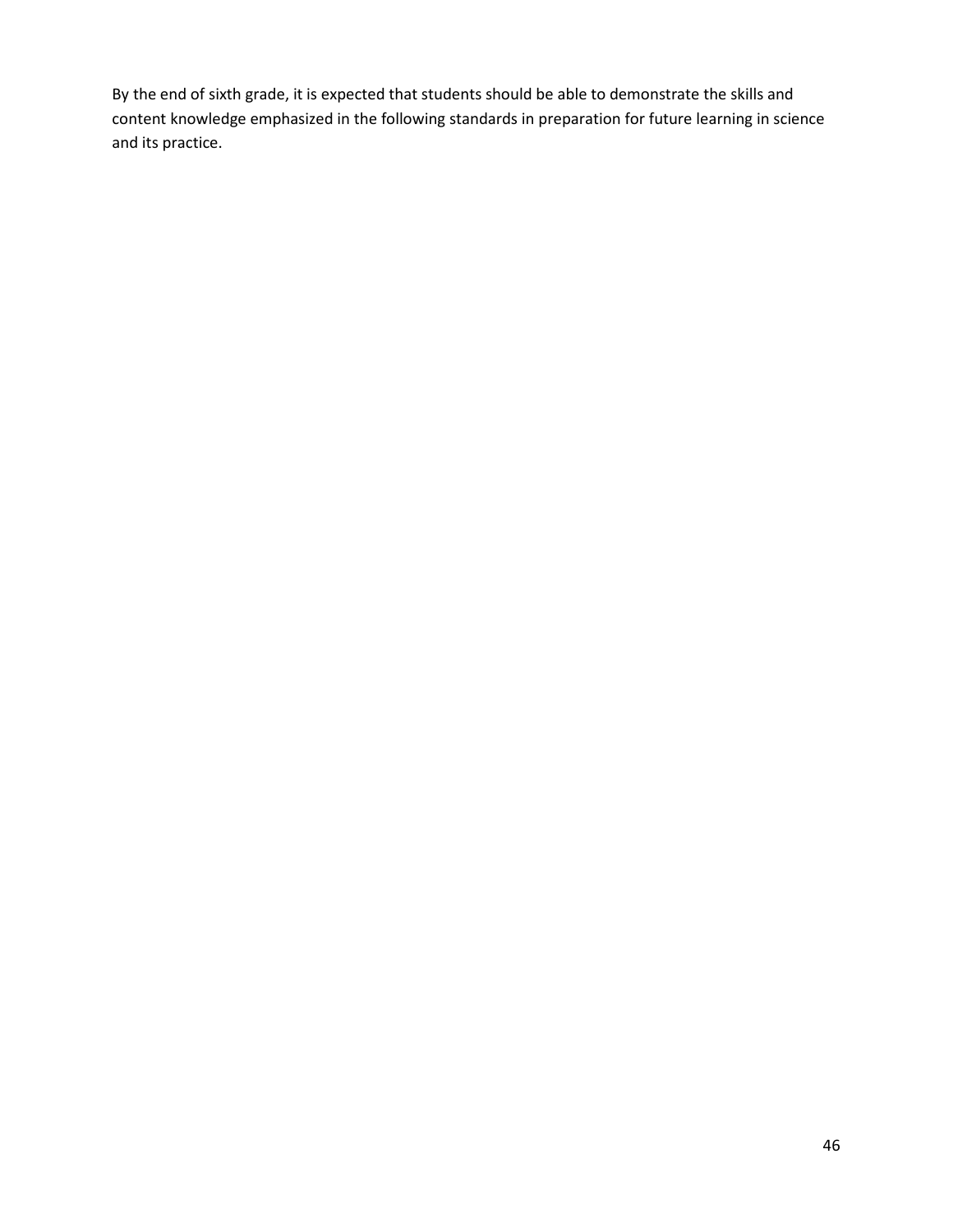### SIXTH GRADE: ACADEMIC STANDARDS

### **6.PS3: Energy**

1) Analyze the properties and compare sources of kinetic, elastic potential, gravitational potential, electric potential, chemical, and thermal energy.

2) Construct a scientific explanation of the transformations between potential and kinetic energy.

3) Analyze and interpret data to show the relationship between kinetic energy and the mass of an object in motion and its speed.

4) Conduct an investigation to demonstrate the way that heat (thermal energy) moves among objects through radiation, conduction, or convection.

### **6.LS2: Ecosystems: Interactions, Energy, and Dynamics**

1) Evaluate and communicate the impact of environmental variables on population size.

2) Determine the impact of competitive, symbiotic, and predatory interactions in an ecosystem.

3) Draw conclusions about the transfer of energy through a food web and energy pyramid in an ecosystem.

4) Using evidence from climate data, draw conclusions about the patterns of abiotic and biotic factors in different biomes, specifically the tundra, taiga, deciduous forest, desert, grasslands, rainforest, marine, and freshwater ecosystems.

5) Analyze existing evidence about the effect of a specific invasive species on native populations in Tennessee and design a solution to mitigate its impact.

6) Research the ways in which an ecosystem has changed over time in response to changes in physical conditions, population balances, human interactions, and natural catastrophes.

7) Compare and contrast auditory and visual methods of communication among organisms in relation to survival strategies of a population.

### **6.LS4: Biological Change: Unity and Diversity**

1) Explain how changes in biodiversity would impact ecosystem stability and natural resources.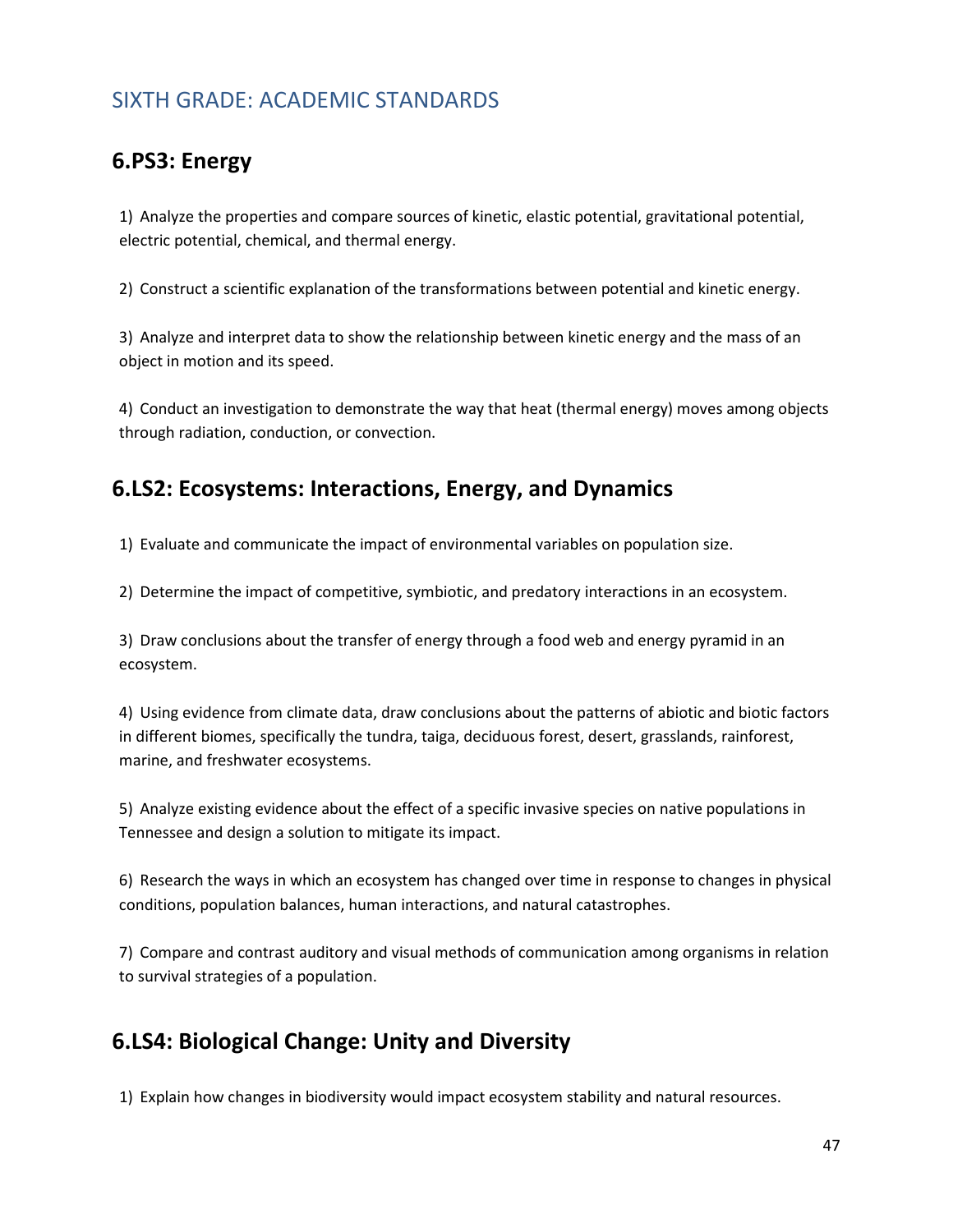2) Design a possible solution for maintaining biodiversity of ecosystems while still providing necessary human resources without disrupting environmental equilibrium.

## **6.ESS2: Earth's Systems**

1) Gather evidence to justify that oceanic convection currents are caused by the sun's transfer of heat energy and differences in salt concentration leading to global water movement.

2) Diagram convection patterns that flow due to uneven heating of the earth.

3) Construct an explanation for how atmospheric flow, geographic features, and ocean currents affect the climate of a region through heat transfer.

4) Apply scientific principles to design a method to analyze and interpret the impact of humans and other organisms on the hydrologic cycle.

5) Analyze and interpret data from weather conditions, weather maps, satellites, and radar to predict probable local weather patterns and conditions.

6) Explain how relationships between the movement and interactions of air masses, high and low pressure systems, and frontal boundaries result in weather conditions and severe storms.

## **6.ESS3: Earth and Human Activity**

1) Differentiate between renewable and nonrenewable resources by asking questions about their availability and sustainability.

2) Investigate and compare existing and developing technologies that utilize renewable and alternative energy resources.

3) Assess the impacts of human activities on the biosphere including conservation, habitat management, species endangerment, and extinction.

## **6.ETS1: Engineering Design**

1) Evaluate design constraints on solutions for maintaining ecosystems and biodiversity.

2) Design and test different solutions that impact energy transfer.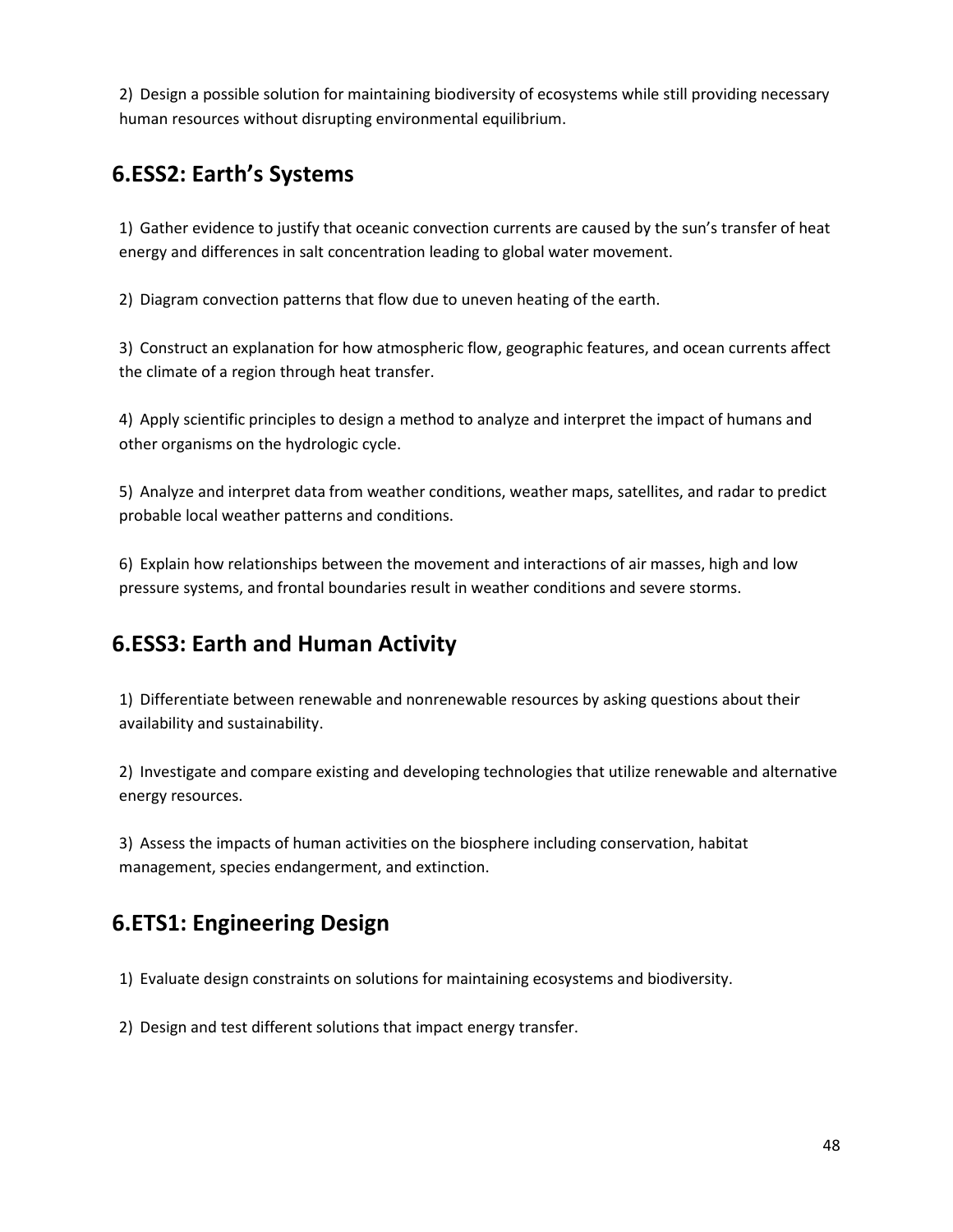### SEVENTH GRADE: OVERVIEW

The academic standards for seventh grade establish the content knowledge and skills for Tennessee students necessary to prepare them for the rigorous levels of higher education and future job markets. The course provides students with a wealth of experiences for both science practices and content knowledge. The academic standards for science in seventh grade are research-based and supported by the National Research Council's *Framework for K-12 Science Education.*

The academic standards herein establish the core content and practices of science and engineering, as well as what Tennessee students need to know by the end of seventh grade. Disciplinary core ideas for seventh grade include:

| <b>Seventh Grade</b>          |                             |                        |                                |
|-------------------------------|-----------------------------|------------------------|--------------------------------|
| <b>Physical Sciences (PS)</b> | Life Sciences (LS)          | <b>Earth and Space</b> | Engineering,                   |
|                               |                             | <b>Sciences (ESS)</b>  | Technology, and                |
|                               |                             |                        | <b>Applications of Science</b> |
|                               |                             |                        | (ETS)                          |
| <b>Matter and Its</b>         | <b>From Molecules to</b>    | Earth's Place in the   | <b>Engineering Design</b>      |
| <b>Interactions</b>           | <b>Organisms: Structure</b> | Universe               |                                |
|                               | and Process                 |                        |                                |
|                               |                             |                        |                                |
| Motion and Stability:         | Ecosystems:                 | Earth's Systems        | <b>Links Among</b>             |
| Forces and Interactions       | Interactions, Energy,       |                        | Engineering,                   |
|                               | and Dynamics                |                        | Technology, Science,           |
|                               |                             |                        | and Society                    |
|                               |                             |                        |                                |
| Energy                        | Heredity: Inheritance       | <b>Earth and Human</b> | <b>Applications of Science</b> |
|                               | and Variation of Traits     | Activity               |                                |
|                               |                             |                        |                                |
| Waves and Their               | <b>Biological Change:</b>   |                        |                                |
| Applications in               | <b>Unity and Diversity</b>  |                        |                                |
| Technologies for              |                             |                        |                                |
| Information Transfer          |                             |                        |                                |
|                               |                             |                        |                                |

The standards incorporated into this grade have been streamlined for the students' K-12 coherent experience for a diversity of learners. The theme for seventh grade science is how matter and reactions are the basis for life science, particularly the molecules that make up life (LS1) DNA/proteins, and their hierarchy to organ systems and heredity; and biogeochemical cycles (LS2) carbon and oxygen cycling through photosynthesis and aerobic cellular respiration. Earth and space science standards are addressed from a perspective based on matter and reactions (atmospheric composition, combustion, and climate change). Tennessee's state mathematics standards are integrated into the science standards, specifically connecting proportional reasoning with whole number multiplication and division. Special attention is given to science literacy through the use of the science and engineering practices. Students are often required to gather information from reliable sources to construct evidenced-based arguments (e.g., 7.LS1.6).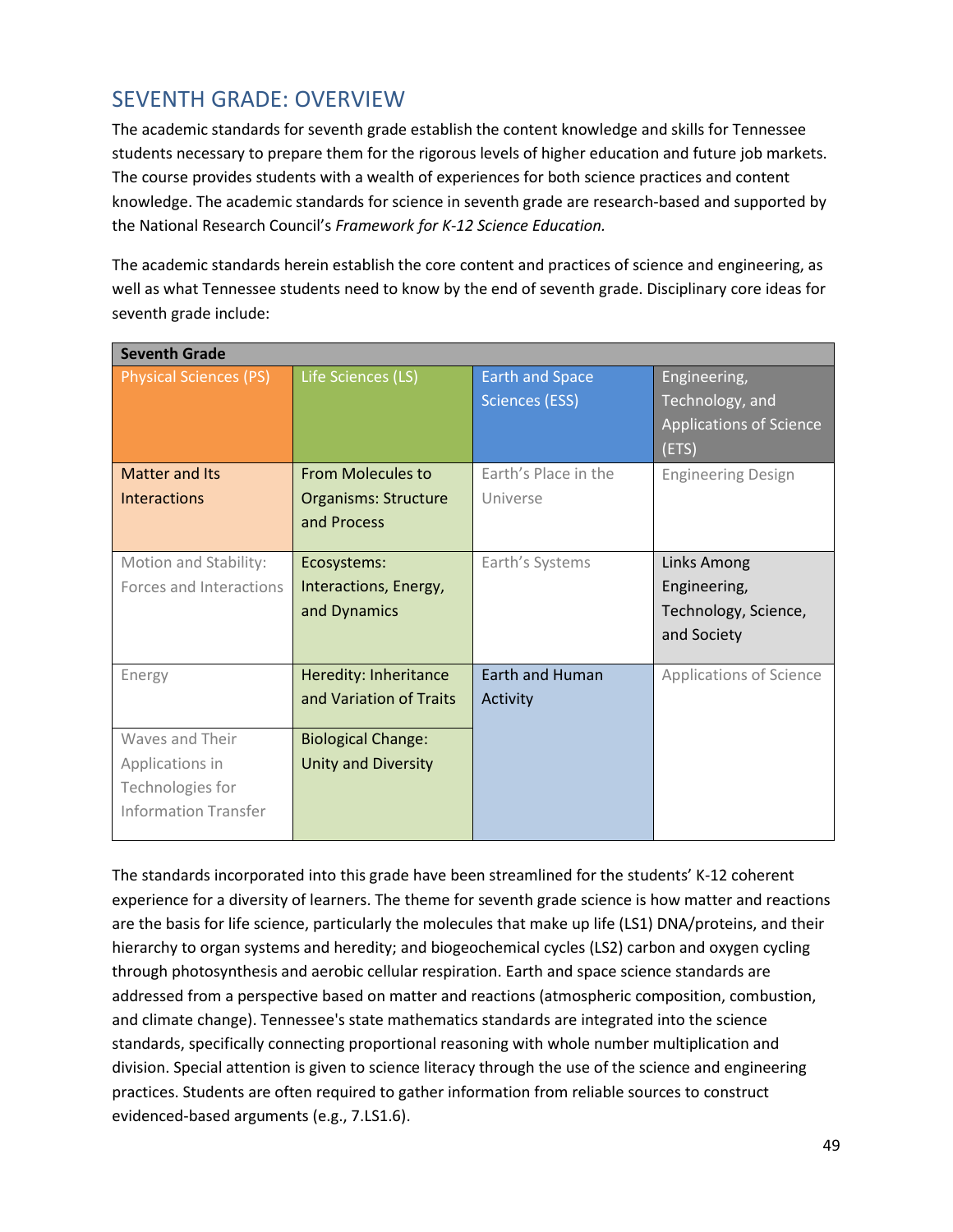By the end of seventh grade, it is expected that students should be able to demonstrate the skills and content knowledge emphasized in the following standards in preparation for future learning in science and its practice.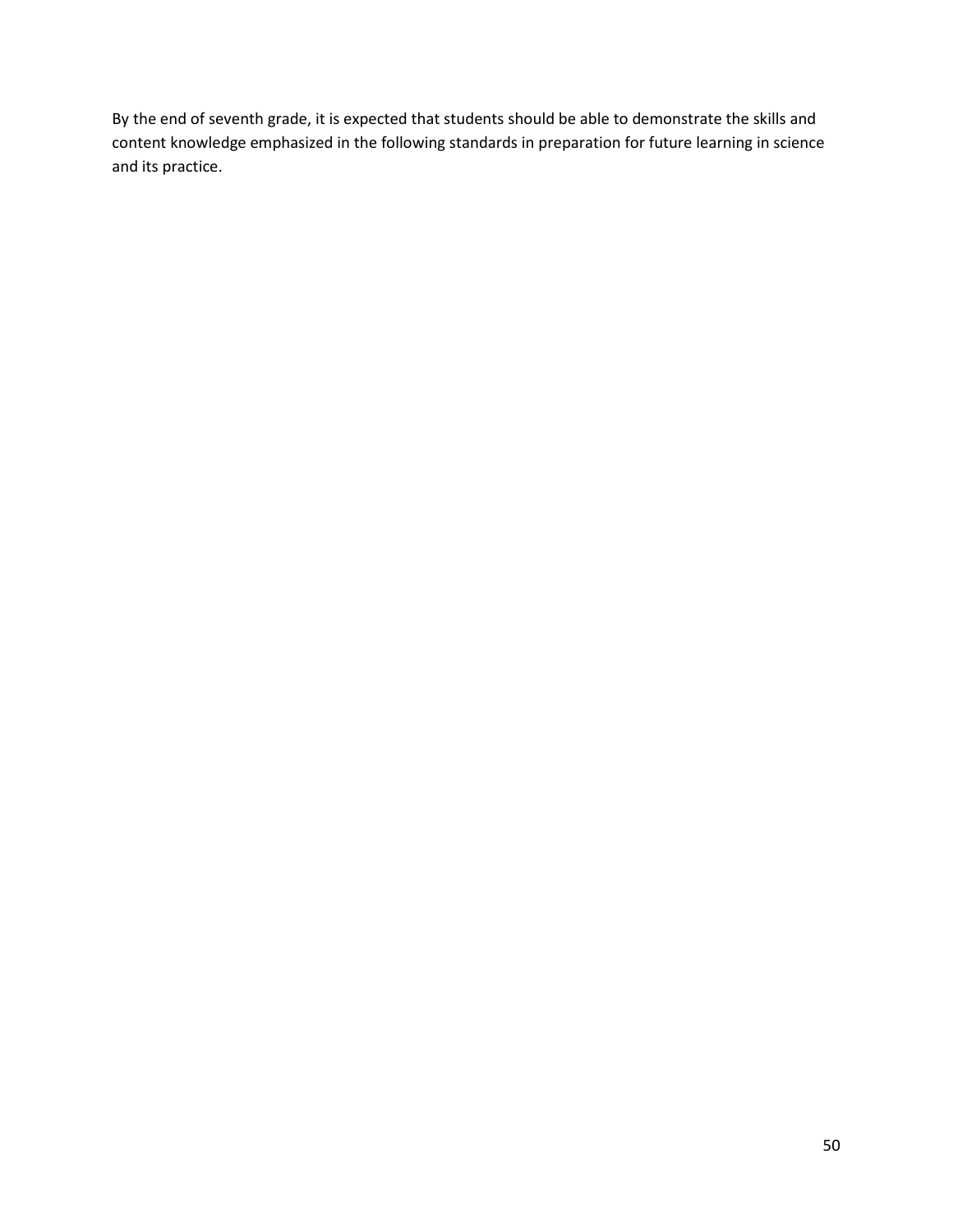### SEVENTH GRADE: ACADEMIC STANDARDS

#### **7.PS1: Matter and Its Interactions**

1) Develop and use models to illustrate the structure of atoms, including the subatomic particles with their relative positions and charge.

2) Compare and contrast elemental molecules and compound molecules.

3) Classify matter as pure substances or mixtures based on composition.

4) Analyze and interpret chemical reactions to determine if the total number of atoms in the reactants and products support the Law of Conservation of Mass.

5) Use the periodic table as a model to analyze and interpret evidence relating to physical and chemical properties to identify a sample of matter.

6) Create and interpret models of substances whose atoms represent the states of matter with respect to temperature and pressure.

#### **7.LS1: From Molecules to Organisms: Structures and Processes**

1) Develop and construct models that identify and explain the structure and function of major cell organelles as they contribute to the life activities of the cell and organism.

2) Conduct an investigation to demonstrate how the cell membrane maintains homeostasis through the process of passive transport.

3) Evaluate evidence that cells have structural similarities and differences in organisms across kingdoms.

4) Diagram the hierarchical organization of multicellular organisms from cells to organism.

5) Explain that the body is a system comprised of subsystems that maintain equilibrium and support life through digestion, respiration, excretion, circulation, sensation (nervous and integumentary), and locomotion (musculoskeletal).

6) Develop an argument based on empirical evidence and scientific reasoning to explain how behavioral and structural adaptations in animals and plants affect the probability of survival and reproductive success.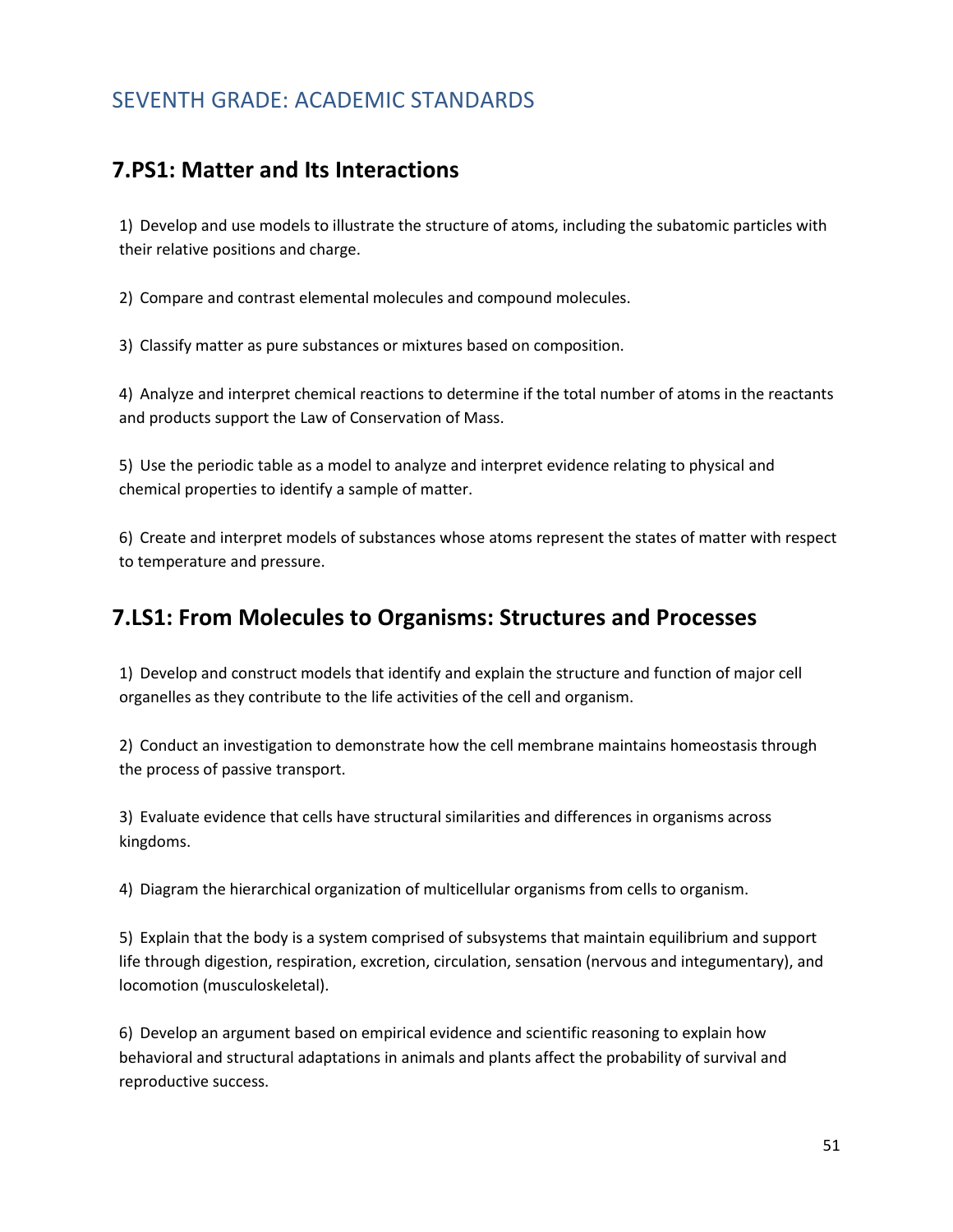7) Evaluate and communicate evidence that compares and contrasts the advantages and disadvantages of sexual and asexual reproduction.

8) Construct an explanation demonstrating that the function of mitosis for multicellular organisms is for growth and repair through the production of genetically identical daughter cells.

9) Construct a scientific explanation based on compiled evidence for the processes of photosynthesis, cellular respiration, and anaerobic respiration in the cycling of matter and flow of energy into and out of organisms.

## **7.LS2: Ecosystems: Interactions, Energy, and Dynamics**

1) Develop a model to depict the cycling of matter, including carbon and oxygen, including the flow of energy among biotic and abiotic parts of an ecosystem.

## **7.LS3: Heredity: Inheritance and Variation of Traits**

1) Hypothesize that the impact of structural changes to genes (i.e., mutations) located on chromosomes may result in harmful, beneficial, or neutral effects to the structure and function of the organism.

2) Distinguish between mitosis and meiosis and compare the resulting daughter cells.

3) Predict the probability of individual dominant and recessive alleles to be transmitted from each parent to offspring during sexual reproduction and represent the phenotypic and genotypic patterns using ratios.

## **7.ESS3: Earth and Human Activity**

1) Graphically represent the composition of the atmosphere as a mixture of gases and discuss the potential for atmospheric change.

2) Engage in a scientific argument through graphing and translating data regarding human activity and climate.

# **7.ETS2: Links Among Engineering, Technology, and Applications of Science**

1) Examine a problem from the medical field pertaining to biomaterials and design a solution taking into consideration the criteria, constraints, and relevant scientific principles of the problem that may limit possible solutions.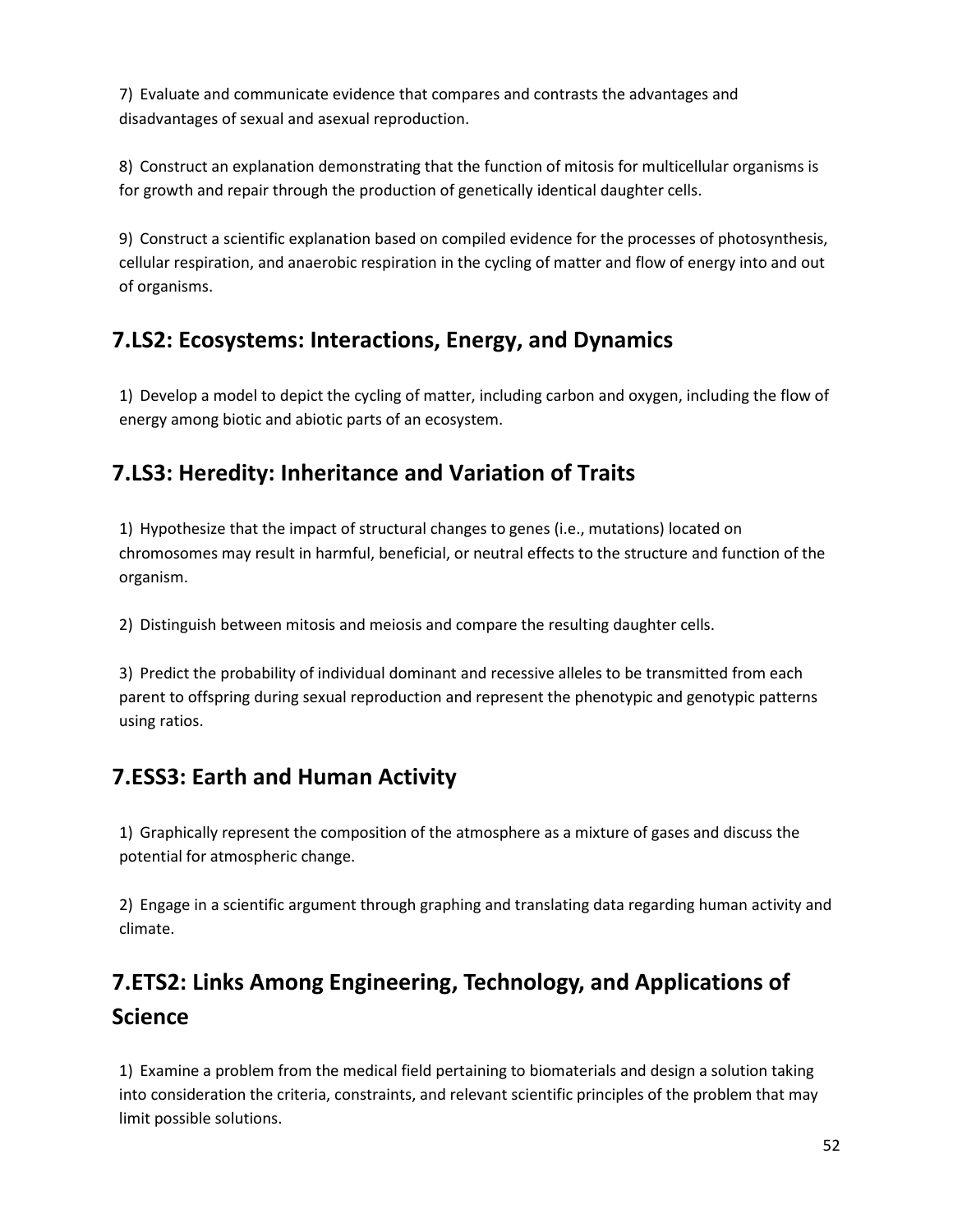## EIGHTH GRADE: OVERVIEW

The academic standards for eighth grade establish the content knowledge and skills for Tennessee students necessary to prepare them for the rigorous levels of higher education and future job markets. The course provides students with a wealth of experiences for both science practices and content knowledge. The academic standards for science in eighth grade are research-based and supported by the National Research Council's *Framework for K-12 Science Education*.

The academic standards herein establish the core content and practices of science and engineering, as well as what Tennessee students need to know by the end of eighth grade. Disciplinary core ideas for eighth grade include:

| <b>Eighth Grade</b>                                                                                 |                                                          |                                                 |                                                                            |
|-----------------------------------------------------------------------------------------------------|----------------------------------------------------------|-------------------------------------------------|----------------------------------------------------------------------------|
| <b>Physical Sciences (PS)</b>                                                                       | Life Sciences (LS)                                       | <b>Earth and Space</b><br><b>Sciences (ESS)</b> | Engineering,<br>Technology, and<br><b>Applications of Science</b><br>(ETS) |
| Matter and Its<br>Interactions                                                                      | From Molecules to<br>Organisms: Structure<br>and Process | Earth's Place in the<br>Universe                | <b>Engineering Design</b>                                                  |
| <b>Motion and Stability:</b><br><b>Forces and Interactions</b>                                      | Ecosystems:<br>Interactions, Energy,<br>and Dynamics     | Earth's Systems                                 | Links Among<br>Engineering,<br>Technology, Science,<br>and Society         |
| Energy                                                                                              | Heredity: Inheritance<br>and Variation of Traits         | <b>Earth and Human</b><br>Activity              | <b>Applications of Science</b>                                             |
| <b>Waves and Their</b><br>Applications in<br><b>Technologies for</b><br><b>Information Transfer</b> | <b>Biological Change:</b><br>Unity and Diversity         |                                                 |                                                                            |

The standards incorporated into this grade have been streamlined for the students' K-12 coherent experience for a diversity of learners. The themes for science in eighth grade are how forces and motion drive objects in our solar systems (ESS1), move lithospheric plates (ESS2), and how nature's driving forces of geology (ESS2) impact ecosystems via environmental selection for a species (LS4). This content utilizes core ideas from sixth and seventh grade; for example, using a hereditary approach in seventh grade to examine natural selection in eighth grade. Tennessee's state mathematics standards are integrated into the science standards, specifically forces and motion (8.PS2). Special attention is given to science literacy through the use of the science and engineering practices. Students are often required to gather information from reliable sources to construct evidenced-based arguments (e.g., 8.ESS2).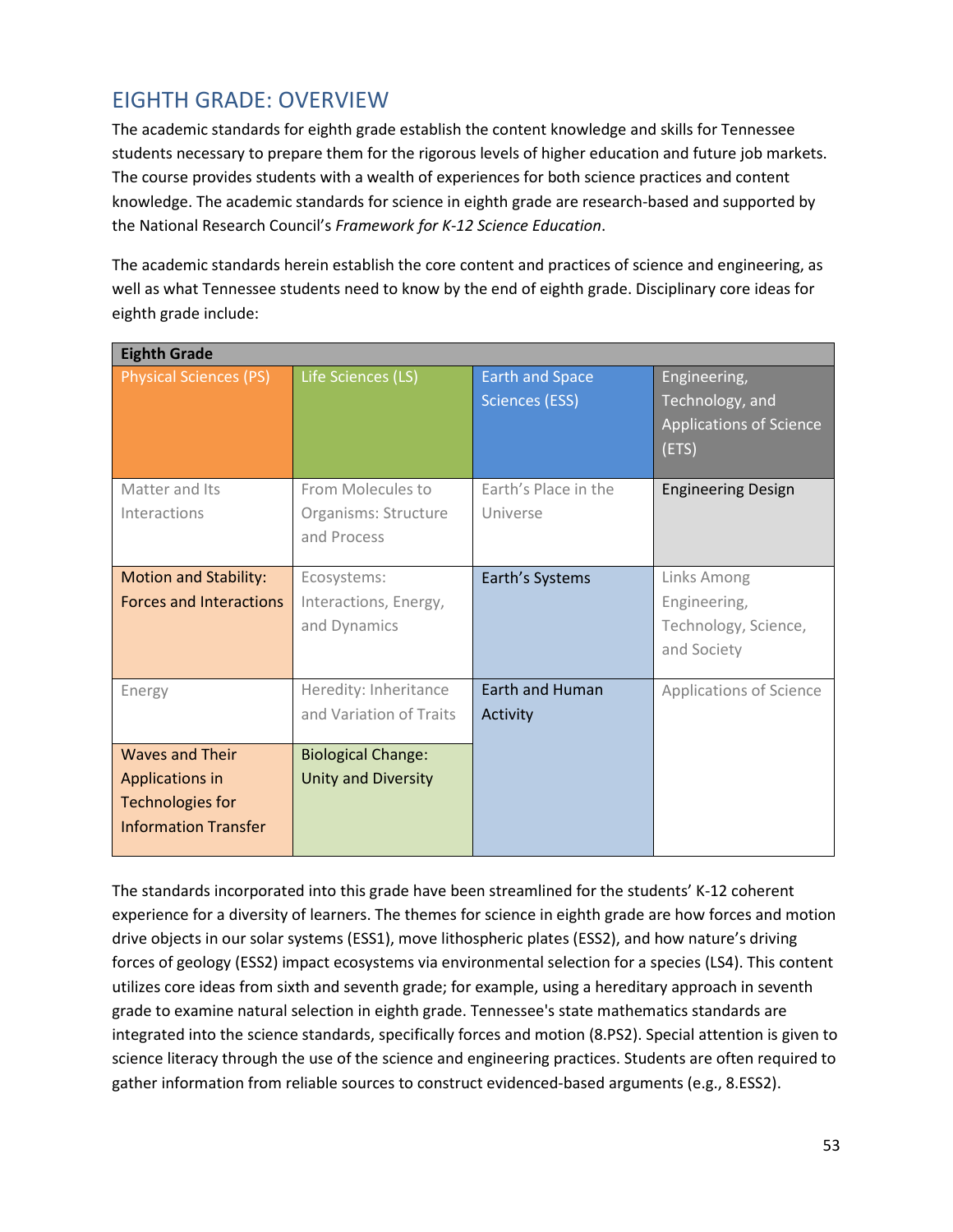By the end of eighth grade, it is expected that students should be able to demonstrate the skills and content knowledge emphasized in the following standards in preparation for future learning in science and its practice.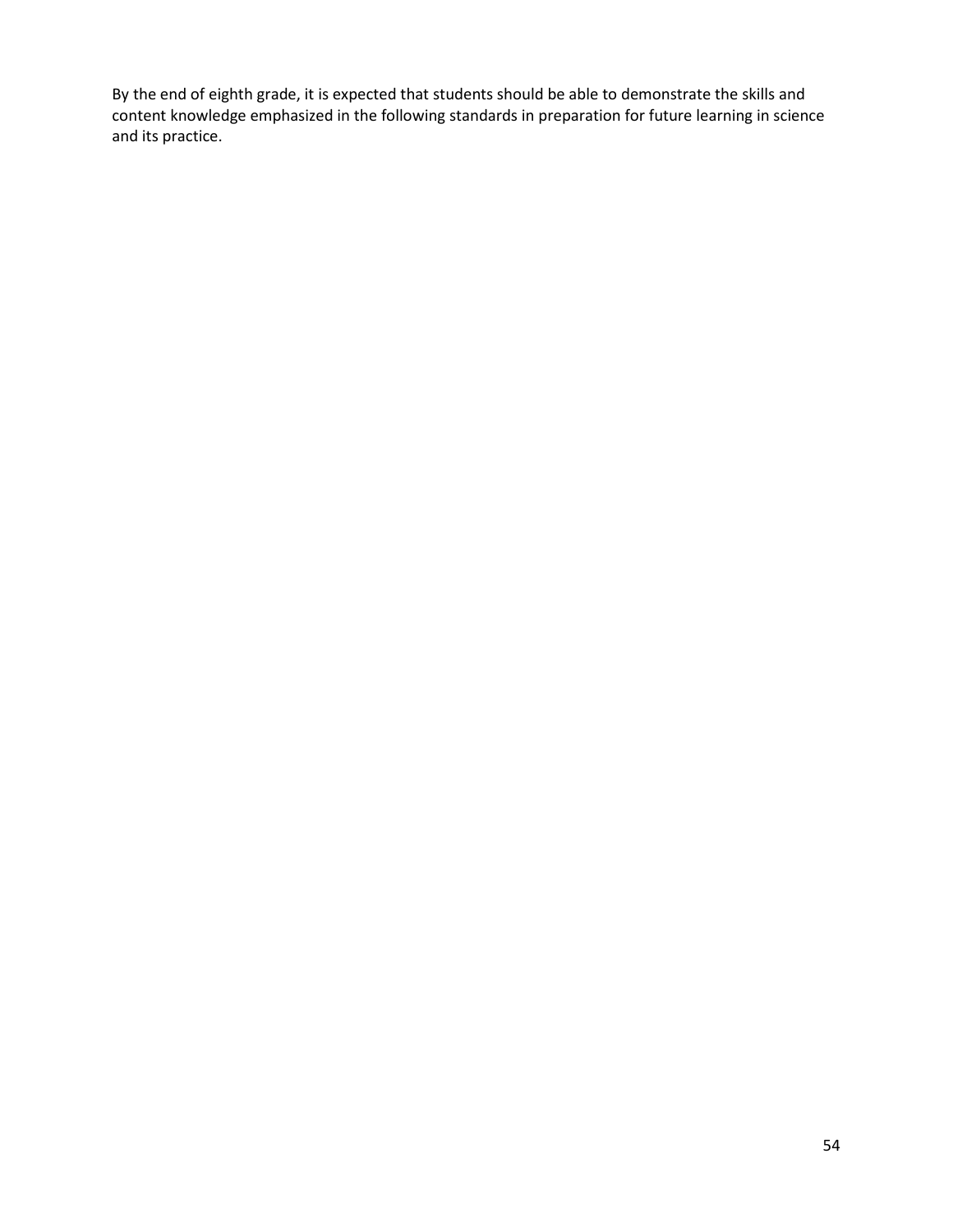## EIGHTH GRADE: ACADEMIC STANDARDS

### **8.PS2: Motion and Stability: Forces and Interactions**

1) Design and conduct investigations depicting the relationship between magnetism and electricity in electromagnets, generators, and electrical motors, emphasizing the factors that increase or diminish the electric current and the magnetic field strength.

2) Conduct an investigation to provide evidence that fields exist between objects exerting forces on each other even though the objects are not in contact.

3) Create a demonstration of an object in motion and describe the position, force, and direction of the object.

4) Plan and conduct an investigation to provide evidence that the change in an object's motion depends on the sum of the forces on the object and the mass of the object.

5) Evaluate and interpret that for every force exerted on an object there is an equal force exerted in the opposite direction.

# **8.PS4: Waves and Their Applications in Technologies for Information Transfer**

1) Develop and use models to represent the basic properties of waves including frequency, amplitude, wavelength, and speed.

2) Compare and contrast mechanical waves and electromagnetic waves based on refraction, reflection, transmission, absorption, and their behavior through a vacuum and/or various media.

3) Evaluate the role that waves play in different communication systems.

### **8.LS4: Biological Change: Unity and Diversity**

1) Analyze and interpret data for patterns in the fossil record that document the existence, diversity, extinction, and change in life forms throughout Earth's history.

2) Construct an explanation addressing similarities and differences of the anatomical structures and genetic information between extinct and extant organisms using evidence of common ancestry and patterns between taxa.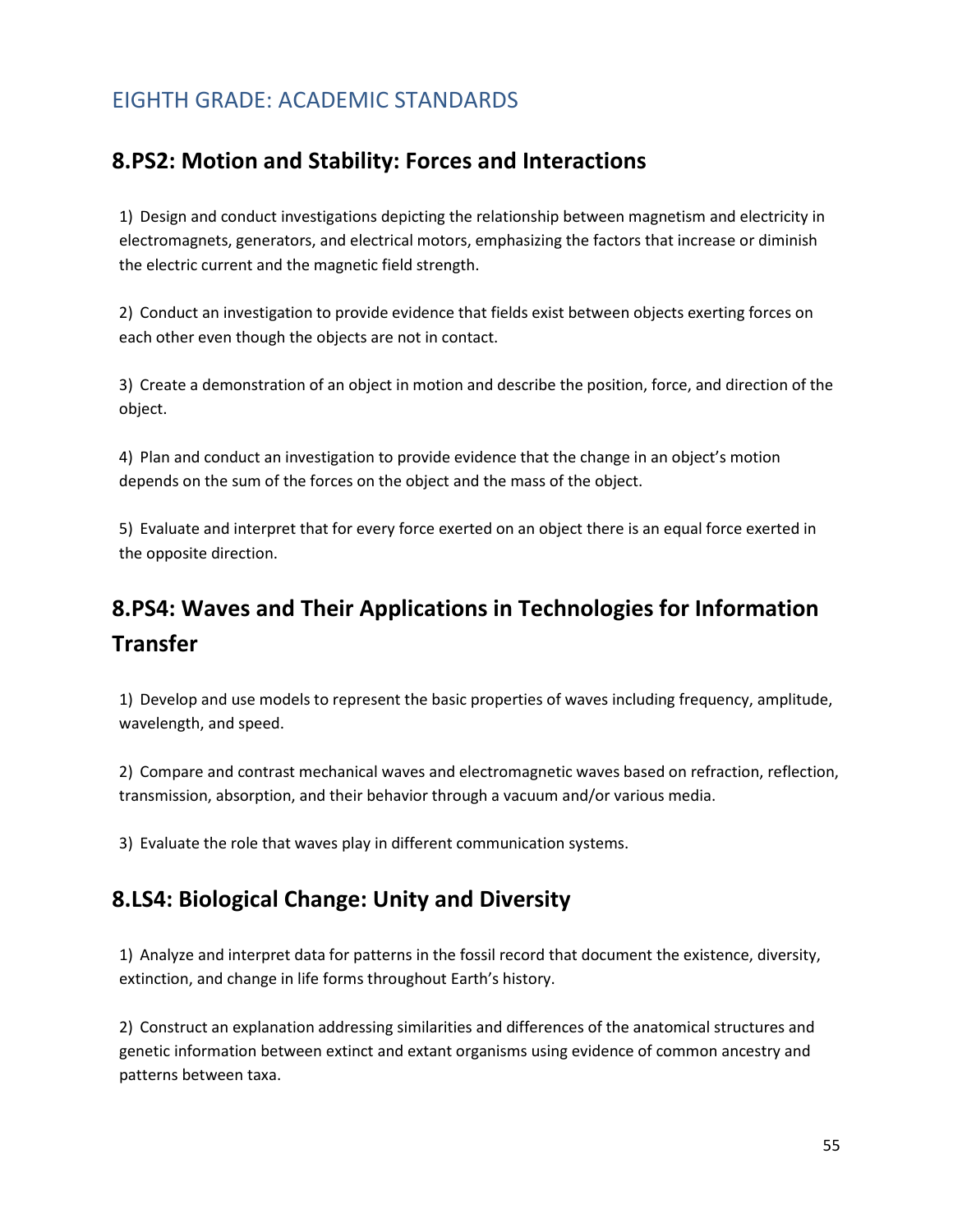3) Analyze evidence from geology, paleontology, and comparative anatomy to support that specific phenotypes within a population can increase the probability of survival of that species and lead to adaptation.

4) Develop a scientific explanation of how natural selection plays a role in determining the survival of a species in a changing environment.

5) Obtain, evaluate, and communicate information about the technologies that have changed the way humans use artificial selection to influence the inheritance of desired traits in other organisms.

## **8.ESS1: Earth's Place in the Universe**

1) Research, analyze, and communicate that the universe began with a period of rapid expansion using evidence from the motion of galaxies and composition of stars.

2) Explain the role of gravity in the formation of our sun and planets. Extend this explanation to address gravity's effect on the motion of celestial objects in our solar system and Earth's ocean tides.

## **8.ESS2: Earth's Systems**

1) Analyze and interpret data to support the assertion that rapid or gradual geographic changes lead to drastic population changes and extinction events.

2) Evaluate data collected from seismographs to create a model of Earth's structure.

3) Describe the relationship between the processes and forces that create igneous, sedimentary, and metamorphic rocks.

4) Gather and evaluate evidence that energy from the earth's interior drives convection cycles within the asthenosphere which creates changes within the lithosphere including plate movements, plate boundaries, and sea-floor spreading.

5) Construct a scientific explanation using data that explains the gradual process of plate tectonics accounting for A) the distribution of fossils on different continents, B) the occurrence of earthquakes, and C) continental and ocean floor features (including mountains, volcanoes, faults, and trenches).

### **8.ESS3: Earth and Human Activity**

1) Interpret data to explain that earth's mineral, fossil fuel, and groundwater resources are unevenly distributed as a result of geologic processes.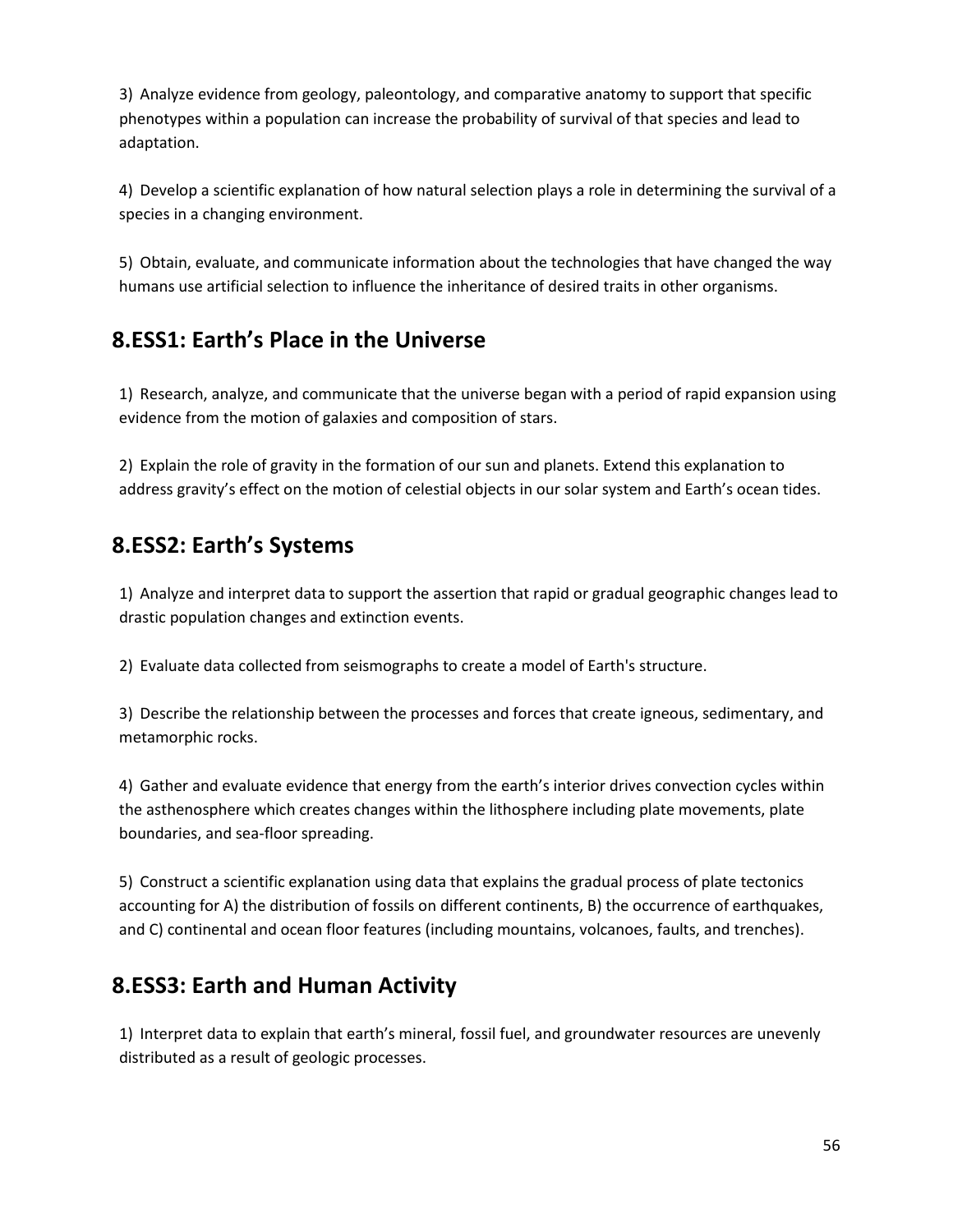2) Collect data, map, and describe patterns in the locations of volcanoes and earthquakes related to tectonic plate boundaries, interactions, and hotspots.

## **8.ETS1: Engineering Design**

1) Develop a model to generate data for ongoing testing and modification of an electromagnet, a generator, and a motor such that an optimal design can be achieved.

2) Research and communicate information to describe how data from technologies (telescopes, spectroscopes, satellites, and space probes) provide information about objects in the solar system and universe.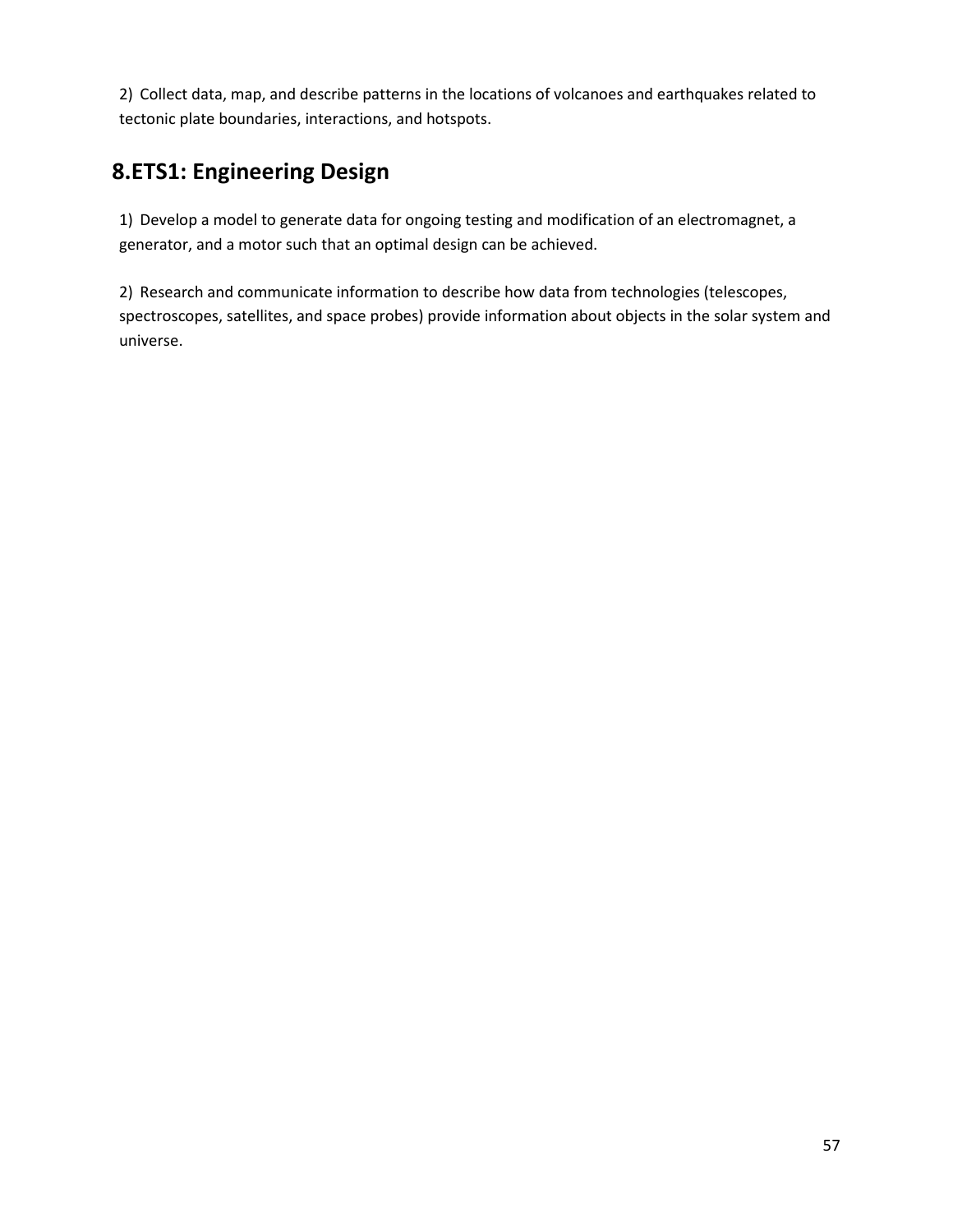### BIOLOGY I: COURSE OVERVIEW

The academic standards for High School Biology I establish the content knowledge and skills for Tennessee students in order to prepare them for the rigorous levels of higher education and future job markets. The course provides students with a wealth of experiences for both science practices and content knowledge needed in an ever changing world. The academic standards for Biology I are research-based, supported by the National Research Council's *Framework for K-12 Science Education*, and establish the core ideas and practices of science and engineering that will prepare students to use scientific thinking to examine and evaluate knowledge encountered throughout their lives.

**Biology I (BIO1)** Life Sciences (LS) Engineering, Technology, and Applications of Science (ETS) From Molecules to Organisms: Structure and Process • Organic molecules • DNA structure and function • Protein synthesis • Protein structure and function • Cellular differentiation and coordinated functions • Eukaryotic cell cycle • Membrane transport • Photosynthesis and respiration Engineering Design Ecosystems: Interactions, Energy, and **Dynamics** • Population dynamics • Carbon cycle • Energy transfer • Succession • Biodiversity and ecosystem stability Links Among Engineering, Technology, Science, and Society • Molecular biotechnology applications • Ethical debates of biotechnology use Heredity: Inheritance and Variation of Traits • Sexual reproduction • Phenotype determining factors • Pedigree analysis and predictions Applications of Science Biological Change: Unity and Diversity • Evidence for evolution • Natural selection • Evolutionary processes • Speciation Global biodiversity patterns • Human activities that impact biodiversity

The major disciplinary core ideas utilized for Biology I include: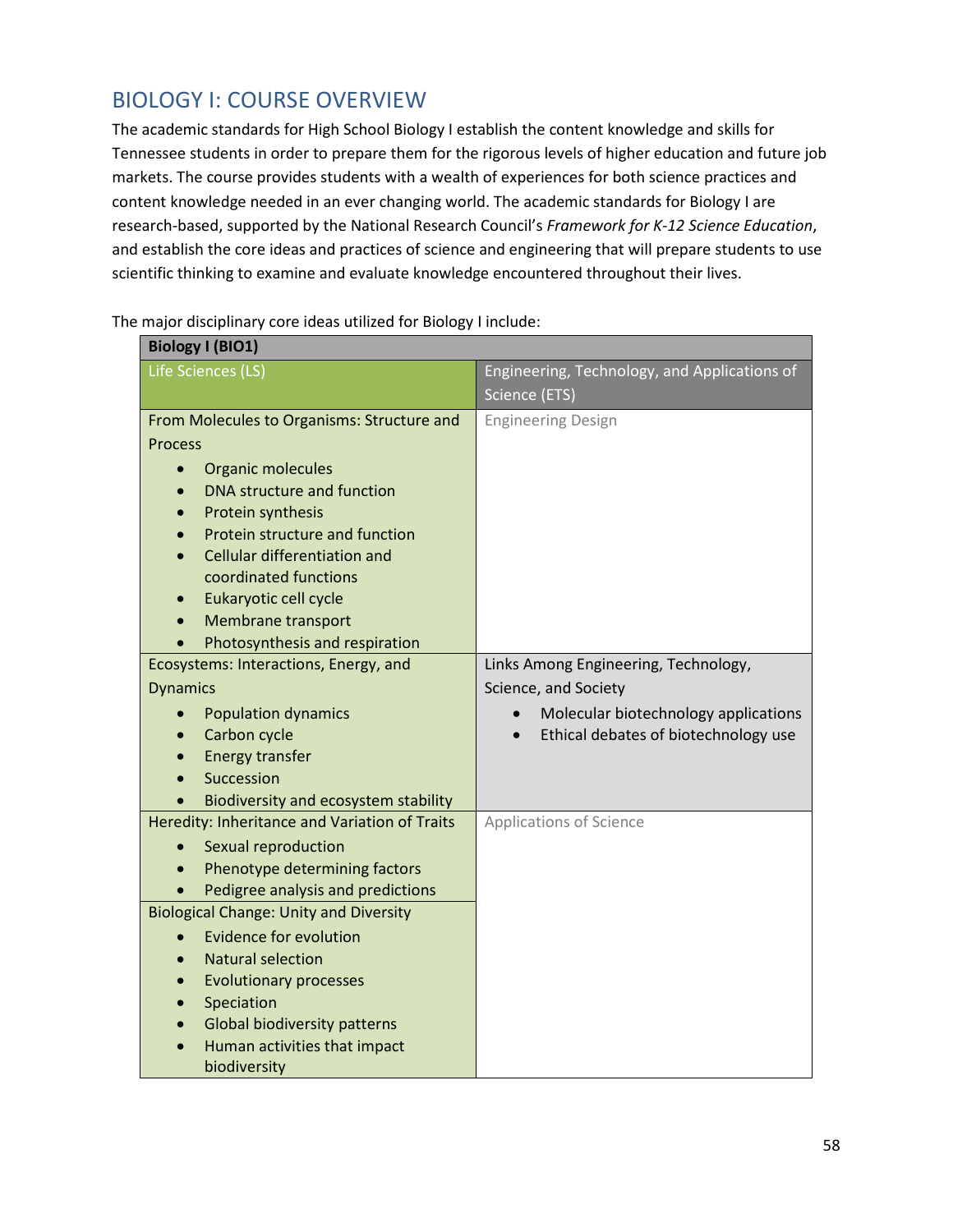Although science is a body of knowledge consisting of theories that explain data, science is also a set of practices that use analysis and argumentation to establish, extend, and refine knowledge. The science and engineering practices are used as a means to learn science by doing science. These practices are not intended to be a sequence of steps nor are they intended to be taught as a separate, introductory unit for the course. By combining content knowledge with skill, students discover how scientific knowledge is acquired and applied to solve problems or advance scientific knowledge further. In addition, there are seven crosscutting concepts that are fundamental to the nature of science and thus stretch across all science disciplines. The Biology I standards have been constructed by explicitly integrating practices and crosscutting concepts, iteratively and in combination, within each core idea to provide students with a well-rounded education in science.

Tennessee's state mathematics standards are integrated into the science standards, specifically LS3.3. Special attention is given to science literacy through the use of the science and engineering practices. Students are required to gather information from reliable sources to construct evidenced-based arguments. Finally, STEM integration is supported both as a stand-alone disciplinary core idea as well as integrated into the life science core ideas. By the end of high school, it is expected that all students should be able to demonstrate the skills and content knowledge emphasized in the following standards.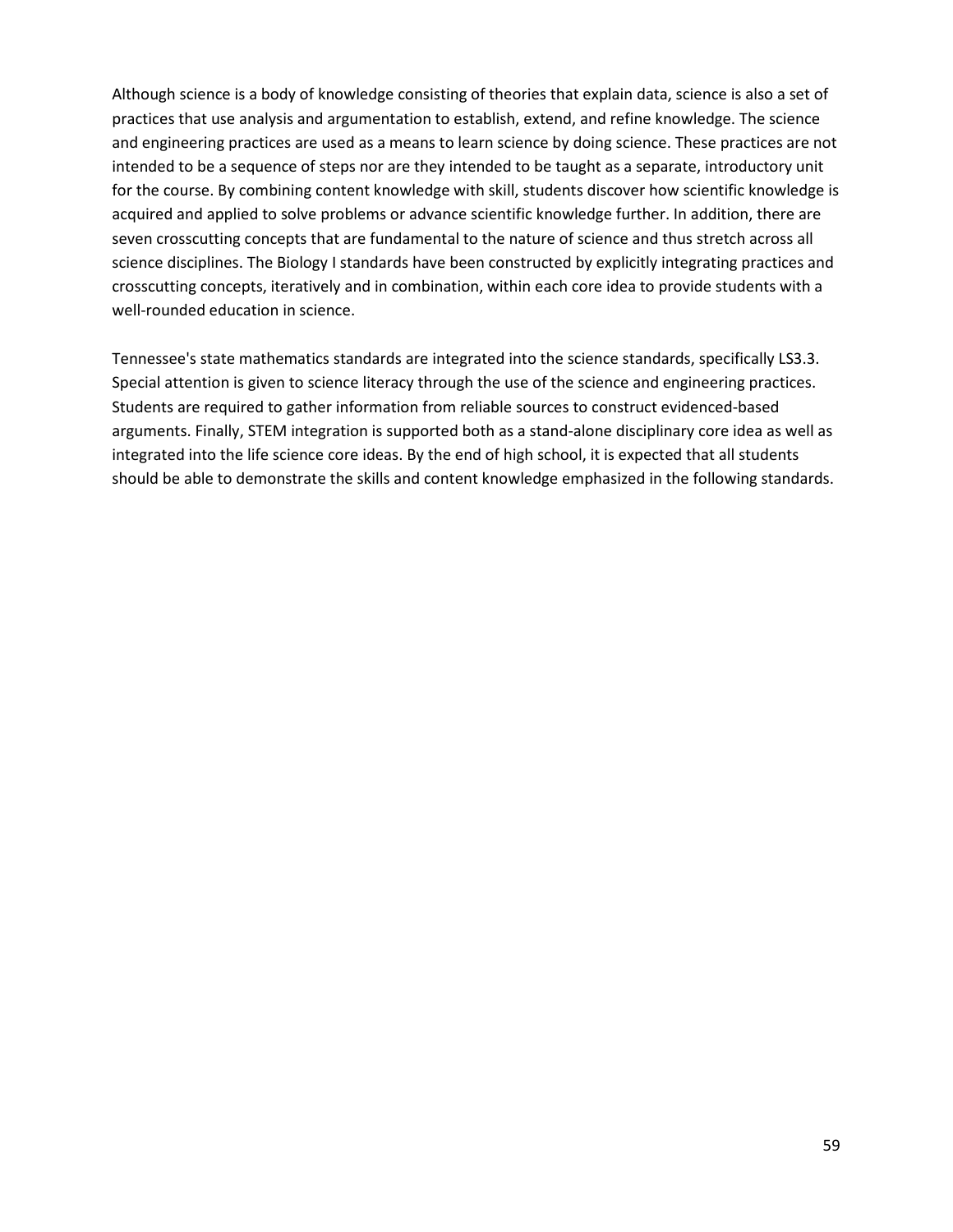### BIOLOGY I: ACADEMIC STANDARDS

#### **BIO1.LS1: From Molecules to Organisms: Structures and Processes**

1) Compare and contrast existing models, identify patterns, and use structural and functional evidence to analyze the characteristics of life. Engage in argument about the designation of viruses as non-living based on these characteristics.

2) Evaluate comparative models of various cell types with a focus on organic molecules that make up cellular structures.

3) Integrate evidence to develop a structural model of a DNA molecule. Using the model, develop and communicate an explanation for how DNA serves as a template for self-replication and encodes biological information.

4) Demonstrate how DNA sequence information is decoded through transcriptional and translational processes within the cell in order to synthesize proteins. Examine the relationship of structure and function of various types of RNA and the importance of this relationship in these processes.

5) Research examples that demonstrate the functional variety of proteins and construct an argument based on evidence for the importance of the molecular structure to its function. Plan and carry out a controlled investigation to test predictions about factors, which should cause an effect on the structure and function of a protein.

6) Create a model for the major events of the eukaryotic cell cycle, including mitosis. Compare and contrast the rates of cell division in various eukaryotic cell types in multicellular organisms.

7) Utilize a model of a cell plasma membrane to compare the various types of cellular transport and test predictions about the movement of molecules into or out of a cell based on the homeostasis of energy and matter in cells.

8) Create a model of photosynthesis demonstrating the net flow of matter and energy into a cell. Use the model to explain energy transfer from light energy into stored chemical energy in the product.

9) Create a model of aerobic respiration demonstrating flow of matter and energy out of a cell. Use the model to explain energy transfer mechanisms. Compare aerobic respiration to alternative processes of glucose metabolism.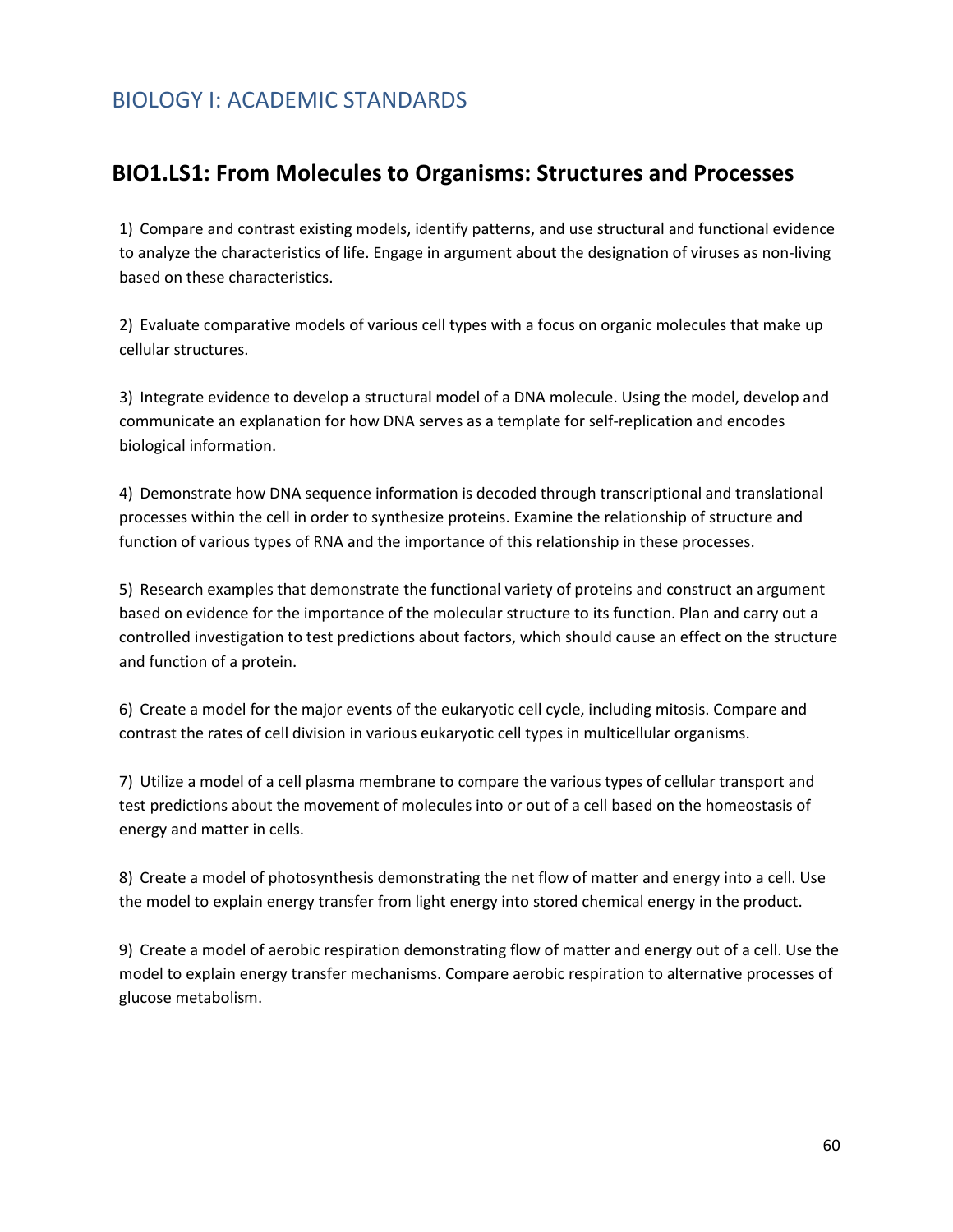## **BIO1.LS2: Ecosystems: Interactions, Energy, and Dynamics**

1) Analyze mathematical and/or computational representations of population data that support explanations of factors that affect population size and carrying capacities of populations within an ecosystem. Examine a representative ecosystem and, based on interdependent relationships present, predict population size effects due to a given disturbance.

2) Create a model tracking carbon atoms between inorganic and organic molecules in an ecosystem. Explain human impacts on climate based on this model.

3) Analyze through research the cycling of matter in our biosphere and explain how biogeochemical cycles are critical for ecosystem function.

4) Analyze data demonstrating the decrease in biomass observed in each successive trophic level. Construct an explanation considering the laws of conservation of energy and matter and represent this phenomenon in a mathematical model to describe the transfer of energy and matter between trophic levels.

5) Analyze examples of ecological succession, identifying and explaining the order of events responsible for the formation of a new ecosystem in response to extreme fluctuations in environmental conditions or catastrophic events.

### **BIO1.LS3: Heredity: Inheritance and Variation of Traits**

1) Model chromosome progression through meiosis and fertilization in order to argue how the processes of sexual reproduction lead to both genetic similarities and variation in diploid organisms. Compare and contrast the processes of sexual and asexual reproduction, identifying the advantages and disadvantages of each.

2) Explain how protein formation results in phenotypic variation and discuss how changes in DNA can lead to somatic or germ line mutations.

3) Through pedigree analysis, identify patterns of trait inheritance to predict family member genotypes. Use mathematical thinking to predict the likelihood of various types of trait transmission.

### **BIO1.LS4: Biological Change: Unity and Diversity**

1) Evaluate scientific data collected from analysis of molecular sequences, fossil records, biogeography, and embryology. Identify chronological patterns of change and communicate that biological evolution is supported by multiple lines of empirical evidence that identify similarities inherited from a common ancestor (homologies).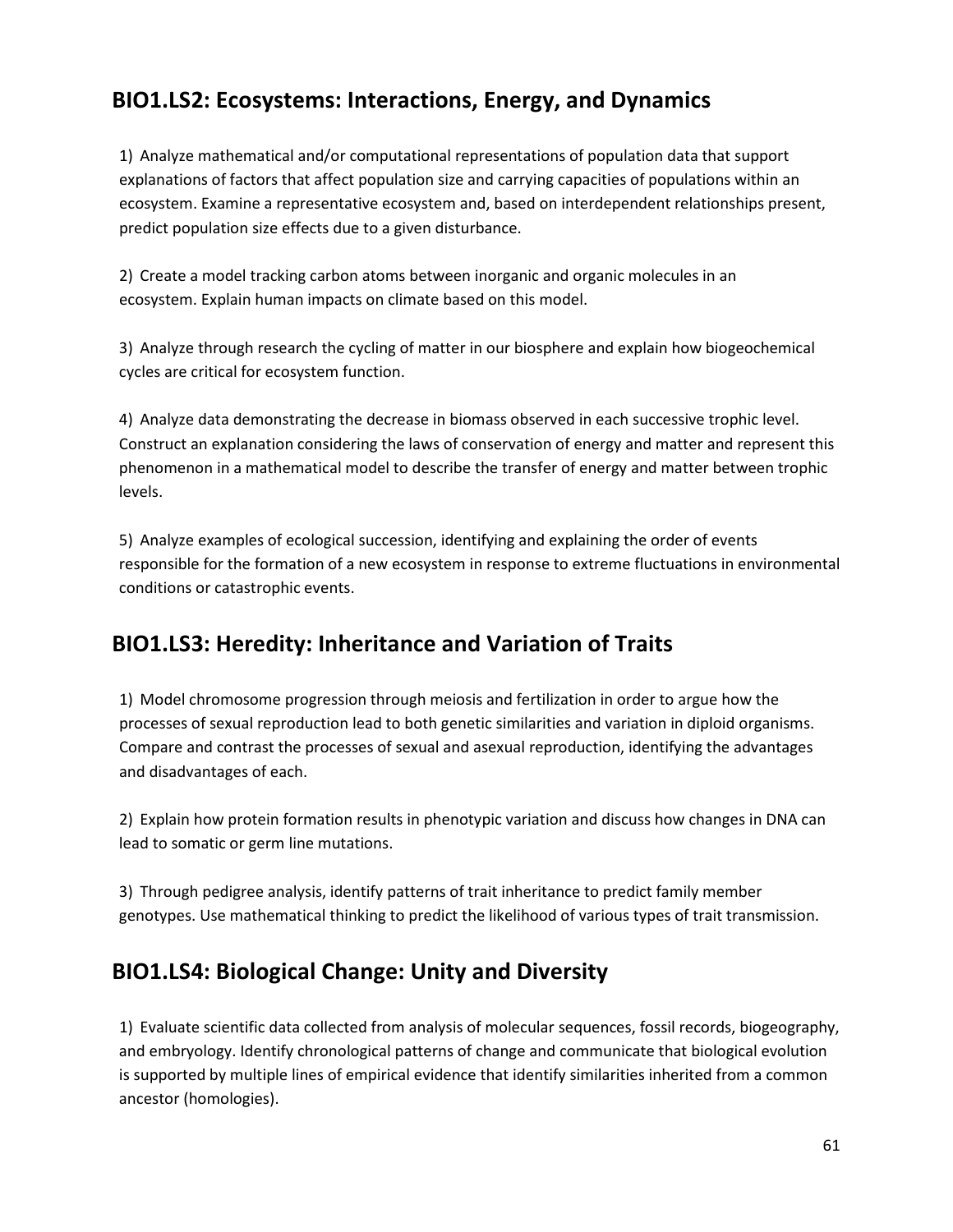2) Using a model that demonstrates the change in allele frequencies resulting in evolution of a population over many generations, identify causative agents of change.

3) Identify ecosystem services and assess the role of biodiversity in support of these services. Analyze the role human activities have on disruption of these services.

## **BIO1.ETS2: Links Among Engineering, Technology, Science, and Society**

1) Obtain, evaluate, and communicate information on how molecular biotechnology may be used in a variety of fields.

2) Investigate the means by which karyotypes are utilized in diagnostic medicine.

3) Analyze scientific and ethical arguments to support the pros and cons of application of a specific biotechnology technique such as stem cell usage, in vitro fertilization, or genetically modified organisms.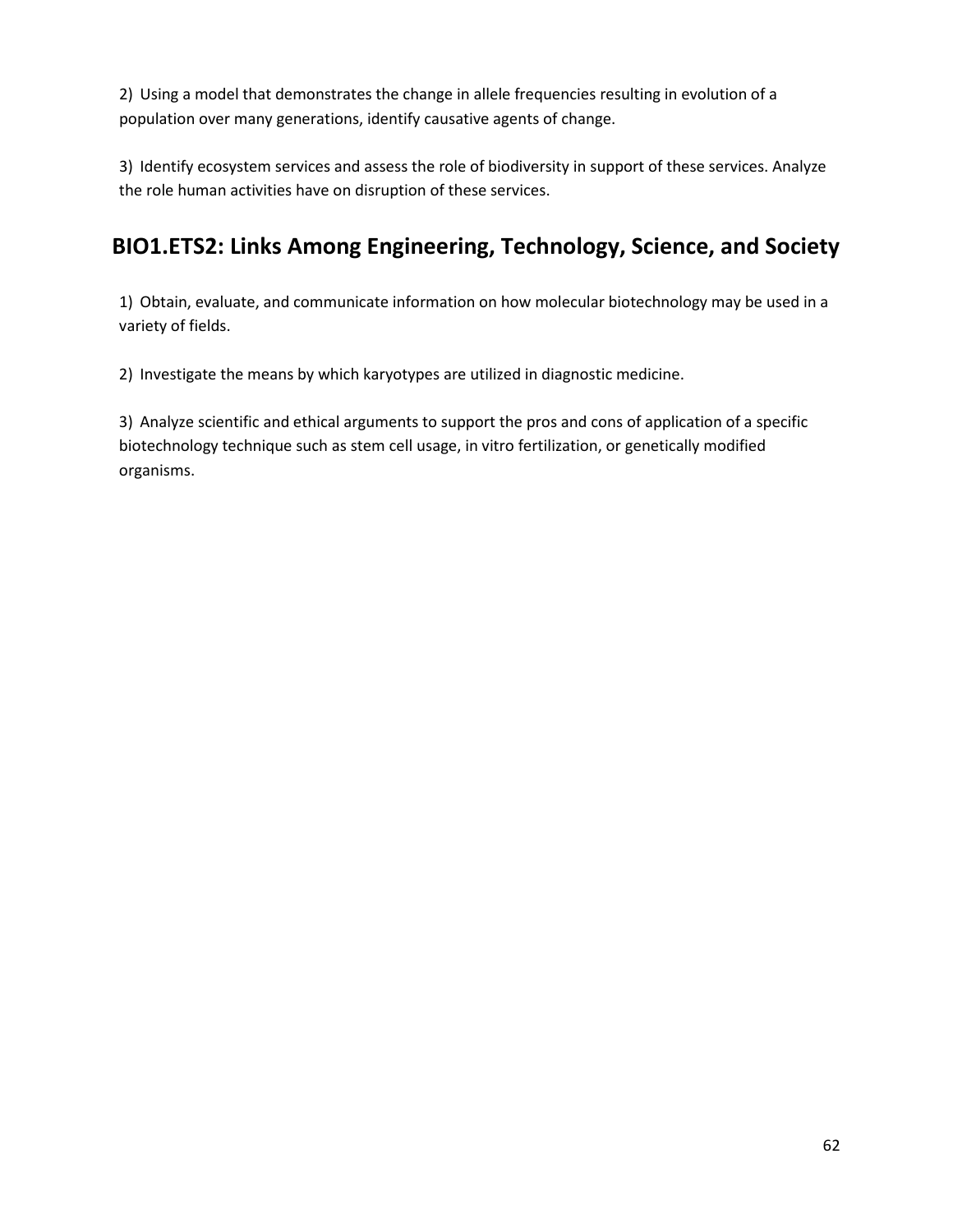## BIOLOGY II: COURSE OVERVIEW

The academic standards for high school Biology II are built on the foundation provided by Biology I (a prerequisite course) and are research-based, supported by the National Research Council's *Framework for K-12 Science Education*. Biology II provides students with the opportunity to focus on a particular aspect of life science in more detail while continuing to provide knowledge that is rooted in the same crosscutting concepts and practices utilized throughout all of the sciences. The academic standards for Biology II focus on organism classification and evolution with in depth analysis of plants and animals.

| <b>Biology II (BIO2)</b>                                              |                                              |
|-----------------------------------------------------------------------|----------------------------------------------|
| Life Sciences (LS)                                                    | Engineering, Technology, and Applications of |
|                                                                       | Science (ETS)                                |
| From Molecules to Organisms: Structure and                            | <b>Engineering Design</b>                    |
| <b>Process</b>                                                        |                                              |
|                                                                       | Links Among Engineering, Technology,         |
|                                                                       | Science, and Society (ETS)                   |
| Ecosystems: Interactions, Energy, and                                 | Microscope                                   |
| <b>Dynamics</b>                                                       | Biotechnology support of the theory          |
|                                                                       | of evolution                                 |
|                                                                       | Engineering and technology applications      |
|                                                                       | using living organisms                       |
| Heredity: Inheritance and Variation of Traits                         | <b>Applications of Science</b>               |
|                                                                       |                                              |
| <b>Biological Change: Unity and Diversity</b>                         |                                              |
| History and classification of life<br>$\bullet$                       |                                              |
| Plant structure, function,                                            |                                              |
| classification, and evolution                                         |                                              |
| Animal structure, function,<br>$\bullet$                              |                                              |
| classification, and evolution<br>Animal social interactions and group |                                              |
| behaviors                                                             |                                              |
|                                                                       |                                              |

The major disciplinary core ideas utilized for Biology II include:

Although science is a body of knowledge consisting of theories that explain data, science is also a set of practices that use analysis and argumentation to establish, extend, and refine knowledge. The science and engineering practices are used as a means to learn science by doing science. These practices are not intended to be a sequence of steps nor are they intended to be taught as a separate, introductory unit for the course. By combining content knowledge with skill, students discover how scientific knowledge is acquired and applied to solve problems or advance scientific knowledge further. In addition, there are seven crosscutting concepts that are fundamental to the nature of science and thus stretch across all science disciplines. The Biology II standards have been constructed by explicitly integrating practices and crosscutting concepts, iteratively and in combination, within each core idea to provide students with a well-rounded education in science.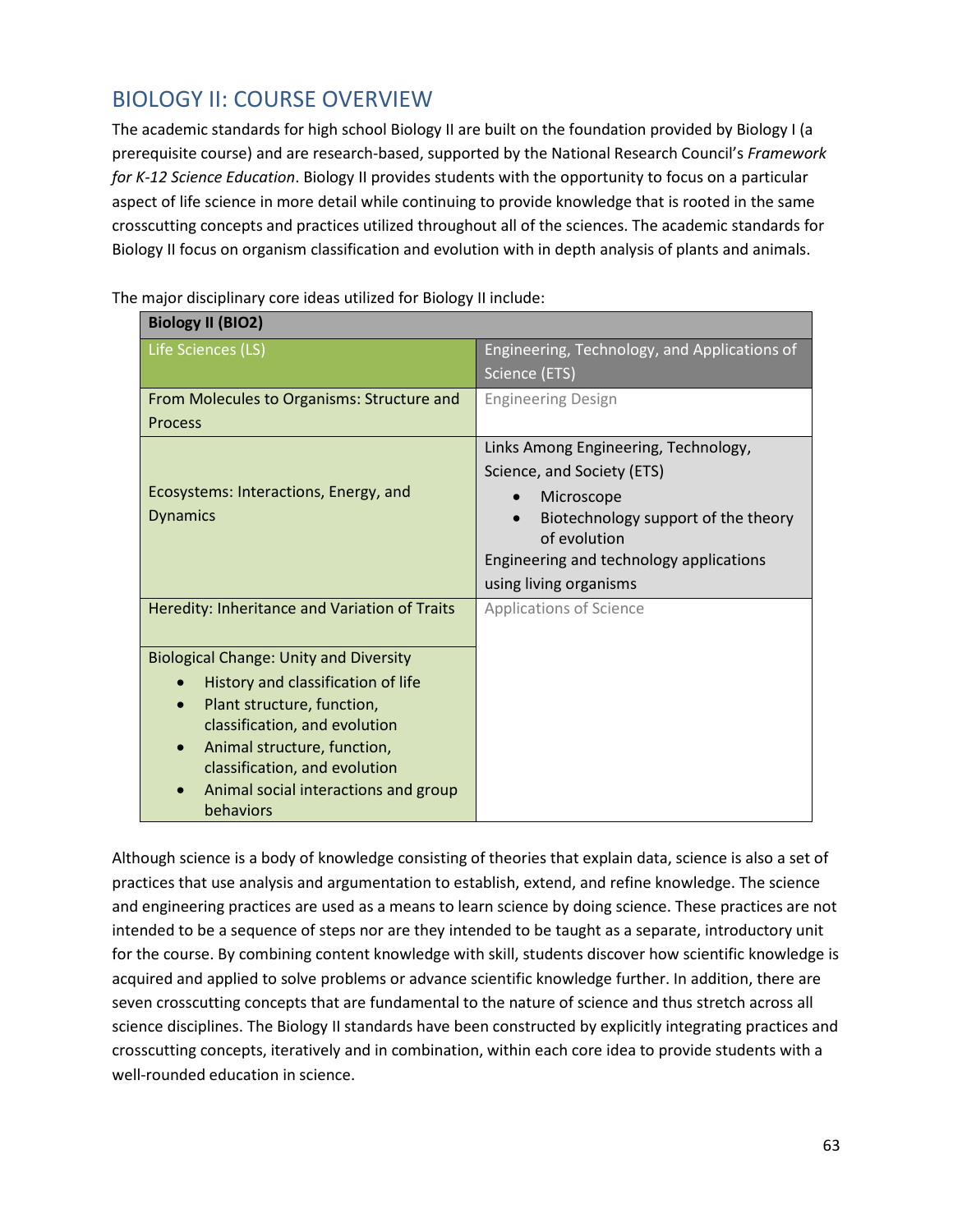Special attention has been given to mathematics and literacy through the use of the science and engineering practices described above. Students are required to use mathematics in the collection, presentation, and analysis of data, and computational thinking is employed for complex data sets and simulation models. Students are also required to obtain information from reliable sources, evaluate information, and construct evidenced-based arguments. The importance of STEM integration has been stressed by including a set of stand-alone disciplinary core ideas under Engineering, Technology, and Applications of Science, as well as being integrated throughout other major disciplinary core ideas.

Tennessee's state mathematics standards are integrated within the Biology II standards, specifically in the collection and analysis of quantitative data in designed investigations and less specifically in standards throughout that incorporate data measurements and/or analysis. Literacy standards are integrated into the Biology II standards in the development of arguments, collection and evaluation of information, and through the use of graphs as informational texts. STEM applications are incorporated throughout the life science core ideas presented in Biology II, when data collected with technology is used to support and explain observations.

The skills and content knowledge emphasized in the following Biology II standards are intended to provide a deep appreciation of the variety of life forms that have previously existed and currently exist on Earth. Consequently, a more integrated approach to the LS4 disciplinary core idea outlined throughout this document has been implemented, with standards LS4.1-11 focusing on bacteria, archaea, fungi, and protists, standards LS4.12-19 on plants, and LS4.20-28 on animals. In addition, the standards should provide opportunities to practice science, promoting the development of critical consumers of scientific information.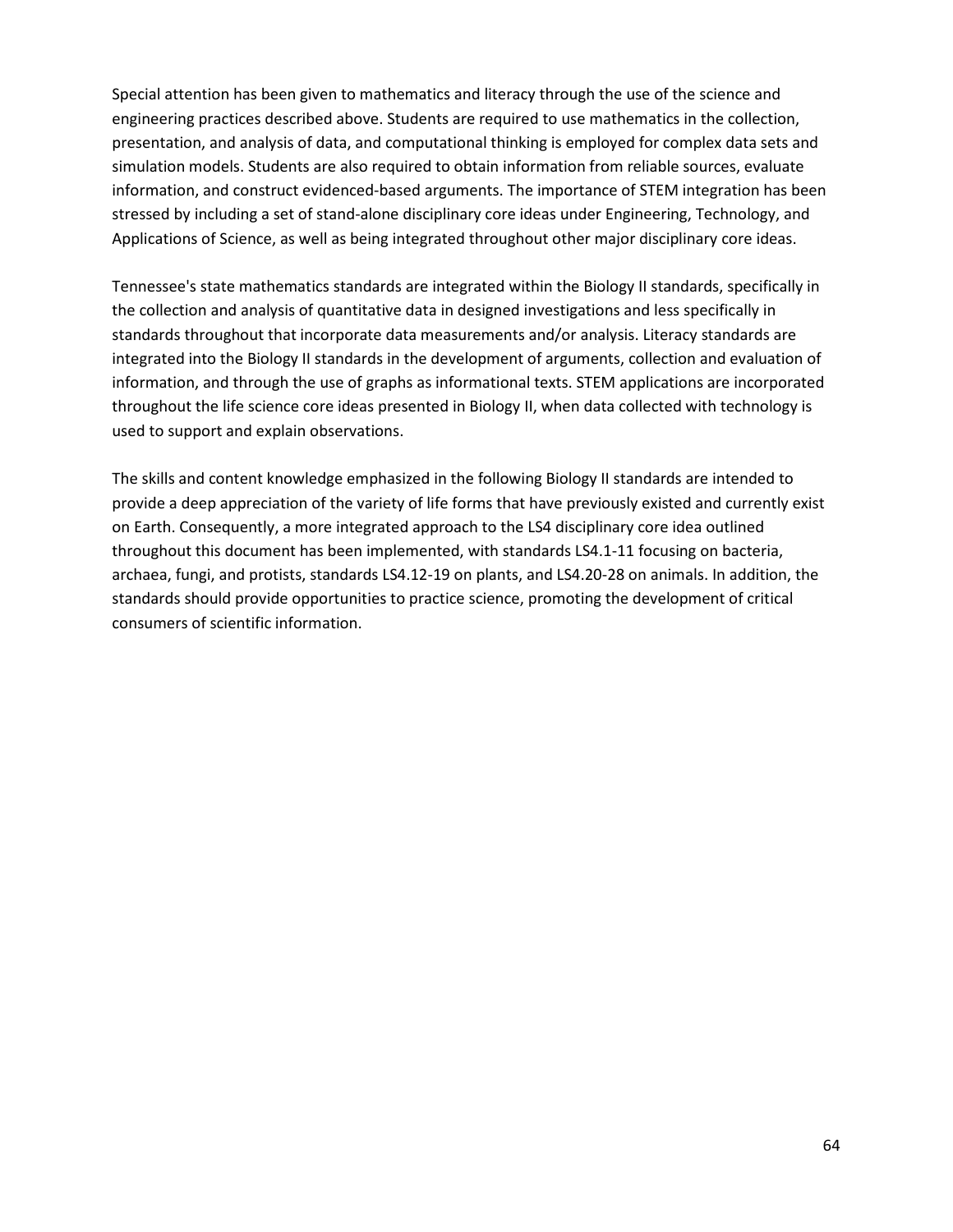### BIOLOGY II: ACADEMIC STANDARDS

### **BIO2.LS2: Ecosystems: Interactions, Energy, and Dynamics**

1) Plan and carry out an ethology investigation of a simple organism. Gather, analyze, and present data in tabular and graphical formats. Draw conclusions based on data and communicate findings.

2) Compare innate versus learned behavior. Construct an argument from evidence that shows the value of both types of behavior and their importance to species survival.

3) Obtain information and construct an explanation to support or oppose an adaptive advantage of social behaviors.

### **BIO2.LS4: Biological Change: Unity and Diversity**

1) Use models of viruses, prokaryotes, and eukaryotes to ask questions about characteristics of living things and analyze theories regarding the origin of life on Earth. Construct an argument from evidence supporting the idea that eukaryotes could not exist on the planet if not for prokaryotes.

2) Using information based on the geologic time scale and history of life on Earth, look for patterns in changes in organisms over time and explain how these patterns support the theory of evolution.

3) Use molecular data to construct cladograms depicting phylogenetic relationships between major groups of organisms.

4) Trace changes in classification schemes over time, explaining these changes considering new findings and new interpretations of existing data.

5) Construct an argument from evidence supporting the three domain classification system or opposing the system with a suggested alternative system.

6) Obtain information and compare features of Bacteria and Archaea. Ask questions about the evolution of each group.

7) Using models, compare how the following processes occur in major groups of bacteria: gas exchange; nutrient distribution; energy acquisition and use; response to internal and external stimuli; and, reproduction.

8) Construct an explanation for the evolution of eukaryotes and multicellularity based on evidence supporting the theory of endosymbiosis. Consider examples of extant organisms (viruses, bacteria, and protists) that invade host cells.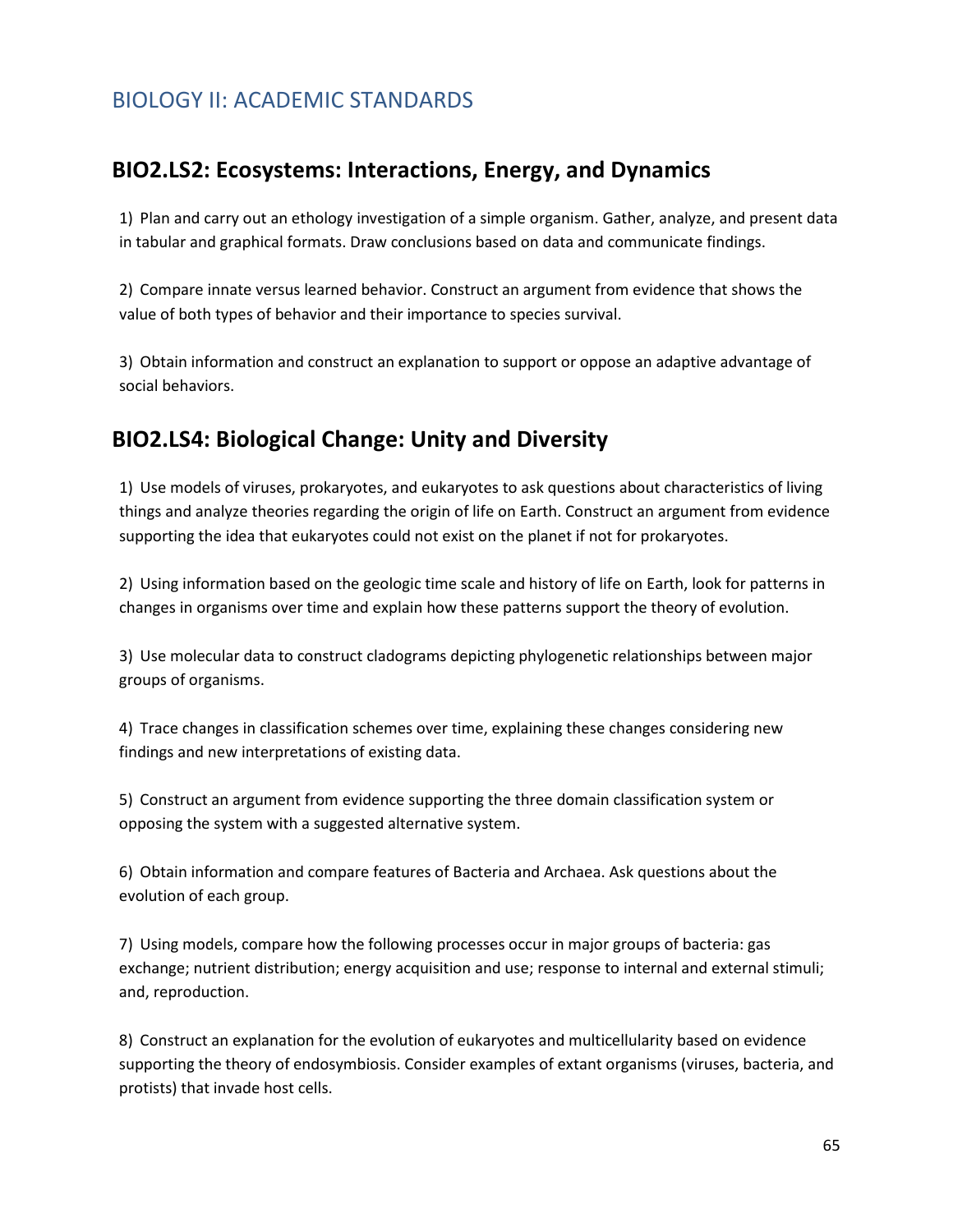9) Using models, compare how the following processes occur in major groups of protists: gas exchange; nutrient distribution; energy acquisition and use; response to internal and external stimuli; and, reproduction.

10) Evaluate information regarding the diversity of protists. Use this information to analyze evolutionary relationships among protists, fungi, plants, and animals.

11) Using models, compare how the following processes occur in major groups of fungi: gas exchange; nutrient distribution; energy acquisition and use; response to internal and external stimuli; and, reproduction.

12) Analyze evolutionary relationships among algae and major groups of plants. In this analysis, consider adaptations necessary for survival in terrestrial habitats.

13) Interpret data supporting current plant classification schemes. Use a dichotomous key to identify plants based on variations in characteristics.

14) Obtain information and ask questions about the advantages and disadvantages of the basic plant life cycle (alternation of generations). Compare variations in this life cycle among major groups of plants.

15) Use a model angiosperm to differentiate plant organs and the tissues from which they are made. Use the model to explain how the plant structures: provide support; regulate gas exchange; obtain and use energy; and, process and distribute nutrients.

16) Design and carry out an investigation examining the function of plant hormones.

17) Develop a model explaining plant tropisms at different scales (cell, tissue, organ, system). Use the model to predict how plants will respond in various environmental conditions.

18) Create an argument from evidence regarding the importance of plant relationships including symbiosis and co-evolutionary relationships (examples: mycorrhizae, Rhizobium, pollination, etc.).

19) Investigate the role of different plant types in ecosystem building and maintenance (examples: soil formation, inhibition of erosion, oxygen production, carbon sequestration, habitats).

20) Create a model to distinguish animal germ layers (endoderm, mesoderm, and ectoderm) and resulting tissue types. Use the model to make predictions regarding phylogenetic relationships among groups of organisms with varying body plans.

21) Construct an argument for the importance of embryological development in understanding relatedness (evolutionary relationships). As part of the argument, compare models of embryological development of protostomes and deuterostomes.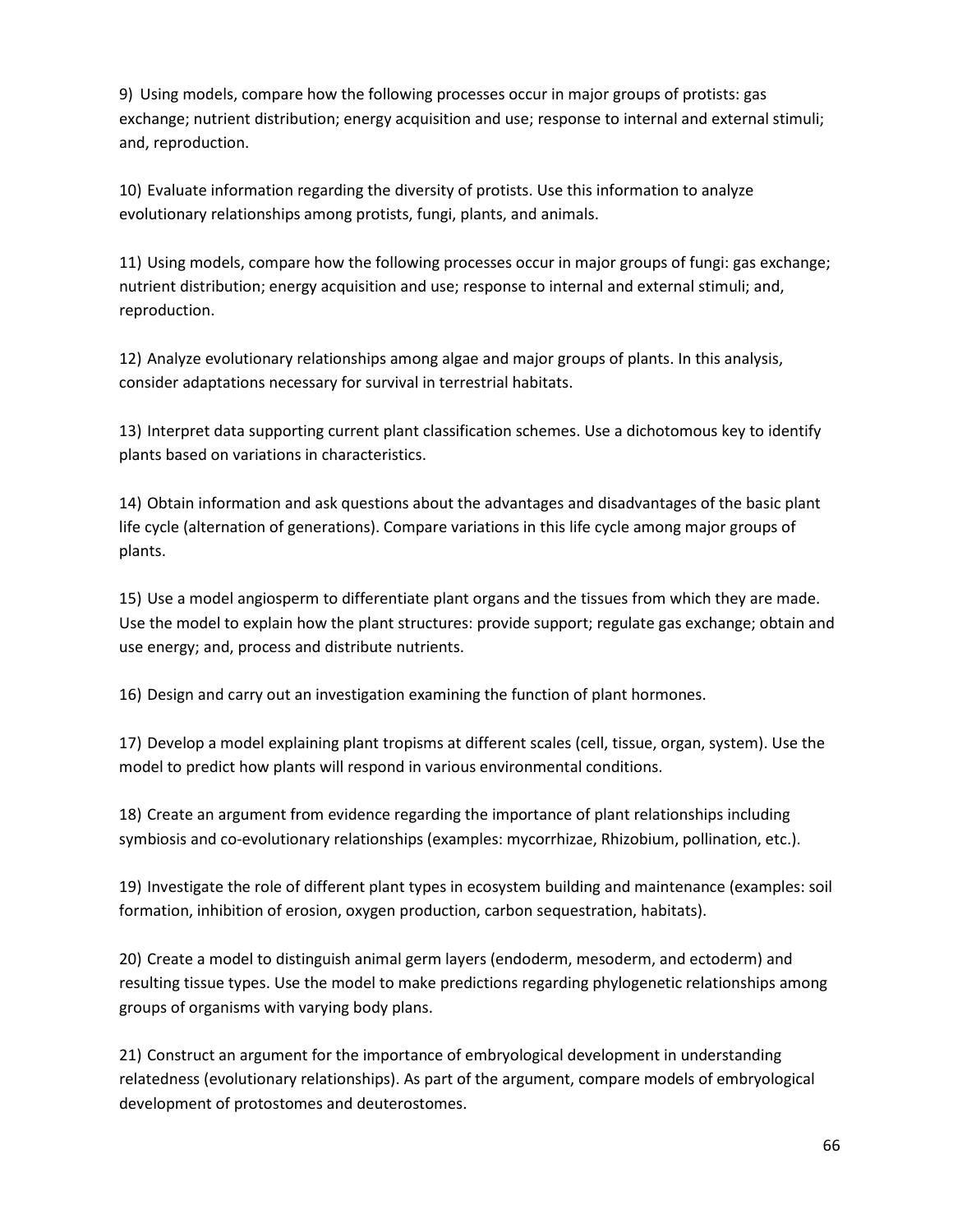22) Observe examples of organisms from major animal phyla in order to describe the diverse structures associated with the following functions: gas exchange; energy acquisition; nutrient processing and distribution; environmental responses; and reproduction.

23) Design and carry out an investigation examining how major body systems interact to maintain homeostasis of nutrient, energy, water, waste, and/or temperature balance.

24) Obtain and communicate information on how the nervous and endocrine systems in a model vertebrate organism coordinate body functions such as: growth and development; stimuli response and information transmission; and, the maintenance of homeostasis.

25) Create a model demonstrating how the immune system functions in monitoring of and responding to bacterial and viral infectious diseases.

26) Gather and analyze data on ectothermic and endothermic organisms and argue the advantages and disadvantages these organisms possess, considering various environments in which they live and various strategies for survival.

27) Model several reproductive strategies used by example organisms and compare them to explain how each differentially accomplishes reproductive success. Collect information in support of the argument that rapidly reproducing species that produce more young are more resilient.

28) Evaluate scientific data collected from multiple sources to trace animal evolution.

## **BIO2.ETS2: Links Among Engineering, Technology, Science, and Society**

1) Research the development of the microscope and advances in microscopy technology for the discovery and ongoing understanding of microorganisms.

2) Construct an explanation for how classification schemes have changed based on new evidence gained due to advances in biotechnology.

3) Create a timeline depicting how humans have employed engineering and technology to maximize use of microorganisms, plants, and animals for various purposes. Choose one specific example and construct an argument supporting or opposing the use of engineering or technology in this instance.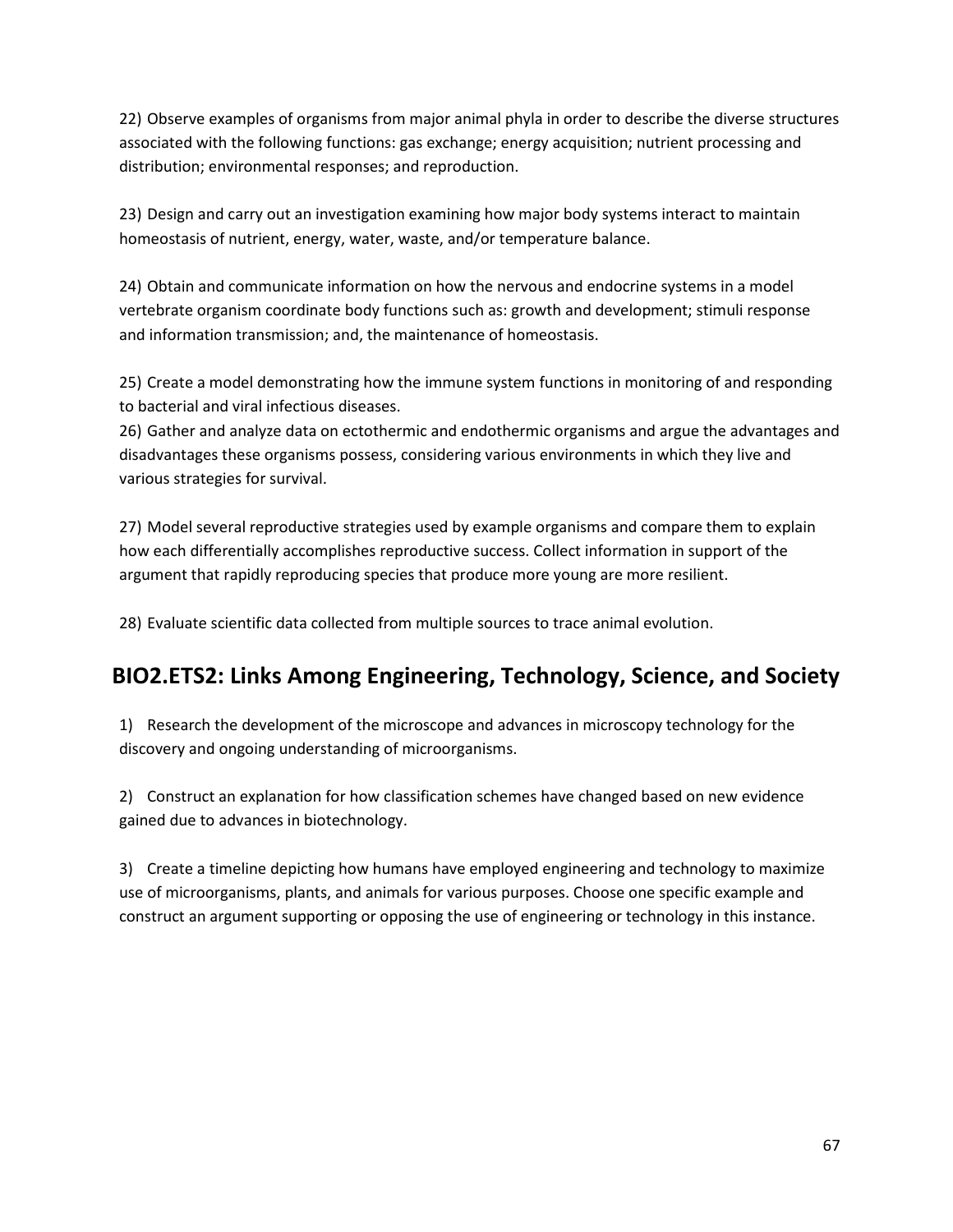## CHEMISTRY I: COURSE OVERVIEW

The academic standards establish the practices and core content for all Chemistry I courses in Tennessee high schools. The core ideas within the framework and standards are not meant to represent an equal division of material and concepts.

The major disciplinary core ideas utilized for Chemistry I include:

|                                                  | <b>Physical Science (PSCI)</b>                |
|--------------------------------------------------|-----------------------------------------------|
|                                                  | <b>Physical Sciences (PS)</b>                 |
|                                                  | <b>Matter and Its Interactions</b>            |
|                                                  | Structure and properties of matter            |
|                                                  | <b>Chemical reactions</b>                     |
|                                                  | <b>Nuclear process</b>                        |
|                                                  | Motion and Stability: Forces and Interactions |
|                                                  | <b>Forces and motion</b>                      |
|                                                  | <b>Types of interactions</b>                  |
|                                                  | Stability and instability in physical         |
|                                                  | systems                                       |
| <b>Energy</b>                                    |                                               |
|                                                  | Definitions of energy                         |
|                                                  | Conservation of energy and energy<br>transfer |
|                                                  | Relationship between energy and forces        |
|                                                  | Energy in chemical processes and              |
|                                                  | everyday life                                 |
| Waves and Their Applications in Technologies for |                                               |
|                                                  | <b>Information Transfer</b>                   |
|                                                  | Wave properties                               |
|                                                  | <b>Electromagnetic radiation</b>              |

Students should explore these chemistry concepts and the seven core concepts (patterns; cause and effect; scale, proportion, and quantity; systems and system models; energy and matter; structure and function; and, stability and change) through laboratory techniques, manipulation of chemical quantities, and problem-solving practices. Within the Chemistry I standards, scientific and engineering practices are embedded as a means to learn about specific topics identified for the course. Engaging in these practices with current applications will help students become scientifically literate and astute consumers of scientific information.

Teachers, schools, and districts should use these standards to make decisions concerning the structure and content for Chemistry I classes in Tennessee schools. All chemistry courses must allow students to engage in problem solving, decision making, critical thinking, and applied learning. Chemistry courses are also laboratory based and require a minimum of 30% hands-on investigation. Chemistry laboratories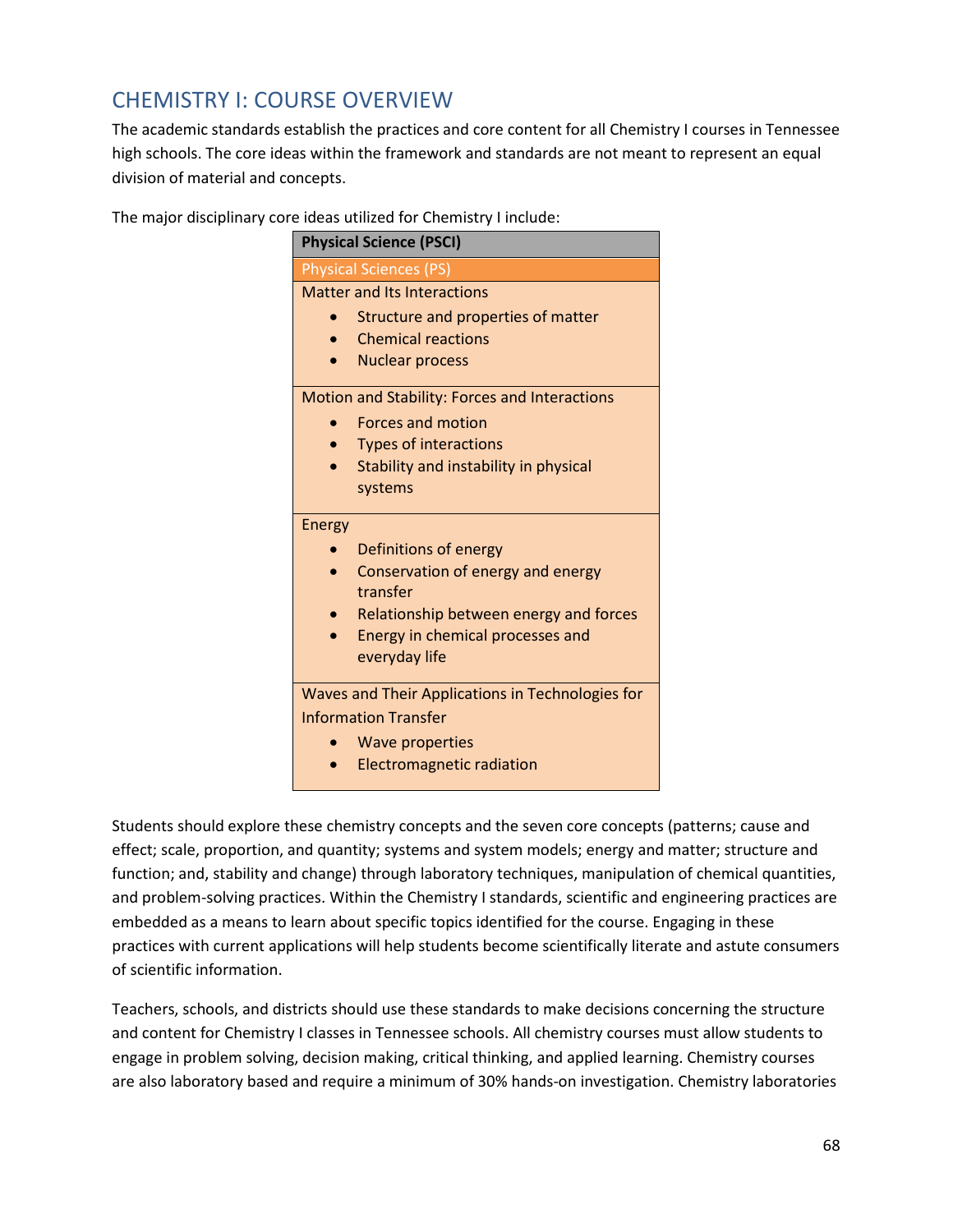will need to be stocked with the materials and equipment necessary to complete scientific investigations.

Although science is a body of content knowledge consisting of theories that explain data, science is also a set of practices that use analysis and argumentation to establish, extend, and refine knowledge. The science and engineering practices are used as a means to learn science by doing science, thus combining content knowledge with skill. These practices are not intended to be a sequence of steps nor are they intended to be taught as a separate, introductory unit for the course. By combining content knowledge with skill, students discover how scientific knowledge is acquired and applied to solve problems or advance scientific knowledge further. In addition, there are seven crosscutting concepts that are fundamental to the nature of science and thus stretch across all science disciplines. The Chemistry I standards have been constructed by explicitly integrating practices and crosscutting concepts, iteratively and in combination, within each core idea to provide students with a well-rounded education in science.

The academic standards for Chemistry I should be the basis for the development of classroom and course-level assessments.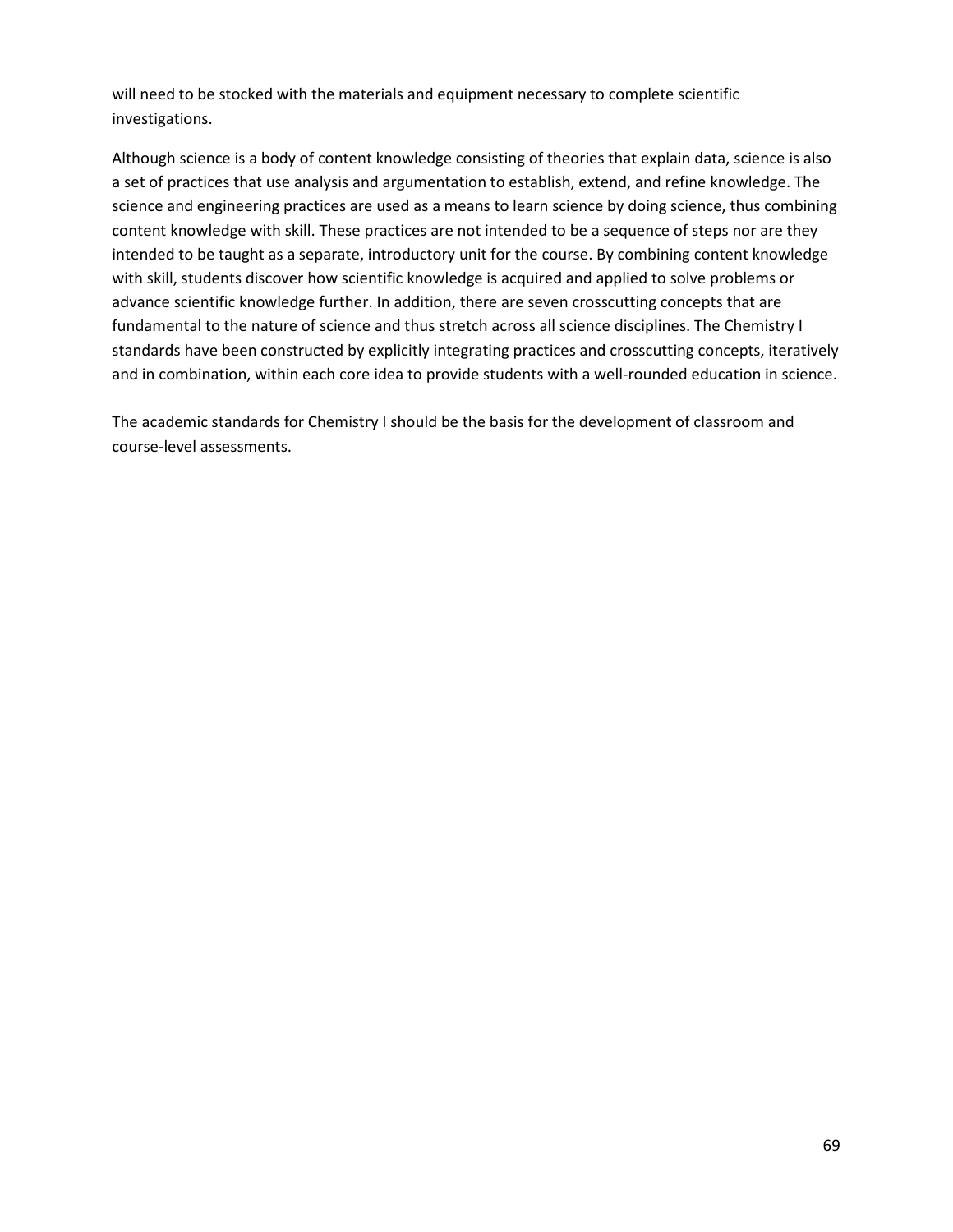## CHEMISTRY I: ACADEMIC STANDARDS

### **CHEM1.PS1: Matter and Its Interactions**

1) Understand and be prepared to use values specific to chemical processes: the mole, molar mass, molarity, and percent composition.

2) Demonstrate that atoms, and therefore mass, are conserved during a chemical reaction by balancing chemical equations.

3) Perform stoichiometric calculations involving the following relationships: mole-mole; mass-mass; mole-mass; mole-particle; and mass-particle. Show a qualitative understanding of the phenomenon of percent yield, limiting, and excess reagents in a chemical reaction through pictorial and conceptual examples. (states of matter liquid and solid; excluding volume of gasses)

4) Use the reactants in a chemical reaction to predict the products and identify reaction classes (synthesis, decomposition, combustion, single replacement, double replacement).

5) Conduct investigations to explore and characterize the behavior of gases (pressure, volume, temperature), develop models to represent this behavior, and construct arguments to explain this behavior. Evaluate the relationship (qualitatively and quantitatively) at STP between pressure and volume (Boyle's law), temperature and volume (Charles's law), temperature and pressure (Gay-Lussac law), and moles and volume (Avogadro's law), and evaluate and explain these relationships with respect to kinetic-molecular theory. Be able to understand, establish, and predict the relationships between volume, temperature, and pressure using combined gas law both qualitatively and quantitatively.

6) Use the ideal gas law, PV = nRT, to algebraically evaluate the relationship among the number of moles, volume, pressure, and temperature for ideal gases.

7) Analyze solutions to identify solutes and solvents, quantitatively analyze concentrations (molarity, percent composition, and ppm), and perform separation methods such as evaporation, distillation, and/or chromatography and show conceptual understanding of distillation. Construct an argument to justify the use of certain separation methods under different conditions.

8) Identify acids and bases as a special class of compounds with a specific set of properties.

9) Draw models (qualitative models such as pictures or diagrams) to demonstrate understanding of radioactive stability and decay. Understand and differentiate between fission and fusion reactions. Use models (graphs or tables) to explain the concept of half-life and its use in determining the age of materials (such as radiometric dating).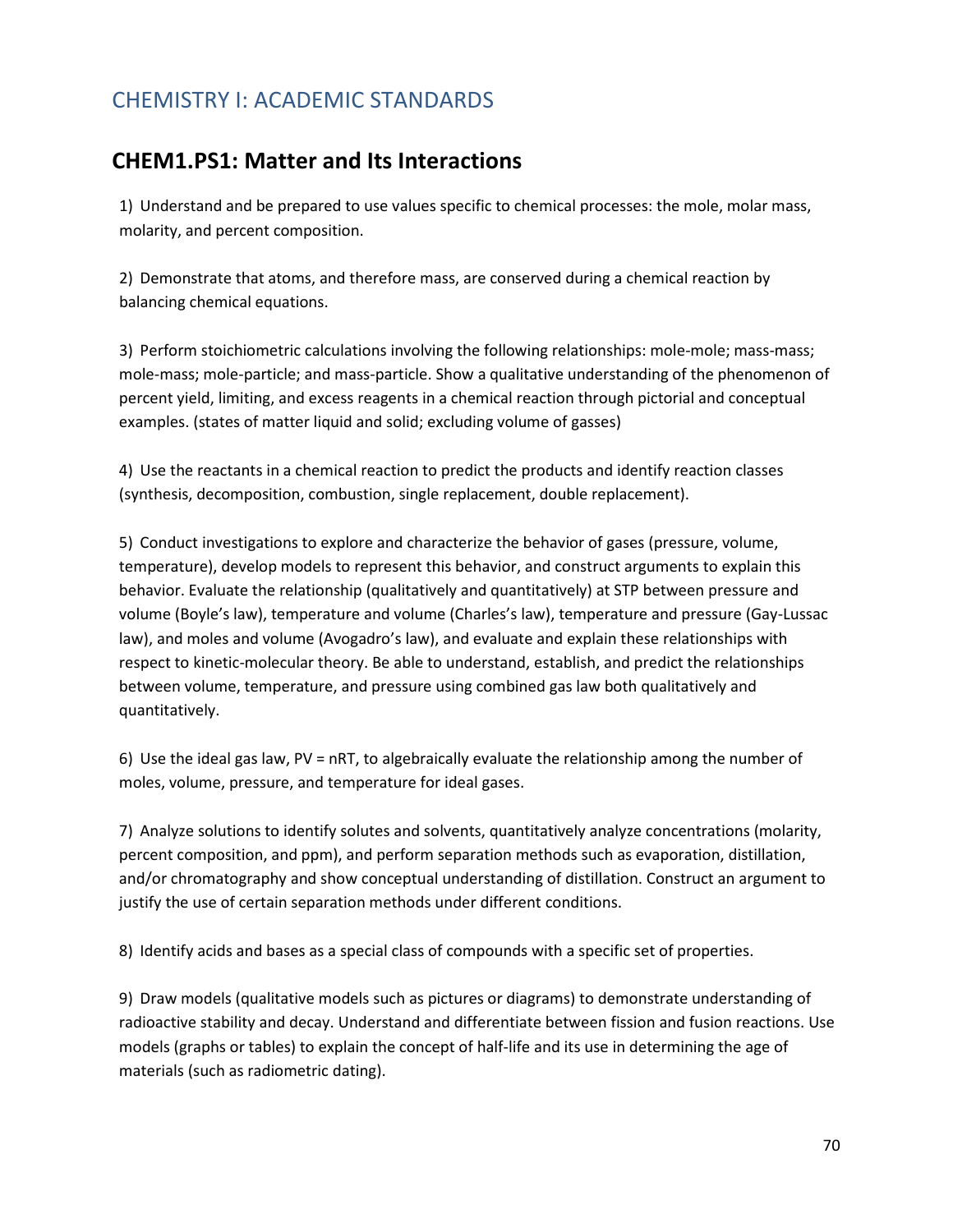10) Compare alpha, beta, and gamma radiation in terms of mass, charge, and penetrating power. Identify examples of applications of different radiation types in everyday life (such as its applications in cancer treatment).

11) Develop and compare historical models of the atom (from Democritus to quantum model) and construct arguments to show how scientific knowledge evolves over time, based on experimental evidence, critique, and alternative interpretations.

12) Explain the origin and organization of the Periodic Table. Predict chemical and physical properties of main group elements (reactivity, number of subatomic particles, ion charge, ionization energy, atomic radius, and electronegativity) based on location on the periodic table. Construct an argument to describe how the quantum mechanical model of the atom (e.g., patterns of valence and inner electrons) defines periodic properties. Use the periodic table to draw Lewis dot structures and show understanding of orbital notations through drawing and interpreting graphical representations (i.e., arrows representing electrons in an orbital).

13) Use the periodic table and electronegativity differences of elements to predict the types of bonds that are formed between atoms during chemical reactions and write the names of chemical compounds, including polyatomic ions using the IUPAC criteria.

14) Use Lewis dot structures and electronegativity differences to predict the polarities of simple molecules (linear, bent, trigonal planar, trigonal pyramidal, tetrahedral). Construct an argument to explain how electronegativity affects the polarity of basic chemical molecules.

15) Investigate, describe, and mathematically determine the effect of solute concentration on vapor pressure using the solute's van 't Hoff factor on freezing point depression and boiling point elevation.

## **CHEM1.PS2: Motion and Stability: Forces and Interactions**

1) Draw, identify, and contrast graphical representations of chemical bonds (ionic, covalent, and metallic) based on chemical formulas. Construct and communicate explanations to show that atoms combine by transferring or sharing electrons.

2) Understand that intermolecular forces created by the unequal distribution of charge result in varying degrees of attraction between molecules. Compare and contrast the intermolecular forces (hydrogen bonding, dipole-dipole bonding, and London dispersion forces) within different types of simple substances (only those following the octet rule) and predict and explain their effect on chemical and physical properties of those substances using models or graphical representations.

3) Construct a model to explain the process by which solutes dissolve in solvents, and develop an argument to describe how intermolecular forces affect the solubility of different chemical compounds.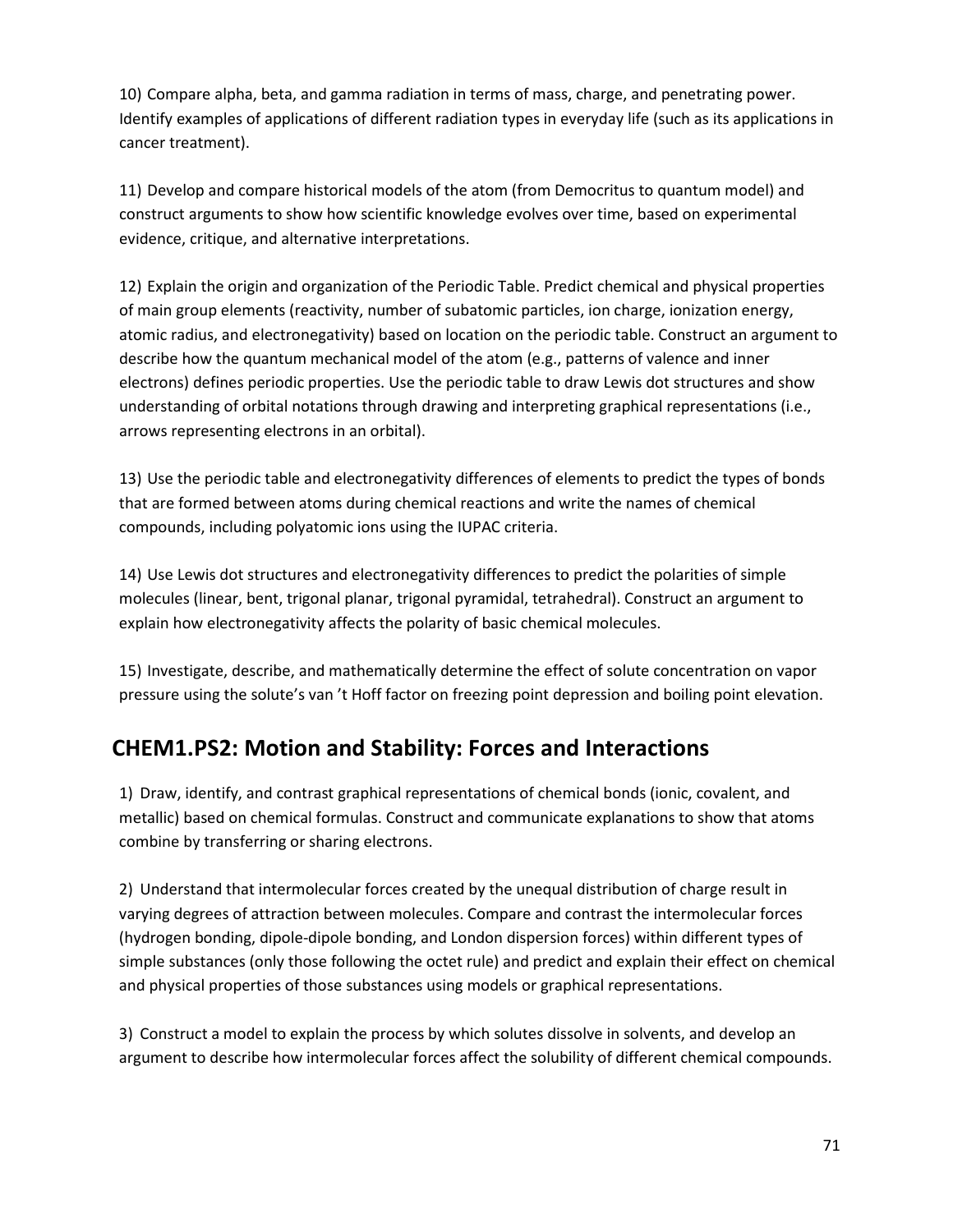4) Conduct an investigation to determine how temperature, surface area, and stirring affect the rate of solubility. Construct an argument to explain the relationships observed in experimental data using collision theory.

## **CHEM1.PS3: Energy**

1) Contrast the concepts of temperature and heat in macroscopic and microscopic terms. Understand that thermal energy is a form of energy and temperature is a measure of average kinetic energy of a group of particles.

2) Draw and interpret heating and cooling curves and phase diagrams. Analyze the energy changes involved in calorimetry by using the law of conservation of energy quantitatively (use of  $q = mc\Delta T$ ) and qualitatively.

3) Distinguish between endothermic and exothermic reactions by constructing potential energy diagrams and explain the differences between the two using chemical terms (e.g. activation energy). Recognize when energy is absorbed or given off depending on the bonds formed and bonds broken.

4) Analyze energy changes to explain and defend the law of conservation of energy.

# **CHEM1.PS4: Waves and Their Applications in Technologies for Information Transfer**

1) Using a model, explain why elements emit and absorb characteristic frequencies of light and how this information is used.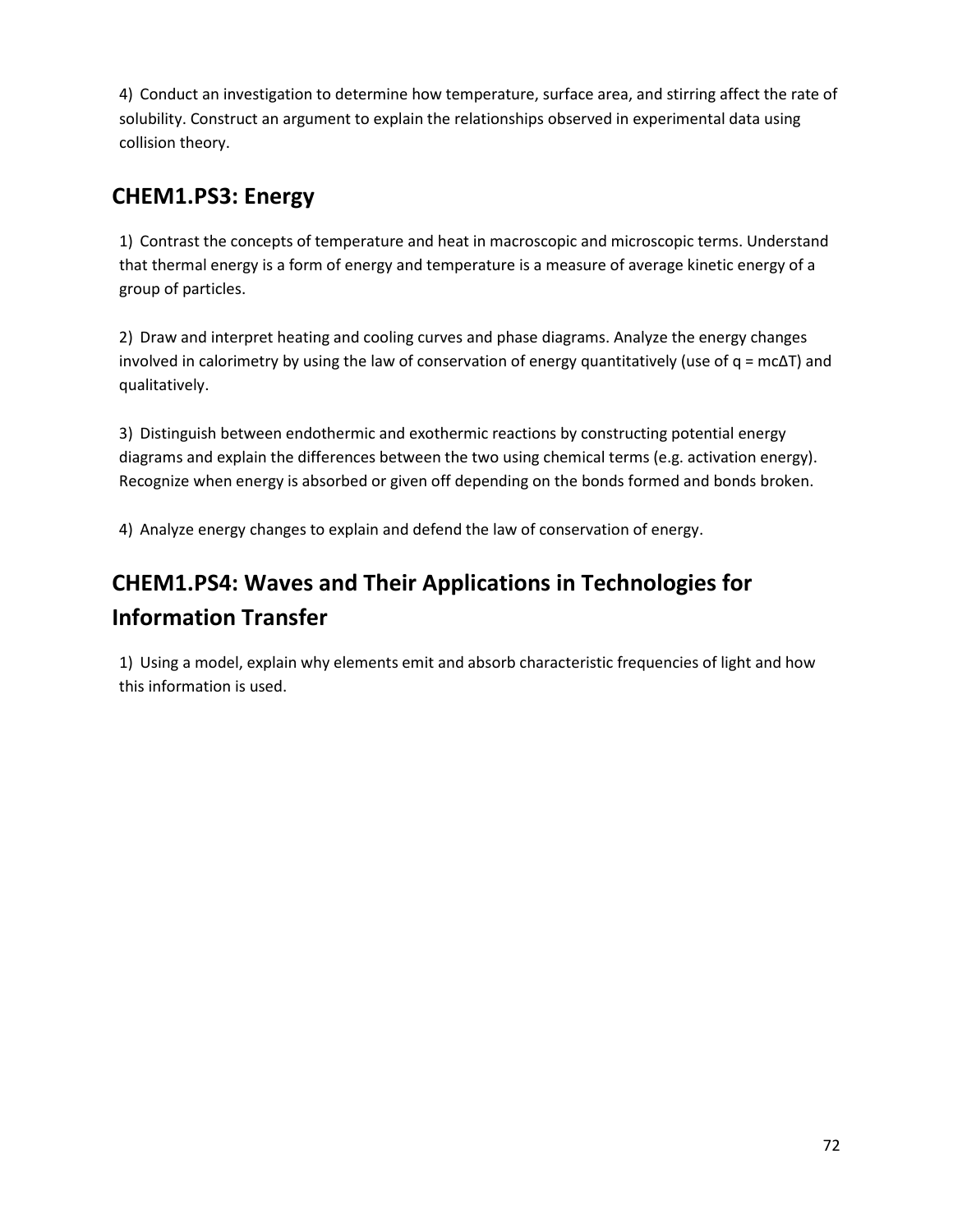#### CHEMISTRY II: COURSE OVERVIEW

The academic standards establish the practices and core content for all Chemistry II courses in Tennessee high schools. The core ideas within the framework and standards are not meant to represent an equal division of material and concepts.

The major disciplinary core ideas utilized for Chemistry II include:

| <b>Physical Science (PSCI)</b>                   |
|--------------------------------------------------|
| <b>Physical Sciences (PS)</b>                    |
| <b>Matter and Its Interactions</b>               |
| Structure and properties of matter               |
| <b>Chemical reactions</b>                        |
| <b>Nuclear process</b>                           |
| Motion and Stability: Forces and Interactions    |
| <b>Forces and motion</b>                         |
| <b>Types of interactions</b>                     |
| Stability and instability in physical            |
| systems                                          |
| <b>Energy</b>                                    |
| Definitions of energy                            |
| Conservation of energy and energy<br>transfer    |
| Relationship between energy and forces           |
| Energy in chemical processes and                 |
| everyday life                                    |
| Waves and Their Applications in Technologies for |
| <b>Information Transfer</b>                      |
| <b>Wave properties</b>                           |
| <b>Electromagnetic radiation</b>                 |

The Chemistry II standards build on topics that were introduced in Chemistry I with increased rigor. Students should explore these advanced chemistry concepts and the seven core concepts (patterns; cause and effect; scale, proportion, and quantity; systems and system models; energy and matter; structure and function; and, stability and change) through laboratory techniques, manipulation of chemical quantities, and advanced problem-solving practices. Within the Chemistry II standards, scientific and engineering practices are embedded as a means to learn about specific topics identified for the course. Engaging in these practices with current applications will help students become scientifically literate and astute consumers of scientific information.

Teachers, schools, and districts should use these standards to make decisions concerning the structure and content for Chemistry II classes in Tennessee schools*.* All chemistry courses must allow students to engage in problem solving, decision making, critical thinking, and applied learning. Chemistry courses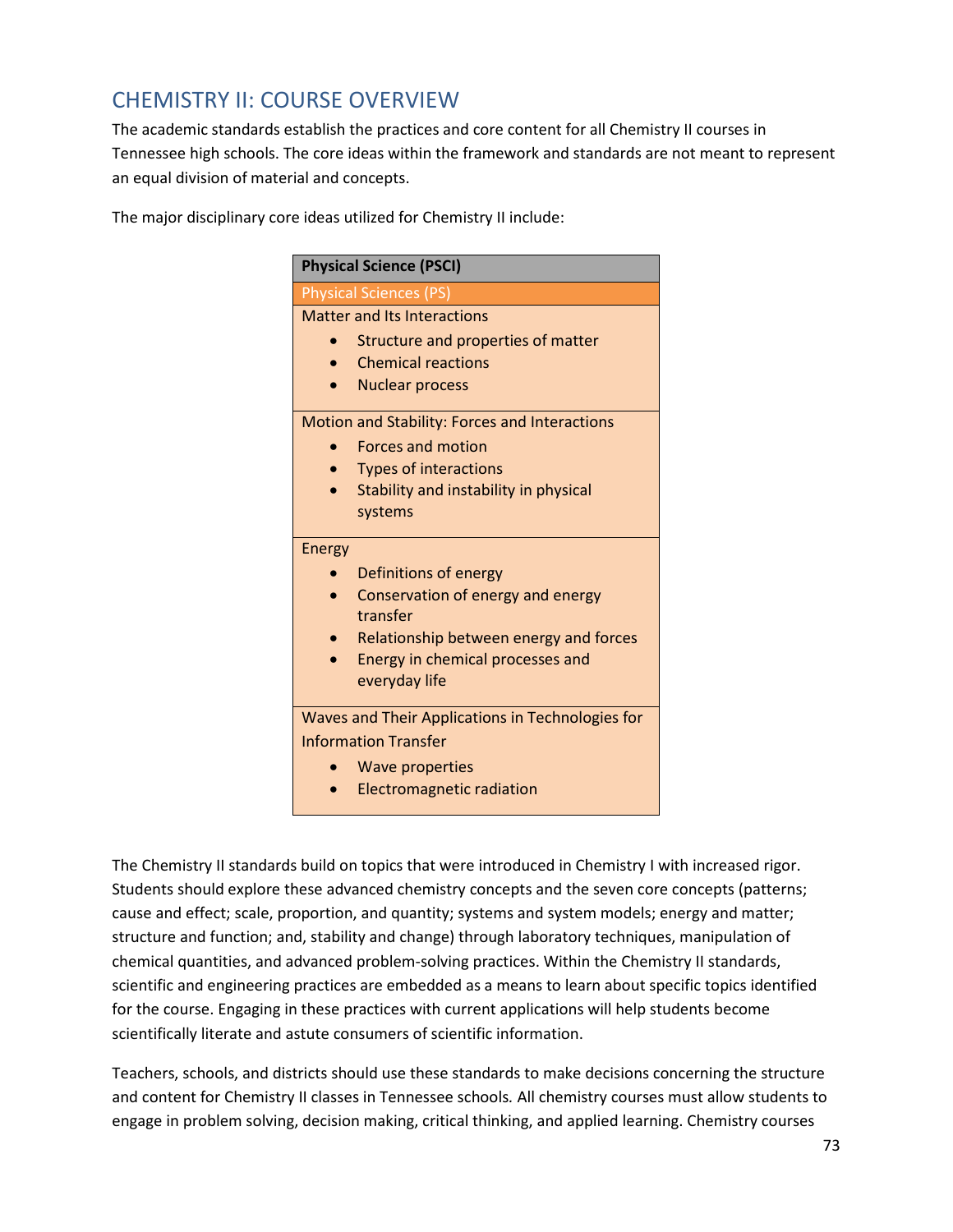are also laboratory based and require a minimum of 30% hands-on investigation. Chemistry laboratories will need to be stocked with the materials and equipment necessary to complete scientific investigations.

Although science is a body of content knowledge consisting of theories that explain data, science is also a set of practices that use analysis and argumentation to establish, extend, and refine knowledge. The science and engineering practices are used as a means to learn science by doing science, thus combining content knowledge with skill. These practices are not intended to be a sequence of steps nor are they intended to be taught as a separate, introductory unit for the course. By combining content knowledge with skill, students discover how scientific knowledge is acquired and applied to solve problems or advance scientific knowledge further. In addition, there are seven crosscutting concepts that are fundamental to the nature of science and thus stretch across all science disciplines. The Chemistry II standards have been constructed by explicitly integrating practices and crosscutting concepts, iteratively and in combination, within each core idea to provide students with a well-rounded education in science.

The academic standards for Chemistry II should be the basis for the development of classroom and course-level assessments.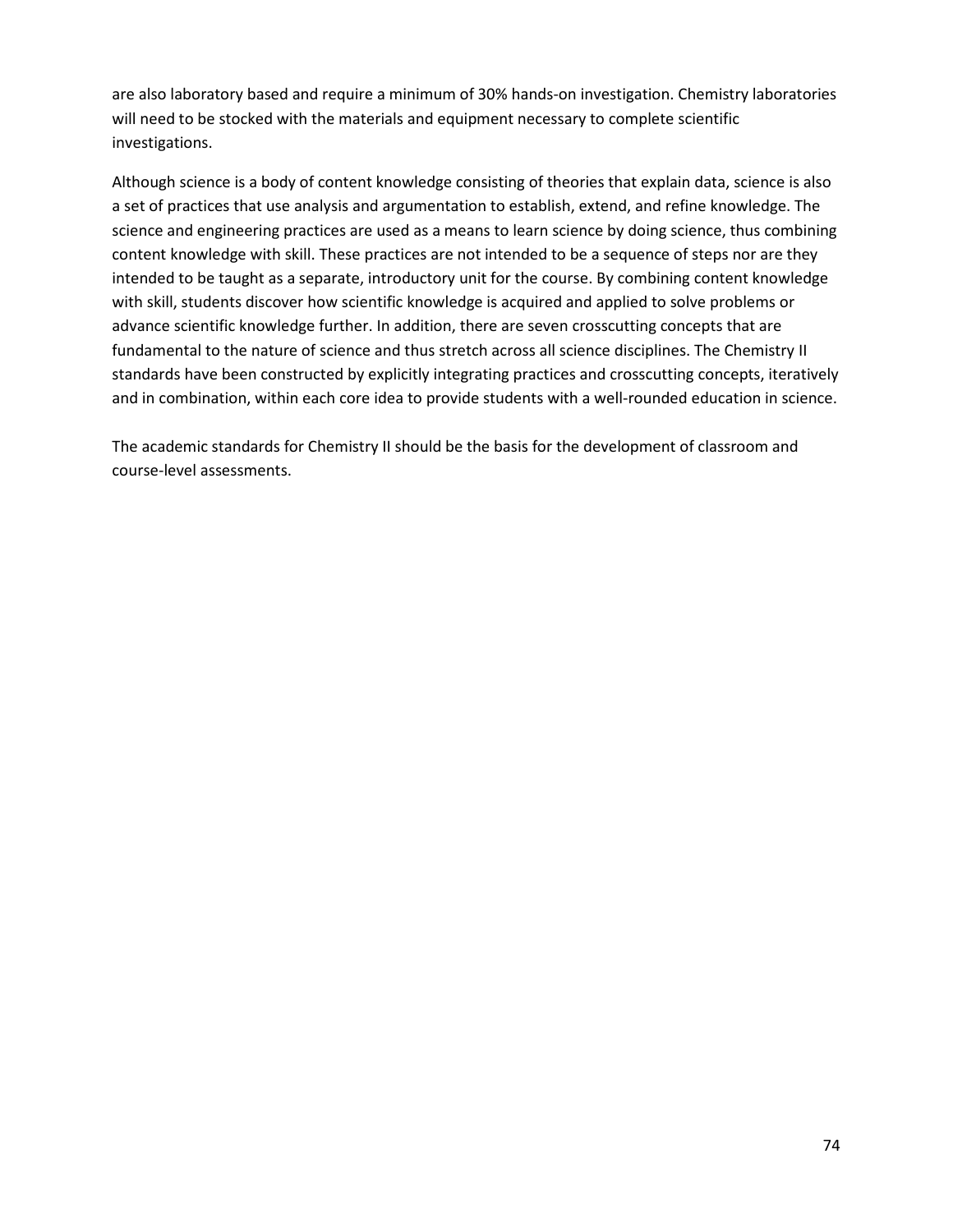#### CHEMISTRY II: ACADEMIC STANDARDS

#### **CHEM2.PS1: Matter and Its Interactions**

1) Illustrate and explain the arrangement of electrons surrounding atoms and ions (electron configurations and orbital notation of a specific electron in an element) and relate the arrangement of electrons with observed periodic trends.

2) Gather evidence and perform calculations to determine the composition of a compound.

3) Compare and contrast crystalline and amorphous solids with respect to particle arrangement, strength of bonds, melting and boiling points, bulk density, and conductivity; provide examples of each type.

4) Investigate and use mathematical representations to support Dalton's law of partial pressures and to compare and contrast diffusion and effusion.

5) Obtain data and solve combined and ideal gas law problems and stoichiometry problems at STP and non STP conditions to quantitatively explain the behavior of gases.

6) Use the Van der Waal's equation to support explanations of how real gases deviate from the ideal gas law.

7) Investigate, describe, and mathematically determine the effect of solute concentration on vapor pressure using Raoult's Law and of the solute's van 't Hoff factor on freezing point depression and boiling point elevation.

8) Develop models to show how different types of polymers, such as proteins, nucleic acids, and starches, are formed by repetitive combinations of simple subunits by condensation and addition reactions and to show the diverse bonding characteristics of carbon.

9) Evaluate different organic molecules by naming and drawing the ten simplest linear hydrocarbons and isomers that contain single, double, and/or triple bonds and by identifying and explaining the properties of functional groups.

10) Obtain, evaluate, and communicate information about how carbon's structure and function are used and have influenced society.

11) Conduct a qualitative analysis lab to determine the solubility rules. Use solubility rules to identify spectator ions and write net ionic equations for precipitation reactions.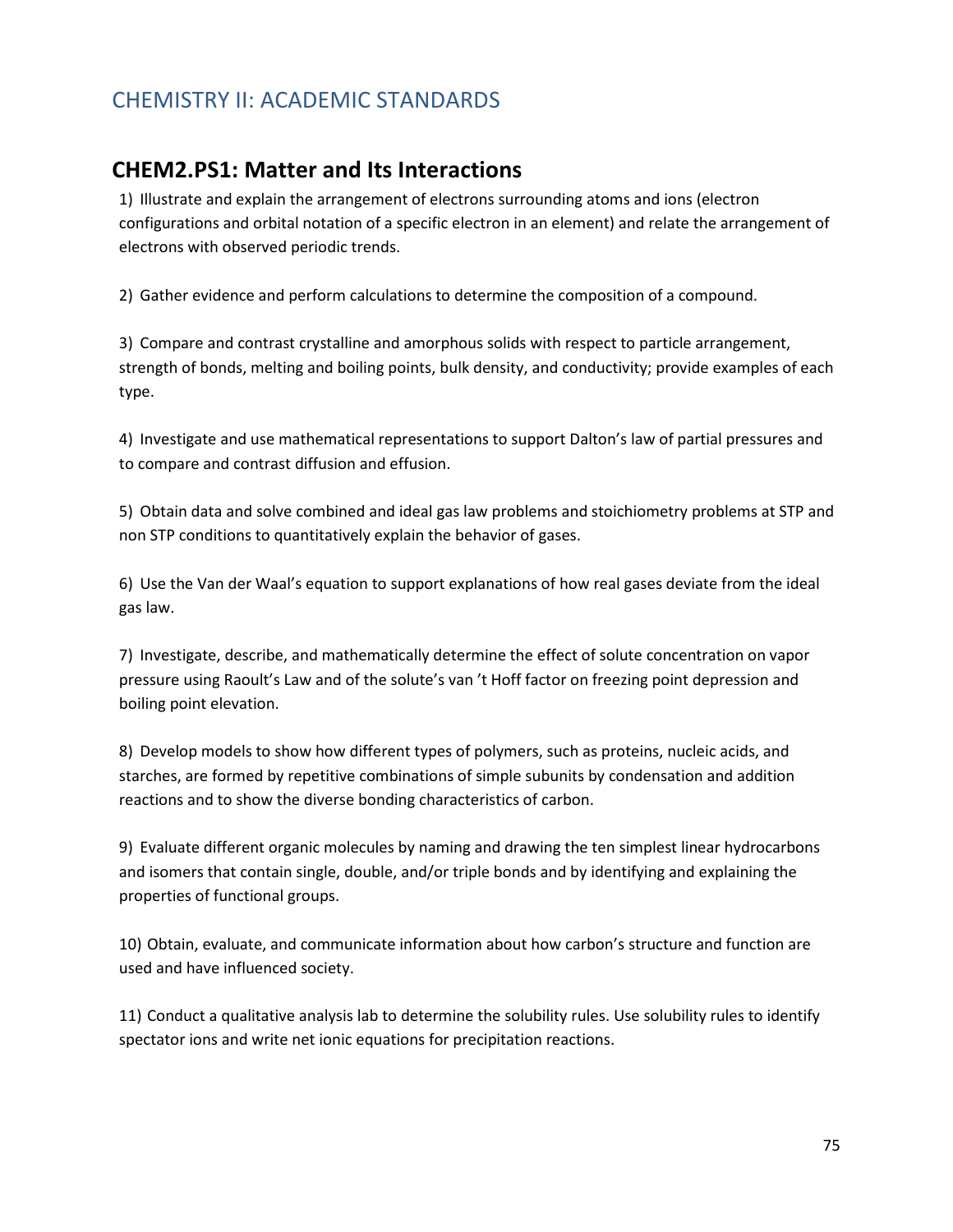12) Analyze oxidation and reduction reactions to identify the substances gaining and losing electrons, distinguish between the cathode and anode, predict reactions, and balance oxidation-reduction reactions in acidic or basic solutions.

13) Investigate models and explore uses of electrochemistry (batteries and electrochemical cells).

14) Conduct titrations with standard solutions (monoprotic and diprotic) and an appropriate indicator and/or a pH probe to determine the concentration of an unknown acid or base, and with a weak acid or weak base to determine the Ka or Kb and the pH at the equivalence point.

15) Explain common chemical reactions, including those found in biological systems, using qualitative and quantitative information.

16) Create a model of the atomic substructure including electrons, protons, neutrons, quarks, and gluons.

# **CHEM2.PS2: Motion and Stability: Forces and Interactions**

1) Plan and conduct an investigation to compare the properties of the different types of intermolecular forces in pure substances and in components of a mixture.

2) Make predictions regarding the relative magnitudes of the forces acting within collections of interacting molecules based on the distribution of electrons within the molecules and types of intermolecular forces through which the molecules interact.

3) Investigate and use mathematical evidence to support that rates of chemical reactions are determined by details of the molecular collisions.

4) Analyze data and mathematically determine rate equations.

5) Investigate the parameters of chemical equilibria in the laboratory by A) writing and calculating equilibrium expressions (Kc, Kp, Ksp, Ka, Kb); B) calculating Q and determining the direction the reaction will proceed; and, C) calculating equilibrium concentrations given an equilibrium constant and starting amounts.

6) Compare and contrast the strength and dissociation of strong and weak acids and bases by calculating the pH and percent ionization of a solution.

7) Research, investigate, and mathematically explain buffer systems (characteristics and capacities using the Henderson-Hasselbalch equation), including those found in biological systems and polyprotic acids.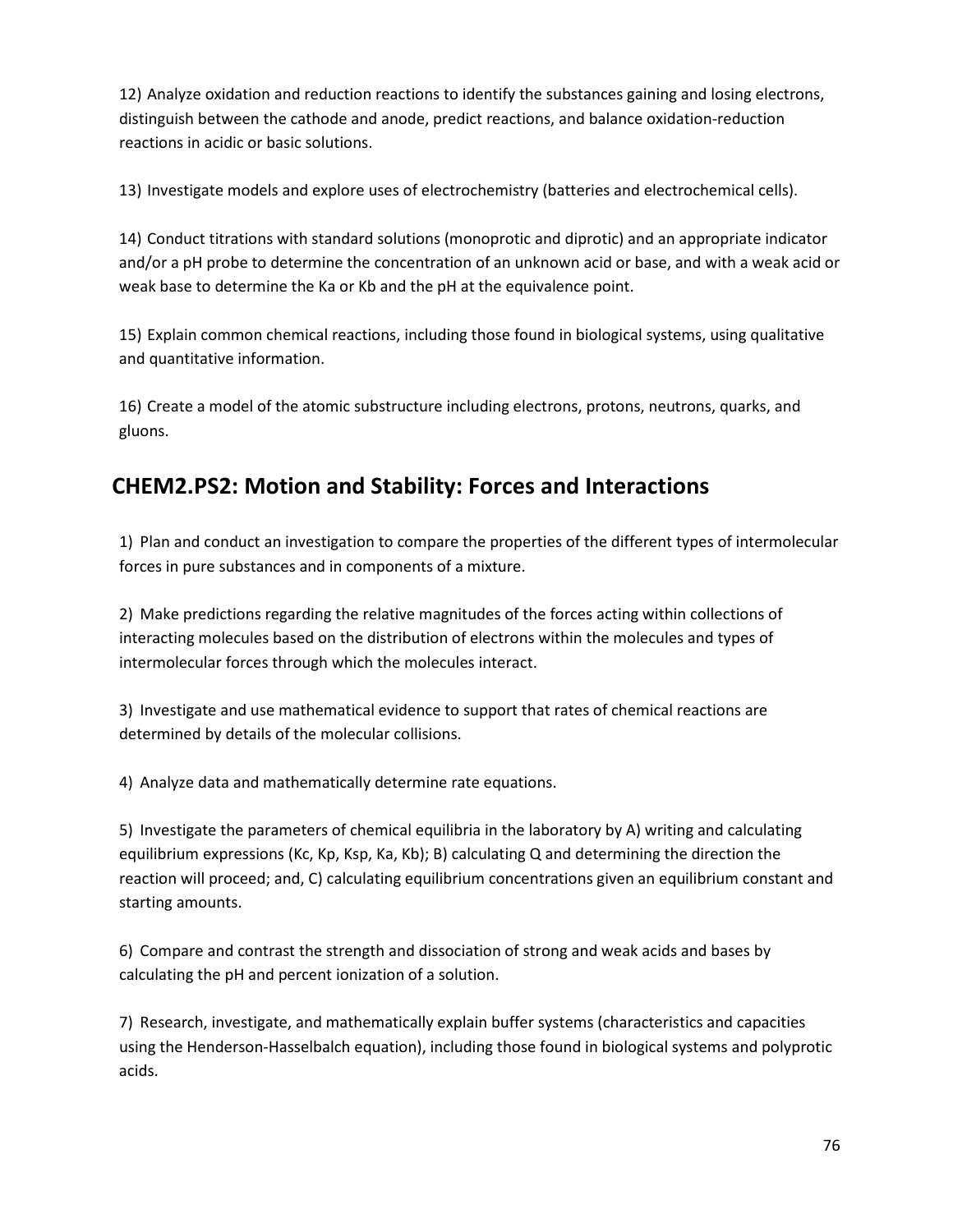# **CHEM2.PS3: Energy**

1) Mathematically determine the enthalpy change for a given reaction using Hess's Law, standard enthalpies of formation, or a given mass of a reactant.

2) Apply scientific principles and mathematical representations to predict if a chemical reaction is spontaneous using Gibb's Free Energy, ΔG = ΔH – TΔS.

3) Apply scientific and engineering ideas to build, evaluate, and refine a fuel cell model (e.g., graphical representation or as a project) with specific design constraints.

4) Collect and use data from the synthesis or decomposition of a compound to confirm the conservation of matter and the law of definite proportions.

5) Use Coulomb's law and patterns of valence electron configurations to explain trends in ionization energies and reactivity of pure elements.

6) Explain the relationships between potential energy, distance between approaching atoms, bond length, and bond energy using graphical representations.

7) Investigate and explain the energy changes in biological systems (such as the combustion of sugar and photosynthesis) both qualitatively and quantitatively.

8) Research pyrotechnics and use concepts in thermodynamics, stoichiometry, oxidation reduction, and kinetics to design and create a low intensity sparkler.

# **CHEM2.PS4: Waves and Their Applications in Technologies for Information Transfer**

1) Investigate and contrast the mechanism of energy changes and the appearance of absorption and emission spectra.

2) Apply scientific principles and mathematical representations ( $C=\lambda v$  and  $E=hv$ ) to explain that spectral lines are the result of and correspond to transitions between energy levels.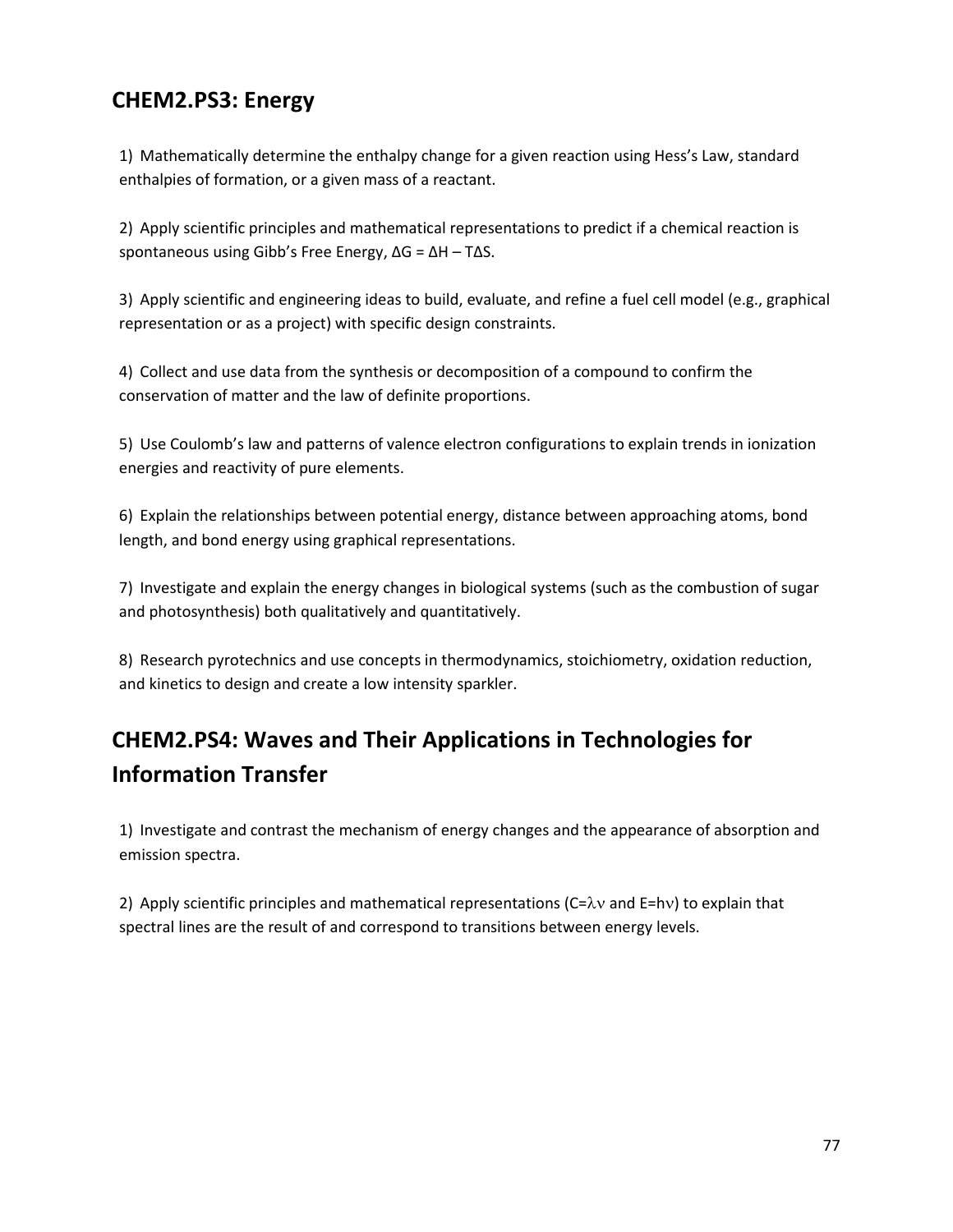#### EARTH AND SPACE SCIENCE: COURSE OVERVIEW

The Earth and Space Science course examines the role of Earth's place in the universe, the interplay of Earth's systems, and the interrelationships between Earth's systems and human activity. Inherent in this course is a look at how Earth has changed over time and the dynamics that continue to affect it. As events have impacts on the hydrosphere, biosphere, atmosphere, and geosphere, there are also sphereto-sphere dynamics taking place in the short, medium, and long-term. This is a lab course, with an emphasis on important 21<sup>st</sup> century critical thinking skills.

| <b>Earth and Space Science (ESS)</b>          |
|-----------------------------------------------|
| <b>Earth and Space Sciences (ESS)</b>         |
| <b>Farth's Place in the Universe</b>          |
| The universe and its stars                    |
| Earth and the solar system                    |
| The history of planet Earth                   |
| Earth's Systems                               |
| Earth materials and systems                   |
| Plate tectonics and large scale system        |
| interactions                                  |
| The roles of water in Farth's surface         |
| processes                                     |
| Weather and climate                           |
| Biogeology                                    |
| <b>Earth and Human Activity</b>               |
| Natural resources                             |
| Natural hazards                               |
| Human impacts on Earth systems<br>$\bullet$ . |
| Global climate change                         |
|                                               |

The eight science and engineering practices describe how students should learn and demonstrate knowledge of the content outlined in the content standards. Engaging in these practices helps students become scientifically literate and astute consumers of scientific information. The seven core concepts (patterns; cause and effect; scale, proportion, and quantity; systems and system models; energy and matter; structure and function; and, stability and change) are reinforced in the appropriate context of the core science content through hands-on instruction in the classroom.

Teachers, schools, and districts should use these standards and indicators to make decisions concerning the structure and content of Earth and Space Science. All courses should include instruction in the practices of science and engineering, allowing students to engage in problem solving, decision making, critical thinking, and applied learning. All Earth and Space Science courses are laboratory courses requiring a minimum of 30% hands-on investigation. As such, labs should be stocked with the materials and equipment necessary to complete scientific investigations.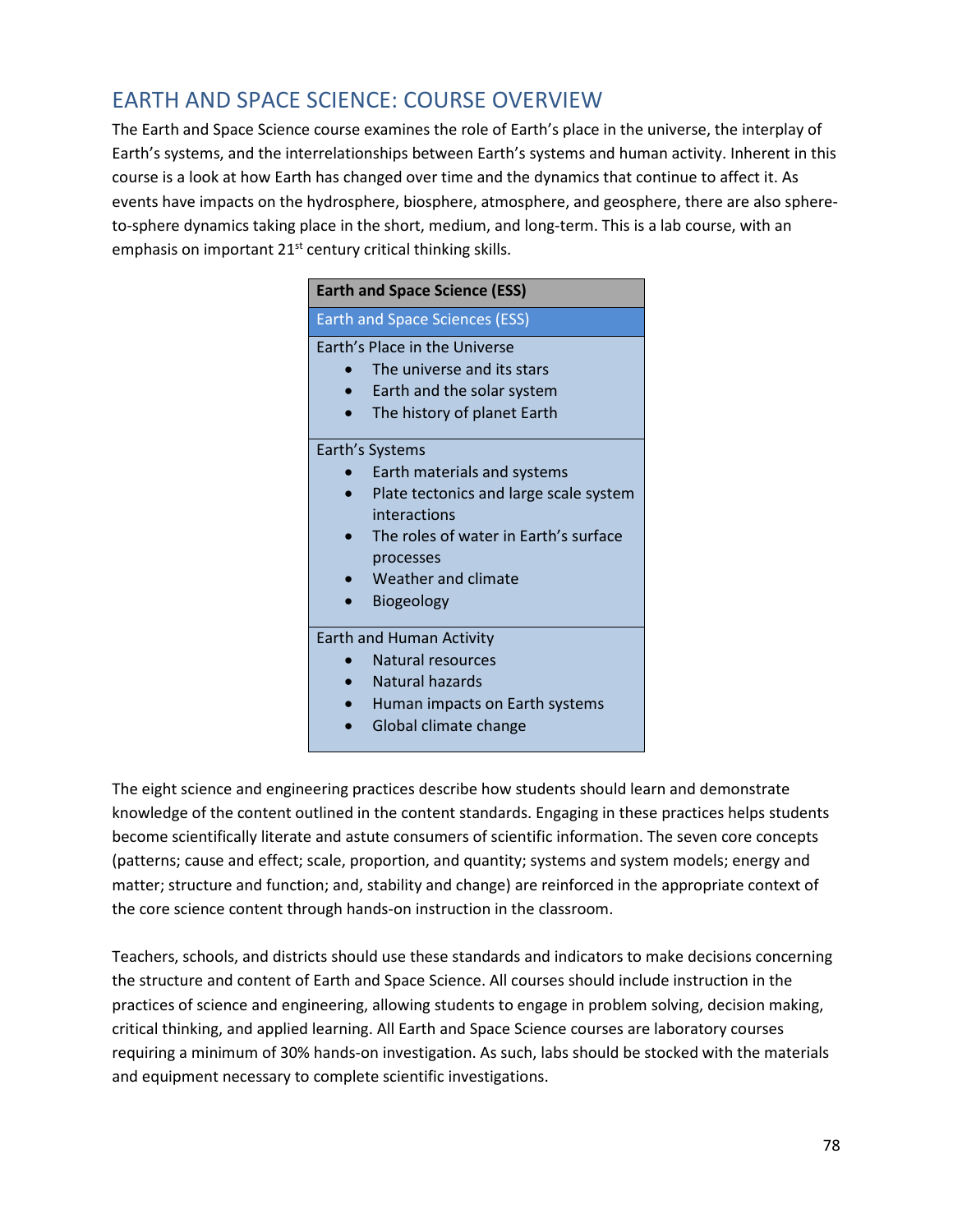Although science is a body of content knowledge consisting of theories that explain data, science is also a set of practices that use analysis and argumentation to establish, extend, and refine knowledge. The science and engineering practices are used as a means to learn science by doing science, thus combining content knowledge with skill. These practices are not intended to be a sequence of steps nor are they intended to be taught as a separate, introductory unit for the course. By combining content knowledge with skill, students discover how scientific knowledge is acquired and applied to solve problems or advance scientific knowledge further. In addition, there are seven crosscutting concepts that are fundamental to the nature of science and thus stretch across all science disciplines. The Earth and Space Science standards have been constructed by explicitly integrating practices and crosscutting concepts, iteratively and in combination, within each core idea to provide students with a well-rounded education in science.

The academic standards and performance indicators establish the practices and core content for all Earth and Space Science courses in Tennessee high schools. The core ideas within the standards are not meant to represent an equal division of material and concepts. Therefore, the number of indicators per core idea should not be expected to be equal, nor should equal numbers of performance indicators within each standard be expected.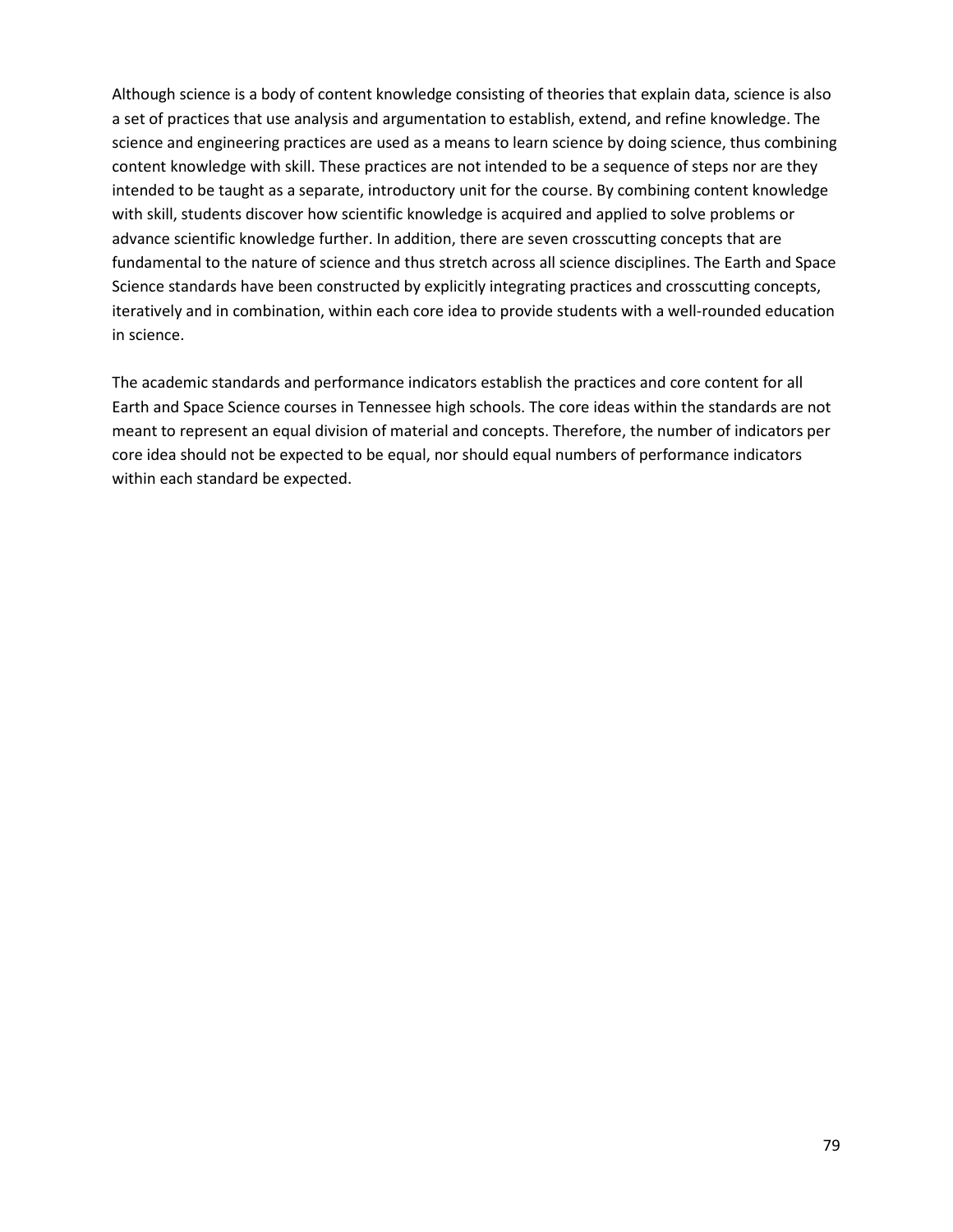#### EARTH AND SPACE SCIENCE: ACADEMIC STANDARDS

#### **ESS.ESS1: Earth's Place in the Universe**

1) Construct an explanation regarding the rapid expansion of the universe based on astronomical evidence of light spectra, motion of distant galaxies, and composition of matter in the universe.

2) Construct a model using astronomical distances to explain the spatial relationships and physical interactions among planetary systems, stars, multiple-star systems, star clusters, galaxies, and galactic groups in the universe.

3) Analyze and interpret data about the mass of a star to predict its composition, luminosity, and temperature across its life cycle, including an explanation for how and why it undergoes changes at each stage.

4) Communicate scientific ideas to explain the nuclear fusion process and how elements with an atomic number greater than helium have been formed in stars, supernova explosions, or exposure to cosmic rays.

5) Analyze and compare image data from instruments used to study deep space (e.g., visible, infrared, radio, refracting and reflecting telescopes, and spectrophotometer). Evaluate the strengths and weaknesses of the instrumentation.

6) Recognize how advances in deep space research instrumentation over the last 30 years have led to new understandings of Earth's place in the universe and how these advances have benefitted society.

7) Analyze and interpret data to compare, contrast, and explain the characteristics of objects in the solar system including the sun, planets and their satellites, planetoids, asteroids, and comets. Characteristics include: mass, gravitational attraction, diameter, and composition.

8) Use mathematical or computational representations to predict motions of the various kinds of objects in our solar system, including planets, satellites, comets, and asteroids, and the influence of gravity, inertia, and collisions on these motions.

9) Evaluate the evidence for the role of gravitational force and heat production in theories about the origin and formation of Earth. Design a research study to confirm or refute one aspect of such evidence.

10) Summarize available sources of data within the solar system which provide clues about Earth's formation. Using engineering principles, design a means to gather more data.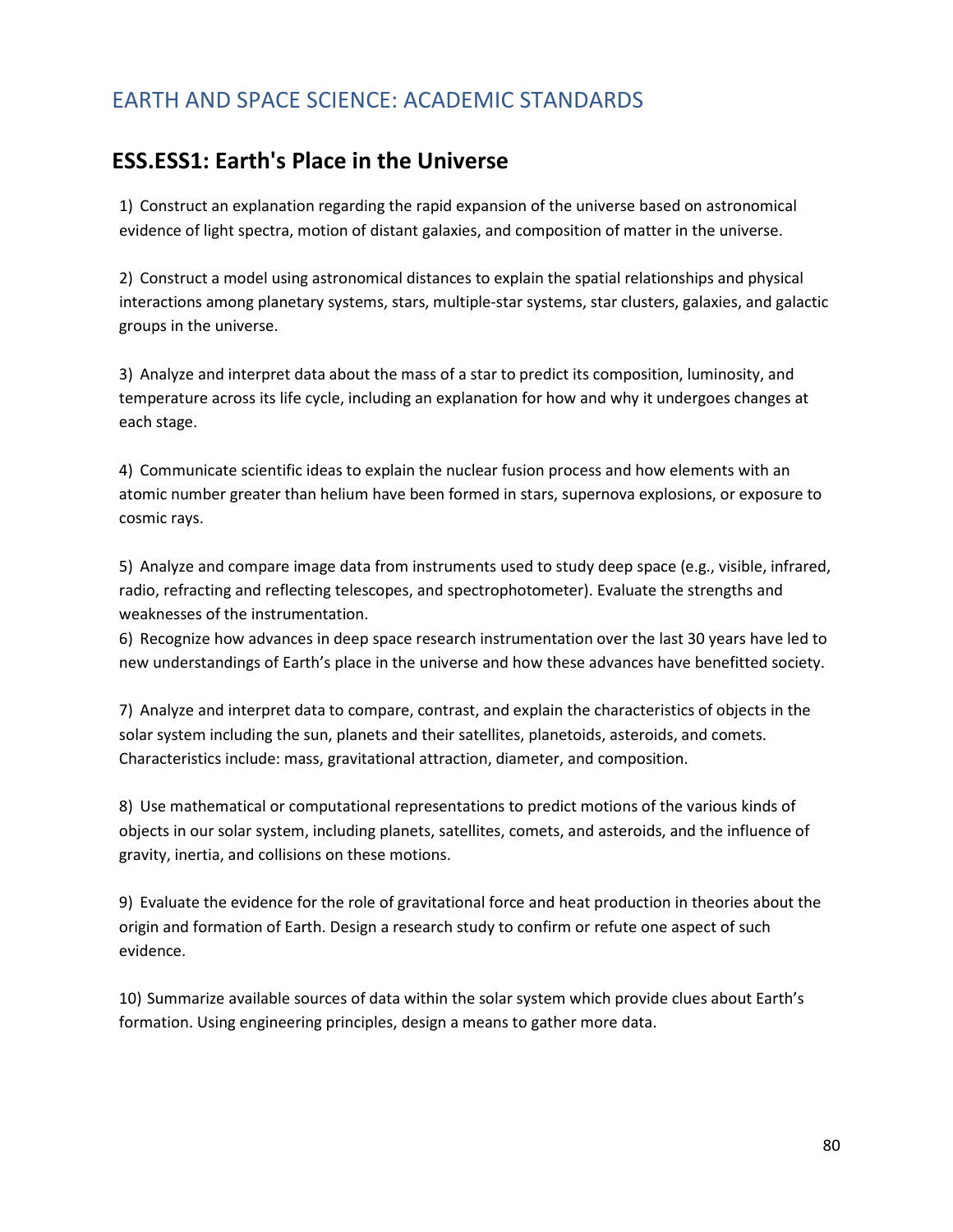### **ESS.ESS2: Earth's Systems**

1) Given an environmental disaster, analyze its effect upon the geosphere, hydrosphere, atmosphere, and/or biosphere, including sphere-to-sphere interactions. Analysis should conclude with an identification of future research to improve our ability to predict such interactions.

2) Construct an argument based on evidence about how global and regional climate is impacted by interactions among the Sun's energy output, tectonic events, ocean circulation, vegetation, and human activities. The argument should include discussion of a variety of time scales from sudden (volcanic ash clouds) to intermediate (ice ages) to long-term tectonic cycles.

3) Communicate scientific and technical information to explain how evidence from deep probes and seismic waves, reconstructions of historical changes in Earth's surface and its magnetic field, and an understanding of physical and chemical processes lead to a model of Earth with a hot but solid inner core, a liquid outer core, a solid mantle, and crust.

4) Analyze surface features of Earth and identify and explain the geologic processes responsible for their formation.

5) Develop a visual model to illustrate the formation and reformation of rocks over time including processes such as weathering, sedimentation, and plate movement. The model should include a comparison of the physical properties of various rock types, common rock-forming minerals, and continental rocks versus the oceanic crust.

6) Make and defend a claim based on evidence to describe the formation and on-going availability of mined resources such as phosphorous, platinum, rare minerals, rare earth elements, and/or fossil fuels.

7) Apply scientific principles regarding thermal convection and gravitational movement of dense materials to predict the outcomes of continued development and movement of lithospheric plates from their growing margins at a divergent boundary (mid-ocean ridge) to their destructive margin at a convergent boundary (subduction zone).

8) Using maps and numerical data, evaluate the claims, evidence, and reasoning that forces due to plate tectonics cause earthquake activity, volcanic eruptions, and mountain building.

9) Design a research study to examine an area of increasing seismic or volcanic activity and predict what will occur in that area over the next month, year, and decade. The description should include the instruments and measures to be used in the study and an explanation of their capabilities and limitations.

10) Construct a model which shows the interactions between processes of the hydrologic cycle and the greenhouse effect.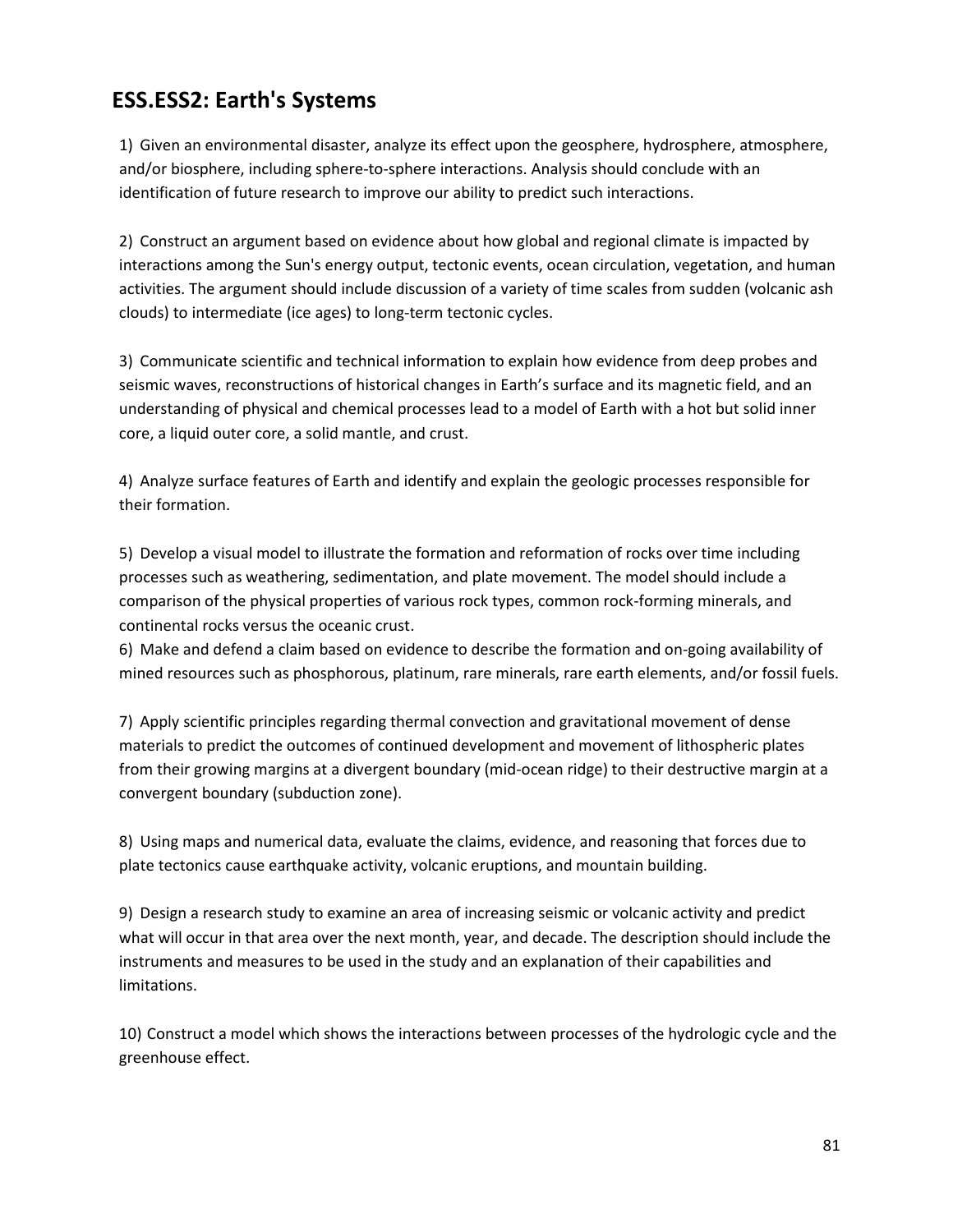11) Obtain, evaluate, and communicate information about human or natural threats to Tennessee.

12) Engage in an argument from evidence to explain the degree to which the dynamics of oceanic currents could contribute to at least one aspect of climate change.

13) Use a model to predict how variations in the flow of energy through radiation, conduction, and convection into and out of Earth's systems could contribute to global atmospheric processes and climactic effects.

14) Using data, weather maps, and other scientific tools, predict weather conditions from an analysis of the movement of air masses, high and low pressure systems, and frontal boundaries.

15) Use satellite-based image datasets to compare and explain how weather and climate patterns at various latitudes, elevations, and proximities to water and ocean currents are a function of heat, evaporation, condensation, and rotation of the planet. The comparison should also include an examination of the same location across various seasons or years.

16) Design a mathematical model of Earth's energy budget showing how the electromagnetic radiation from the sun in watts/ m2 is reflected, absorbed, stored, redistributed among the atmosphere, ocean, and land systems, and reradiated back into space. The model should provide a means to predict how changes in greenhouse gases could affect Earth's temperatures.

17) Analyze the multiple sources of energy that provide power in the state of Tennessee and compare them to each other and to an alternative energy source. The analysis should include their functional components (such as infrastructure cost, on-going costs, safety, and reliability), and their social, cultural, and environmental impacts (including emissions of greenhouse gases).

18) Identify the organisms that are major drivers in the global carbon cycle and trace how greenhouse gases are continually moved through the carbon reservoirs and fluxes represented by the ocean, land, life, and atmosphere.

#### **ESS.ESS3: Earth and Human Activity**

1) Identify a geographical region or small area where energy and mineral resources are scarce and evaluate competing design solutions for developing, managing, and utilizing these energy and mineral resources based on a cost-benefit analysis.

2) Obtain, evaluate, and communicate information on how natural resource availability, natural hazard occurrences, and climatic changes impact individuals and society.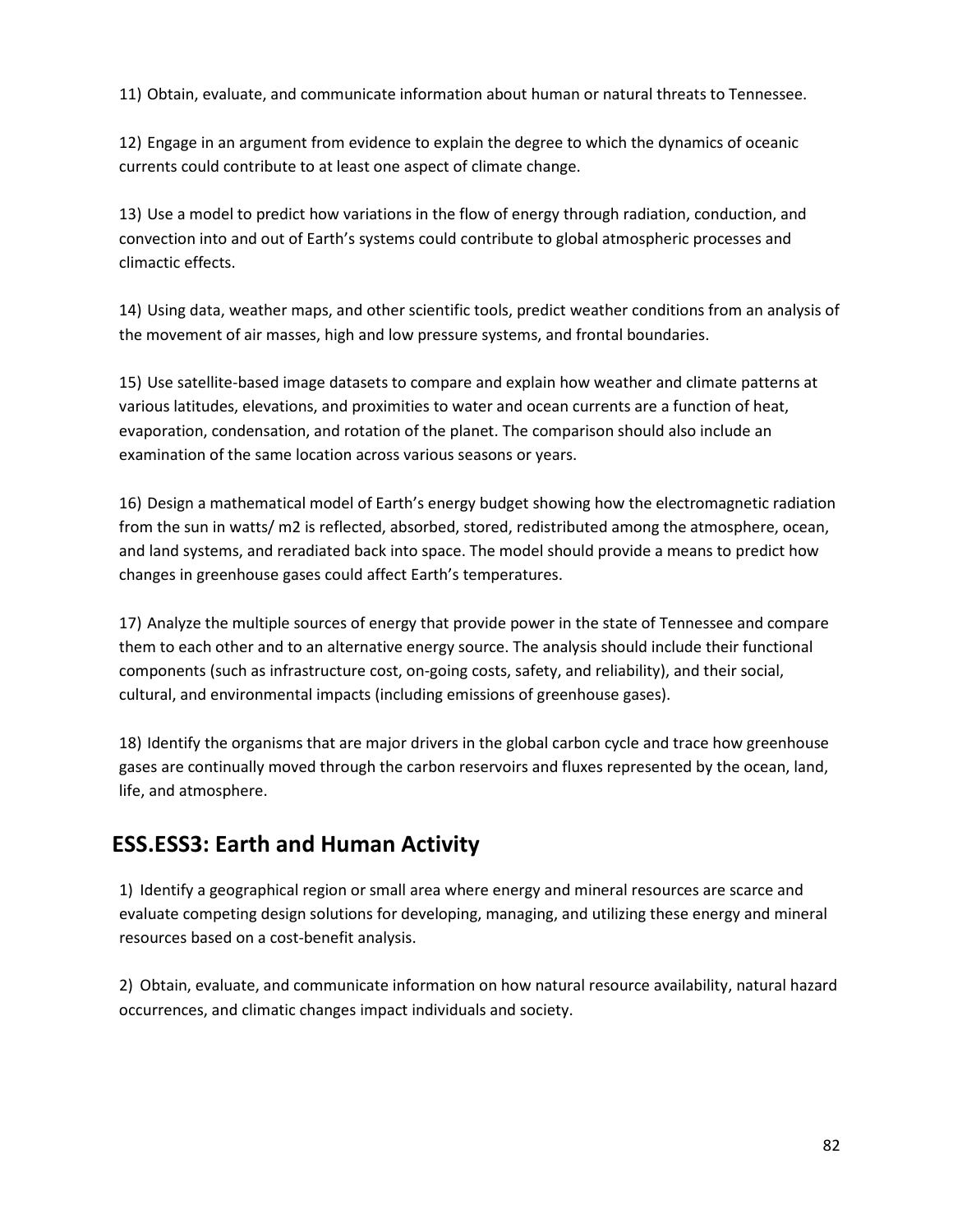3) Design, evaluate, or refine a technological solution that reduces impacts of human activities on natural systems.

4) Analyze geoscience data and the results from global climate models to make an evidence-based forecast of the current rate of global or regional climate change and associated future impacts to Earth systems.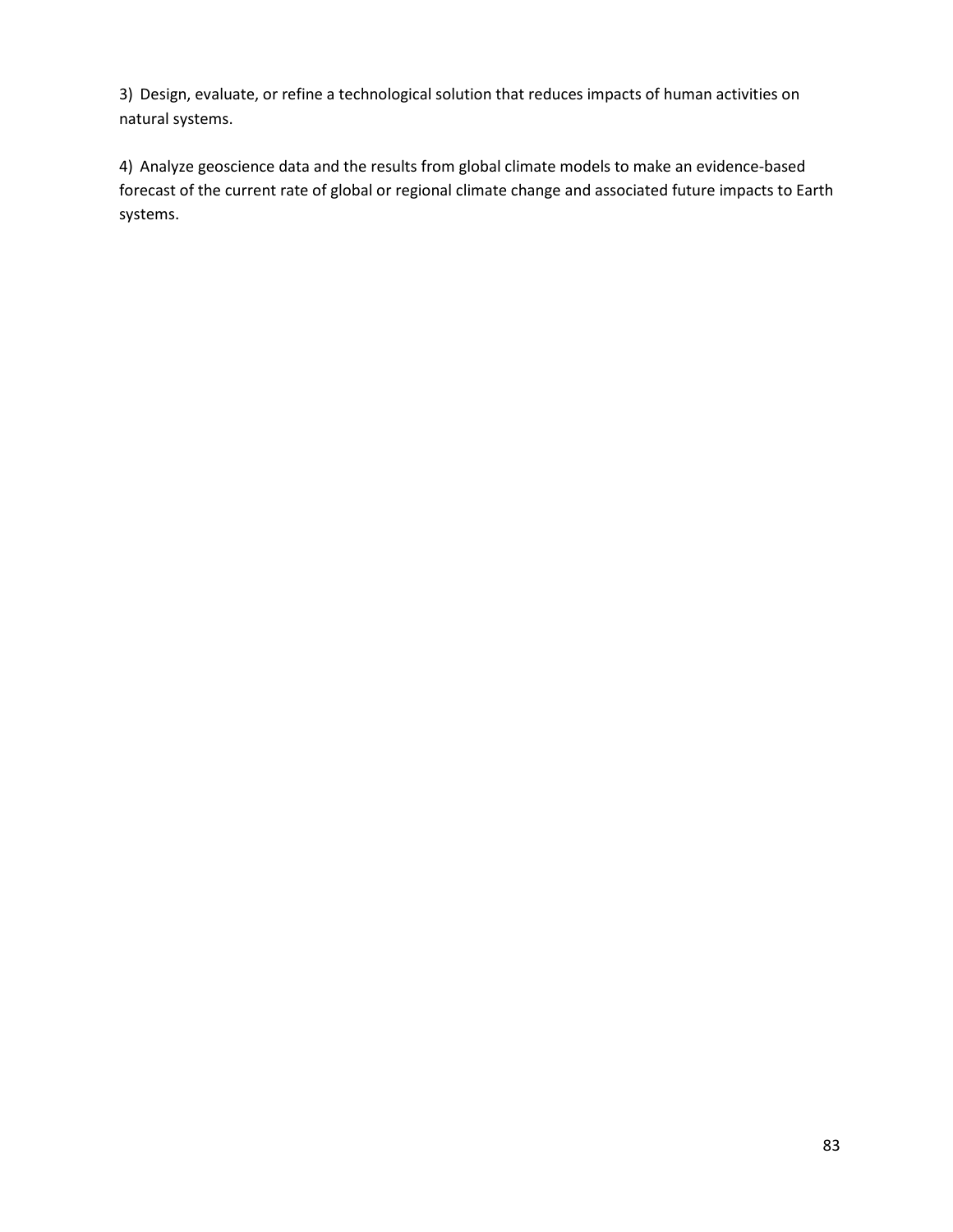### ECOLOGY: COURSE OVERVIEW

The academic standards for Ecology establish the content knowledge and skills for Tennessee students in order to prepare them for the rigorous levels of higher education and future job markets. The course provides students with an opportunity to develop an understanding of interrelationships in the natural world in addition to allowing them to analyze human impacts. The academic standards for Ecology are research-based, supported by the National Research Council's *Framework for K-12 Science Education*, and establish the core ideas and practices of science and engineering that will prepare students to use scientific thinking to examine and evaluate knowledge encountered throughout their lives.

| <b>Ecology (ECO)</b>                                                                                                                                                                                                                      |                                                                                                                                                           |                                                                                                                                                                                                                                   |
|-------------------------------------------------------------------------------------------------------------------------------------------------------------------------------------------------------------------------------------------|-----------------------------------------------------------------------------------------------------------------------------------------------------------|-----------------------------------------------------------------------------------------------------------------------------------------------------------------------------------------------------------------------------------|
| Life Sciences (LS)                                                                                                                                                                                                                        | <b>Earth and Space Sciences (ESS)</b>                                                                                                                     | Engineering, Technology, and<br>Applications of Science (ETS)                                                                                                                                                                     |
| From Molecules to Organisms:<br><b>Structures and Process</b>                                                                                                                                                                             | Earth's Place in the Universe                                                                                                                             | <b>Engineering Design</b>                                                                                                                                                                                                         |
| Ecosystems: Interactions,<br><b>Energy, and Dynamics</b><br>Interdependent<br>relationships in<br>ecosystems<br><b>Cycles of matter and</b><br>energy transfer in<br>ecosystems<br>Ecosystems dynamics,<br>functioning, and<br>resilience | Earth's Systems                                                                                                                                           | Link Among Engineering,<br>Technology, Science, and<br>Society<br>Interdependence of<br>science, engineering,<br>and technology<br>Influence of<br>engineering,<br>technology, and science<br>on society and the<br>natural world |
| Heredity: Inheritance and<br><b>Variation of Traits</b>                                                                                                                                                                                   | Earth and Human Activity<br><b>Natural resources</b><br><b>Natural hazards</b><br>$\bullet$<br>Human impacts on<br>Earth systems<br>Global climate change | <b>Applications of Science</b>                                                                                                                                                                                                    |
| <b>Biological Change: Unity and</b><br><b>Diversity</b><br><b>Natural selection</b><br>Adaptation<br><b>Biodiversity and</b><br>humans                                                                                                    |                                                                                                                                                           |                                                                                                                                                                                                                                   |

The major disciplinary core ideas utilized for Ecology include:

Although science is a body of knowledge consisting of theories that explain data, science is also a set of practices that use analysis and argumentation to establish, extend, and refine knowledge. The science and engineering practices are used as a means to learn science by doing science. These practices are not intended to be a sequence of steps nor or they intended to be taught as a separate, introductory unit for the course. By combining content knowledge with skill, students discover how scientific knowledge is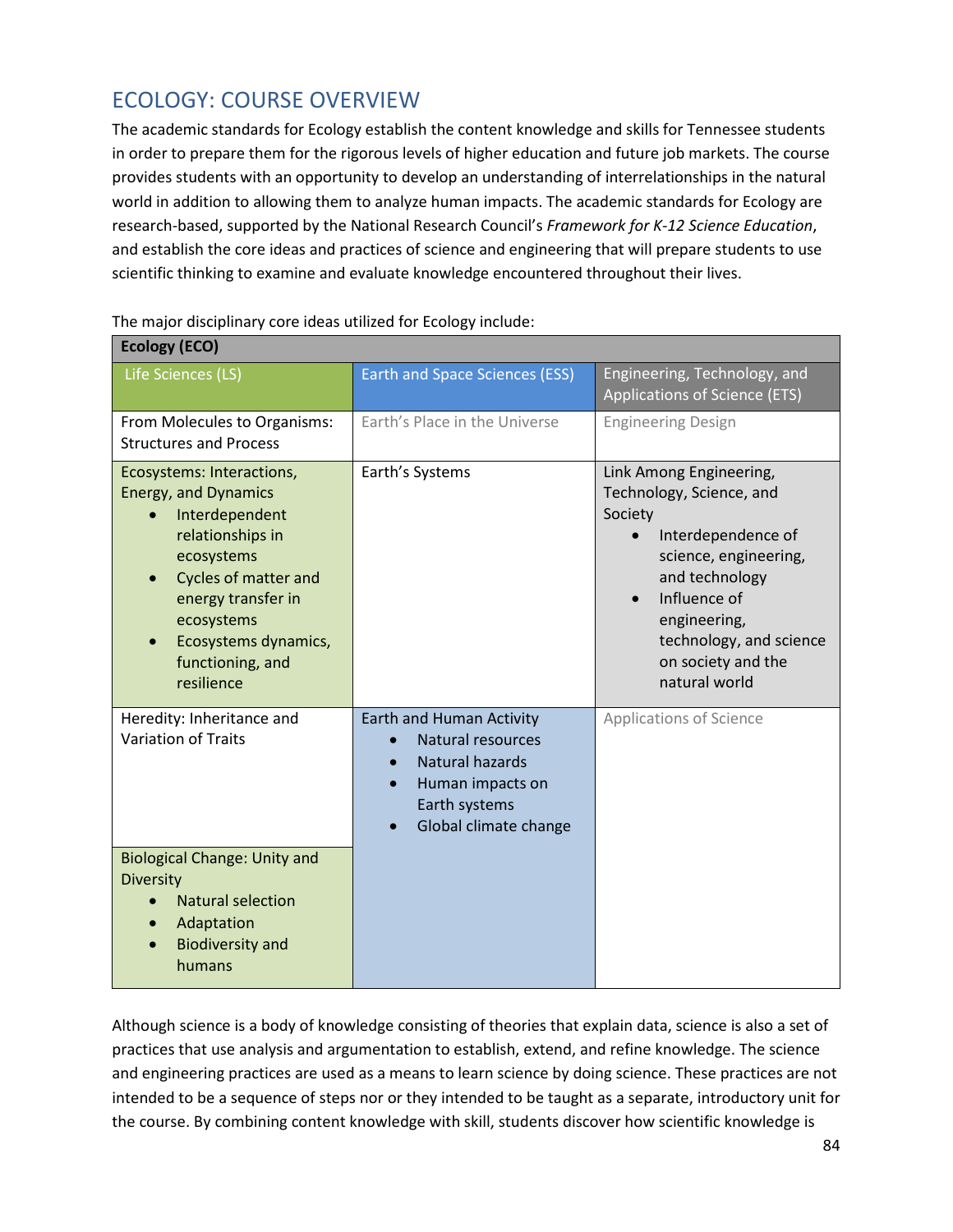acquired and applied to solve problems or advance scientific knowledge further. In addition, there are seven crosscutting concepts that are fundamental to the nature of science and thus stretch across all science disciplines. The Ecology standards have been constructed by explicitly integrating practices and crosscutting concepts, iteratively and in combination, within each core idea to provide students with a well-rounded education in science.

Tennessee's state mathematics and literacy standards are integrated within the science standards. Special attention has been given to science literacy through the use of the science and engineering practices. Students are required to gather information from reliable sources to construct evidencebased arguments. STEM integration is supported both as a stand-alone disciplinary core idea..

By the end of the Ecology course, it is expected that all students should be able to demonstrate the skills and content knowledge emphasized in the following standards.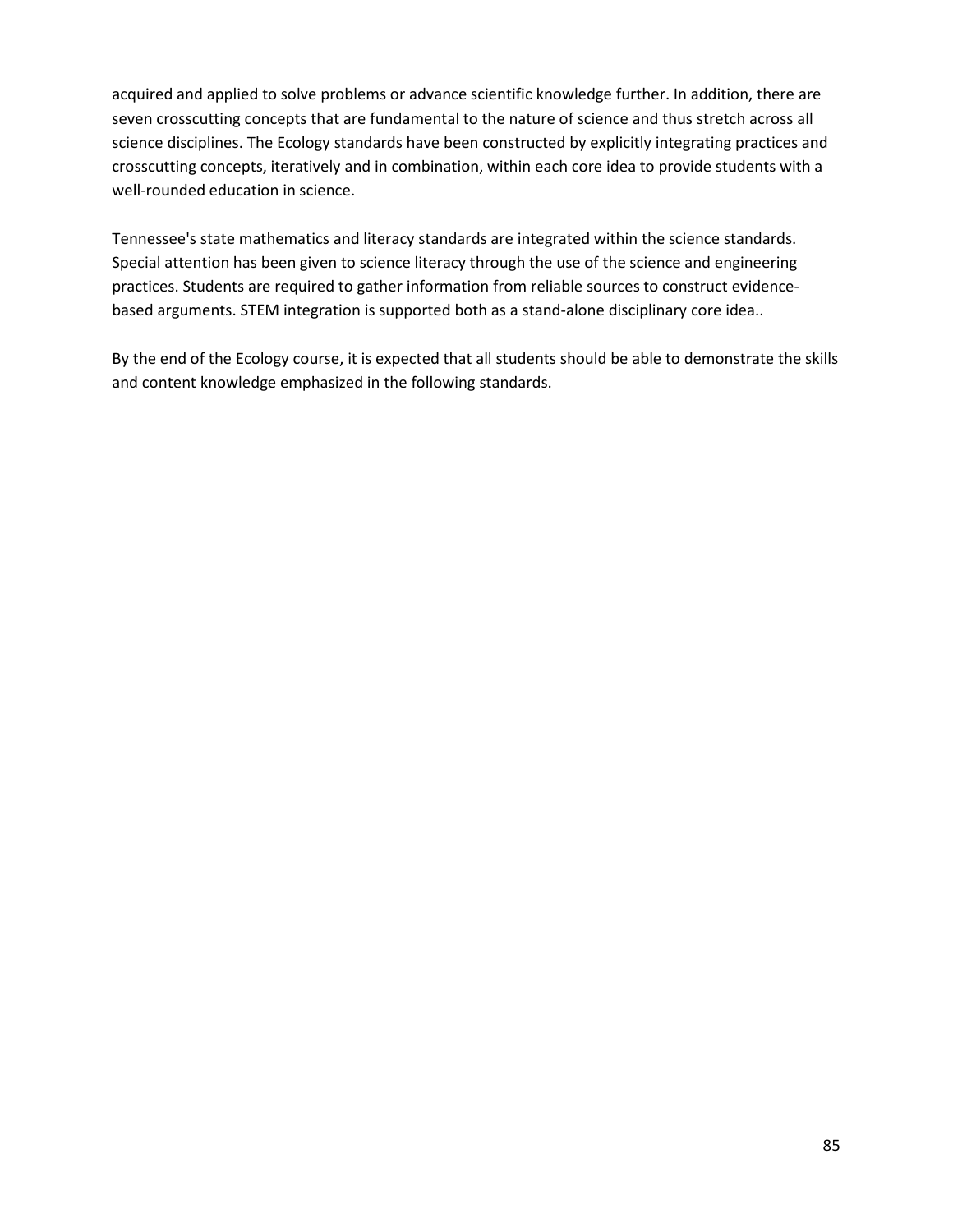### ECOLOGY: ACADEMIC STANDARDS

#### **ECO.LS2: Ecosystems: Interactions, Energy, and Dynamics**

1) Construct explanations for patterns relating to climate, flora, and fauna found in major terrestrial biomes (deserts, temperate grasslands, temperate forests, tropical grasslands, tropical forests, taiga, and tundra).

2) Research examples of adaptations of organisms in major marine and freshwater ecosystems. Develop an explanation for the formation of these adaptations and predict how the organisms would be affected by environmental disturbances or long-term ecological changes.

3) Create a model of an ecosystem depicting the interrelationships among organisms with a variety of niches. Use the model to explain resource needs of these organisms.

4) Compare patterns of stratification and zonation in various terrestrial and aquatic ecosystems. Construct an argument regarding the importance of these patterns in ecosystem diversity.

5) Using the laws of conservation of energy, create a model of energy flow through the biosphere. Use the model to explain limitations in energy transfer and the need for ongoing energy input.

6) Compare pyramids of energy, numbers, and biomass to calculate rates of productivity within food chains and food webs among various biomes. Using mathematics, explain the relationship between biomass and trophic levels.

7) Use models to explain relationships among biogeochemical cycles (water, carbon, nitrogen, phosphorus).

8) Create a diagram tracing carbon through the processes of photosynthesis and respiration. Use the diagram to construct an explanation for the importance of photosynthesis and respiration in the carbon cycle.

9) Construct an argument from evidence regarding the importance of the microbial community in nutrient cycling.

10) Plan and carry out an investigation measuring species diversity (richness and evenness) and density in a local ecosystem.

11) Obtain information regarding distribution patterns (clumped, uniform, random) and make predictions regarding types of organisms that will exhibit each type.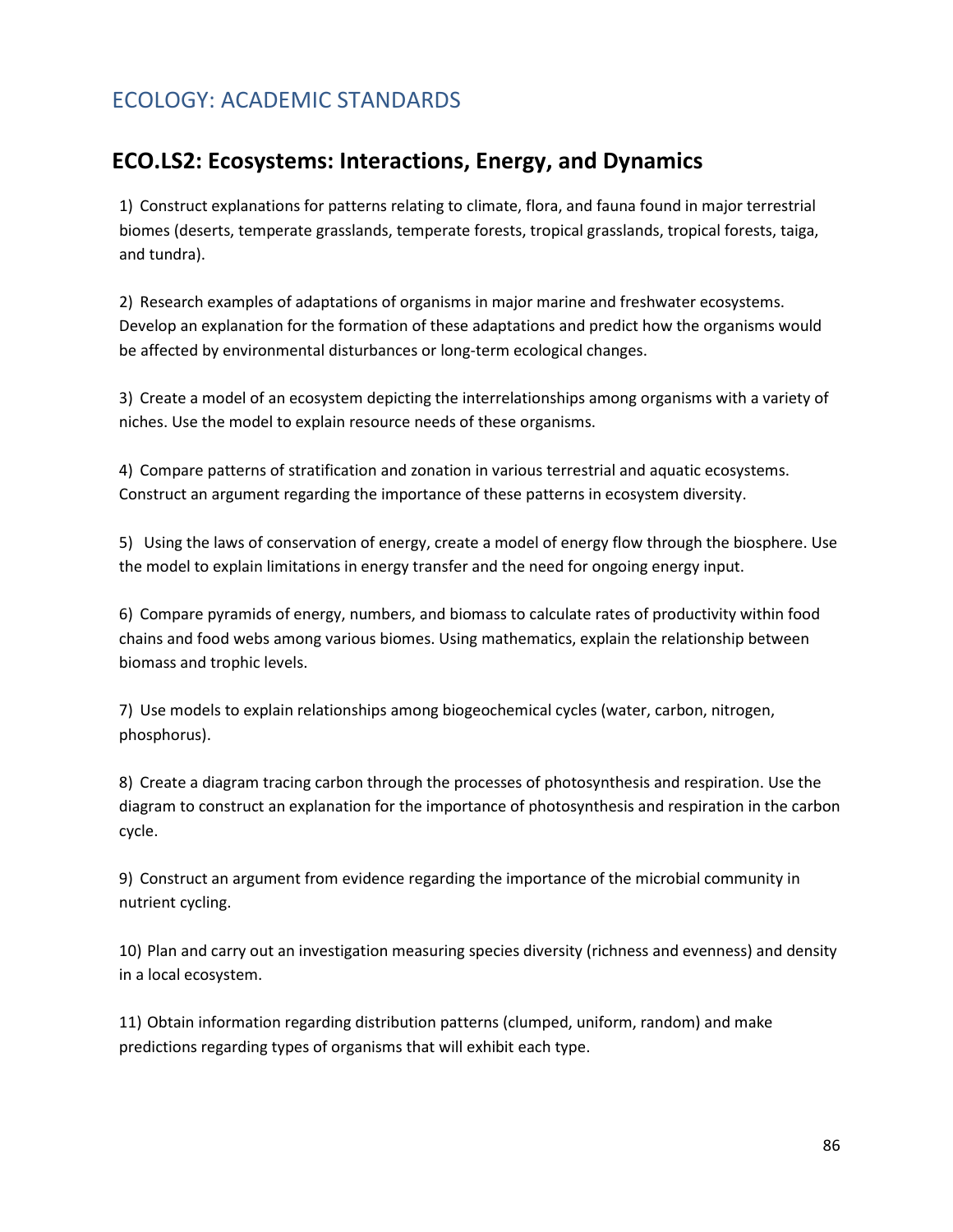12) Use mathematical models to construct an explanation for population growth patterns and rates observed in ecosystems. Account for both density-dependent and density-independent factors in your explanation.

13) Analyze data regarding exponential and logistic population growth patterns. Use the data to create mathematical models to make predictions regarding carrying capacity.

14) Obtain information regarding survivorship curves and reproductive strategies of various species. Choose one of these strategies and construct an argument regarding its effectiveness.

15) Compare types of competition and construct an explanation for the importance of niche differentiation in response to competition.

16) Use a mathematical model to examine predator-prey interactions. Based on the model, construct an argument regarding the importance of predators in maintaining stability of prey populations.

17) Based on information obtained from research, construct explanations regarding mechanisms by which prey protect themselves from predation (including herbivory).

18) Use models to explain the impacts of types of symbiosis on the species involved in the relationship.

19) Carry out an investigation of stability and change within a local ecosystem. Identify signs of succession (primary or secondary). Based on investigation findings, make predictions regarding future changes in this ecosystem.

20) Plan and carry out an investigation examining kinesis and taxis in a simple organism. Construct and share explanations regarding observations.

21) Gather information regarding types of learned behaviors (fixed action patterns, imprinting, imitation, habituation, trial-and-error, associative learning – classical conditioning, operant conditioning). Ask questions regarding the importance of these behaviors in species survival.

22) Construct an explanation for the relationship between sexual selection and sexual dimorphism.

23) Obtain and evaluate information regarding the relationship between altruistic behavior and kin selection.

#### **ECO.LS4: Biological Change: Unity and Diversity**

1) Develop and revise a system for classifying organisms. Justify choice of information (morphology, molecular data, energy acquisition, habitat, niche, trophic level, reproduction, etc.) used in developing your system.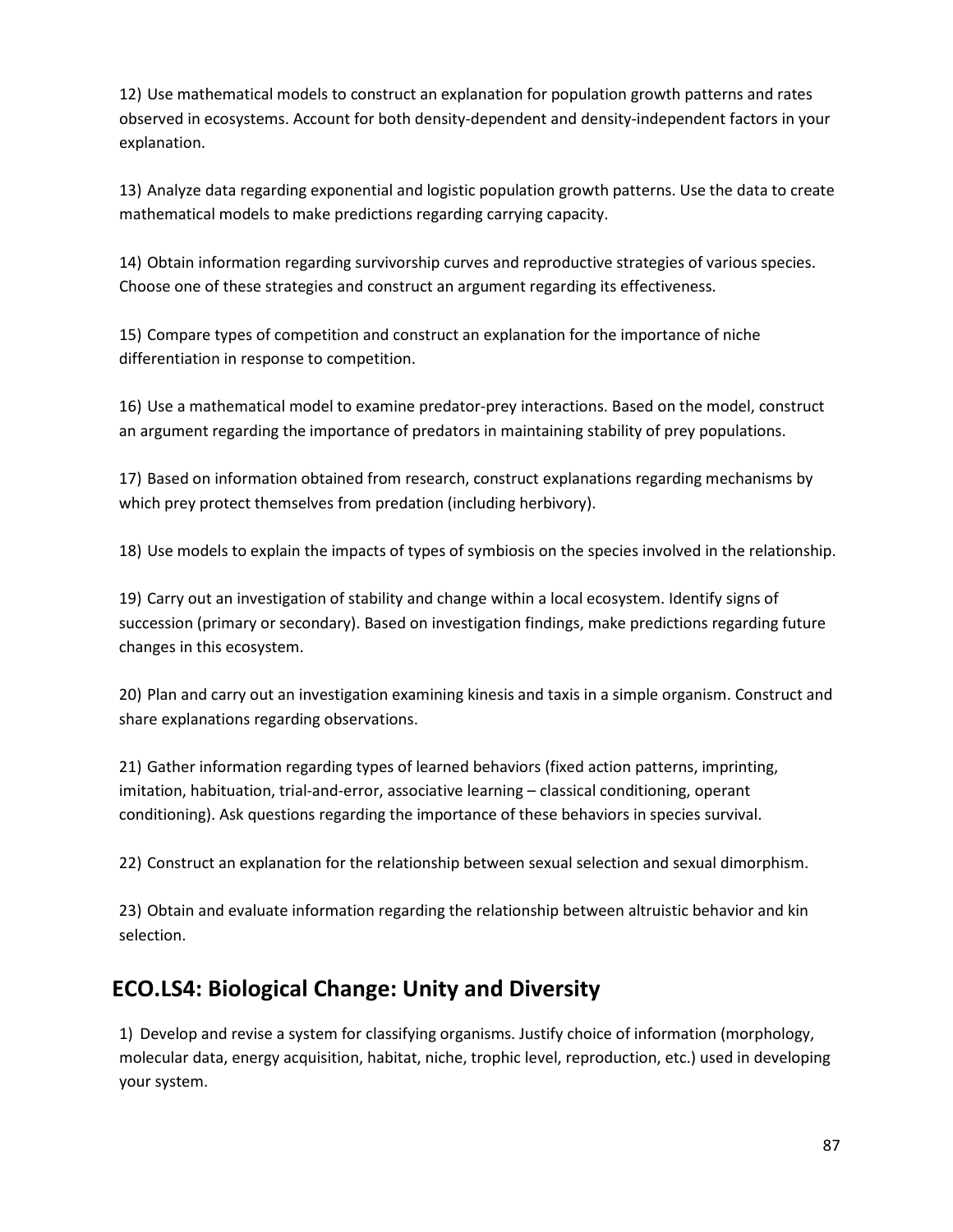2) Construct an argument, citing evidence, supporting the influence of natural selection on changes in populations over time.

3) Design and carry out an investigation examining the importance of animal behaviors and plant tropisms for survival.

4) Engage in argument from evidence regarding the importance of coevolution in species interactions (competition, predation, symbiosis).

5) Construct an explanation for the importance of keystone species in ecosystem stability.

6) Compare resource needs of specialists versus generalists. Construct an explanation regarding the vulnerability of specialists when faced with ecosystem disturbances.

7) Research and evaluate the effectiveness of strategies for maintenance of biodiversity.

# **ECO.ESS3: Earth and Human Activity**

1) Research and evaluate the effectiveness of public lands (state parks, national parks, wildlife refuges, wilderness areas) in sustaining biodiversity.

2) Construct an argument in support of protection of native species. Develop responses to anticipated counterarguments.

3) Engage in argument from evidence regarding the impacts of human activity on climate change. Design solutions to address these impacts.

# **ECO.ETS2: Links Among Engineering, Technology, Science, and Society**

1) Engage in argument from evidence regarding the impact engineering and technology have on biodiversity.

2) Research and communicate information on a career in ecology. Analyze the role of engineering, technology, and science in that career.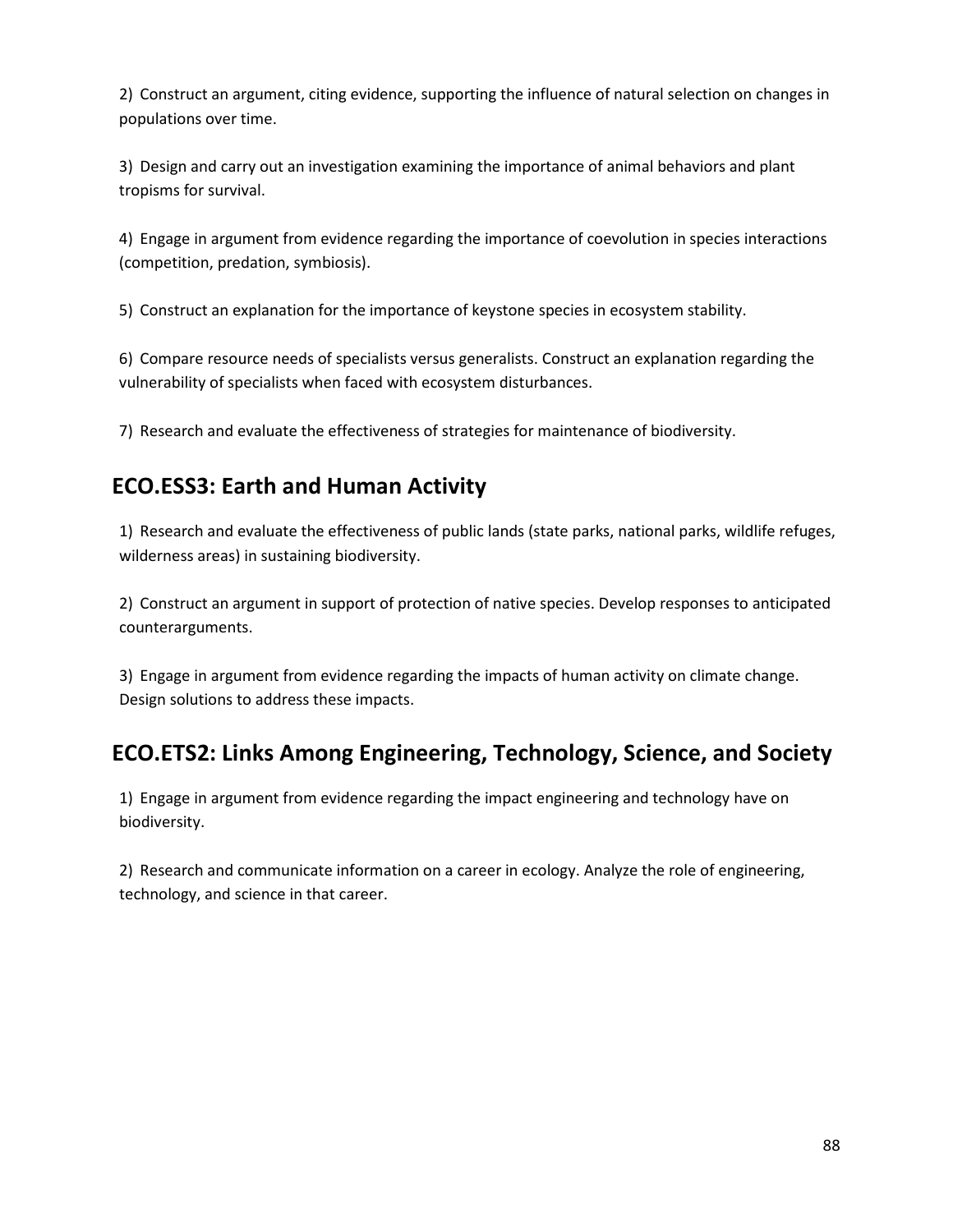### ENVIRONMENTAL SCIENCE: COURSE OVERVIEW

The academic standards for Environmental Science establish the content knowledge and skills for Tennessee students necessary to prepare them for the rigorous levels of higher education and future job markets. The course provides students with an opportunity to develop an understanding of interrelationships in the natural world. In addition, it allows them to identify natural and man-made environmental problems and design and evaluate possible solutions for these problems. The academic standards for Environmental Science are research-based, supported by the National Research Council's *Framework for K-12 Science Education*. The standards establish the core ideas and practices of science and engineering that will prepare students to use scientific thinking to examine and evaluate knowledge encountered throughout their lives.

| Life Sciences (LS)                                                                                                                                                                                                              | <b>Earth and Space Sciences (ESS)</b>                                                                                                                                                          | Engineering, Technology, and<br>Applications of Science (ETS)                                                                                                                                                                                   |
|---------------------------------------------------------------------------------------------------------------------------------------------------------------------------------------------------------------------------------|------------------------------------------------------------------------------------------------------------------------------------------------------------------------------------------------|-------------------------------------------------------------------------------------------------------------------------------------------------------------------------------------------------------------------------------------------------|
| From Molecules to Organisms:<br><b>Structures and Process</b>                                                                                                                                                                   | Earth's Place in the Universe                                                                                                                                                                  | <b>Engineering Design</b>                                                                                                                                                                                                                       |
| Ecosystems: Interactions, Energy,<br>and Dynamics<br>Interdependent<br>relationships in<br>ecosystems<br><b>Cycles of matter and</b><br>energy transfer in<br>ecosystems<br>Ecosystems dynamics,<br>functioning, and resilience | Earth's Systems<br>Earth materials and<br>systems<br>Plate tectonics and<br>large scale system<br>interactions<br>The roles of water in<br>Earth's surface<br>processes<br>Weather and climate | Links Among Engineering,<br>Technology, Science, and<br>Society<br>Interdependence of<br>science, engineering,<br>and technology<br>Influence of<br>$\bullet$<br>engineering,<br>technology, and<br>science on society and<br>the natural world |
| Heredity: Inheritance and<br><b>Variation of Traits</b><br><b>Biological Change: Unity and</b><br><b>Diversity</b><br><b>Natural selection</b><br>Adaptation<br><b>Biodiversity and humans</b>                                  | Earth and Human Activity<br><b>Natural resources</b><br>Natural hazards<br>Human impacts on<br>Earth systems<br>Global climate change                                                          | <b>Applications of Science</b><br>Importance of science<br>$\bullet$<br>practices in<br>understanding the<br>natural world                                                                                                                      |

#### The major disciplinary core ideas utilized for Environmental Science include:

**Environmental Science (EVSC)**

Although science is a body of knowledge consisting of theories that explain data, science is also a set of practices that use analysis and argumentation to establish, extend, and refine knowledge. The science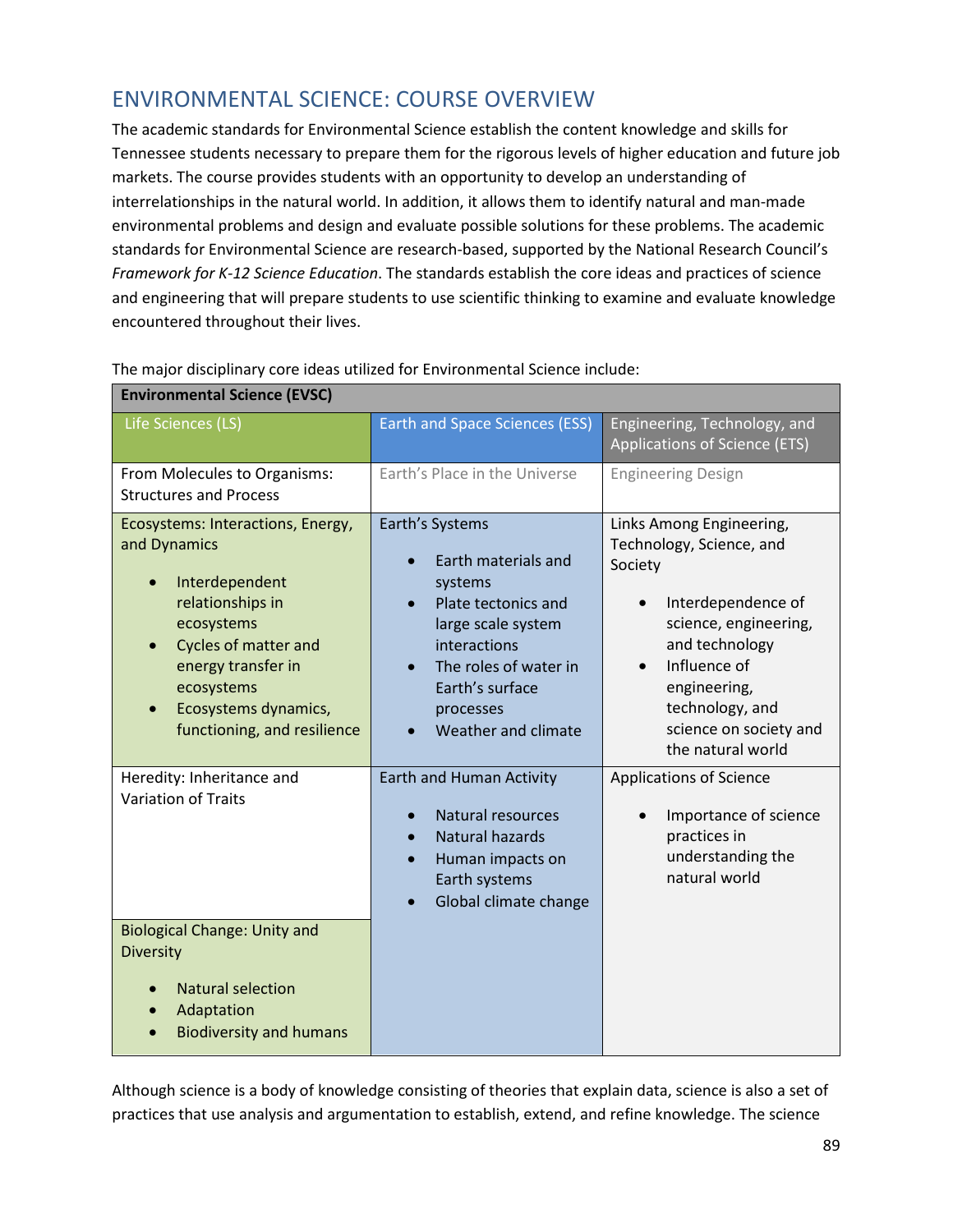and engineering practices are used as a means to learn science by doing science. These practices are not intended to be a sequence of steps nor are they intended to be taught as a separate, introductory unit for the course. By combining content knowledge with skill, students discover how scientific knowledge is acquired and applied to solve problems or advance scientific knowledge further. In addition, there are seven crosscutting concepts that are fundamental to the nature of science and thus stretch across all science disciplines. The Environmental Science standards have been constructed by explicitly integrating practices and crosscutting concepts, iteratively and in combination, within each core idea to provide students with a well-rounded education in science.

Tennessee's state mathematics and literacy standards are integrated within the science standards. Special attention has been given to science literacy through the use of the science and engineering practices. Students are required to gather information from reliable sources to construct evidencebased arguments. STEM integration is supported both as a stand-alone disciplinary core idea, as well as being embedded in Life and Earth and Space Sciences Core Ideas.

By the end of the Environmental Science Course, it is expected that all students should be able to demonstrate the skills and content knowledge emphasized in the following standards.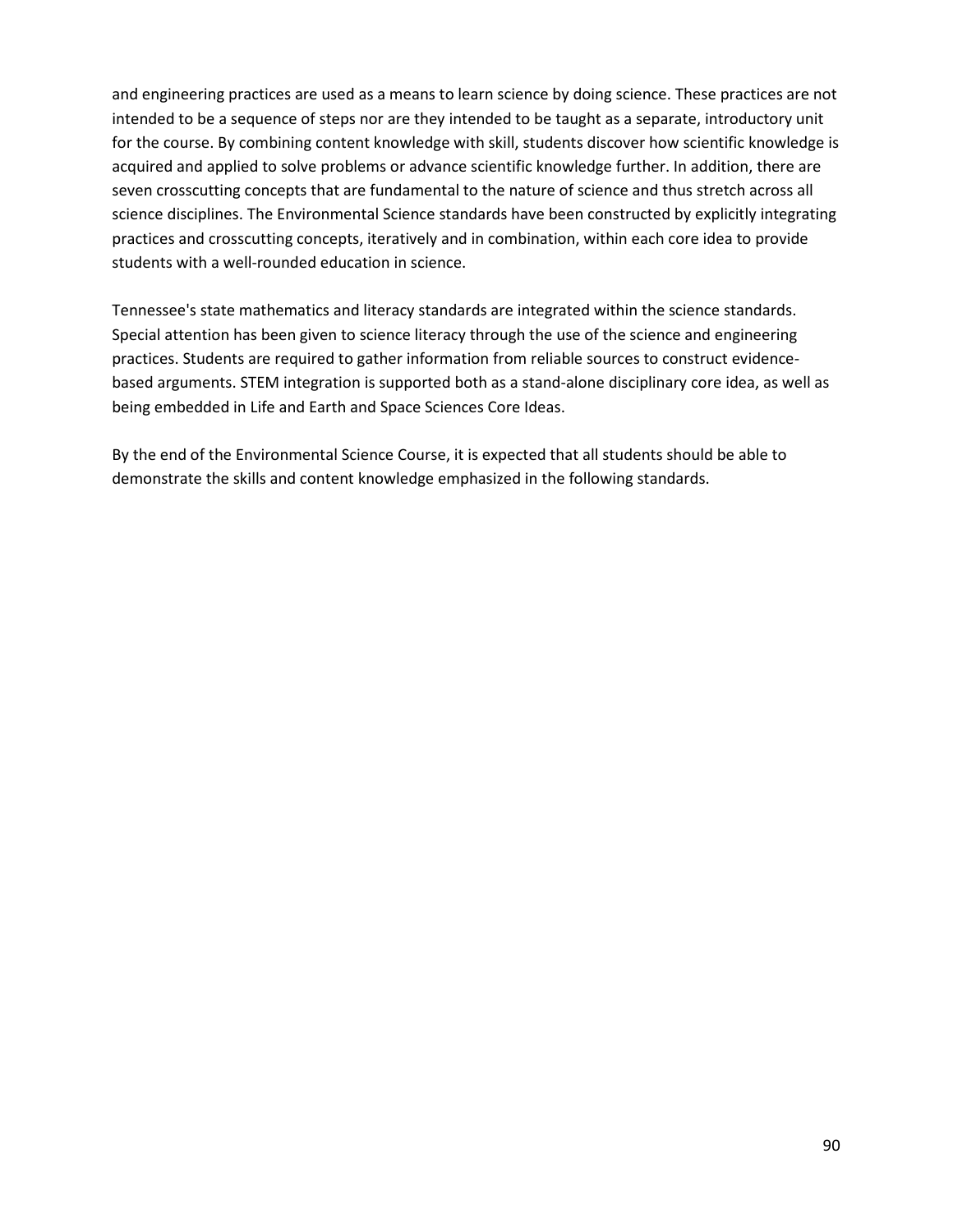#### ENVIRONMENTAL SCIENCE: ACADEMIC STANDARDS

#### **EVSC.LS2: Ecosystems: Interactions, Energy, and Dynamics**

1) Using a variety of data sources, construct an explanation for the impact of climate, latitude, altitude, geology, and hydrology patterns on plant and animal life in various terrestrial biomes.

2) Develop an explanation of behavioral and physical adaptations organisms have for life in aquatic habitats with varying chemical and physical features.

3) Using mathematical models, support arguments regarding the effects of biotic and abiotic factors on carrying capacity for populations within an ecosystem.

4) Compare and contrast production (photosynthesis, chemosynthesis) and respiratory (aerobic respiration, anaerobic respiration, consumption, decomposition) processes responsible for the cycling of matter and flow of energy through an ecosystem. Using evidence, construct an argument regarding the importance of homeostasis in maintaining these processes in ecosystems.

5) Use a mathematical model to explain energy flow through an ecosystem. Using the first and second laws of thermodynamics, construct an explanation for: A) necessity for constant energy input; B) limitations on energy transfer from one trophic level to the next; and, C) limitations on number of trophic levels that can be supported.

6) Evaluate the interdependence among major biogeochemical cycles (water, carbon, nitrogen, phosphorus) in an ecosystem and recognize the importance each cycle has in maintaining ecosystem stability.

7) Examine stability and change within an ecosystem by using a model of succession (primary or secondary) to predict impacts of disruption on an ecosystem.

#### **EVSC.LS4: Biological Change: Unity and Diversity**

1) Construct an explanation based on scientific evidence for mechanisms of natural selection that result in behavioral, anatomical, and physiological adaptations in populations.

2) Justify claims with scientific evidence that changes in environmental conditions lead to speciation and extinction.

3) Evaluate the impact of habitat fragmentation and destruction, invasive species, overharvesting, pollution, and climate change on biodiversity (genetic, species, and ecosystem).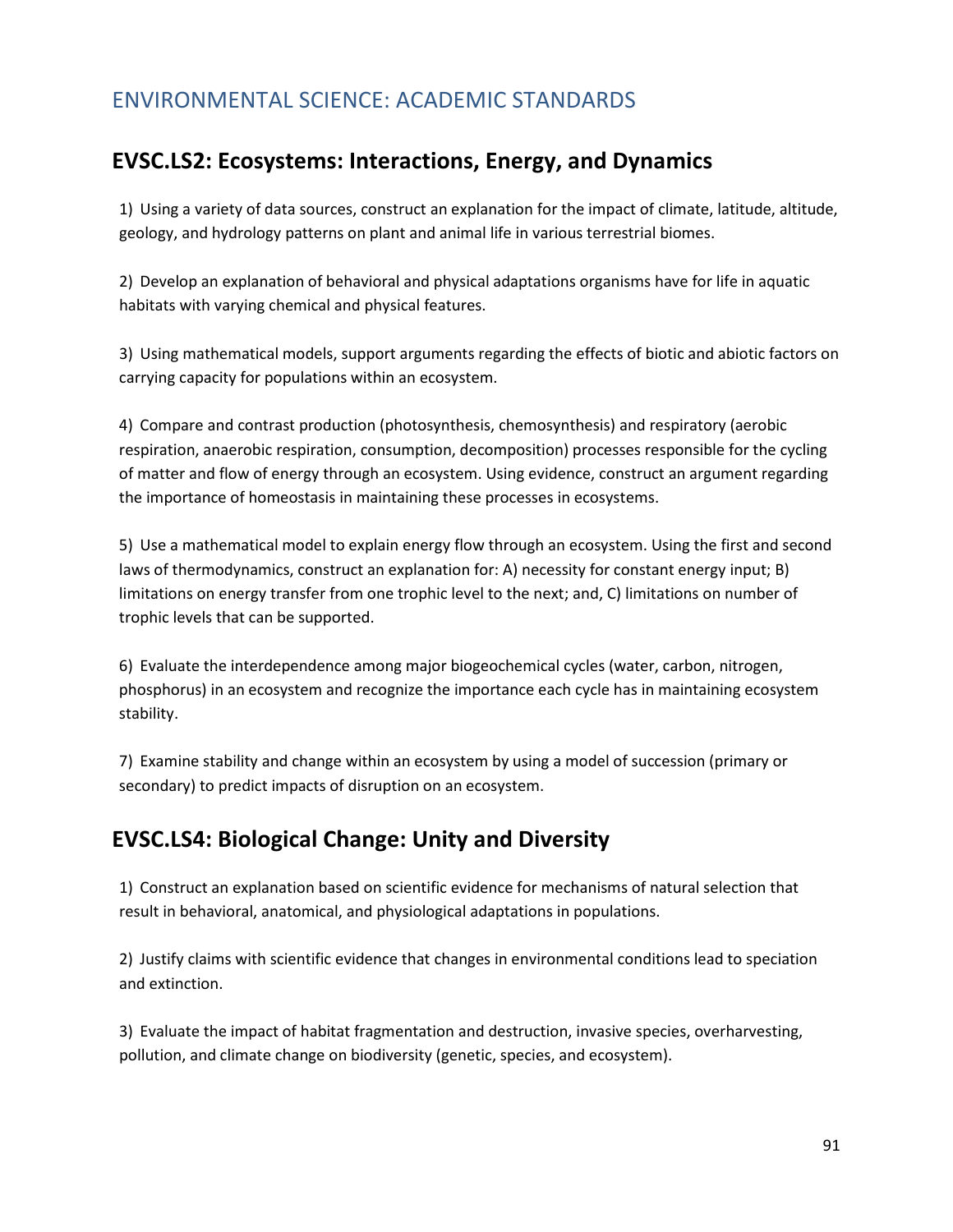4) Engage in argument from scientific evidence critiquing effectiveness of the Endangered Species Act. Give specific examples to support your argument.

# **EVSC.ESS2: Earth's Systems**

1) Research the development of the theory of plate tectonics. Use the theory to construct an explanation for how changes in Earth's crust cause mountain formation, volcanoes, earthquakes, and tsunamis. Provide evidence to support the explanation using information pertaining to plate boundary types (divergent, convergent, transform).

2) Considering Earth's position within our solar system, use a model to demonstrate the causes of day length, seasons, and climate.

3) Analyze the composition of the Earth's atmosphere. Obtain information and use graphs to observe patterns regarding stability and change within the Earth's atmospheric composition (O2, N2, CO2, etc.) over geologic time.

4) Differentiate weather and climate and analyze and interpret data examining naturally occurring patterns pertaining to each.

5) Plan and carry out an investigation examining the chemical and physical properties of water and the impact of water on Earth's topography. Analyze data and share findings.

6) Develop a model to explain soil formation and the flow of matter in the rock cycle.

#### **EVSC.ESS3: Earth and Human Activity**

1) Research Earth's natural resources (renewable and nonrenewable resources). Construct an argument from evidence supporting the claim that a particular type of resource is important for humans.

2) Interpret graphical data representing global human population growth over time. Look for patterns within this data and construct possible explanations for the patterns. Revise the explanations as needed based on research.

3) Obtain and evaluate information regarding demographics for a variety of countries. Construct an explanation for varying fertility rates and life expectancies between countries and throughout human history. Taking into account demographic transition, predict what trends are likely to occur in various countries over time.

4) Gather, organize, analyze, and present data on current land use trends by humans. Based on analysis, predict future trends.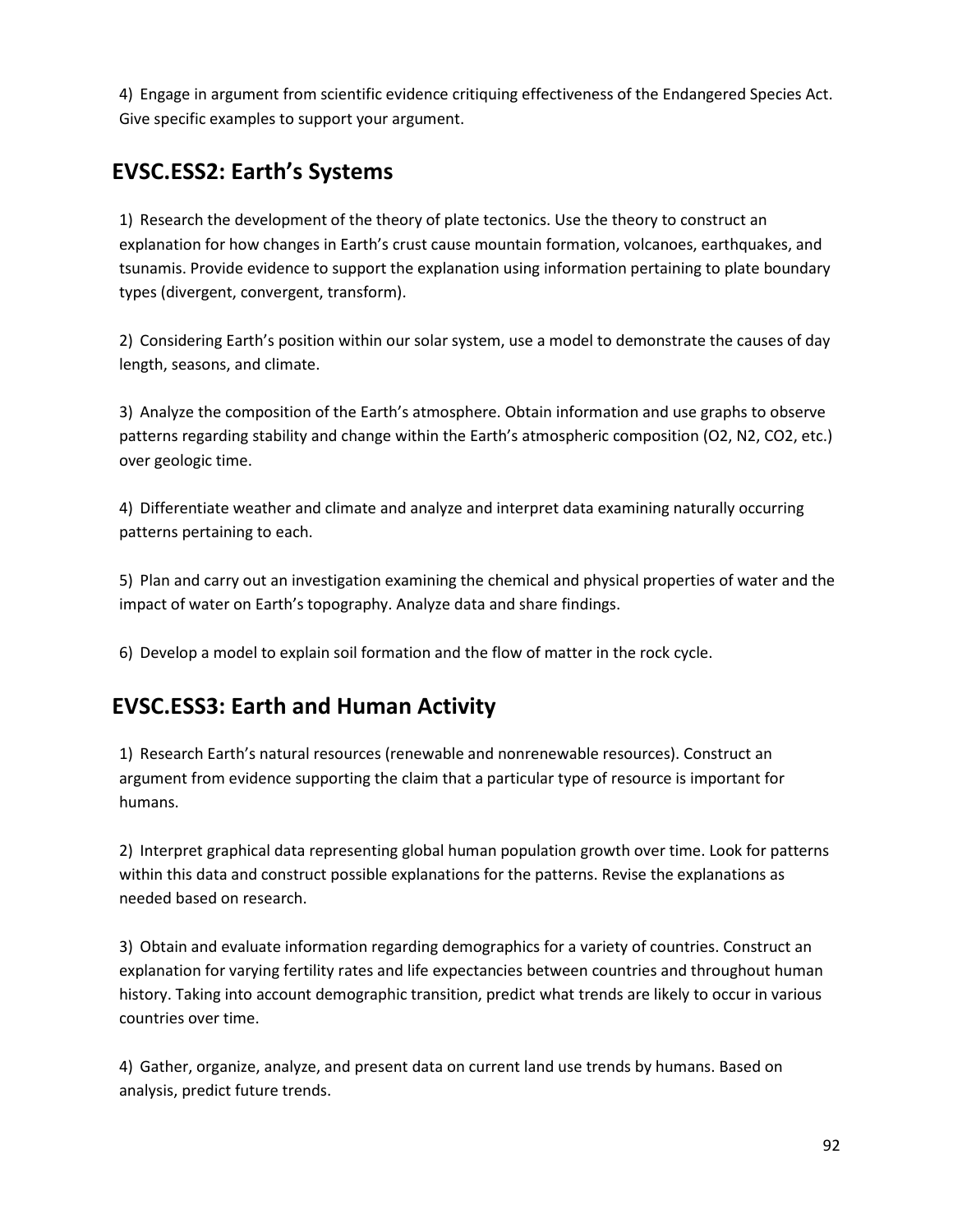5) Plan and carry out an investigation examining best management practices in water usage, agriculture, forestry, urban/suburban development, mining, or fishing and communicate findings.

6) Use a model to make predictions regarding the impact of topsoil loss due to erosion resulting from human activity. Design, evaluate, and revise a solution to preserve topsoil.

7) Construct an argument including claim, evidence, and scientific reasoning regarding the impact of the Green Revolution on agricultural practices, food availability, and the environment.

8) Research information on the environmental impacts of genetically modified organisms and engage in debate regarding pros and cons of this agricultural technology.

9) Evaluate ecosystem services provided by forests ecosystems. Construct an explanation for human impact on these services.

10) Using scientific data, analyze effectiveness of conservation versus preservation efforts. Obtain and communicate information on organizations involved in protecting natural resources.

11) Define problems and suggest solutions associated with using, conserving, and recycling energy and mineral resources taking into account economic, social, and environmental costs and benefits.

12) Ask questions about technology needed to develop alternative energy sources and obtain information from various sources to answer those questions.

13) Analyze and interpret data on the effects of land, water, and air pollution on the environment and on human health. Propose solutions for minimizing pollution from specific sources.

14) Obtain and communicate information on environmental laws pertaining to the regulation of pollution and on regulatory agencies. Provide a specific example of how a given business/industry would comply with such regulations.

15) Evaluate current methods of waste management and reduction and design possible improvements.

16) Obtain, evaluate, and communicate scientific information tracing the breakdown of ozone caused by chlorofluorocarbons and the effectiveness of efforts to address this environmental problem.

17) Using mathematics and computational thinking, analyze data linking human activity to climate change. Design solutions to address human impacts on climate change.

18) Use mathematics to calculate ecological footprints. Develop a personal plan for reducing your impact on the environment.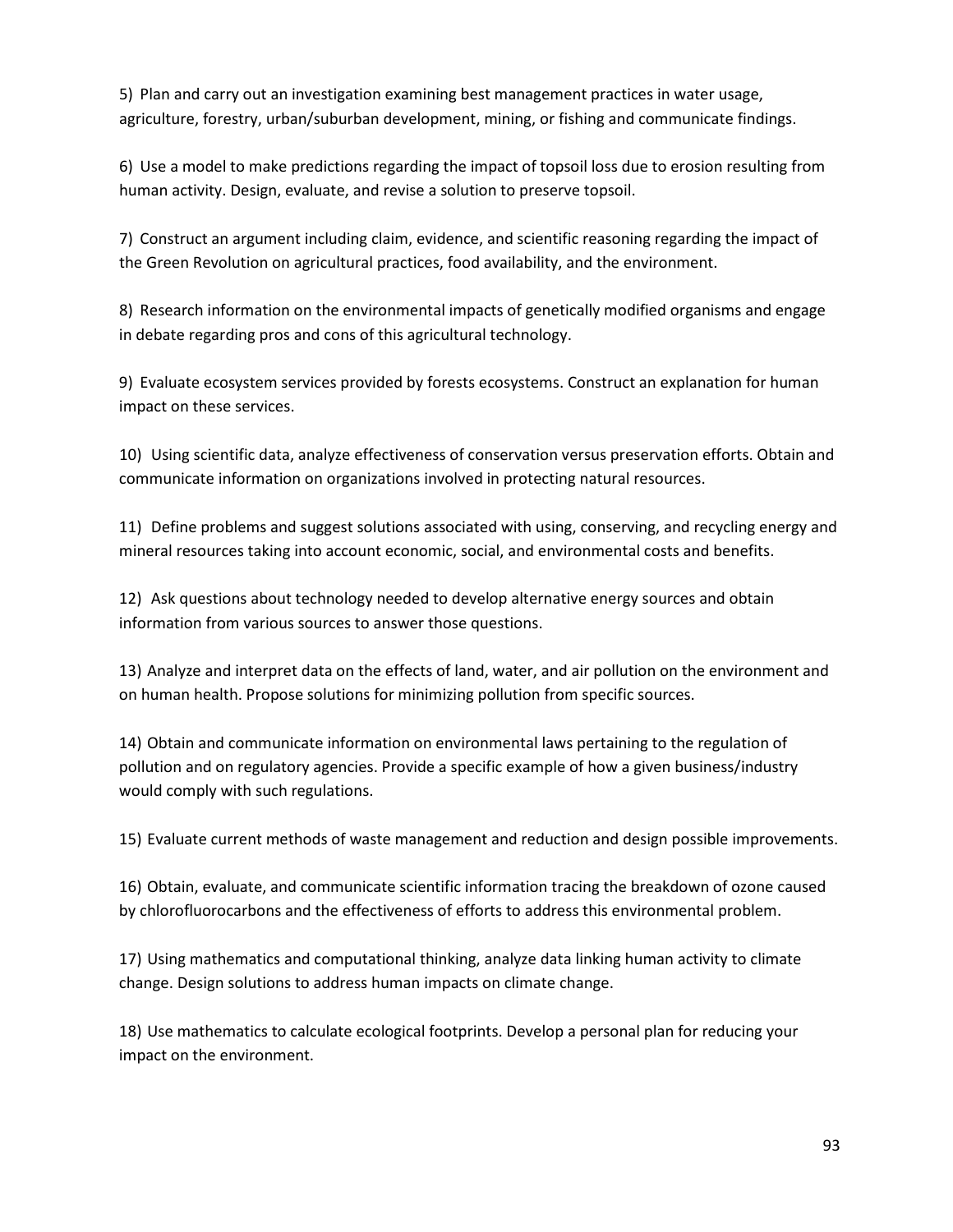# **EVSC.ETS2: Links Among Engineering, Technology, Science, and Society**

1) Engage in argument from evidence on the role engineering and technology play in a sustainable human society.

2) Research and communicate information on an environmental science career. Analyze the role of society, engineering, technology, and science in that career.

# **EVSC.ETS3: Applications of Science**

1) Plan and carry out an investigation of a local ecosystem to assess human impacts. Based on your findings, design and evaluate a solution to minimize impacts.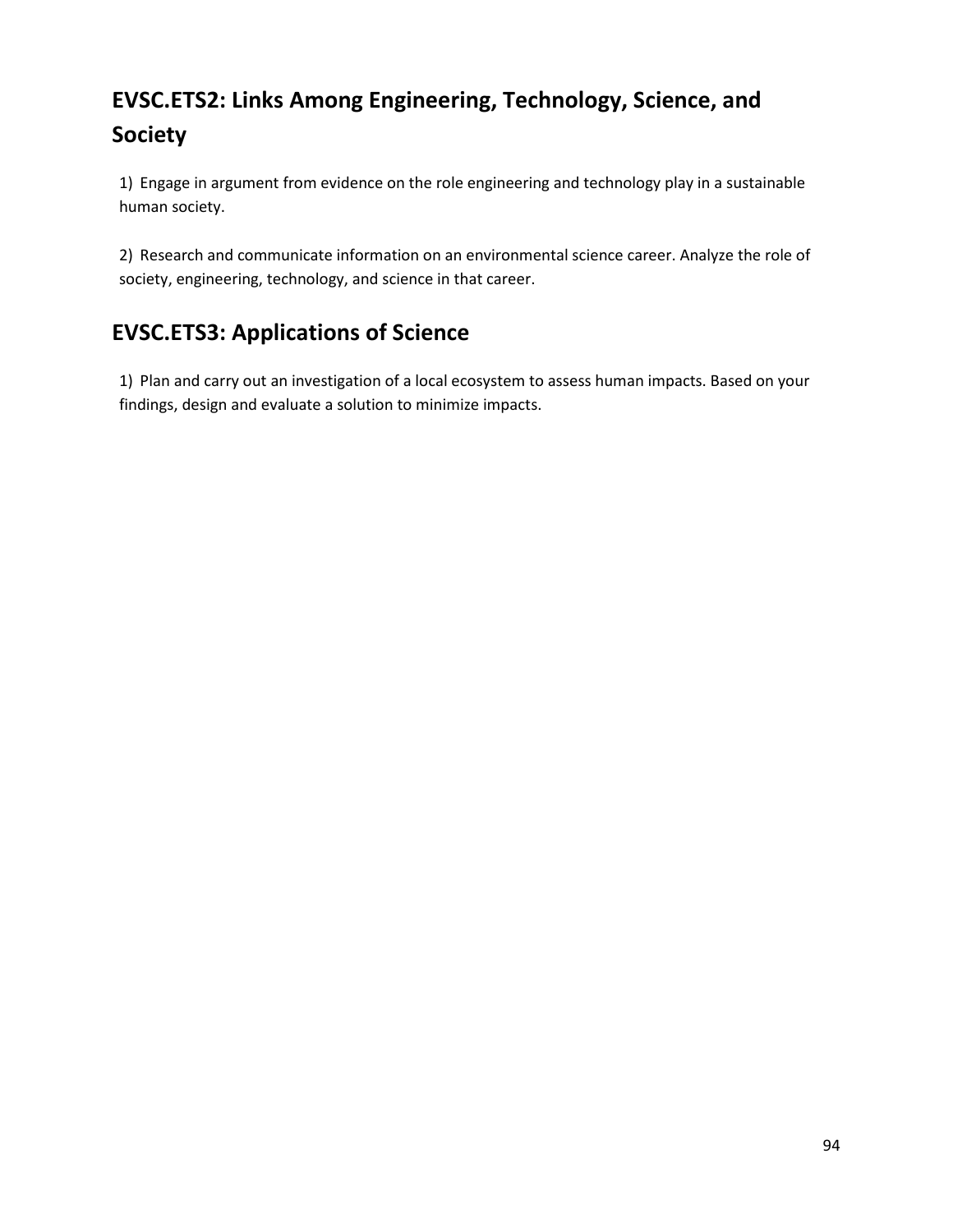### GEOLOGY: COURSE OVERVIEW

The Geology course examines Earth's history and changes over time, Earth's surface features and interior, and the processes that affect life on Earth. Also included in this course is a look at the tools used to study the Earth, rocks, minerals, and natural resources. As Earth events have impacts on the hydrosphere, biosphere, atmosphere, and geosphere, there are also sphere-to-sphere dynamics taking place in the short, medium, and long-term. This is a lab course, with an emphasis on important  $21<sup>st</sup>$ century critical thinking skills.

| <b>Geology (GEO)</b>                                                                                                                                                                                                       |                                                                                                                                                                                                                                                  |
|----------------------------------------------------------------------------------------------------------------------------------------------------------------------------------------------------------------------------|--------------------------------------------------------------------------------------------------------------------------------------------------------------------------------------------------------------------------------------------------|
| <b>Earth and Space Sciences (ESS)</b>                                                                                                                                                                                      | Engineering, Technology, and Applications of<br>Science (ETS)                                                                                                                                                                                    |
| Earth's Place in the Universe<br>The history of planet Earth                                                                                                                                                               | <b>Engineering Design</b>                                                                                                                                                                                                                        |
| Earth's Systems<br>Earth materials and systems<br>Plate tectonics and large scale system<br>$\bullet$<br>interactions<br>The roles of water in Earth's surface<br>$\bullet$<br>processes<br><b>Biogeology</b><br>$\bullet$ | Links Among Engineering, Technology,<br>Science, and Society<br>Interdependence of science,<br>$\bullet$<br>engineering, and technology<br>Influence of engineering, technology,<br>$\bullet$<br>and science on society and the<br>natural world |
| <b>Earth and Human Activity</b><br>Natural resources<br>Natural hazards<br>Human impacts on Earth systems<br>$\bullet$                                                                                                     | <b>Applications of Science</b>                                                                                                                                                                                                                   |

The eight science and engineering practices describe how students should learn and demonstrate knowledge of the content outlined in the content standards. Engaging in these practices helps students become scientifically literate and astute consumers of scientific information. The seven core concepts (patterns; cause and effect; scale, proportion, and quantity; systems and system models; energy and matter; structure and function; and, stability and change) are reinforced in the appropriate context of the core science content through hands-on instruction in the classroom.

Teachers, schools, and districts should use these standards and indicators to make decisions concerning the structure and content of the Geology course. All courses should include instruction in the practices of science and engineering, allowing students to engage in problem solving, decision making, critical thinking, and applied learning. All Geology courses are laboratory courses requiring a minimum of 30% hands-on investigation. As such, labs should be stocked with the materials and equipment necessary to complete scientific investigations.

Although science is a body of content knowledge consisting of theories that explain data, science is also a set of practices that use analysis and argumentation to establish, extend, and refine knowledge. The science and engineering practices are used as a means to learn science by doing science, thus combining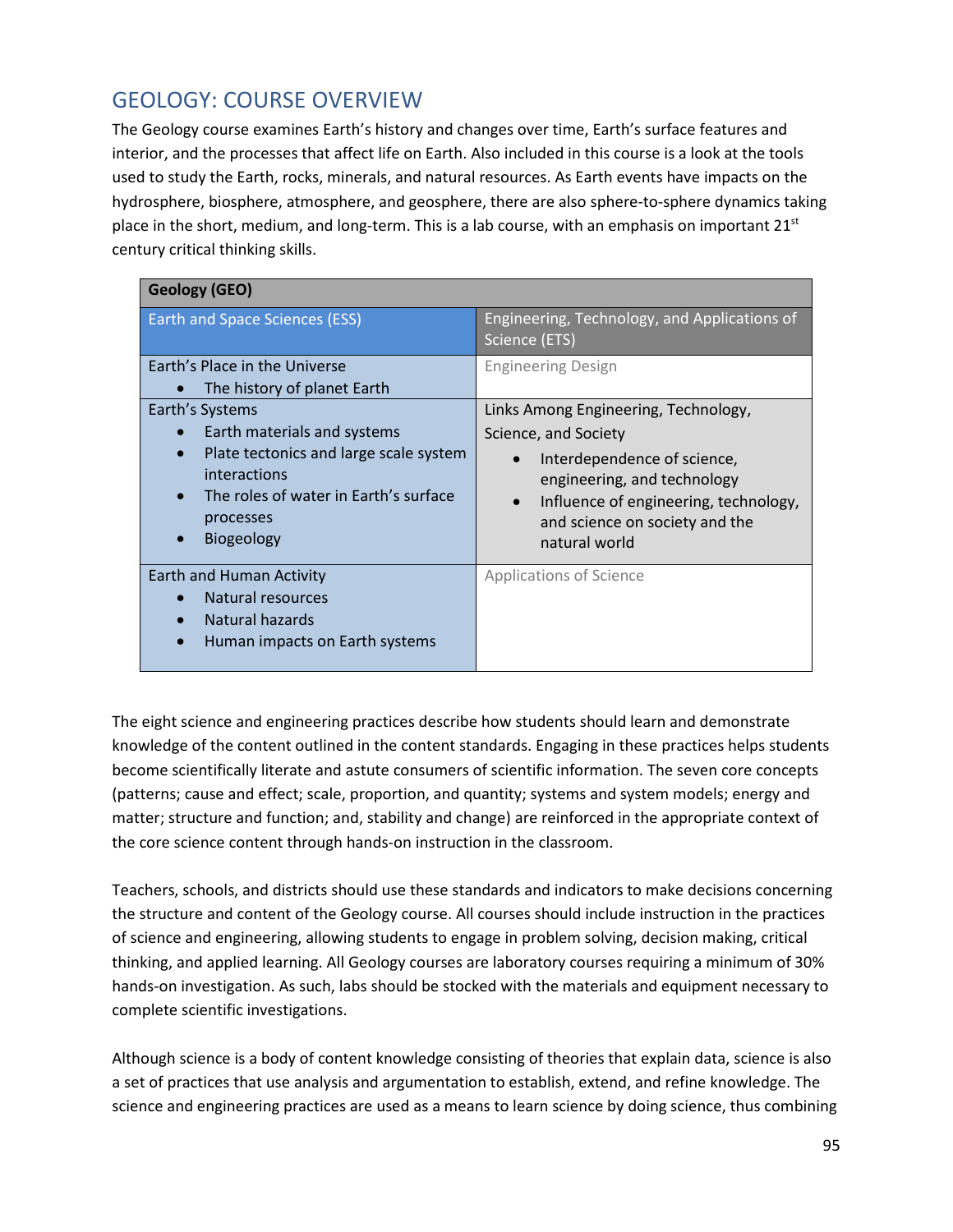content knowledge with skill. These practices are not intended to be a sequence of steps nor are they intended to be taught as a separate, introductory unit for the course. By combining content knowledge with skill, students discover how scientific knowledge is acquired and applied to solve problems or advance scientific knowledge further. In addition, there are seven crosscutting concepts that are fundamental to the nature of science and thus stretch across all science disciplines. The Geology standards have been constructed by explicitly integrating practices and crosscutting concepts, iteratively and in combination, within each core idea to provide students with a well-rounded education in science.

The academic standards and performance indicators establish the practices and core content for all Geology courses in Tennessee high schools. The core ideas within the standards are not meant to represent an equal division of material and concepts. Therefore, the number of indicators per core idea should not be expected to be equal, nor should equal numbers of performance indicators within each standard be expected.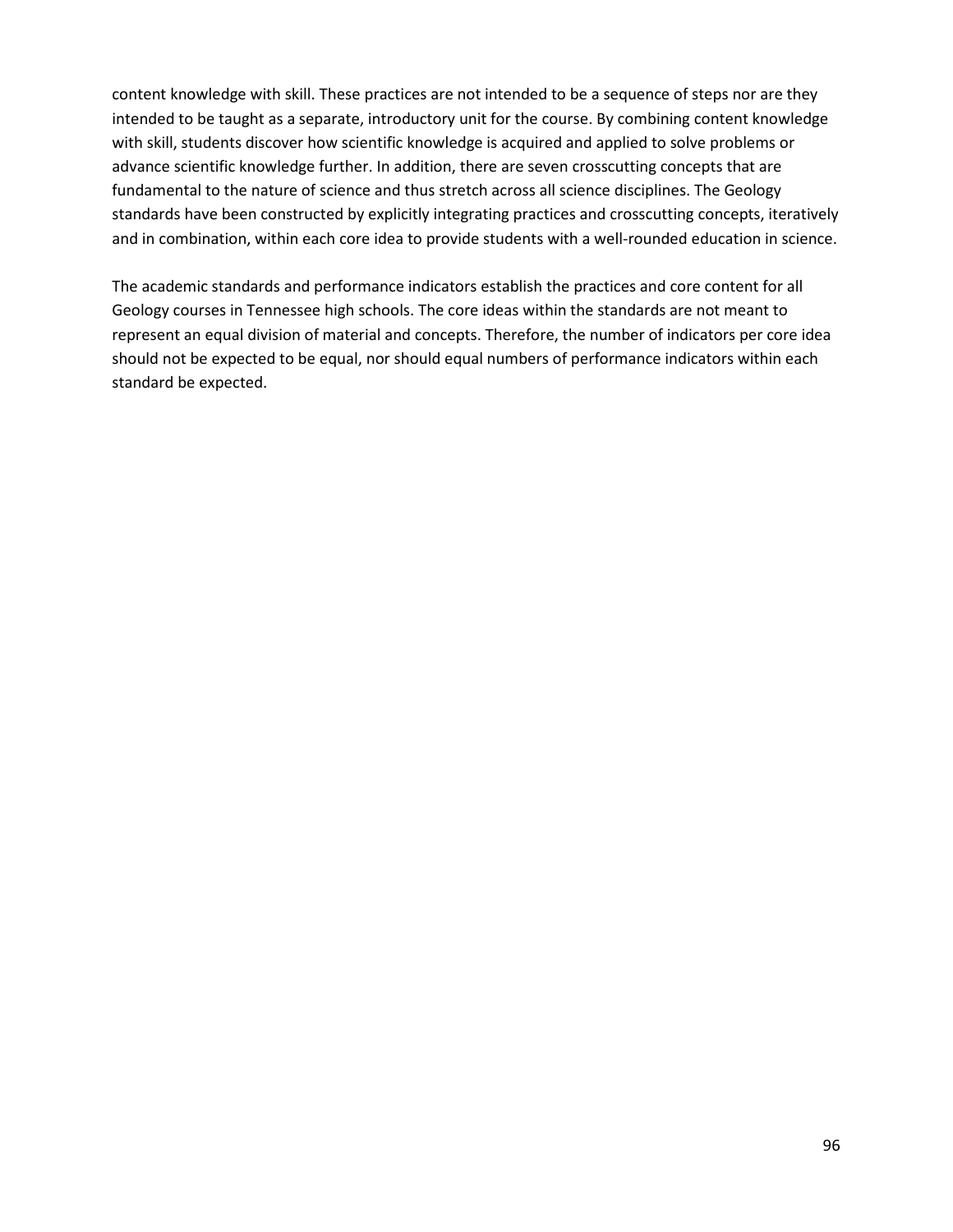### GEOLOGY: ACADEMIC STANDARDS

#### **GEO.ESS1: Earth's Place in the Universe**

1) Compare and contrast methods for constructing accounts of Earth's formation, early history, and/or changes in environmental conditions on Earth over time.

2) Evaluate evidence used to explain the ongoing changes in the Earth's system over geologic time due to interactions among the solid Earth, hydrosphere, and atmosphere.

3) Evaluate the geologic evidence (including index fossils, absolute and relative dating methods, superposition, and/or crosscutting relationships) used to infer the age of the Earth. Design a research study to confirm or refute one aspect of such evidence.

#### **GEO.ESS2: Earth's Systems**

1) Analyze surface features of Earth in order to identify geologic processes (including weathering, erosion, deposition, and glaciation) that are likely to have been responsible for their formation.

2) Engage in an argument from geoscience data to assert that changes to Earth's surface can create feedbacks that cause changes to other Earth systems.

3) Create a visual model describing the processes responsible for forming the three rock groups (sedimentary, igneous, and metamorphic) and explaining their characteristics.

4) Classify minerals and rocks on the basis of their physical and chemical properties and the environment in which they were formed.

5) Distinguish between the physical and chemical properties of minerals.

6) Investigate the structure and geometry of crystals.

7) Communicate scientific and technical information about how the dynamic nature of the rock cycle accounts for the interrelationships among rock and mineral types, and describe how the total amount of material stays the same throughout formation, weathering, sedimentation, and reformation.

8) Develop a visual model to illustrate the formation and reformation of rocks over time including processes such as weathering, sedimentation, and plate movement. The model should include a comparison of the physical properties of various rock types, common rock-forming minerals, and continental rocks versus the oceanic crust.

9) Develop a model that combines the rock cycle and the carbon cycle, which explains what leads up to and follows a major volcanic eruption and its effect on carbon storage and fluxes.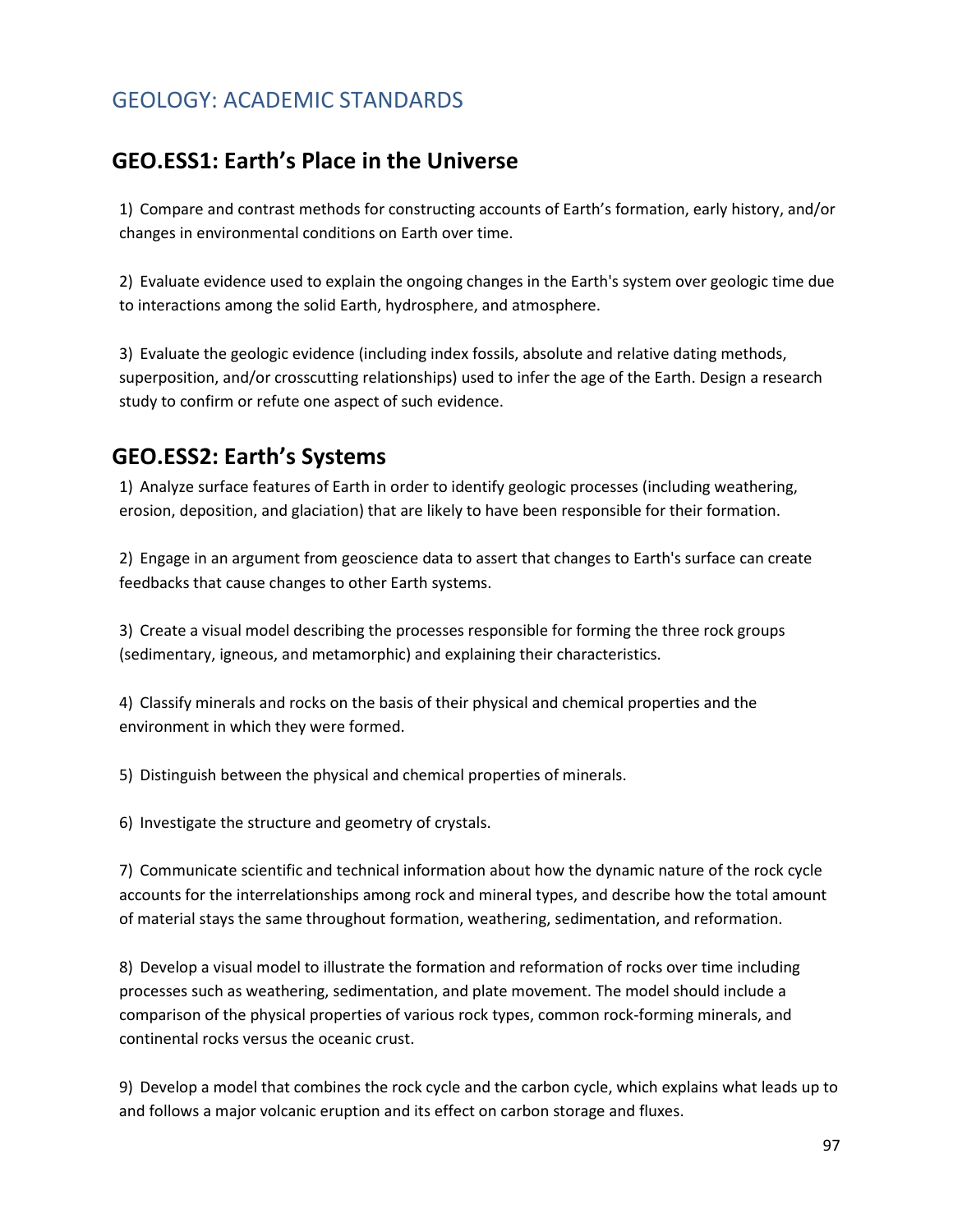10) Conduct research, provide a rationale, plan, and conduct an investigation of the properties of water and its effects on Earth materials and surface processes. The rationale should take into account processes of the hydrologic cycle, including evaporation, condensation, precipitation, surface runoff, and groundwater percolation, infiltration, and transpiration.

11) Design a solution to a complex real-world problem caused by the dynamic nature of rivers and streams which erode and transport sediment, change their course, and flood their banks in natural and recurring patterns.

12) Obtain, evaluate, and communicate information about man-made and natural threats (e.g., mining, pollution, erosion, runoff, floods, and earthquakes) to Tennessee watersheds.

13) Communicate scientific and technical information to explain how evidence from deep probes and seismic waves, reconstructions of historical changes in Earth's surface and its magnetic field, and an understanding of physical and chemical processes lead to a model of Earth with a hot but solid inner core, a liquid outer core, a solid mantle, and crust.

14) Apply scientific principles regarding thermal convection and gravitational movement of dense materials to predict the outcomes of continued development and movement of lithospheric plates from their growing margins at a divergent boundary (mid-ocean ridge) to their destructive margin at a convergent boundary (subduction zone).

15) Using maps and other data types, predict how plate tectonics cause earthquake activity, volcanic eruptions, and mountain building.

16) Analyze the effect of an earthquake upon the geosphere, hydrosphere, atmosphere, and/or biosphere, including sphere-to-sphere interactions. Analysis should conclude with an identification of future research to improve our ability to predict such interactions.

#### **GEO.ESS3: Earth and Human Activity**

1) Use a topographic map and a geologic map to determine an ideal location for a Tennessee electricity-generating facility to provide solar, wind, nuclear, hydroelectric, or other renewable/nonrenewable power.

2) Make and defend a claim based on evidence to describe the formation and future availability of mined resources (e.g., phosphorous, platinum, and fossil fuels).

3) Evaluate the evidence and reasoning supporting claims about the impact of human activities on groundwater quality. The evaluation should include data related to multiple factors (e.g., precipitation, topography, porosity, and run-off).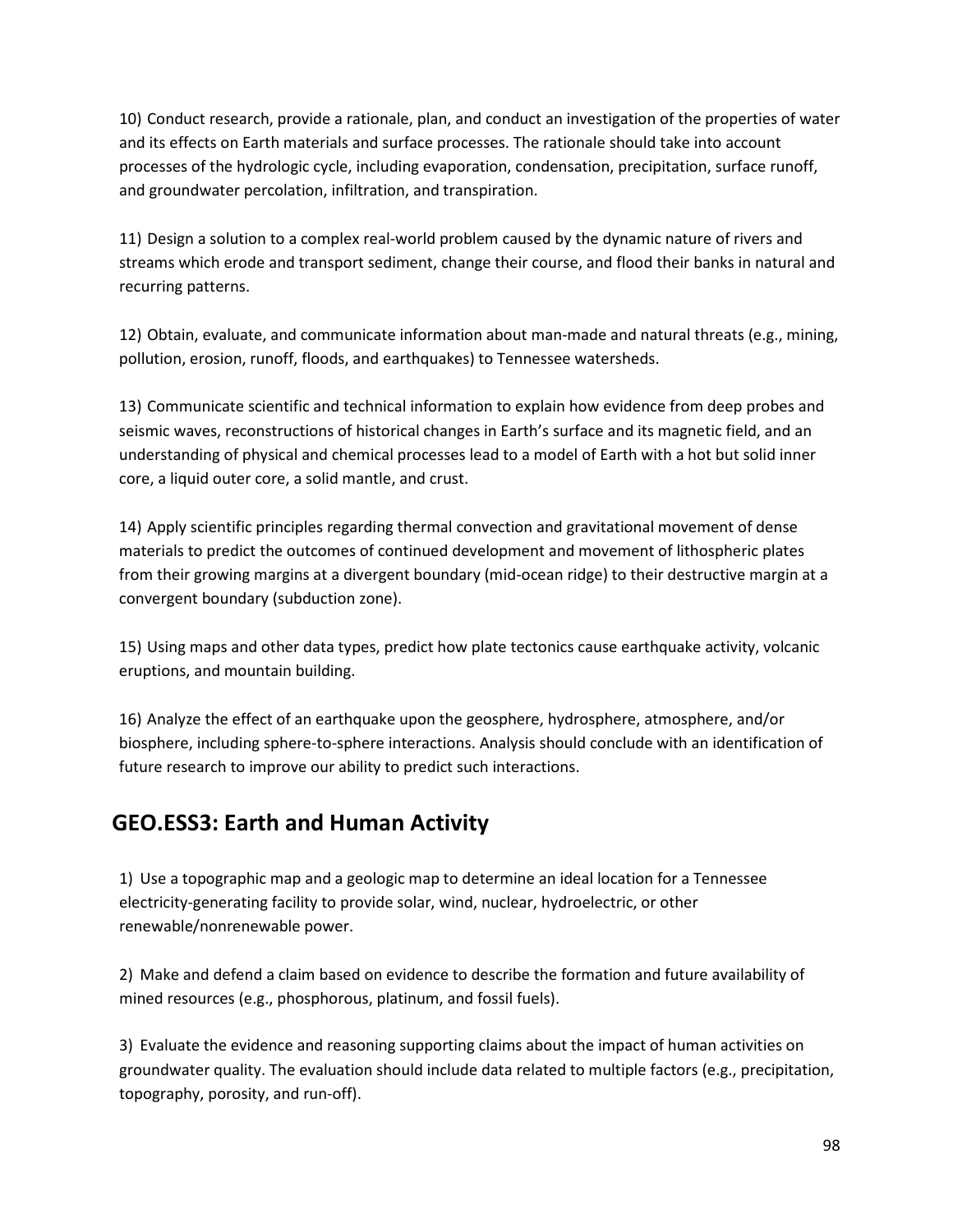4) Evaluate competing design solutions for developing, managing, and utilizing energy and mineral resources in areas where they are scarce. Compare solutions in terms of environmental impact, sustainability, and cost.

# **GEO.ETS2: Links Among Engineering, Technology, Science, and Society**

1) Read, interpret, and analyze a combination of ground-based observations, satellite data, and computer models to demonstrate the interconnectedness of the geosphere, atmosphere, hydrosphere, and biosphere.

2) Design, build, and refine a device to reduce or eliminate the effect of weathering, erosion, deposition, or other land-surface changes that could be used by the Army Corps of Engineers, Tennessee Valley Authority, Department of Highways, or other agency to improve the road or water systems in Tennessee.

3) Plan and carry out an investigation using a computer-based geographical information tool such as Google Earth, ArcGIS, or My NASA Data to examine the impact of human activities on Earth's surface features.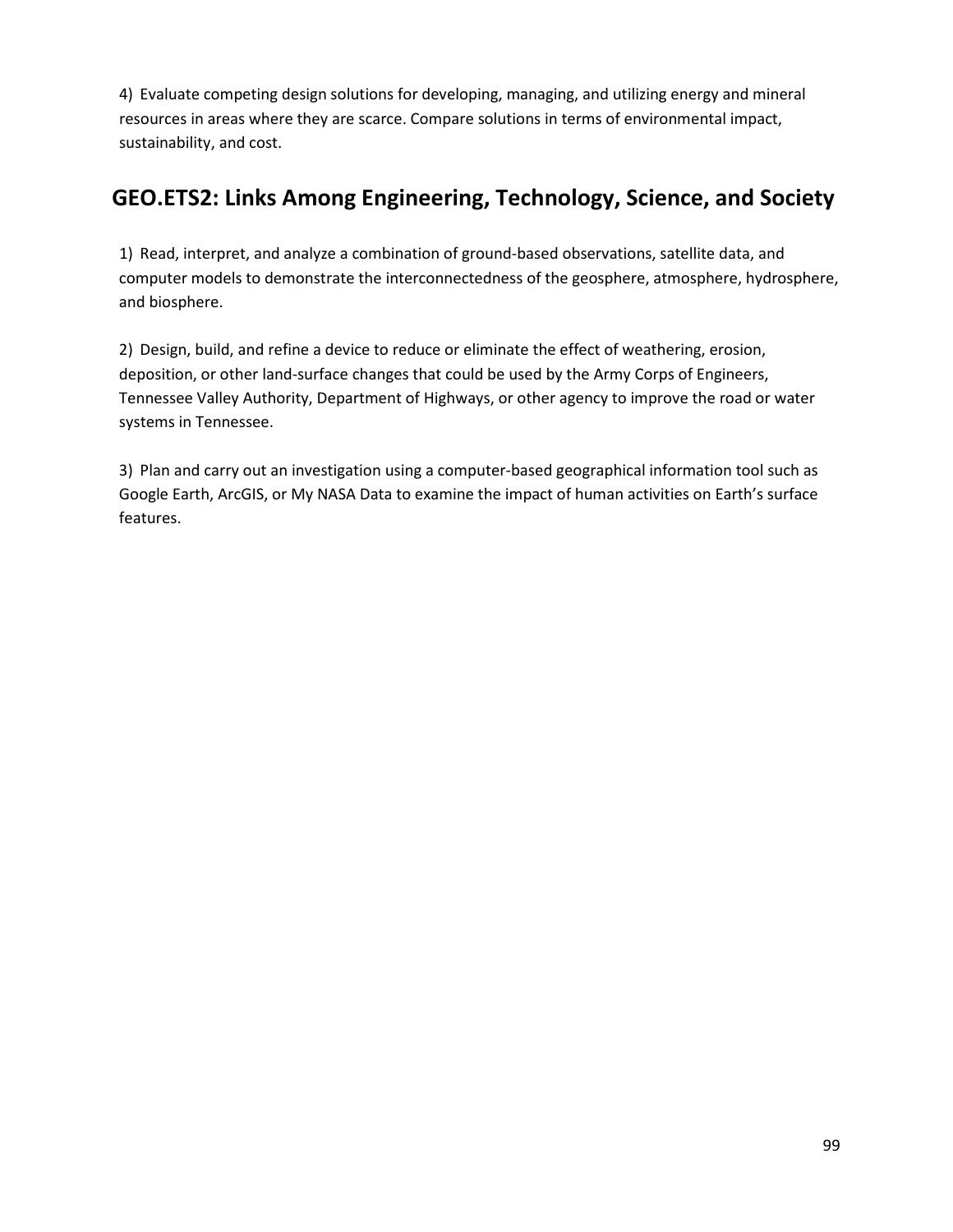#### HUMAN ANATOMY AND PHYSIOLOGY: COURSE OVERVIEW

The academic standards for high school Human Anatomy and Physiology are built on the foundation provided by Biology I (a prerequisite course) and are research-based, supported by the National Research Council's *Framework for K-12 Science Education*. Human Anatomy and Physiology provides students with the opportunity to focus on a particular aspect of life science in more detail while continuing to provide knowledge that is rooted in the same crosscutting concepts and practices utilized throughout all of the sciences. The academic standards for Human Anatomy and Physiology are focused on an in depth analysis of the human organ systems and how they function to support life.

| <b>Human Anatomy and Physiology (HAP)</b>             |                                              |  |
|-------------------------------------------------------|----------------------------------------------|--|
| Life Sciences (LS)                                    | Engineering, Technology, and Applications of |  |
|                                                       | Science (ETS)                                |  |
| From Molecules to Organisms: Structure and            | <b>Engineering Design</b>                    |  |
| <b>Process</b>                                        | Artificial organ design considerations       |  |
| Human body organization to<br>$\bullet$               |                                              |  |
| accomplish life                                       |                                              |  |
| Integumentary system                                  |                                              |  |
| Skeletal system                                       |                                              |  |
| Muscular system<br>$\bullet$                          |                                              |  |
| Cardiovascular system<br>Immune and lymphatic systems |                                              |  |
| Digestive system                                      |                                              |  |
| Urinary system<br>$\bullet$                           |                                              |  |
| Endocrine system<br>$\bullet$                         |                                              |  |
| Nervous system<br>$\bullet$                           |                                              |  |
| Reproductive system                                   |                                              |  |
| Ecosystems: Interactions, Energy, and                 | Links Among Engineering, Technology,         |  |
| Dynamics                                              | Science, and Society                         |  |
|                                                       | Technology application in disease            |  |
|                                                       | diagnosis and/or treatment                   |  |
|                                                       | Technology application to enhance            |  |
|                                                       | human anatomy and/or physiology              |  |
| Heredity: Inheritance and Variation of Traits         | <b>Applications of Science</b>               |  |
| <b>Biological Change: Unity and Diversity</b>         |                                              |  |

The major disciplinary core ideas utilized for Human Anatomy and Physiology include:

Although science is a body of knowledge consisting of theories that explain data, science is also a set of practices that use analysis and argumentation to establish, extend, and refine knowledge. The science and engineering practices are used as a means to learn science by doing science. These practices are not intended to be a sequence of steps nor are they intended to be taught as a separate, introductory unit for the course. By combining content knowledge with skill, students discover how scientific knowledge is acquired and applied to solve problems or advance scientific knowledge further. In addition, there are seven crosscutting concepts that are fundamental to the nature of science and thus stretch across all science disciplines. The Human Anatomy and Physiology standards have been constructed by explicitly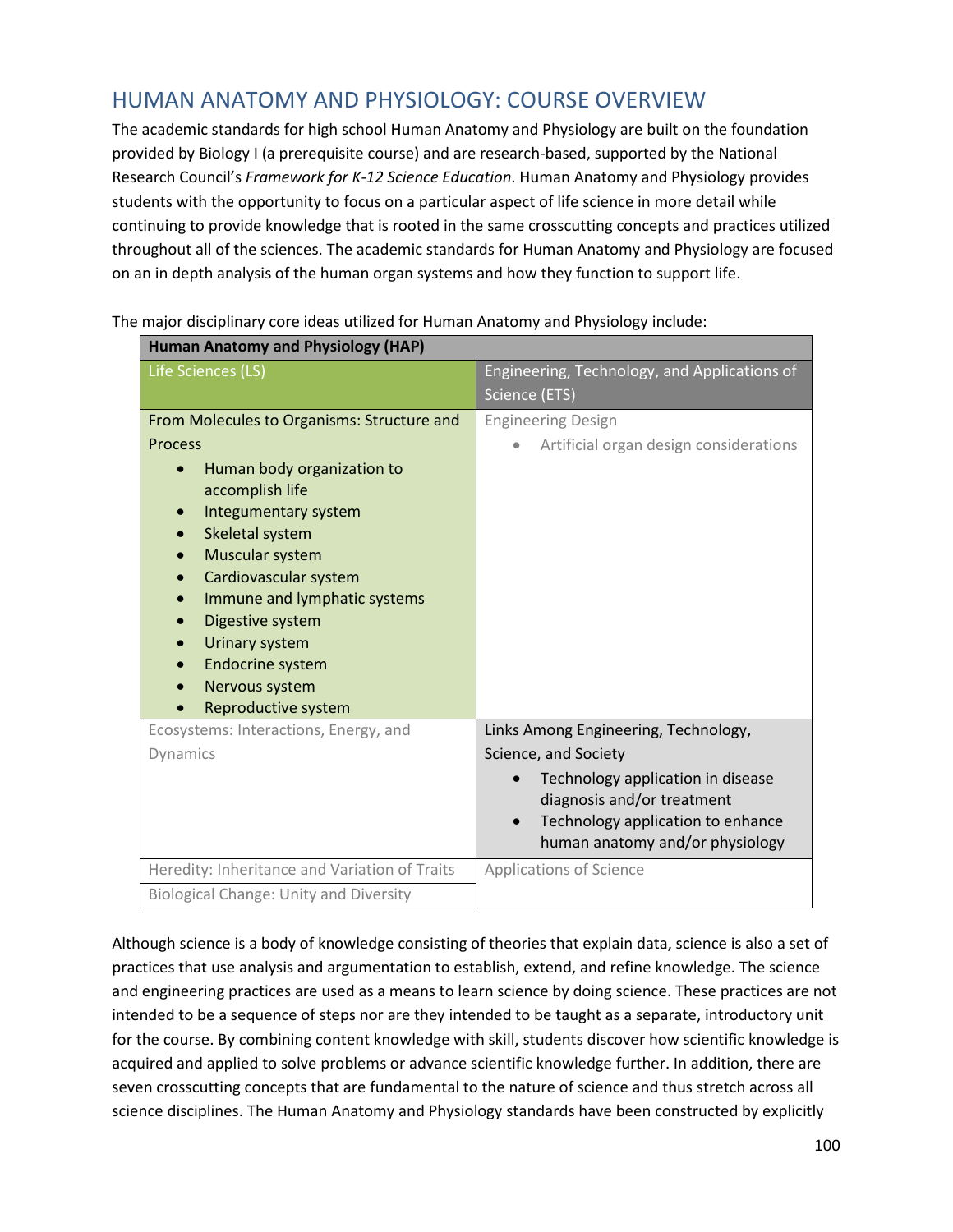integrating practices and crosscutting concepts, iteratively and in combination, within each core idea to provide students with a well-rounded education in science.

Special attention has been given to mathematics and literacy through the use of the science and engineering practices described above. Students are required to use mathematics in the collection, presentation, and analysis of data, and computational thinking is employed for complex data sets and simulation models. Students are also required to obtain information from reliable sources, evaluate information, and construct evidence-based arguments. The importance of STEM integration has been stressed by including a set of stand-alone disciplinary core ideas under Engineering, Technology, and Applications of Science, as well as being integrated throughout other major disciplinary core ideas.

Tennessee's state mathematics standards are integrated throughout the Human Anatomy and Physiology standards that incorporate data measurements and/or analysis. Literacy standards are integrated throughout as well when informational texts are used to gather information on anatomical structures and functions and/or when oral or written explanations are provided for how structures support physiological mechanisms. STEM applications are incorporated throughout the life science core ideas, in addition to the ETS core ideas, when data collected with technology and/or technology applications are used to support and explain observations.

The skills and content knowledge emphasized in the following Human Anatomy and Physiology standards are intended to provide a deep appreciation for normal and abnormal human structures and functions that support life. In addition, they should provide opportunities to practice science, promoting the development of critical consumers of scientific information.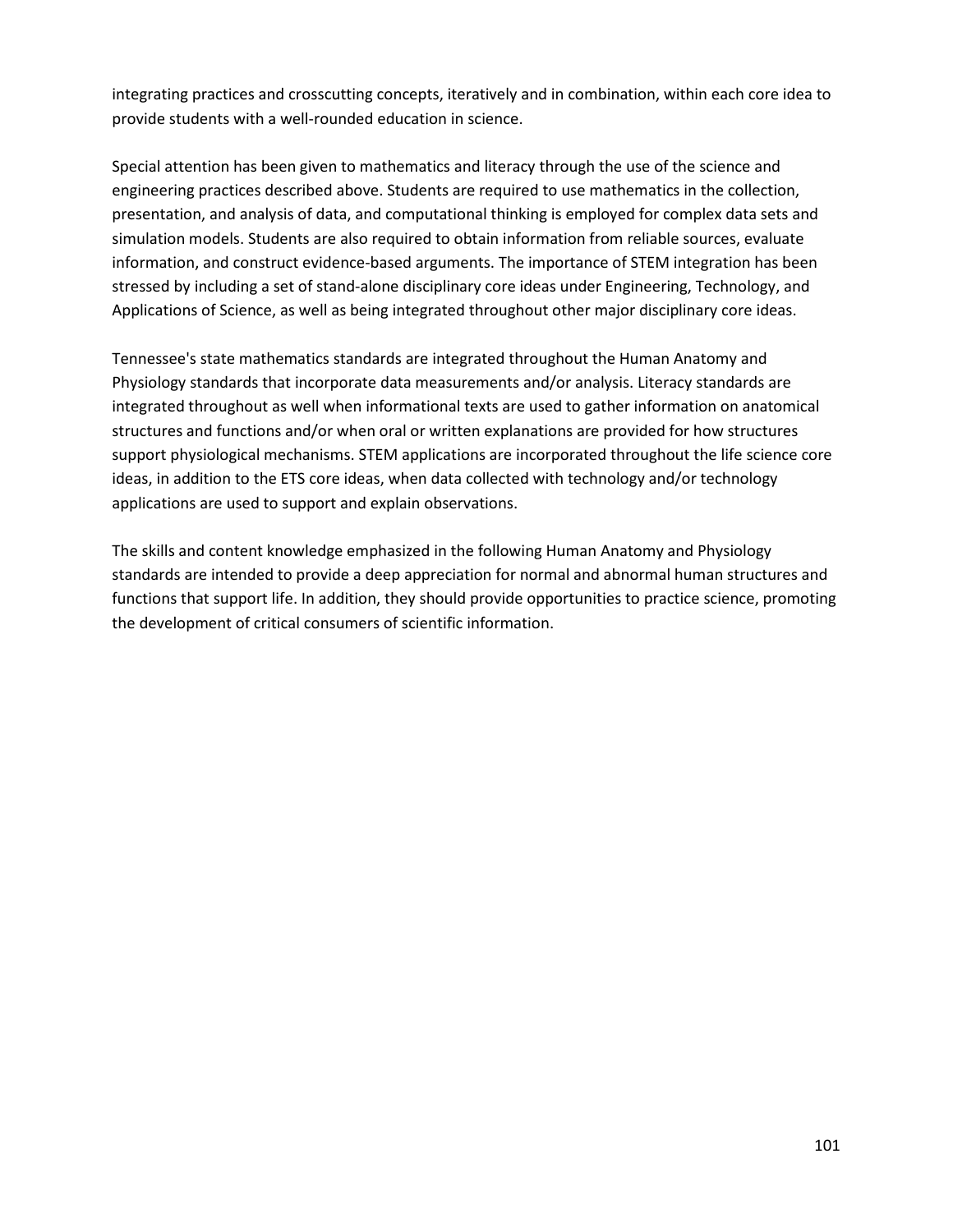#### HUMAN ANATOMY AND PHYSIOLOGY: ACADEMIC STANDARDS

#### **HAP.LS1: From Molecules to Organisms: Structures and Processes**

#### **Core Idea: The human body is organized to accomplish life processes.**

1) Investigate the organization of the human body in relation to its ability to accomplish life functions and construct an explanation for the relationship between anatomy and physiology.

2) Differentiate the major organ systems of the human body by their anatomy and physiology and engage in argument about defined boundaries due to their functional connectivity.

3) Describe the organizational levels of the human body and observe patterns in cell types and tissue types across organ systems.

4) Use a human model to differentiate the major body cavities and organs located within them. Describe the model using proper anatomical and directional terminology for body regions, planes, and cavities.

5) Explain homeostasis and describe how it is accomplished through feedback mechanisms that utilize receptors and effectors.

#### **Core Idea: The Integumentary system provides protection, temperature homeostasis, and sensation**

6) Describe the anatomical structures of the integumentary system and explain their role in the physiological processes of protection, temperature homeostasis, and sensation.

7) Diagram a cross-sectional image of skin layers identifying the microscopic components and describe the life cycle of cells that maintain these layers.

#### **Core Idea: The Skeletal system provides support, protection, movement, storage, and hematopoiesis.**

8) Identify major bones within the axial and appendicular divisions, describing their physiological roles in creating a body scaffold, internal organ protection, and anchor points for skeletal muscles participating in movement.

9) Diagram microscopic bone structures, identifying regions that participate in hematopoiesis and storage of minerals and fat.

10) Explain the processes of bone formation, growth, and repair.

#### **Core Idea: Muscular systems provide movement and temperature homeostasis.**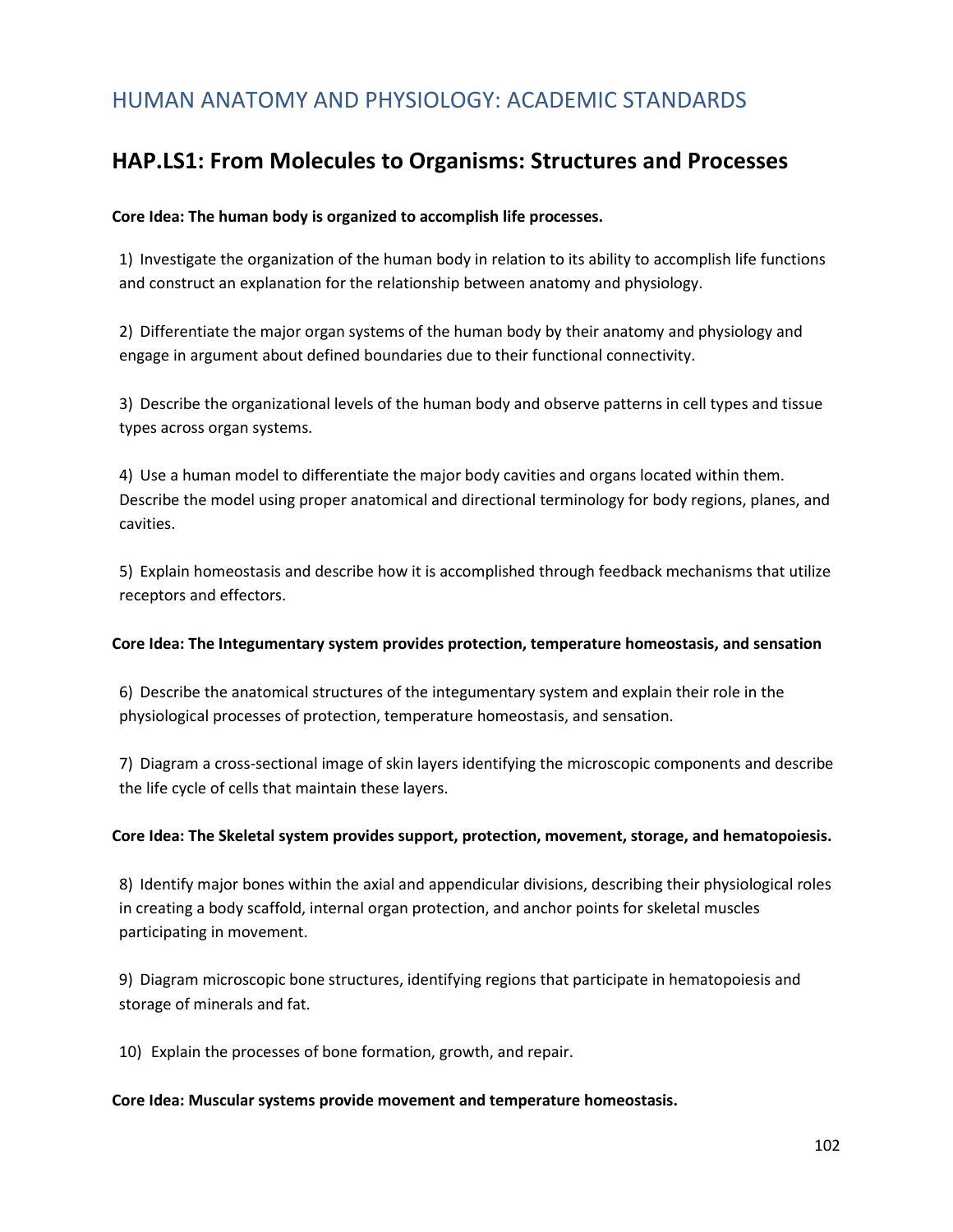11) Differentiate visceral, cardiac, and skeletal muscle tissues based on anatomical criteria and their physiological role in the movement of body parts and/or substances.

12) Model the gross and microscopic anatomy of skeletal muscle and a muscle fiber and use the model to identify and explain the roles of subcellular structures that participate in the events of muscle fiber contraction and heat generation.

13) Model the anatomical connections between the skeletal system and muscular system and explain how they generate movement through antagonistic muscle groups.

#### **Core Idea: The Cardiovascular system provides transport of materials for homeostatic control and protection throughout the body.**

14) Describe, in terms of structure and function, the systemic and pulmonary paths of the cardiovascular system.

15) Prepare and/or use a model of a human heart to explain systole and diastole and the heart's internal and external control mechanisms involved in producing the heartbeat.

16) Explain blood pressure in terms of systole and diastole. Describe the factors affecting blood pressure and blood pressure's role in homeostasis.

17) Examine the structure (molecular and cellular) of blood constituents and describe their function.

18) Explain how the anatomy of the respiratory system functions to provide oxygen and carbon dioxide transport mechanisms between the lungs and the circulatory system, considering capillary structures, red blood cell structures, diffusion, and affinity.

19) Explain the relationship between the integumentary, muscular, and circulatory systems in temperature homeostasis.

#### **Core Idea: The Immune and Lymphatic systems provide protection and lipid transport.**

20) Describe the relationship between the structure and function of the lymphatic system.

21) Differentiate between innate and adaptive immunity, identifying immune cells that play a role in each.

22) Analyze ABO and Rh blood groups as a basis for blood transfusion and infant incompatibility reactions.

23) Diagram the progression of lipid transport from the digestive system, through the lymphatic system, and into the cardiovascular circulation.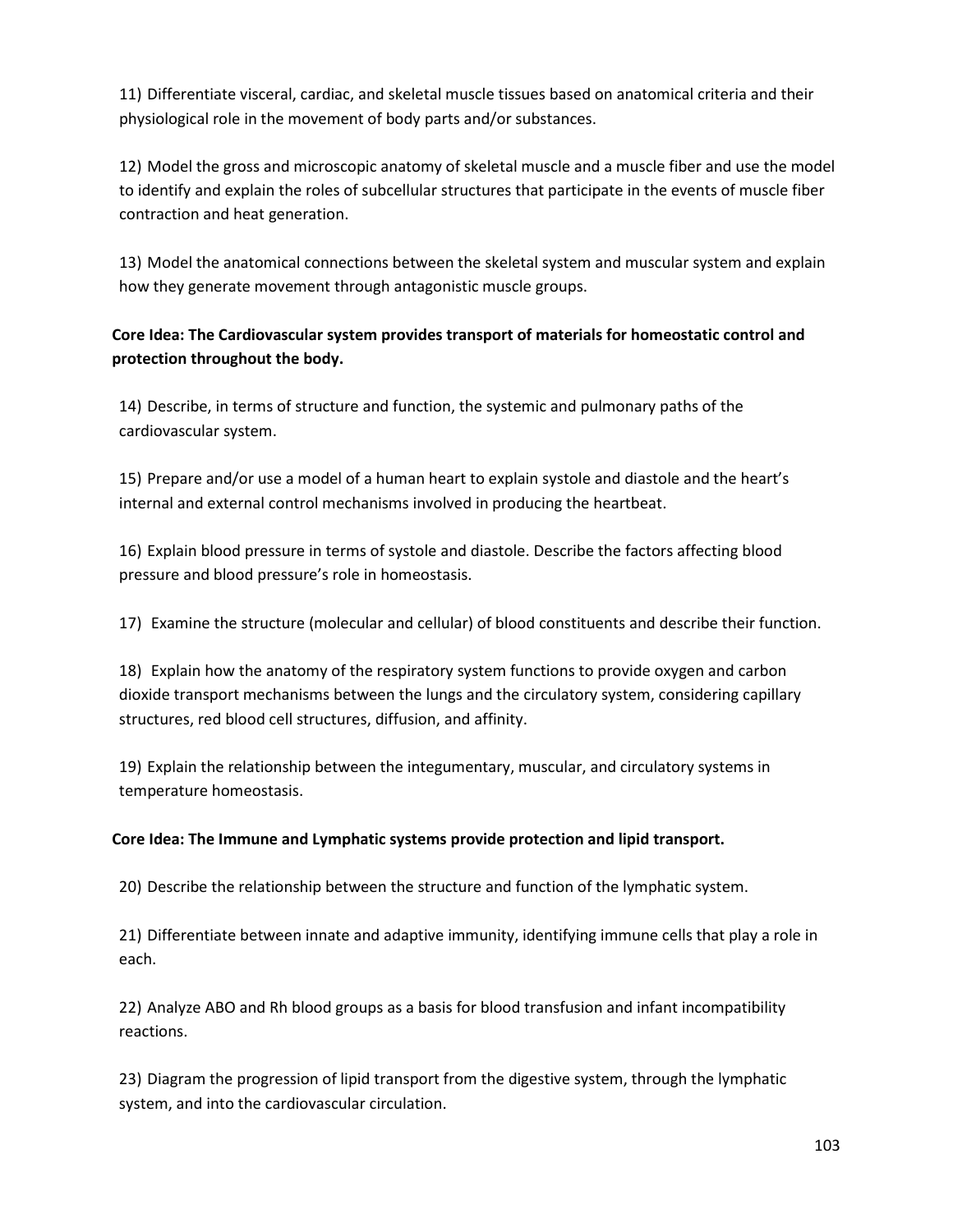**Core Idea: The Digestive system provides for absorption of raw materials that build and fuel the body's cells.**

24) Model the sequential organization of the alimentary canal and its accessory organs in order to describe the physiological role of each.

25) Analyze gastrointestinal wall histology and explain the anatomical architecture that supports efficient absorption and transport of molecules into cardiovascular or lymphatic circulation.

26) Investigate the actions of major digestive enzymes and hormones and identify their sources.

27) Describe the role of the hepatic portal system in coupling the digestive and cardiovascular systems.

#### **Core Idea: The Urinary system provides for waste excretion, osmotic homeostasis, electrolyte homeostasis, and pH homeostasis.**

28) Model the sequential organization of the male and female urinary tracts in order to describe the physiological role of blood filtration and waste excretion from the body.

29) Identify the parts of a nephron and describe how they assist in homeostatic mechanisms through urine formation.

#### **Core Idea: The Endocrine system, through hormones, regulates the functions of organs to support life processes.**

30) Using a model, name and locate the major endocrine glands and identify additional organ tissues in the human body that produce hormones. Describe the hormones produced and their physiological effects on other body targets.

31) Describe the relationship between receptors and ligands and differentiate between steroid and nonsteroid hormones as ligands.

32) Explain, using examples, the mechanism of negative feedback in hormonal production and control.

#### **Core Idea: The Nervous system, in response to stimuli, coordinates functions of other body systems to support life processes.**

33) Anatomically distinguish between the central nervous system and the peripheral nervous system. Explain how their structures and locations are related to their physiological roles.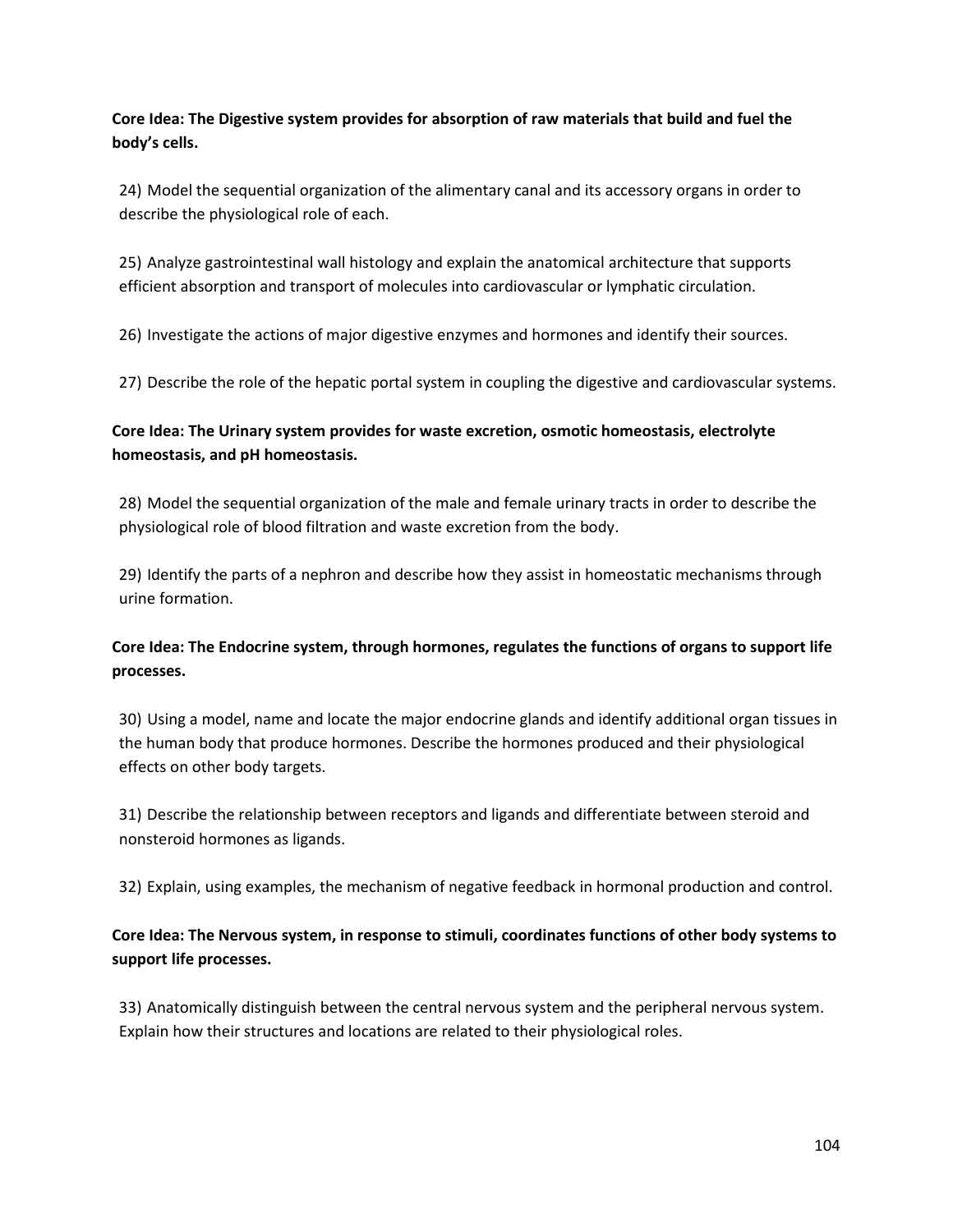34) Model the cellular and subcellular structures of neurons and explain the molecular neurophysiology of membrane potentials and the conduction of information through synaptic transmission.

35) Identify and describe the types of sensory receptors found in the human body.

36) Compare and contrast the structures and functions of the somatic nervous system and the autonomic nervous system.

37) Model the major parts of the brain and spinal cord, relating each part to its source of sensory information and/or its primary target of regulation.

38) Explain the structures, functions, and limitations of the human sensory systems (senses): hearing, balance/proprioception, sight, touch, smell, and taste.

**Core Idea: The Reproductive systems ensure the continuity of species through gametogenesis, fertilization, and embryogenesis.**

39) Identify and describe the organs of the human male and female reproductive systems that provide the physiological functions of gametogenesis, fertilization, and embryogenesis.

40) Examine the microscopic structures of the human egg and sperm and explain how their structures relate to their functions.

41) Based on the secretion of hormones, identify the endocrine tissues of the reproductive system and describe their roles in regulation of secondary sex characteristics, the female menstrual cycle, pregnancy, fetal development, and parturition.

42) Trace the major events of human development from fertilization to birth, with a focus on the development of organs and functional organ systems.

# **HAP.ETS2: Links Among Engineering, Technology, Science, and Society**

1) Research system disorders to communicate information on the known facts about the disorders and identify technology that has been developed to diagnose and/or treat the disorders.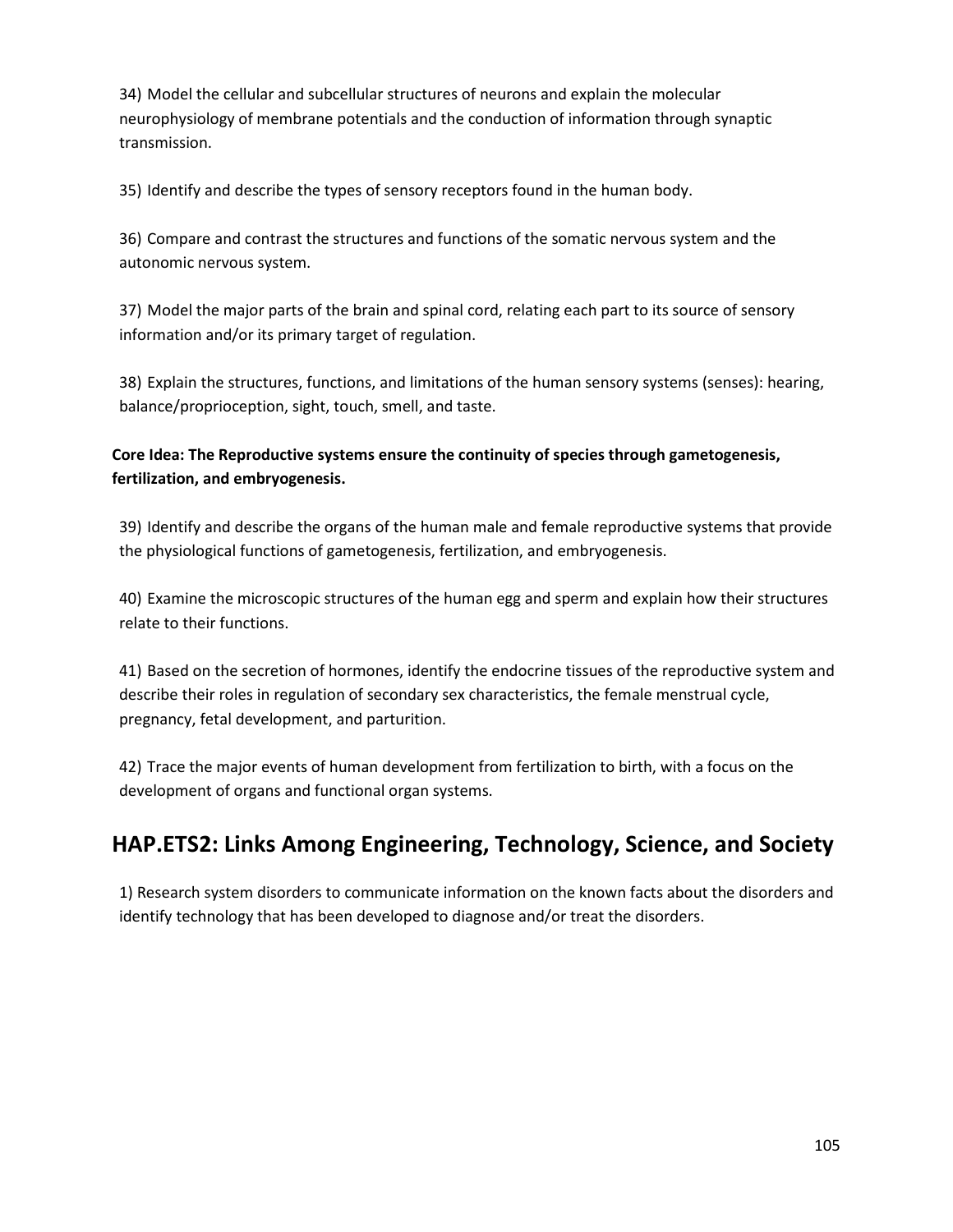#### PHYSICAL SCIENCE: COURSE OVERVIEW

These academic standards establish the core content for Physical Science courses taught in Tennessee high schools.

The major disciplinary core ideas utilized for Physical Science include:

| <b>Physical Science (PSCI)</b>                |
|-----------------------------------------------|
| <b>Physical Sciences (PS)</b>                 |
| <b>Matter and Its Interactions</b>            |
| Structure and properties of matter            |
| <b>Chemical reactions</b>                     |
| <b>Nuclear process</b>                        |
| Motion and Stability: Forces and Interactions |
| <b>Forces and motion</b>                      |
| <b>Types of interactions</b>                  |
| Stability and instability in physical         |
| systems                                       |
| Energy                                        |
| Definitions of energy                         |
| Conservation of energy and energy             |
| transfer                                      |
| Relationship between energy and<br>forces     |
| Energy in chemical processes and              |
| everyday life                                 |
|                                               |
| Waves and Their Applications in Technologies  |
| for Information Transfer                      |
| <b>Wave properties</b>                        |
| <b>Electromagnetic radiation</b>              |

Science and engineering practices are embedded in the content standards. These practices are established to meet the specific academic standards. Skills, such as pattern recognition, cause and effect, experimental design, scale and proportion, systems, structure and function, and stability, should be stressed through hands-on learning within the classroom.

Inquiry is the central action within science and engineering. The process of observation, hypothesis testing, and refinement/application of ideas should be continually incorporated within the content of this course and not taught in isolation. Inquiry activities should be appropriate for the students' abilities.

By using these academic standards, curriculum relating to this course should be developed by teachers, schools, and districts. Emphasis should be placed on critical thinking, problem solving and applications, and communication (written and verbal) of student learning. It is recommended that a minimum of 25%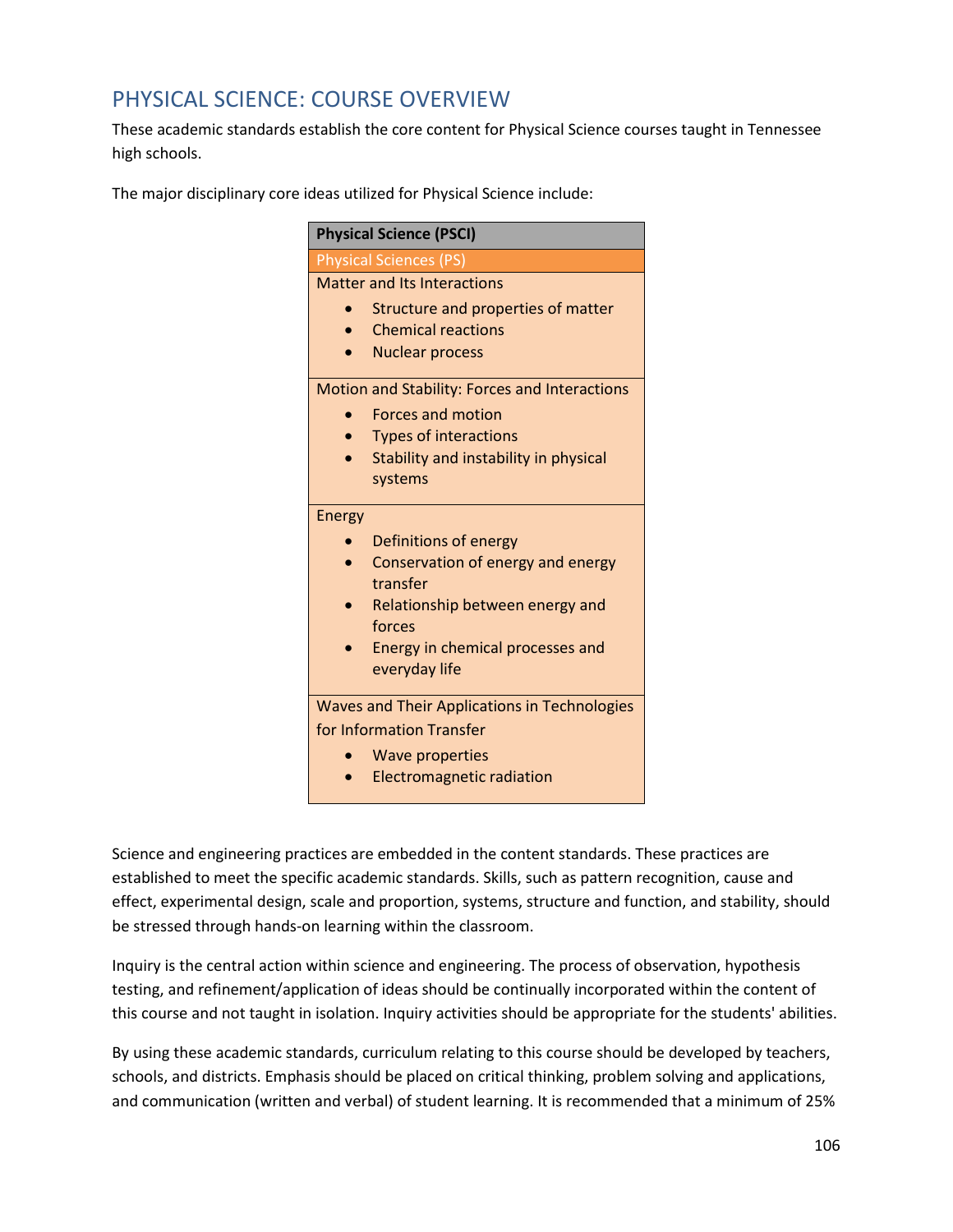of this course be devoted to hands-on learning. Equipment and materials for completion of these investigations should be available for implementation by small student groups.

Although science is a body of content knowledge consisting of theories that explain data, science is also a set of practices that use analysis and argumentation to establish, extend, and refine knowledge. The science and engineering practices are used as a means to learn science by doing science, thus combining content knowledge with skill. These practices are not intended to be a sequence of steps nor are they intended to be taught as a separate, introductory unit for the course. By combining content knowledge with skill, students discover how scientific knowledge is acquired and applied to solve problems or advance scientific knowledge further. In addition, there are seven crosscutting concepts that are fundamental to the nature of science and thus stretch across all science disciplines. The Physical Science standards have been constructed by explicitly integrating practices and crosscutting concepts, iteratively and in combination, within each core idea to provide students with a well-rounded education in science.

These academic standards should be used for the development of classroom and course-level assessments.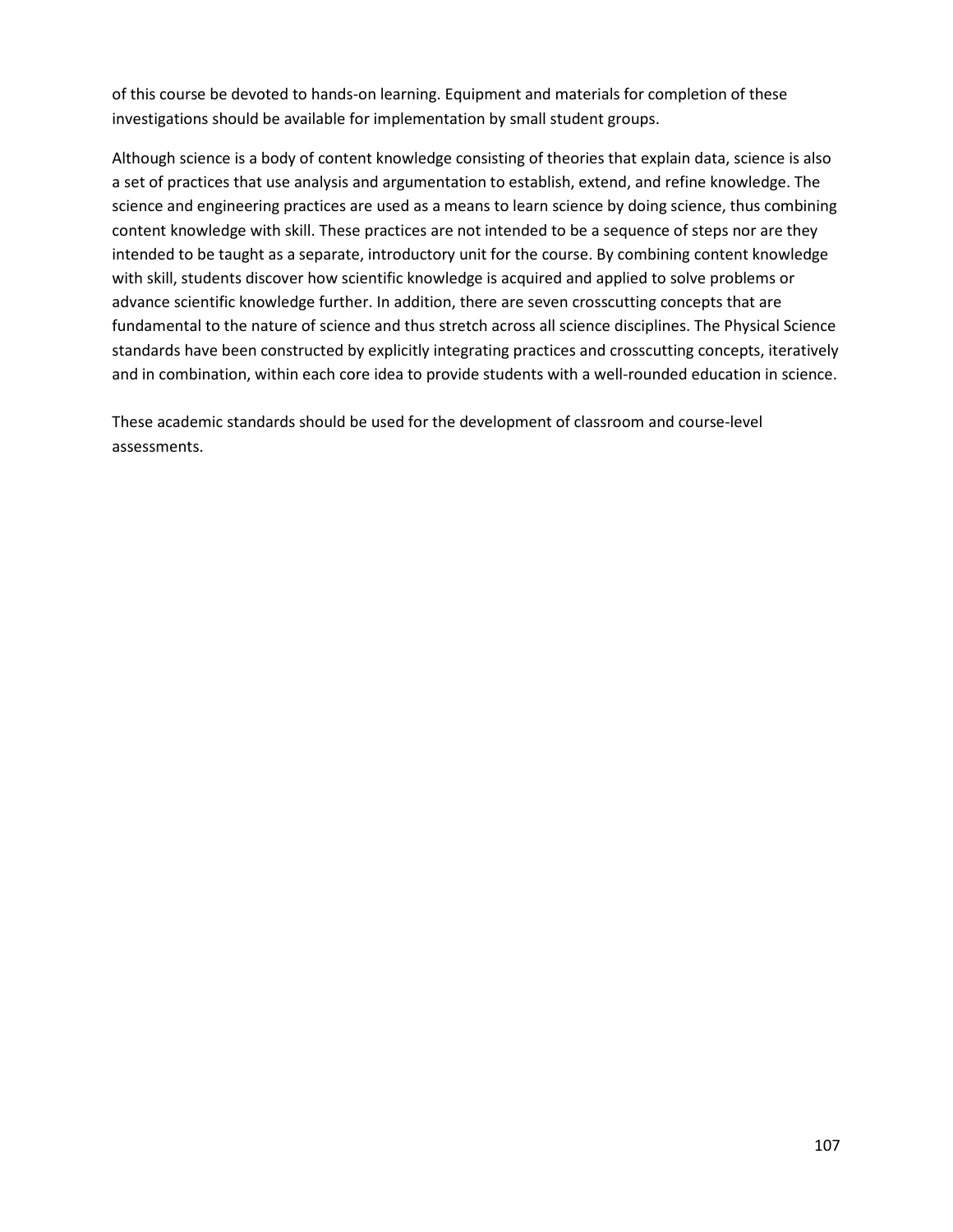#### PHYSICAL SCIENCE: ACADEMIC STANDARDS

#### **PSCI.PS1: Matter and Its Interactions**

1) Using the kinetic molecular theory and heat flow considerations, explain the changes of state for solids, liquids, gases, and plasma.

2) Graphically represent and discuss the results of an investigation involving pressure, volume, and temperature of a gas.

3) Construct a graphical organizer for the major classifications of matter using composition and separation techniques.

4) Apply scientific principles and evidence to provide explanations about physical and chemical changes.

5) Trace the development of the modern atomic theory to describe atomic particle properties and position.

6) Characterize the difference between atoms of different isotopes of an element.

7) Use the periodic table as a model to predict the relative properties of elements.

8) Using the patterns of electrons in the outermost energy level, predict how elements may combine.

9) Use the periodic table as a model to predict the formulas of binary ionic compounds. Explain and use the naming conventions for binary ionic and molecular compounds.

10) Develop a model to illustrate the claim that atoms and mass are conserved during a chemical reaction (i.e., balancing chemical equations).

11) Use models to identify chemical reactions as synthesis, decomposition, single-replacement, and double-replacement. Given the reactants, use these models to predict the products of those chemical reactions.

12) Classify a substance as acidic, basic, or neutral by using pH tools and appropriate indicators.

13) Research and communicate explanations on how acid rain is created and its impact on the ecosystem.

14) Develop models to illustrate the changes in the composition of the nucleus of the atom and the energy released during the processes of fission, fusion, and radioactive decay.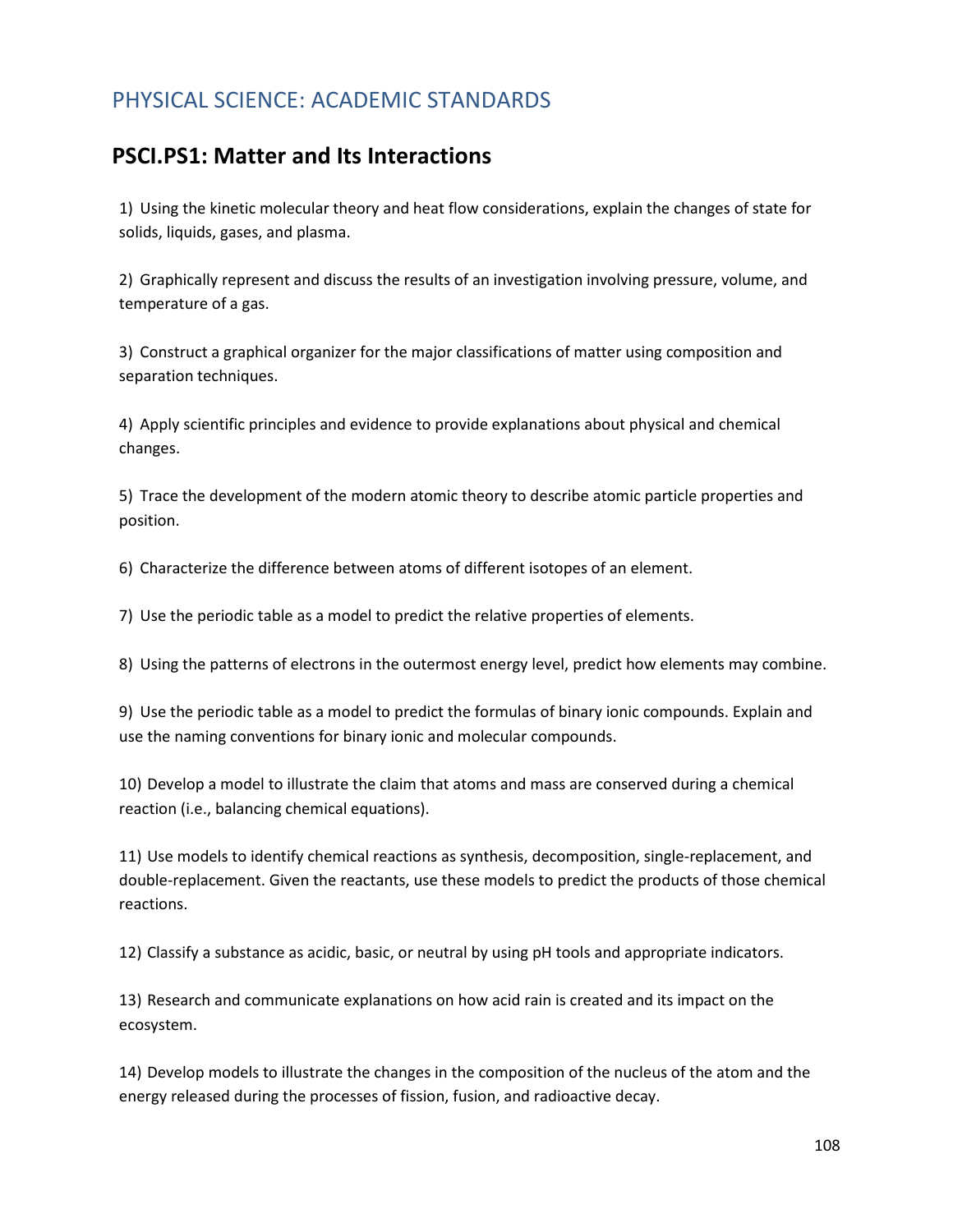15) Communicate scientific and technical information about nuclear energy and radioactive isotopes with respect to their impact on society.

## **PSCI.PS2: Motion and Stability: Forces and Interactions**

1) Use mathematical representations to show how various factors (e.g., position, time, direction of force) affect one-dimensional kinematics parameters (distance, displacement, speed, velocity, acceleration). Determine graphically the relationships among those one-dimensional kinematics parameters.

2) Algebraically solve problems involving constant velocity and constant acceleration in one-dimension. 3) Use free-body diagrams to illustrate the contact and non-contact forces acting on an object.

4) Plan and conduct an investigation to gather evidence and provide a mathematical explanation about the relationship between force, mass, and acceleration. Solve related problems using F=ma.

5) Use mathematical representations to support the claim that the total momentum of a system of objects is conserved when there is no net force on the system.

6) Apply scientific and engineering ideas to design, evaluate, and refine a device that minimizes the force on an object during a collision.

7) Plan and conduct an investigation to provide evidence that an electric current can produce a magnetic field.

## **PSCI.PS3: Energy**

1) Identify and give examples of the various forms of energy (kinetic, gravitational potential, elastic potential) and solve mathematical problems regarding the work-energy theorem and power.

2) Plan and conduct an investigation to provide evidence that thermal energy will move as heat between objects of two different temperatures, resulting in a more uniform energy distribution (temperature) among the objects.

3) Design, build, and refine a device within design constraints that has a series of simple machines to transfer energy and/or do mechanical work.

4) Collect data and present your findings regarding the law of conservation of energy and the efficiency, mechanical advantage, and power of the refined device.

5) Investigate the relationships among kinetic, potential, and total energy within a closed system (the law of conservation of energy).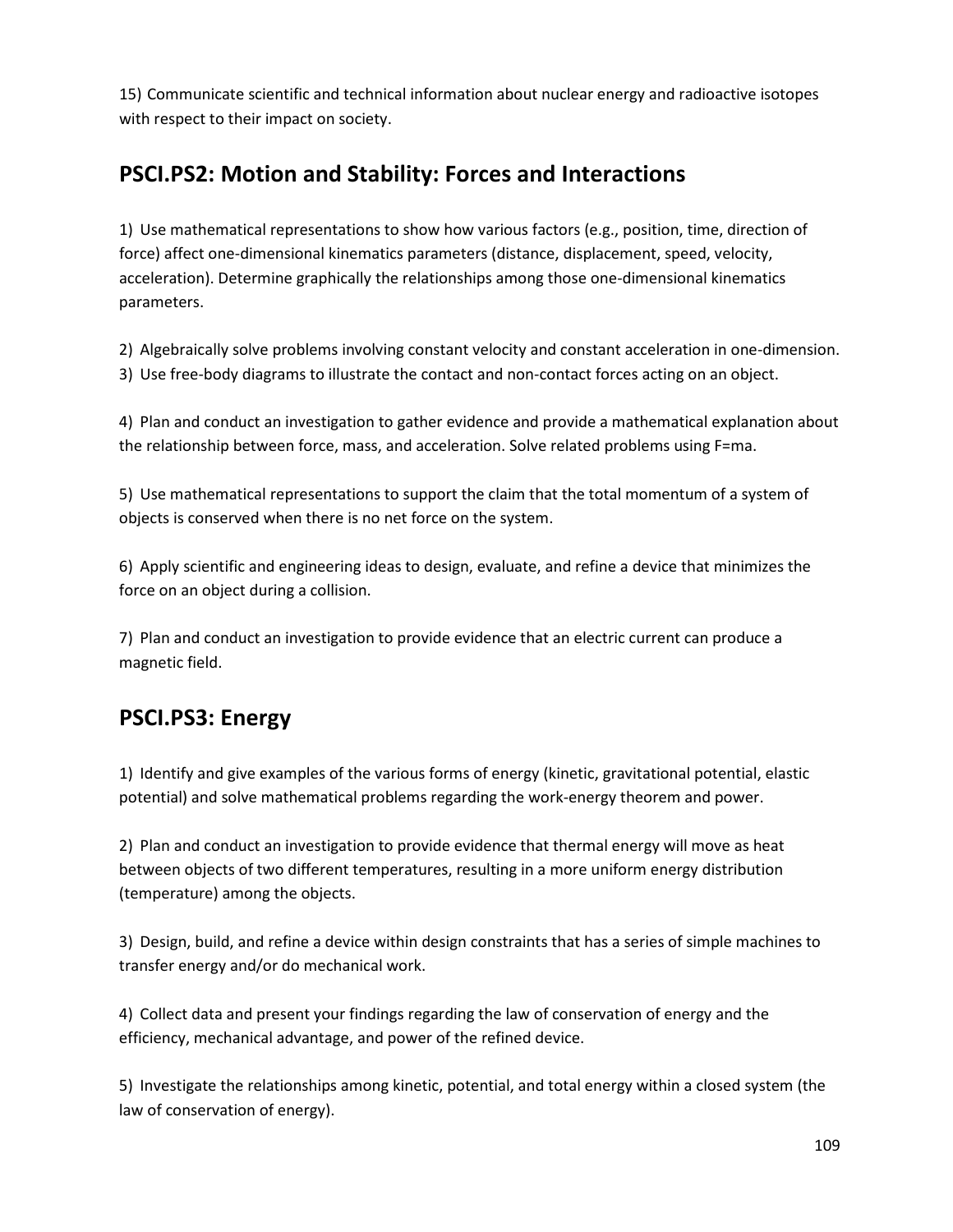6) Determine the mathematical relationships among heat, mass, specific heat capacity, and temperature change using the equation  $Q = mCp\Delta T$ .

7) Demonstrate Ohm's Law through the design and construction of simple series and parallel circuits.

8) Plan and conduct an experiment using a controlled chemical reaction to transfer thermal energy and/or do mechanical work.

9) Demonstrate the impact of the starting amounts of reacting substances upon the energy released.

# **PSCI.PS4: Waves and Their Applications in Technologies for Information Transfer**

1) Use scientific reasoning to compare and contrast the properties of transverse and longitudinal waves and give examples of each type.

2) Design/conduct an investigation and interpret gathered data to explain how mechanical waves transmit energy through a medium.

3) Develop and use mathematical models to represent the properties of waves including frequency, amplitude, wavelength, and speed.

4) Describe and communicate the similarities and differences across the electromagnetic spectrum. Research methods and devices used to measure these characteristics.

5) Research and communicate scientific explanations about how electromagnetic waves are used in modern technology to produce, transmit, receive, and store information. Examples include: medical imaging, cell phones, and wireless networks.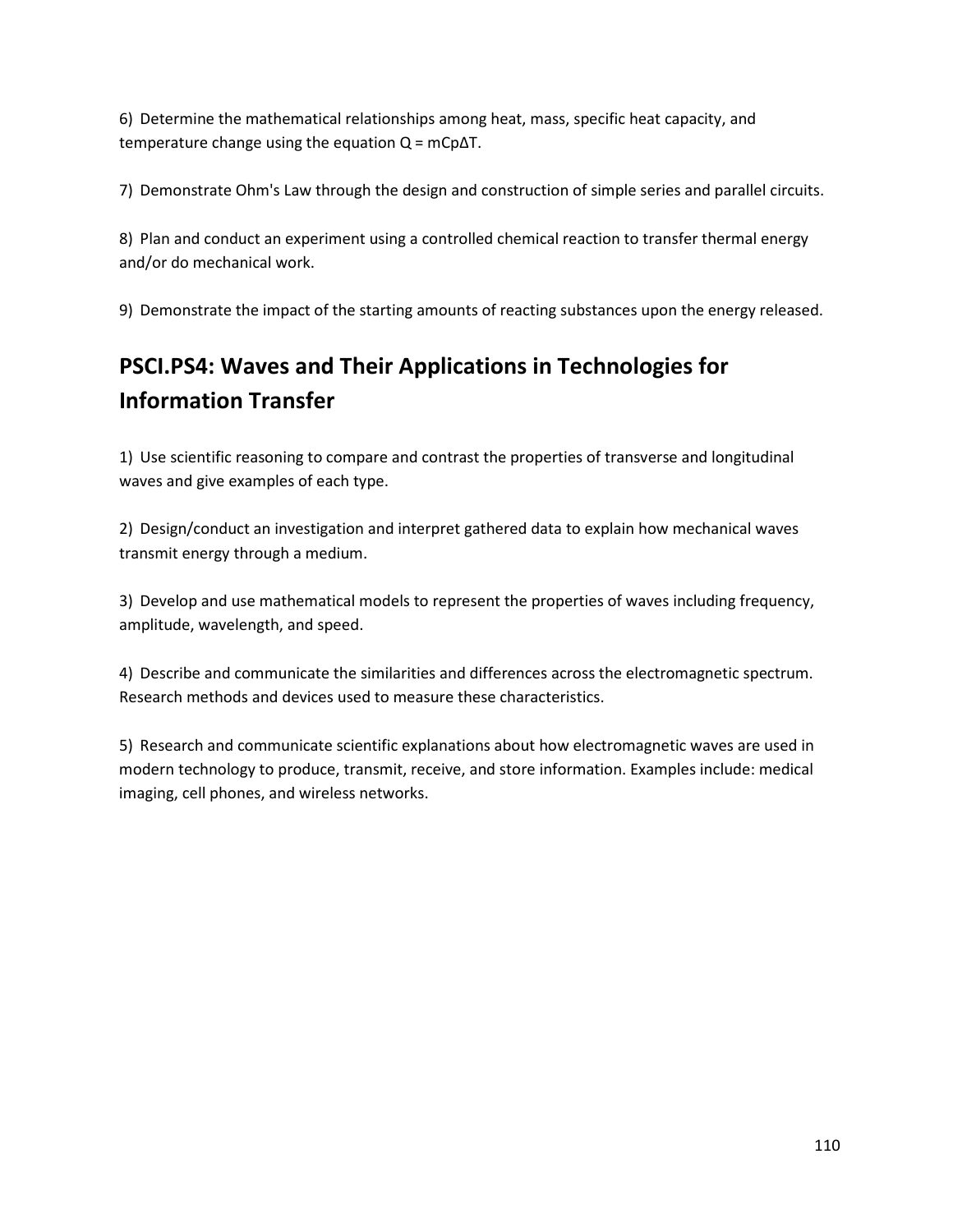#### PHYSICAL WORLD CONCEPTS: COURSE OVERVIEW

These academic standards constitute the core content for Physical World Concepts taught in Tennessee high schools.

The major disciplinary core ideas utilized for Physical World Concepts include:

| <b>Physical World Concepts (PWC)</b>                |  |  |
|-----------------------------------------------------|--|--|
| <b>Physical Sciences (PS)</b>                       |  |  |
| <b>Matter and Its Interactions</b>                  |  |  |
| Structure and properties of matter                  |  |  |
| <b>Nuclear process</b>                              |  |  |
| Motion and Stability: Forces and Interactions       |  |  |
| <b>Forces and motion</b>                            |  |  |
| <b>Types of interactions</b>                        |  |  |
| Stability and instability in physical               |  |  |
| systems                                             |  |  |
| Energy                                              |  |  |
| Definitions of energy                               |  |  |
| Conservation of energy and energy<br>transfer       |  |  |
| Energy in chemical processes and                    |  |  |
| everyday life                                       |  |  |
| <b>Waves and Their Applications in Technologies</b> |  |  |
| for Information Transfer                            |  |  |
| <b>Wave properties</b>                              |  |  |
| <b>Electromagnetic radiation</b>                    |  |  |

The goal of Physical World Concepts is to provide a strong foundation for all students taking higher level science courses. This course ensures that students understand how the physical world functions. Physical World Concepts uses science, engineering practices, and inquiry to challenge students to work though scientific endeavors. The course provides the skills that accomplish the goals of critical thinking, group dynamics, curiosity, and the ability to generate high ordered questions.

These academic standards are integrated into a hands-on lab based course. It is strongly encouraged that 45% of the course be based on experimentation and data collection. This sets the stage for proper laboratory methodology in future academic courses.

Students pursuing STEM as a post-secondary major will have the necessary preparation for success in college work, through the exposure to the engineering design process and data collecting laboratory experiments.

Although science is a body of content knowledge consisting of theories that explain data, science is also a set of practices that use analysis and argumentation to establish, extend, and refine knowledge. The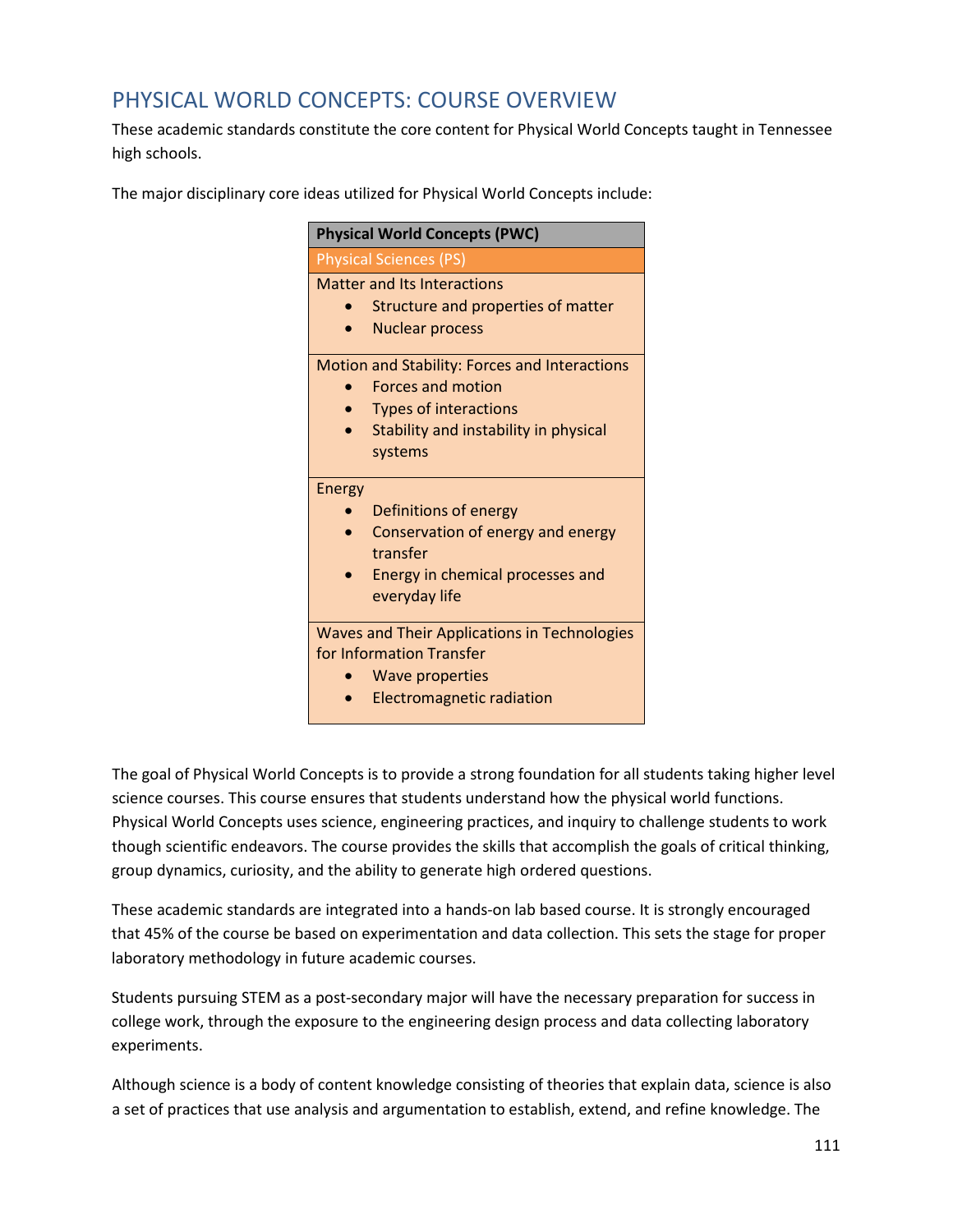science and engineering practices are used as a means to learn science by doing science, thus combining content knowledge with skill. These practices are not intended to be a sequence of steps nor are they intended to be taught as a separate, introductory unit for the course. By combining content knowledge with skill, students discover how scientific knowledge is acquired and applied to solve problems or advance scientific knowledge further. In addition, there are seven crosscutting concepts that are fundamental to the nature of science and thus stretch across all science disciplines. The Physical World Concepts standards have been constructed by explicitly integrating practices and crosscutting concepts, iteratively and in combination, within each core idea to provide students with a well-rounded education in science.

These academic standards should be used in order to develop classroom and course-level assessments.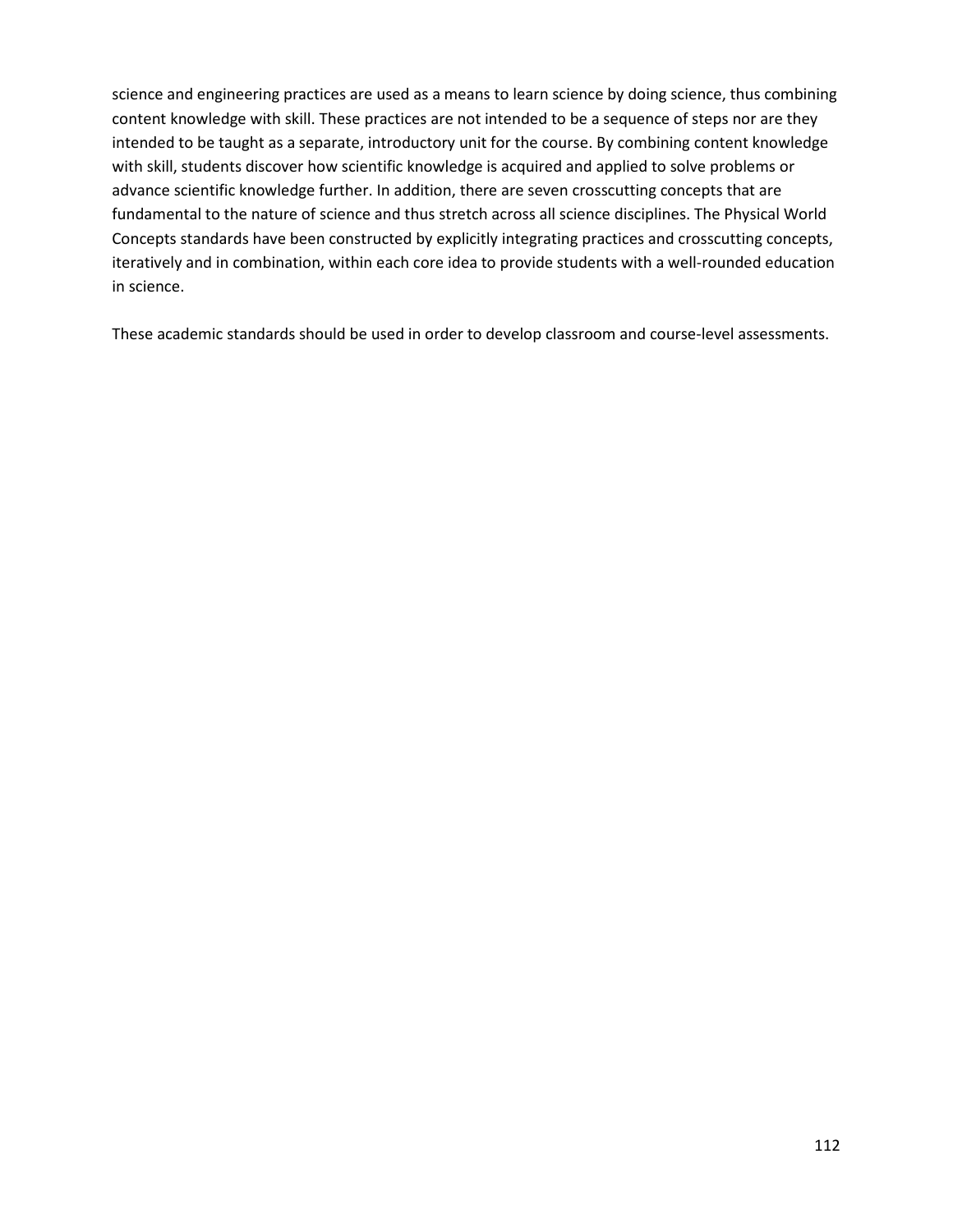### PHYSICAL WORLD CONCEPTS: ACADEMIC STANDARDS

#### **PWC.PS1: Matter and Its Interactions**

1) Using the Bohr model of an atom, describe the following features and components of an atom: protons, neutrons, electrons, mass, number and types of particles, structure, and organization.

2) Use the kinetic molecular theory to explain how molecular motion is related to internal energy, temperature, heat, phase change, and expansion and contraction.

3) Use data collected from a calorimeter to construct a phase diagram to explain both the constant temperature and linearly changing segments of a graph.

4) Describe three forms of radioactivity in terms of changes in atomic number and mass number in order to write balanced equations for the three forms of radioactive decay.

5) Create a model that illustrates the difference between nuclear fission and nuclear fusion in terms of transmutation.

6) Through experimental data collections, investigate the concept of half-life.

#### **PWC.PS2: Motion and Stability: Forces and Interactions**

1) Investigate, measure, calculate, and analyze the relationship among position, displacement, velocity, acceleration, and time.

2) Explore characteristics of rectilinear motion and create distance-time graphs and velocity-time graphs.

3) Explain how Newton's first law applies to objects at rest and objects moving at a constant velocity.

4) Using Newton's second law, analyze the relationship among the net force acting on a body, the mass of the body, and the resulting acceleration though mathematical and graphical methods.

5) Apply Newton's third law to identify the interacting forces between two bodies.

6) Understand that the two-dimensional movement of an object can be explained as a combination of its horizontal and vertical components of motion.

7) Analyze the general relationship between net force, acceleration, and motion for an object undergoing uniform circular motion.

8) Describe the nature and magnitude of frictional forces.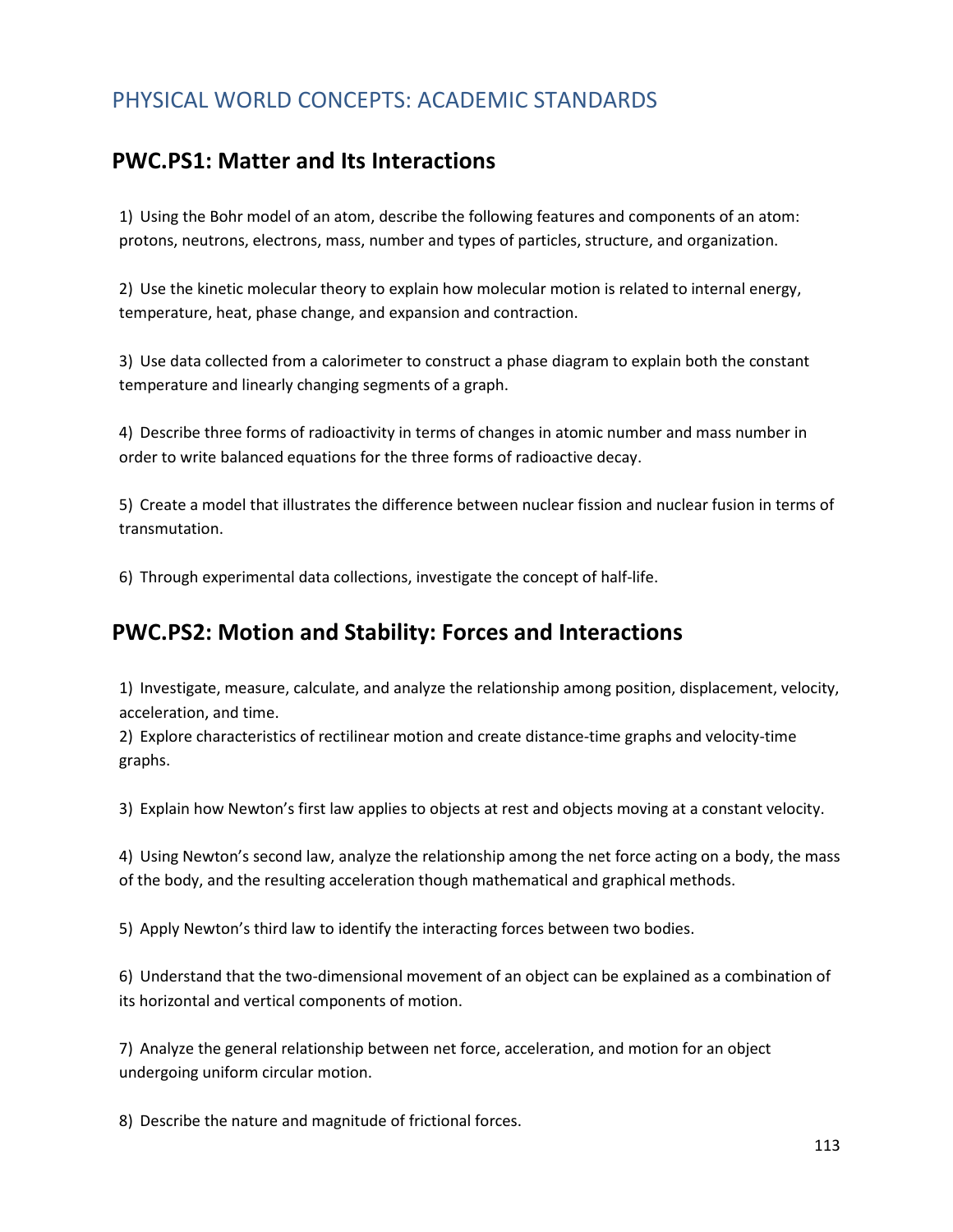9) Quantify interactions between objects to show that the total momentum is conserved in both elastic collisions and inelastic collisions.

10) Determine the impulse required to produce a change in momentum.

11) Using the law of universal gravitation, predict how gravitational force will change when the distance between two masses changes or the mass of one object changes.

12) Distinguish between mass and weight using SI units.

13) Represent the force conditions that exist for a system in equilibrium.

14) Through the use of force diagrams, explain why objects float or sink in terms of force and density.

15) Experimentally investigate the buoyant force exerted on floating and submerged objects.

16) Demonstrate the effects of Bernoulli's principle on fluid motion.

#### **PWC.PS3: Energy**

1) Investigate the definitions of force, work, power, kinetic energy, and potential energy.

2) Analyze the characteristics of energy and conservation of energy including friction, gravitational potential energy, and kinetic energy.

3) Compare and contrast the following ways in which energy is stored in a system: mechanical, electrical, chemical, and nuclear.

4) Describe various ways in which energy is transferred from one system to another (mechanical contact, thermal conduction, and electromagnetic radiation).

5) Demonstrate how or explain that energy is conserved in an isolated system even if transformations occur within the system (i.e., chemical to electrical, electrical to mechanical).

6) Calculate quantitative relationships associated with the conservation of energy.

7) Describe various ways in which matter and energy interact.

8) Mathematically quantify the relationship among electrical potential, current, and resistance in an ohmic system.

9) Relate the first law of thermodynamics as an application of the law of conservation of energy.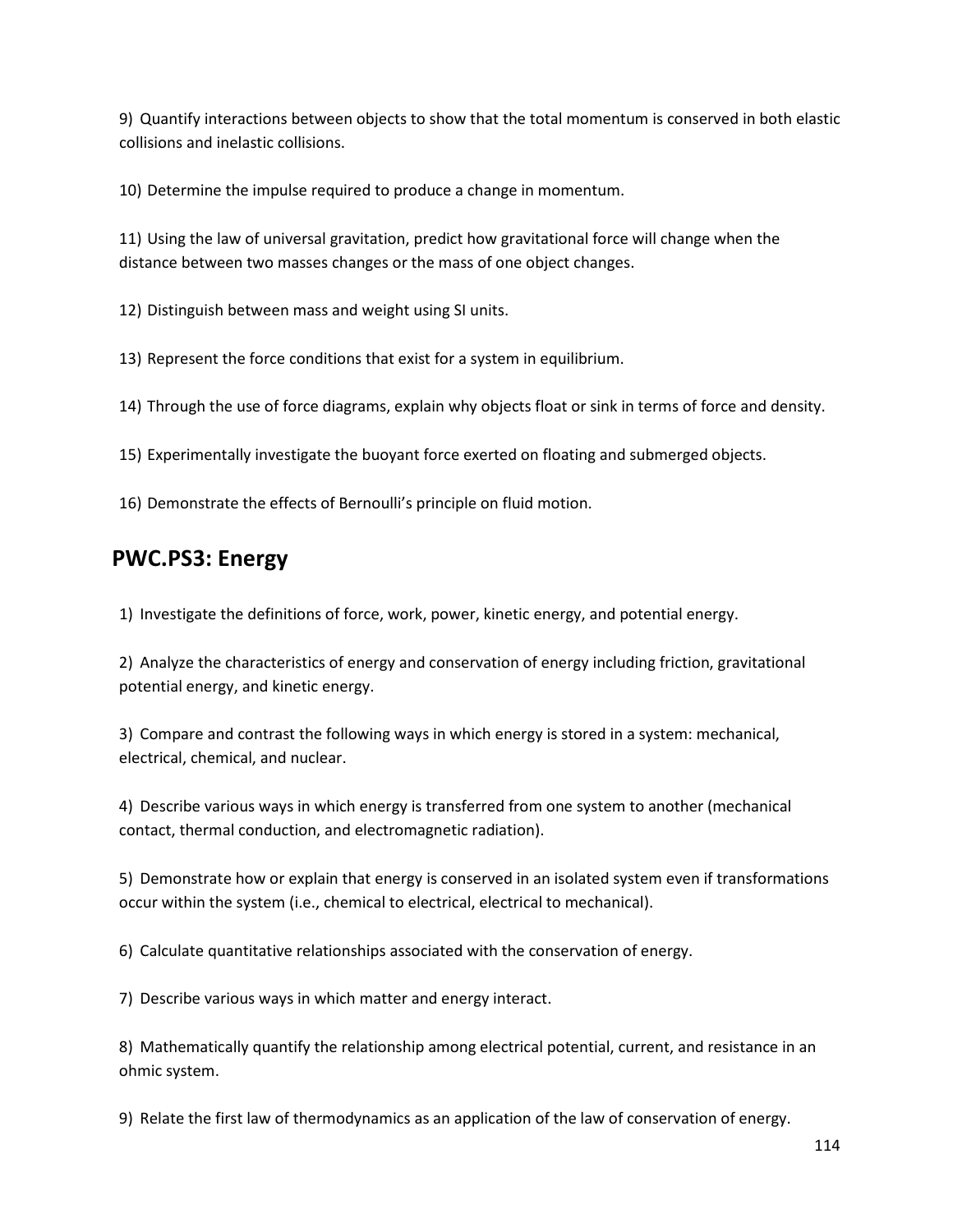10) Analyze the relationship between energy transfer and disorder in the universe (second law of thermodynamics).

# **PWC.PS4: Waves and Their Applications in Technologies for Information Transfer**

1) Build a model of a wave that describes the following characteristics of longitudinal waves and transverse waves: wavelength, frequency, period, amplitude, and velocity.

2) Quantify the relationship among the frequency, wavelength, and the speed of a wave.

3) Compare and contrast the properties and the applications of mechanical and electromagnetic waves.

4) Explain the relationship between the wavelength of light absorbed or released by an atom or molecule and the transfer of a discrete amount of energy.

5) Experimentally explore the additive and subtractive properties associated with color formation.

- 6) Using real world application, explain the principle of the Doppler Effect.
- 7) Investigate reflection, refraction, diffraction, and interference of waves.

8) Explain what function sound resonance has in practical form.

9) Analyze the application of polarization.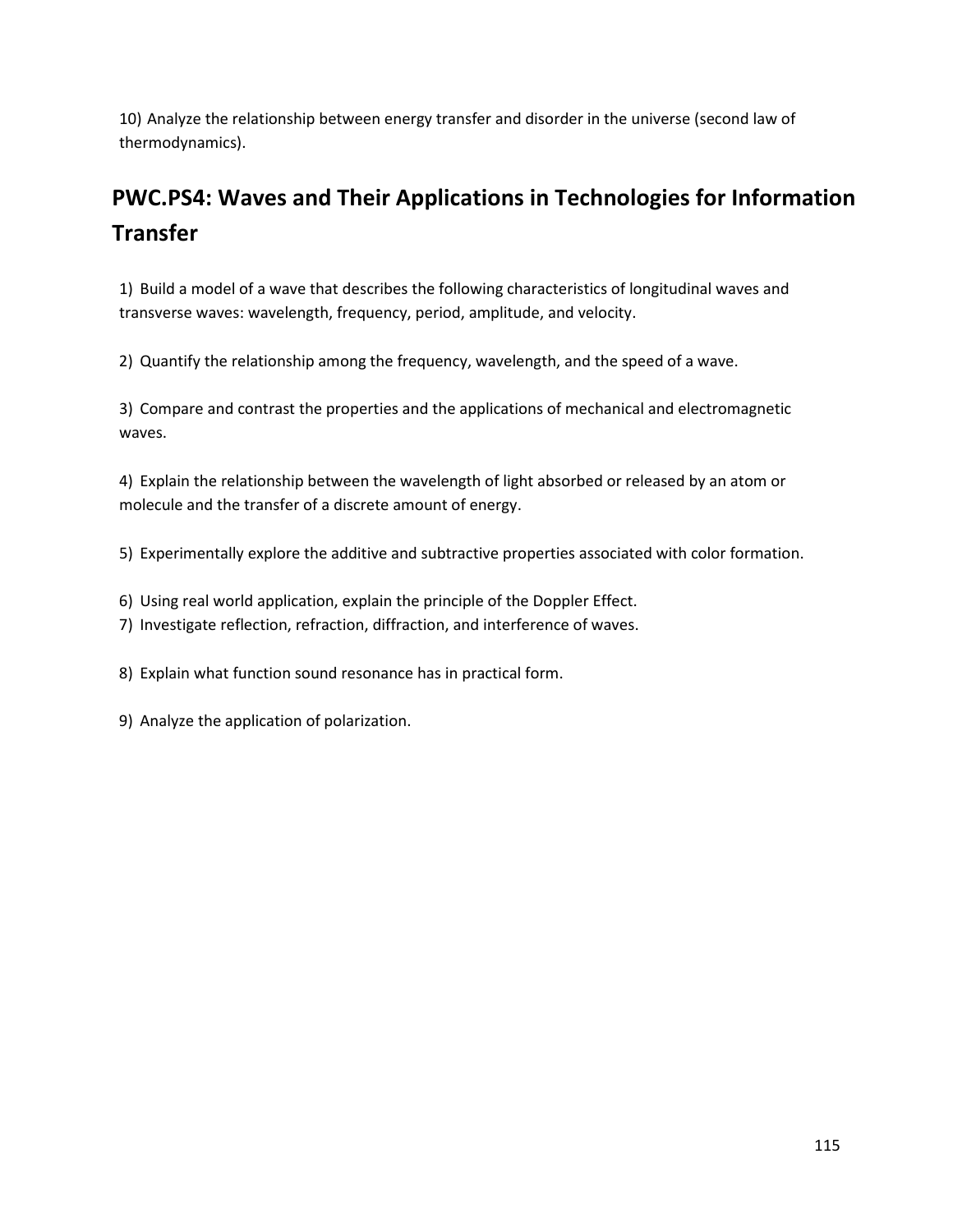#### PHYSICS: COURSE OVERVIEW

The Physics academic standards were written to establish the core content and practices for all schools in the state of Tennessee. The core and component ideas in the Physical Sciences section in *A*  Framework for K-12 Science Education: Practices, Crosscutting Concepts, and Core Ides were used to subdivide the Physics course content into four sections:

|               | <b>Physical Sciences (PS)</b>                 |
|---------------|-----------------------------------------------|
|               |                                               |
|               | Matter and Its Interactions                   |
|               | Structure and properties of matter            |
|               | <b>Chemical reactions</b>                     |
|               | <b>Nuclear process</b>                        |
|               | Motion and Stability: Forces and Interactions |
|               | <b>Forces and motion</b>                      |
|               | <b>Types of interactions</b>                  |
|               | Stability and instability in physical         |
|               | systems                                       |
| <b>Energy</b> |                                               |
|               | Definitions of energy                         |
|               | Conservation of energy and energy             |
|               | transfer                                      |
|               | Relationship between energy and               |
|               | forces                                        |
|               | Energy in chemical processes and              |
|               | everyday life                                 |
|               | Waves and Their Applications in Technologies  |
|               | for Information Transfer                      |
| $\bullet$     | <b>Wave properties</b>                        |
|               | <b>Electromagnetic radiation</b>              |
|               | Information technologies and                  |
|               | instrumentation                               |

#### *PS1: Matter and Its Interactions*

Properties of matter give rise to fields and forces. Students should understand that there are only a few properties of matter at a fundamental level and that these properties (charge, mass, spin) give rise to the fields and forces that exist as we understand them.

#### *PS2: Motion and Stability: Forces and Interactions*

An understanding of the forces and interactions between objects is important for describing an object's motion and determining the stability in a system. Students should understand that forces between objects arise from four types of interactions (gravitational, electromagnetism, and strong and weak nuclear interactions) and that some physical systems are more stable than others.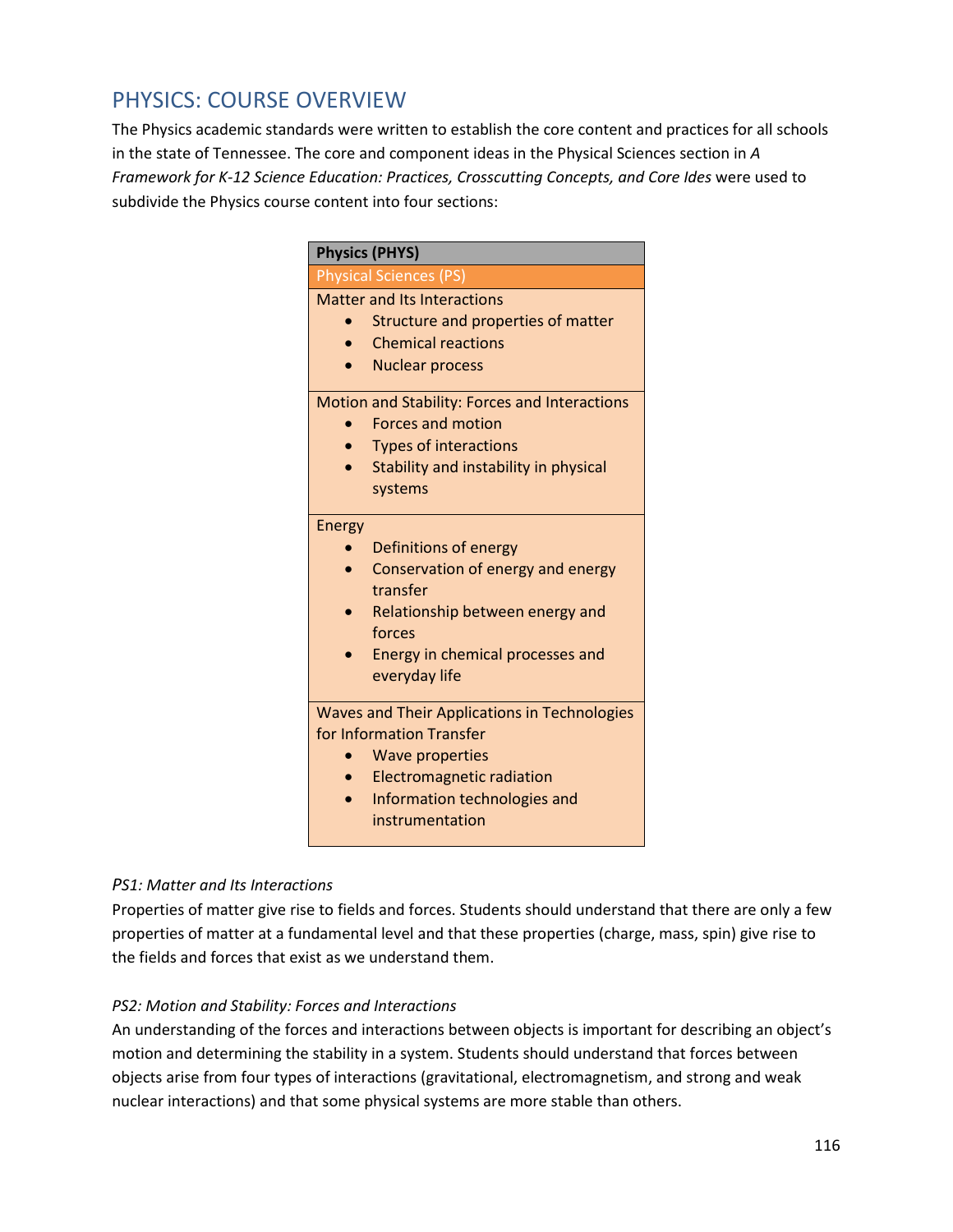#### *PS3: Energy*

The concept of the transfer of energy in or out of a system can be explained and predicted. Students should understand the conservation of energy, how it is stored and transferred, the relationship between forces and how they are related to energy, and how we use energy in our everyday life.

#### *PS4: Waves and Their Applications in Technologies for Information Transfer*

Optics is the study of the interaction of optical photons (within the human visible range) with matter. These standards encompass the speed of light in a vacuum and other media, as well as diffraction, refraction, and the interference properties of light.

Throughout the Physics course, the seven crosscutting concepts should be reinforced in the appropriate context both in the classroom and hands-on experimentation. These standards also incorporate the core and component ideas in engineering, technology, and applications of science (cited throughout the standards) and should be implemented in this course.

Although science is a body of content knowledge consisting of theories that explain data, science is also a set of practices that use analysis and argumentation to establish, extend, and refine knowledge. The science and engineering practices are used as a means to learn science by doing science, thus combining content knowledge with skill. These practices are not intended to be a sequence of steps nor are they intended to be taught as a separate, introductory unit for the course. By combining content knowledge with skill, students discover how scientific knowledge is acquired and applied to solve problems or advance scientific knowledge further. In addition, there are seven crosscutting concepts that are fundamental to the nature of science and thus stretch across all science disciplines. The Physics standards have been constructed by explicitly integrating practices and crosscutting concepts, iteratively and in combination, within each core idea to provide students with a well-rounded education in science.

These standards were written to allow students to engage in scientific reasoning, critique, creative thinking, and applied learning through hands-on investigations.

These academic standards should be used in order to develop classroom and course-level assessments.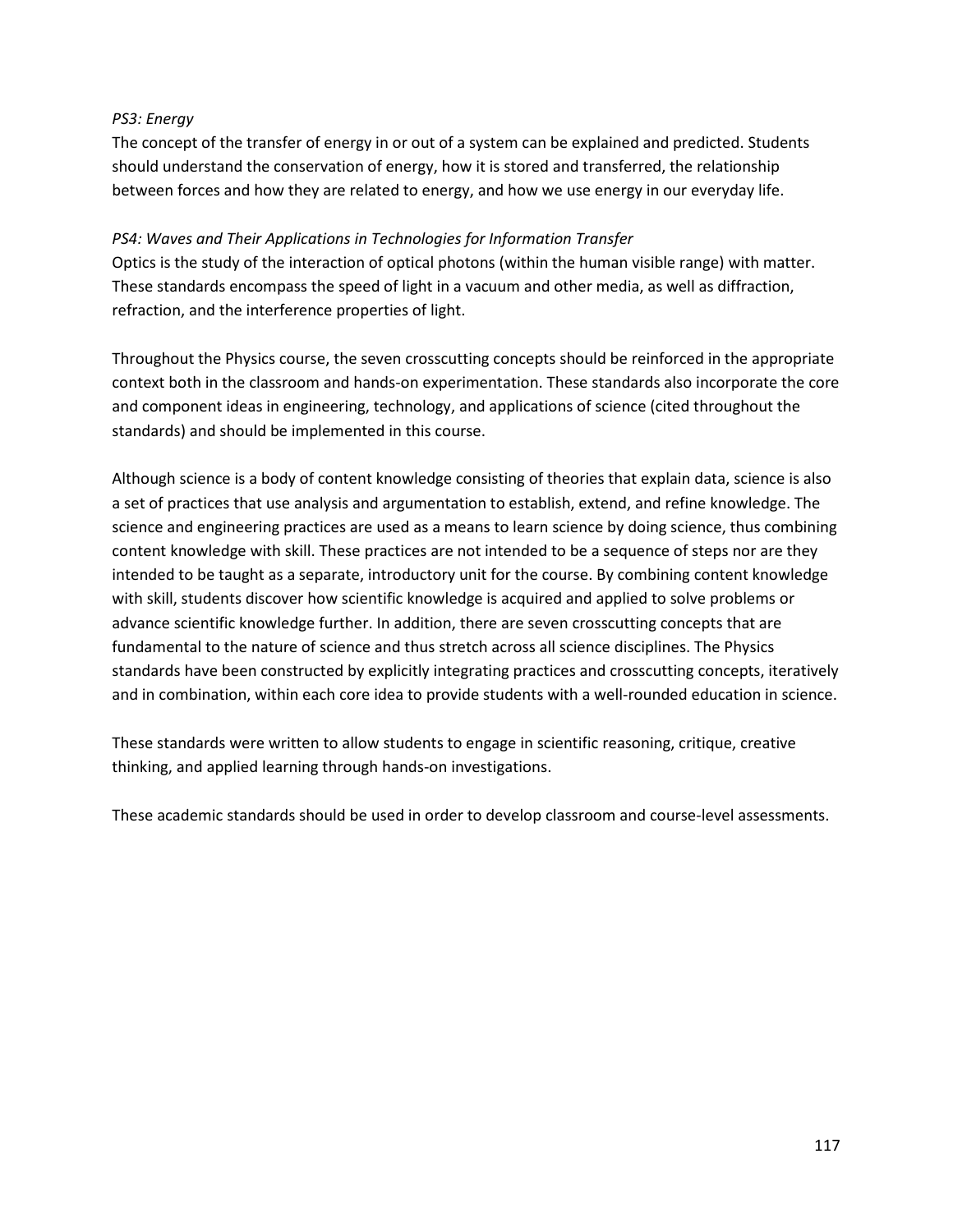#### PHYSICS: ACADEMIC STANDARDS

#### **PHYS.PS1: Matter and Its Interactions**

1) Develop models to illustrate the changes in the composition of the nucleus of an atom and the energy released during the processes of fission, fusion, and radioactive decay.

2) Recognize and communicate examples from everyday life that use radioactive decay processes.

3) Investigate and evaluate the expression for calculating the percentage of a remaining atom (N(t)=N0e-λt) using simulated models, calculations, and/or graphical representations. Define the halflife (t1/2) and decay constant λ. Perform an investigation on probability and calculate half-life from acquired data (does not require use of actual radioactive samples).

#### **PHYS.PS2: Motion and Stability: Forces and Interactions**

1) Investigate and evaluate the graphical and mathematical relationship (using either manual graphing or computers) of one-dimensional kinematic parameters (distance, displacement, speed, velocity, acceleration) with respect to an object's position, direction of motion, and time.

2) Algebraically solve problems involving constant velocity and constant acceleration in one-dimension.

3) Algebraically solve problems involving arc length, angular velocity, and angular acceleration. Relate quantities to tangential magnitudes of translational motion.

4) Use free-body diagrams to illustrate the contact and non-contact forces acting on an object. Use the diagrams in combination with graphical or component-based vector analysis and with Newton's first and second laws to predict the position of the object on which the forces act in a constant net force scenario.

5) Gather evidence to defend the claim of Newton's first law of motion by explaining the effect that balanced forces have upon objects that are stationary or are moving at constant velocity.

6) Using experimental evidence and investigations, determine that Newton's second law of motion defines force as a change in momentum, F = Δp/Δt.

7) Plan, conduct, and analyze the results of a controlled investigation to explore the validity of Newton's second law of motion in a system subject to a net unbalanced force, Fnet = ma or Fnet = Δp/Δt.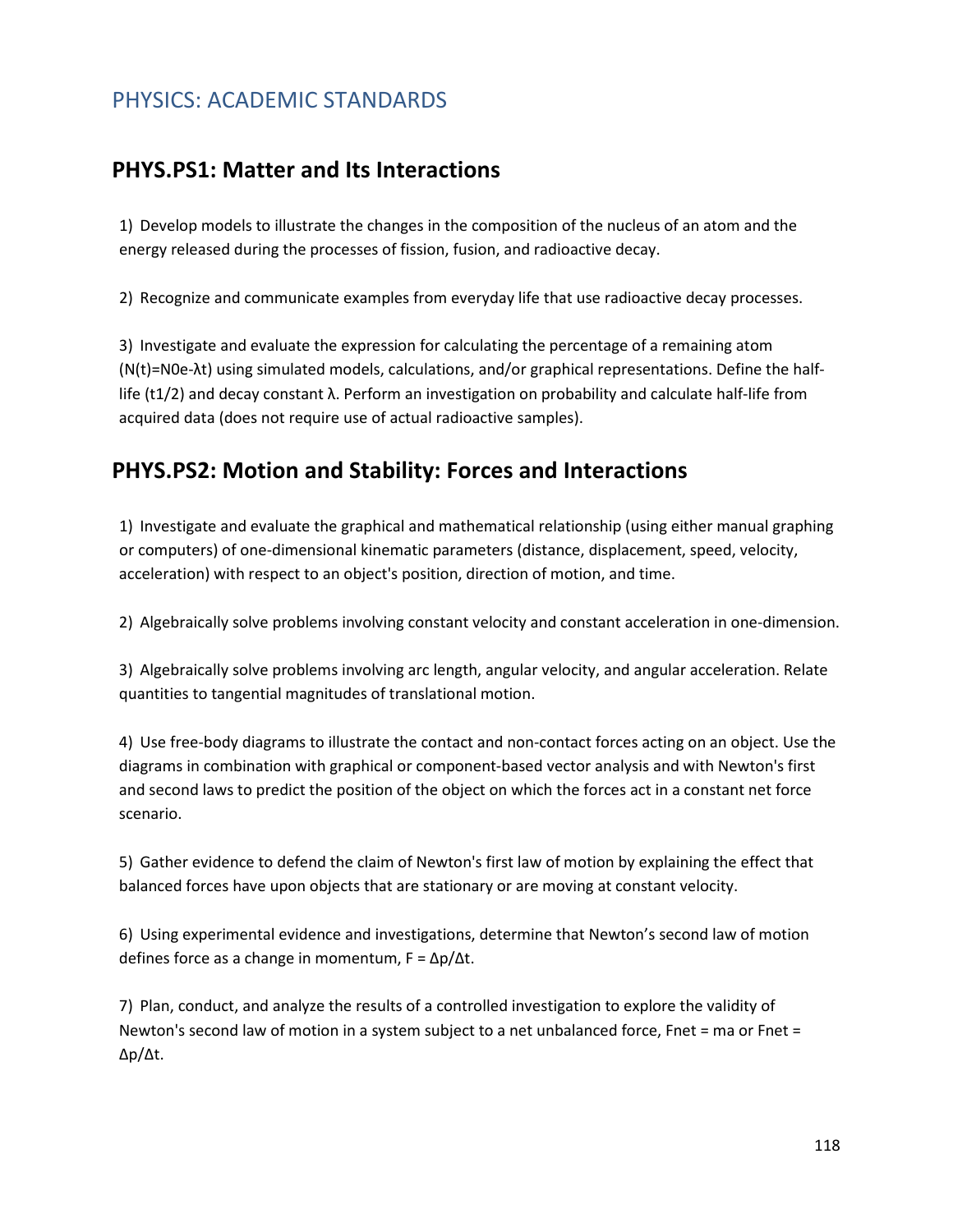8) Use examples of forces between pairs of objects involving gravitation, electrostatic, friction, and normal forces to explain Newton's third law.

9) Use Newton's law of universal gravitation,  $F=G\frac{m_1m_2}{r^2}$ , to calculate the gravitational forces, mass, or distance separating two objects with mass, given the information about the other quantities.

10) Describe and mathematically determine the electrostatic interaction between electrically charged particles using Coulomb's law,  $\bm{F_e} = k_e \frac{q_1 q_2}{r^2}$ . Compare and contrast Coulomb's law and gravitational force, notably with respect to distance.

11) Develop and apply the impulse-momentum theorem along with scientific and engineering ideas to design, evaluate, and refine a device that minimizes the force on an object during a collision (e.g., helmet, seatbelt, parachute).

12) Use experimental evidence to demonstrate that air resistance is a velocity dependent drag force that leads to terminal velocity.

13) Develop a model to predict the range of a two-dimensional projectile based upon its starting height, initial velocity, and angle at which it was launched.

14) Plan and conduct an investigation to provide evidence that a constant force perpendicular to an object's motion is required for uniform circular motion ( $F = m \nu 2 / r$ ).

### **PHYS.PS3: Energy**

1) Identify and calculate different types of energy and their transformations (thermal, kinetic, potential, including magnetic and electrical potential energies) from one form to another in a system.

2) Investigate conduction, convection, and radiation as a mechanism for the transfer of thermal energy.

3) Use the principle of energy conservation and mathematical representations to quantify the change in energy of one component of a system when the energy that flows in and out of the system and the change in energy of the other components is known.

4) Assess the validity of the law of conservation of linear momentum (p=mv) by planning and constructing a controlled scientific investigation involving two objects moving in one-dimension.

5) Construct an argument based on qualitative and quantitative evidence that relates the change in temperature of a substance to its mass and heat energy added or removed from a system.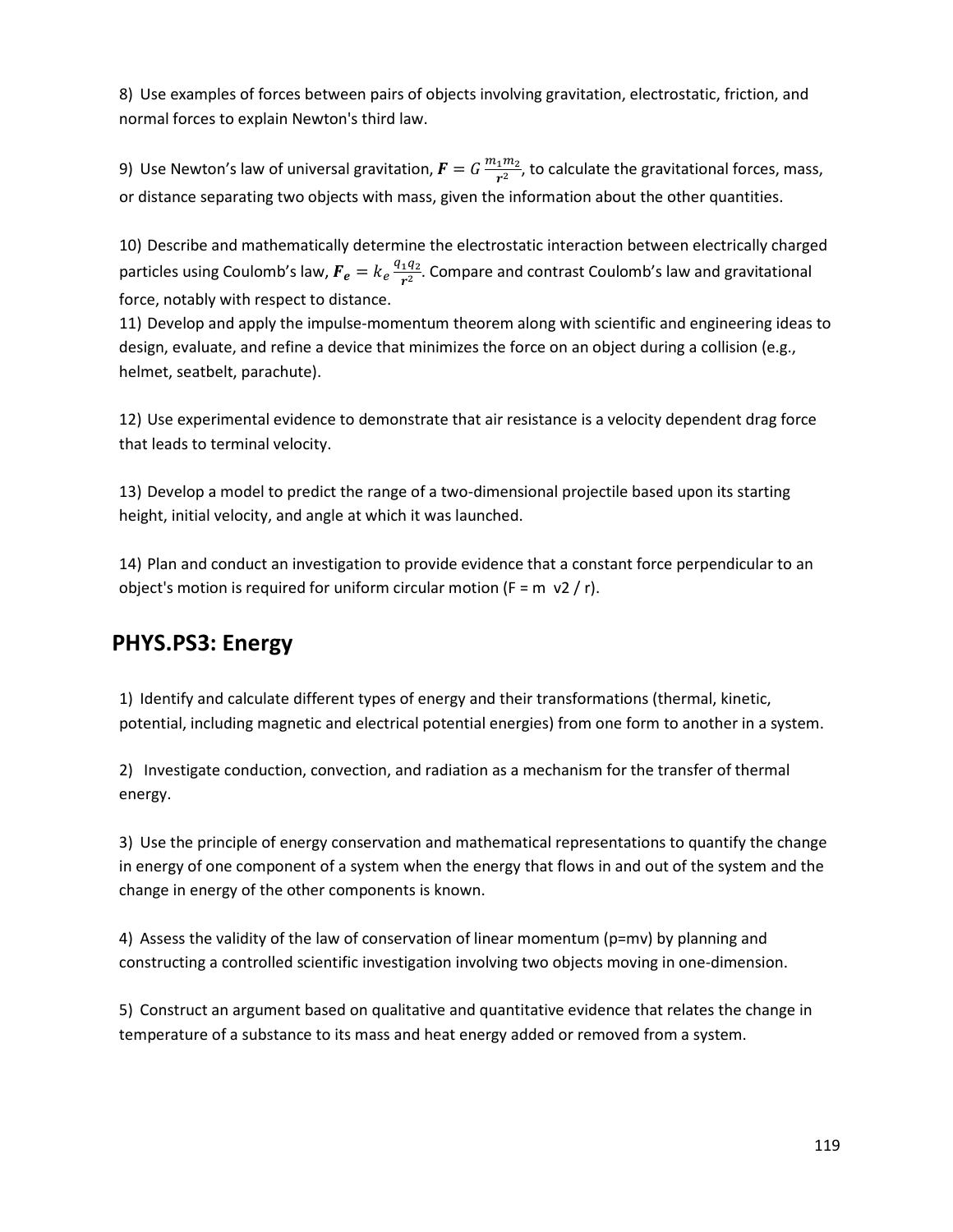6) Define power and solve problems involving the rate of energy production or consumption ( $P =$ ΔE/Δt). Explain and predict changes in power consumption based on changes in energy demand or elapsed time. Investigate power consumption and power production systems in common use.

7) Investigate and evaluate the laws of thermodynamics and use them to describe internal energy, heat, and work.

8) Communicate scientific ideas to describe how forces at a distance are explained by fields (gravitational, electric, and magnetic) permeating space. Explain how energy is contained within the field and how the energy changes when the objects generating and interacting with the field change their relative positions.

9) Describe, compare, and diagrammatically represent both electric and magnetic fields. Qualitatively predict the motion of a charged particle in each type of field, but avoid situations where the two types of fields are combined in the same region of space. Restrict magnetic fields to those that are parallel or perpendicular to the path of a charged particle.

10) Develop a model (sketch, CAD drawing, etc.) of a resistor circuit or capacitor circuit and use it to illustrate the behavior of electrons, electrical charge, and energy transfer.

11) Investigate Ohm's law (I=V/R) by conducting an experiment to determine the relationships between current and voltage, current and resistance, and voltage and resistance.

12) Apply the law of conservation of energy and charge to assess the validity of Kirchhoff's loop and junction rules when algebraically solving problems involving multi-loop circuits.

13) Predict the energy stored by a capacitor and how charge flows among capacitors connected in series or parallel.

14) Recognize and communicate information about energy efficiency and/or inefficiency of machines used in everyday life.

15) Compare and contrast the process, design, and performance of numerous next-generation energy sources (hydropower, wind power, solar power, geothermal power, biomass power, etc.).

# **PHYS.PS4: Waves and Their Applications in Technologies for Information Transfer**

1) Know wave parameters (i.e., velocity, period, amplitude, frequency, angular frequency) as well as how these quantities are defined in the cases of longitudinal and transverse waves.

2) Describe parameters of a medium that affect the propagation of a sound wave through it.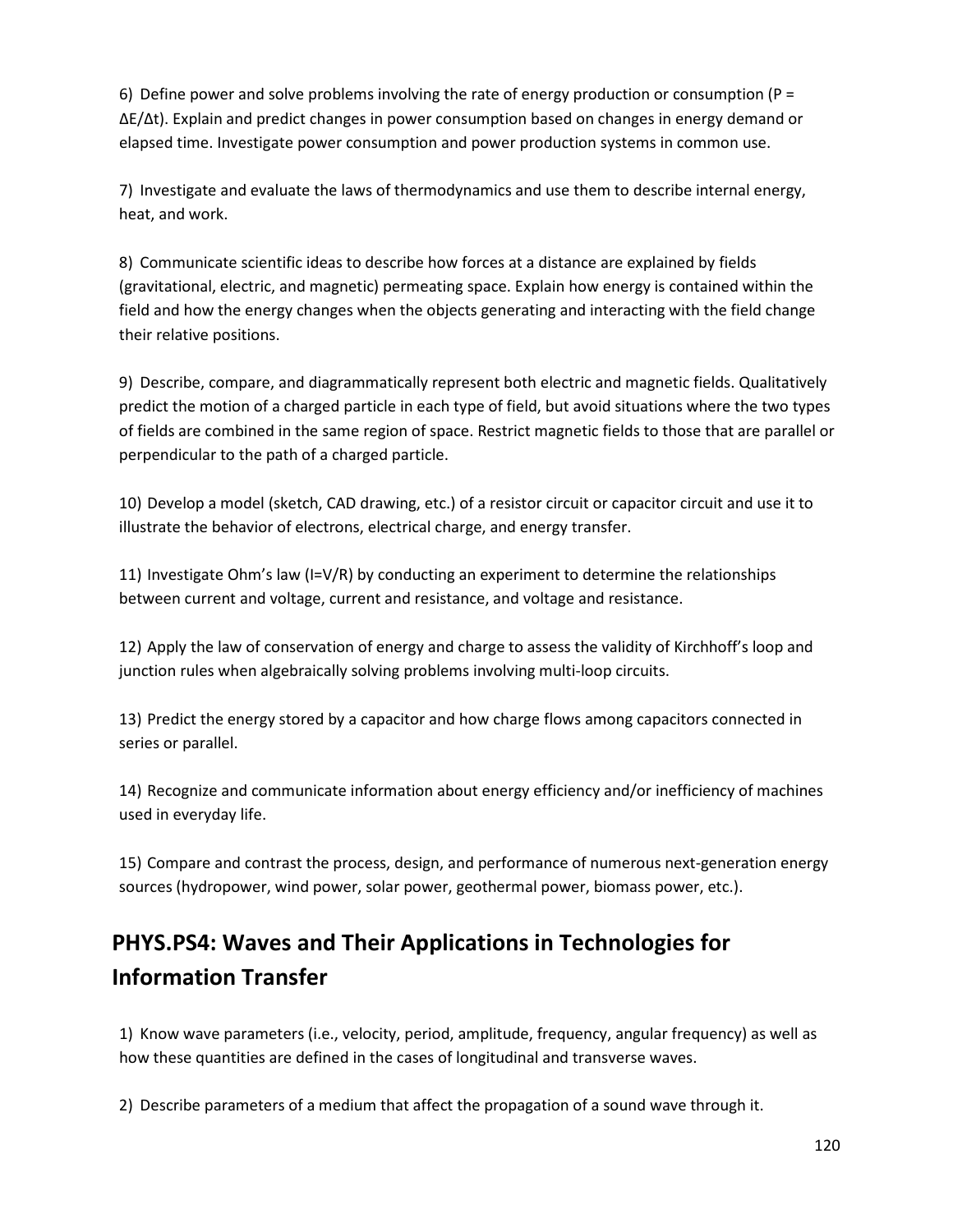3) Understand that the reflection, refraction, and transmission of waves at an interface between two media can be modeled on the basis of characteristics of specific wave parameters and parameters of the medium.

4) Communicate scientific and technical information about how the principle of superposition explains the resonance and harmonic phenomena in air columns and on strings and common sound devices.

5) Evaluate the characteristics of the electromagnetic spectrum by communicating the similarities and differences among the different bands. Research and determine methods and devices used to measure these characteristics.

6) Plan and conduct controlled scientific investigations to construct explanations of light's behavior (reflection, refraction, transmission, interference) including the use of ray diagrams.

7) Evaluate the claims, evidence, and reasoning behind the idea that electromagnetic radiation can be described either by a wave model or a particle model.

8) Obtain information to construct explanations on how waves are used to produce, transmit, and capture signals and store and interpret information.

9) Investigate how information is carried in optical systems and use Snell's law to describe the properties of optical fibers.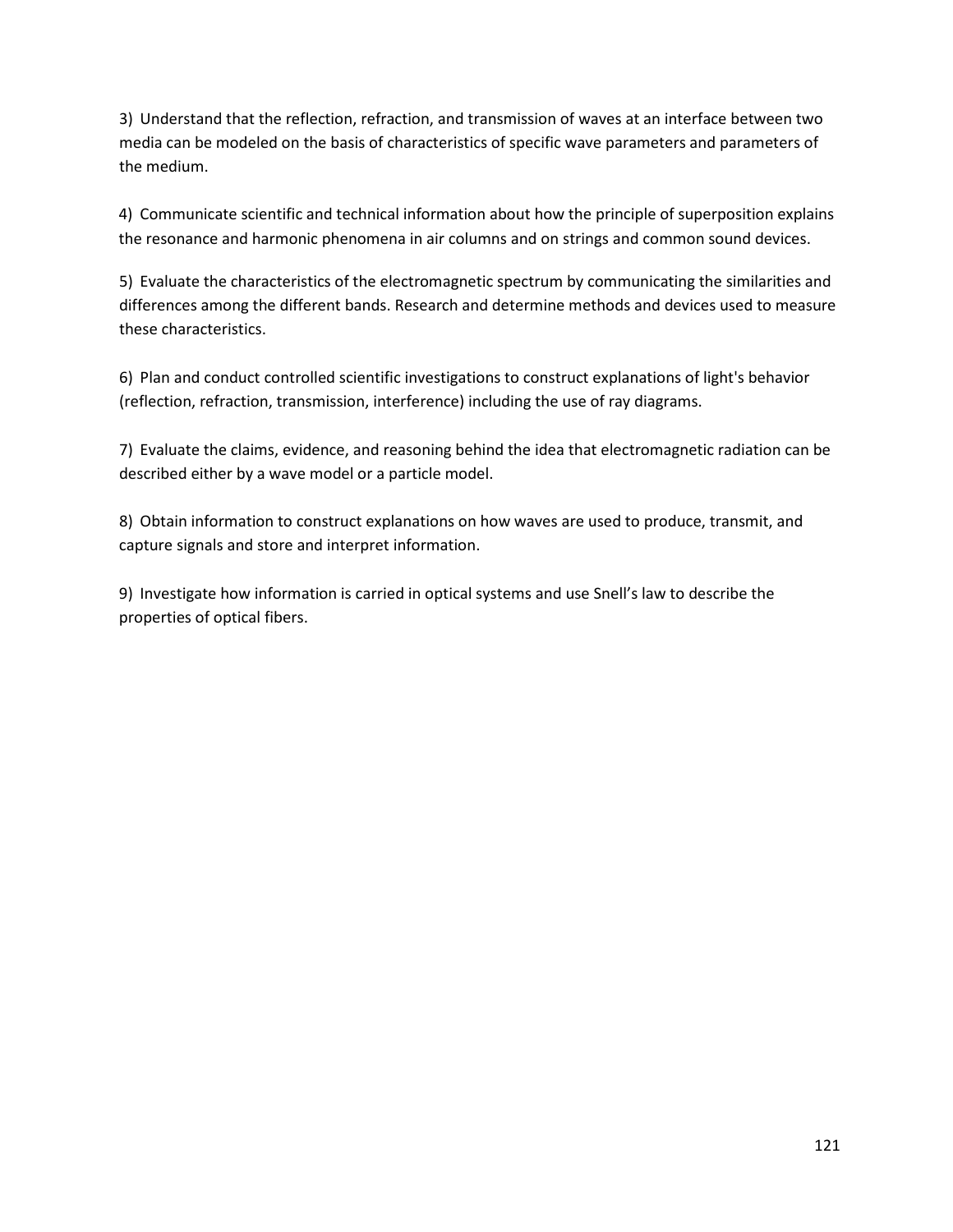#### **SCIENTIFIC RESEARCH: COURSE OVERVIEW**

The academic standards for Scientific Research establish the content knowledge and skills for Tennessee students necessary to prepare them for the rigorous levels of higher education and future job markets. The course provides students with a wealth of experiences for both science practices and content knowledge needed in an ever changing 21<sup>st</sup> century. The academic standards for Scientific Research are research-based, are supported by the National Research Council's *Framework for K-12 Science Education*, and establish the core ideas and practices of science and engineering that prepare students to use scientific thinking to examine and evaluate knowledge encountered throughout their lives.

The major disciplinary core ideas utilized for Scientific Research include:

|                               | <b>Scientific Research (SCRE)</b>                                                                                                                |  |
|-------------------------------|--------------------------------------------------------------------------------------------------------------------------------------------------|--|
| Engineering, Technology, and  |                                                                                                                                                  |  |
| Applications of Science (ETS) |                                                                                                                                                  |  |
| <b>Engineering Design</b>     |                                                                                                                                                  |  |
|                               | Links Among Engineering,                                                                                                                         |  |
|                               | Technology, Science, and Society                                                                                                                 |  |
|                               | Interdependence of science,<br>engineering, and technology<br>Influence of engineering,<br>technology, and science on<br>society and the natural |  |
|                               | world                                                                                                                                            |  |
|                               | <b>Applications of Science</b>                                                                                                                   |  |
|                               | Nature of science<br>components                                                                                                                  |  |
|                               | Theory development and<br>revision                                                                                                               |  |
|                               | Science practices utilized in<br>developing and conducting<br>original scientific research                                                       |  |
|                               | Practice of peer review<br>Communicating scientific<br>findings                                                                                  |  |

Although science is a body of knowledge consisting of theories that explain data, science is also a set of practices that use analysis and argumentation to establish, extend, and refine knowledge. The science and engineering practices are used as a means to learn science by doing science. These practices are not intended to be a sequence of steps nor are they intended to be taught as a separate, introductory unit for the course. By combining content knowledge with skill, students discover how scientific knowledge is acquired and applied to solve problems or advance scientific knowledge further. In addition, there are seven crosscutting concepts that are fundamental to the nature of science and thus stretch across all science disciplines. The Scientific Research standards have been constructed by explicitly integrating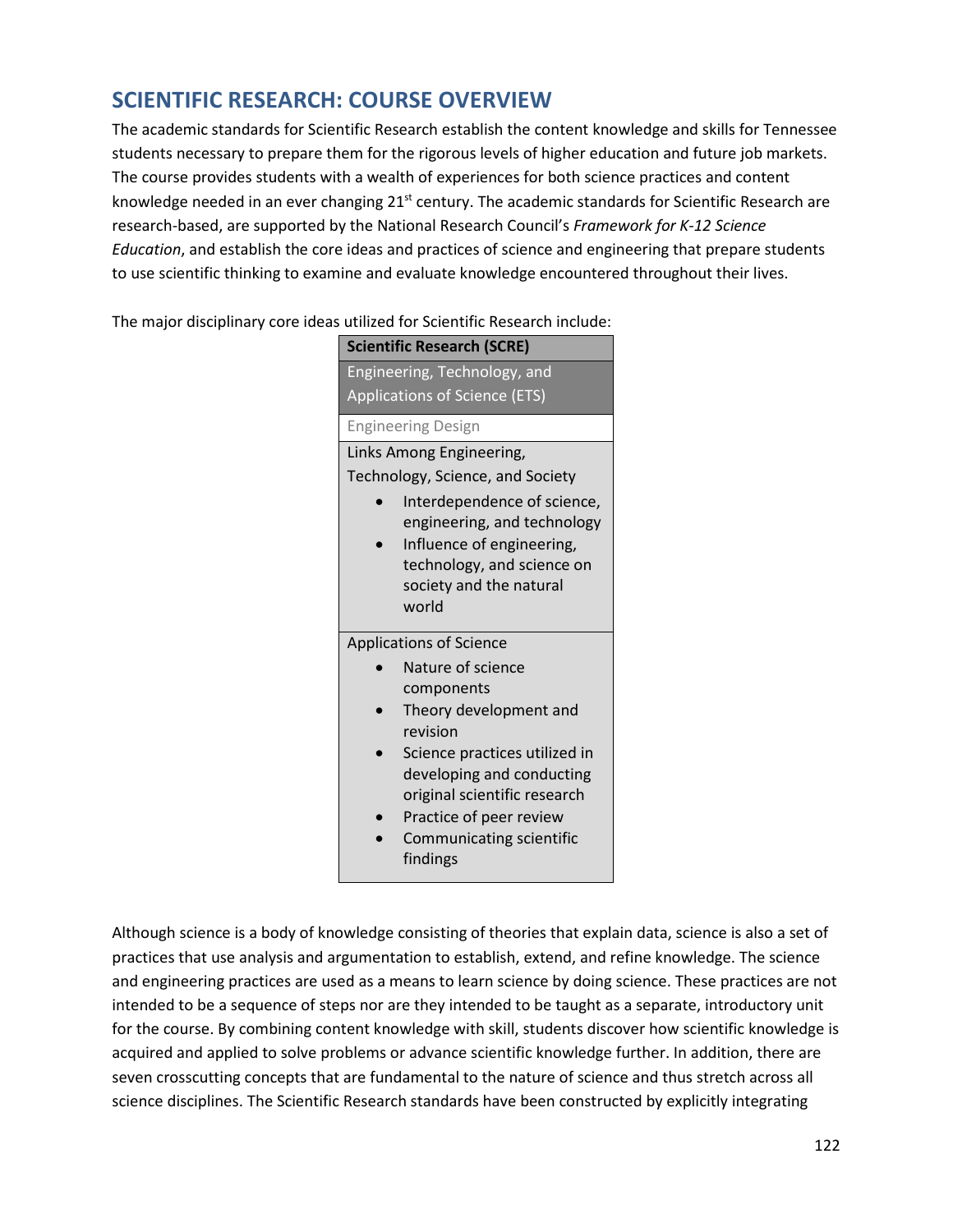practices and crosscutting concepts, iteratively and in combination, within each core idea to provide students with a well-rounded education in science.

Tennessee's state mathematics and literacy standards are integrated within the science standards. Special attention has been given to science literacy through the use of the science and engineering practices. Students are required to gather information from reliable sources to construct evidencebased arguments. STEM integration is supported throughout the Scientific Research standards.

By the end of the Scientific Research Course, it is expected that all students should be able to demonstrate the skills and content knowledge emphasized in the following standards.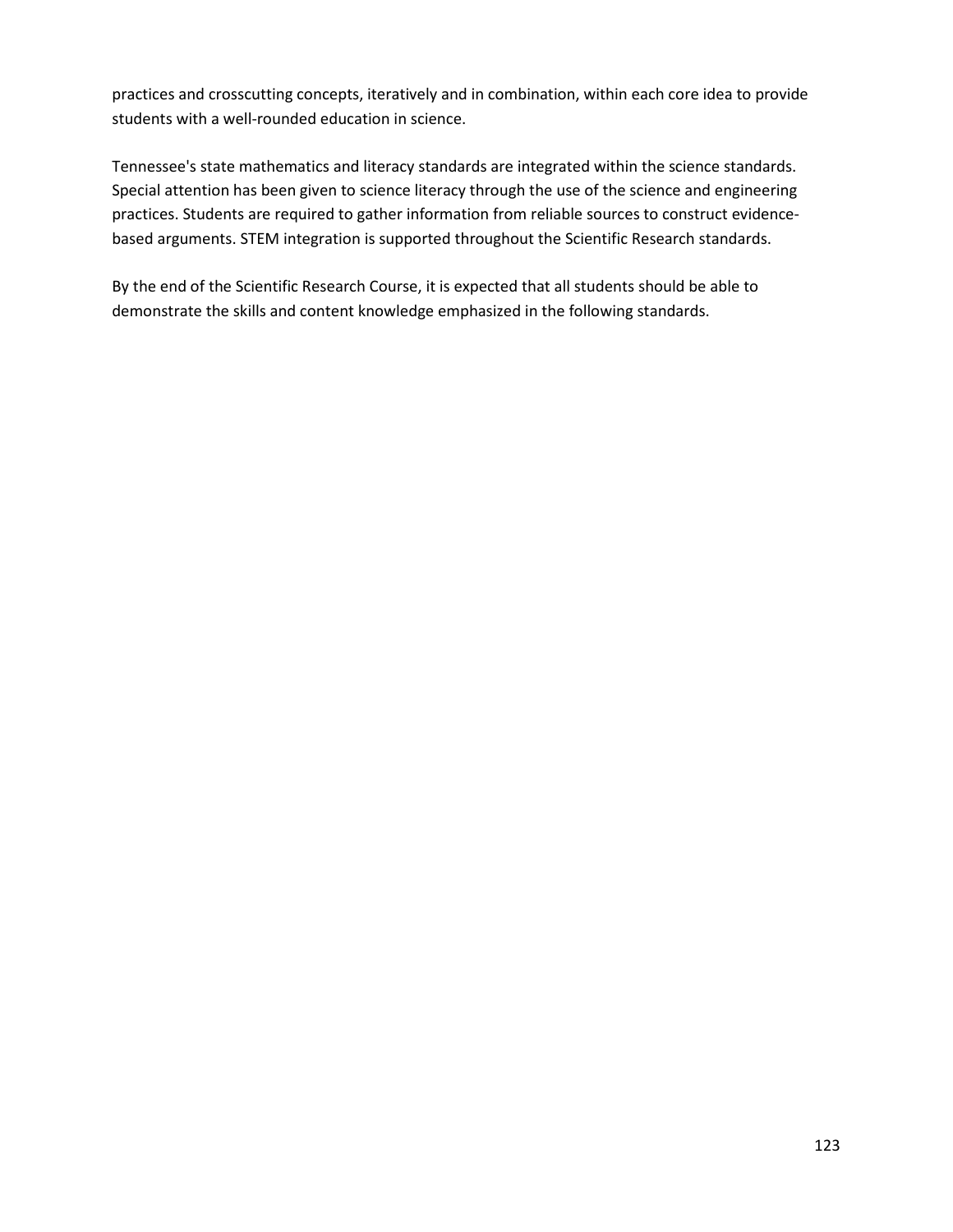## SCIENTIFIC RESEARCH: ACADEMIC STANDARDS

# **SCRE.ETS2: Links Among Engineering, Technology, Science, and Society**

1) Explore the impact of technology on social, political, or economic systems.

2) Describe the dynamic interplay among engineering, technology, and applied science.

3) Identify the most appropriate scientific instruments and/or computer programs for different experiments and research, and learn to use, care for, and maintain them, gather data, and analyze results.

4) Engage in evidence-based arguments through the scientific method of investigation to understand the effective role that scientific discoveries played in the progression of humankind.

### **SCRE.ETS3: Applications of Science**

1) Research and present information about the history of the development of a scientific theory. Articulate reasons for refinements and/or replacement of this theory over time.

2) Engage in argument from evidence supporting the statement that science is tentative.

3) Generate questions and engage in discussion regarding the role of ethics in scientific research and in decision making based on scientific information.

4) Make observations and ask questions about the natural world. Refine the questions such that they can be answered by way of scientific investigation.

5) Use online search engines to find sources of scientific information. Develop, share, and revise criteria for evaluating reliability of sources.

6) Obtain and communicate information regarding ethical research practices pertaining to humans and animals as well as information regarding proper permitting agencies and procedures.

7) Obtain and present information on research protocols including citation formats (APA, MLA, etc.), plagiarism, and copyright and patent laws.

8) Engage in the peer review process by giving and receiving detailed feedback throughout the process of planning and carrying out investigations.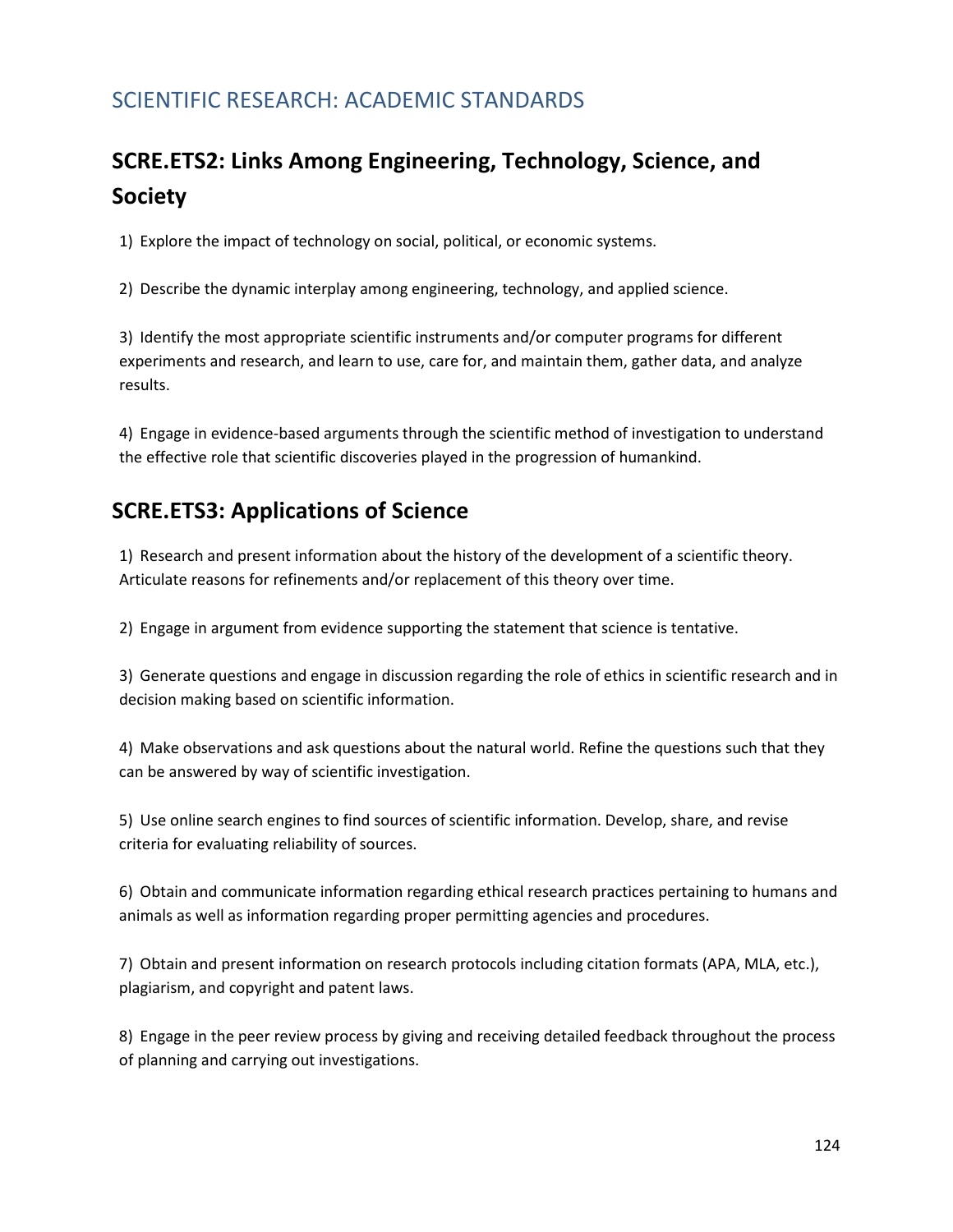9) Develop a research proposal including the following: a problem statement; purpose of research; significance of research; objectives; literature review (including both primary and secondary sources); materials and methods; detailed budget; data analysis procedures; and, references. Include a list of potential risks associated with the study and a detailed safety plan as appropriate for materials and methods. Revise the proposal based on feedback from teacher and peers.

10) Create a scientific journal and/or lab notebook for recording qualitative and quantitative data.

11) Carry out an original scientific investigation (experiment or study) after having received approval of a revised research proposal.

12) Select and use appropriate statistical procedures (descriptive statistics, t-tests, regression and correlation, chi-square, etc.) to analyze data. Use available calculators, spreadsheets, and statistical software programs.

13) Select and use appropriate data tables, graphs, and diagrams to represent data. Use mathematic and computational thinking to look for patterns in data.

14) Develop a conclusion based on data analysis and cite evidence to support the conclusion.

15) Use data to develop a model. Evaluate the effectiveness of the model by making and testing predictions.

16) Evaluate experimental results and identify possible sources of error or bias in scientific investigations (published research, original research, and research of peers).

17) Write a scientific paper based on original scientific research including the following or equivalent sections: abstract, introduction, literature review, materials and methods, results, conclusions, and literature cited.

18) Prepare and give a presentation based on original scientific research.

19) Prepare a poster based on original scientific research and participate in a poster session.

20) Submit research to scientific agencies as appropriate.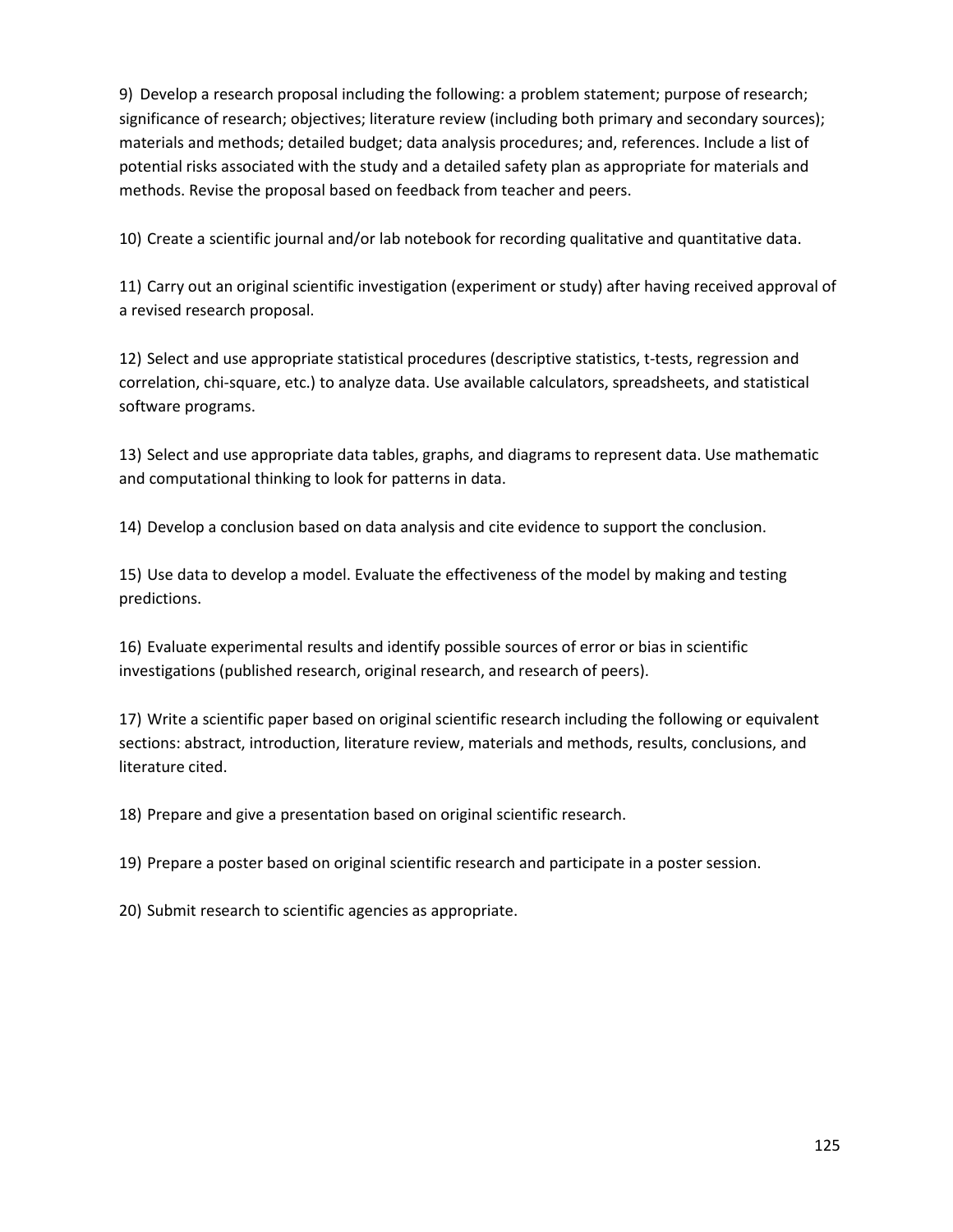### GUIDING DOCUMENTS

• National Research Council. (2012). *A Framework for K-12 Science Education: Practices, Crosscutting Concepts, and Core Ideas.* Washington, DC: The National Academies Press. [http://www.nap.edu/catalog.php?record\\_id=13165#](http://www.nap.edu/catalog.php?record_id=13165)

## State Standards Used in the Development and Writing

- California. *Science Content Standards for California Public Schools Kindergarten through Grade Twelve.* (1998). <http://www.cde.ca.gov/be/st/ss/documents/sciencestnd.pdf>
- Indiana. *Indiana Academic Standards*. (2012). <http://www.doe.in.gov/standards/science>
- Louisiana. *Academic Standards and Grade Level Expectations.* (Retrieved July, 2014). <https://www.louisianabelieves.com/resources/library/academic-standards>
- Massachusetts. *Curriculum Framework.* (2006 & 2013). Science and Technology/ Engineering <http://www.doe.mass.edu/frameworks/scitech/1006.pdf>
- Michigan. Course/Credit Content Expectations. (Retrieved July, 2014). [http://www.michigan.gov/mde/0,4615,7-140-38924\\_41644\\_42814---,00.html](http://www.michigan.gov/mde/0,4615,7-140-38924_41644_42814---,00.html)
- Ohio. Ohio's New Learning Standards. (2013). <http://education.ohio.gov/Topics/Ohio-s-New-Learning-Standards/Science>
- South Carolina*. Science Standards.* (2014). <http://ed.sc.gov/agency/se/Instructional-Practices-and-Evaluations/Science.cfm>
- Virginia. Science Standards of Learning. (2003). [http://www.doe.virginia.gov/testing/sol/standards\\_docs/science/2003/index.shtml](http://www.doe.virginia.gov/testing/sol/standards_docs/science/2003/index.shtml)
- Washington DC. *DC Educational Standards.* (2010-2014, various. Retrieved July, 2014). <http://osse.dc.gov/service/dc-educational-standards>

#### Other Resources

- Anderson, L. W., Krathwohl, D. R., & Airasian, P. W. (2001). *A taxonomy for learning, teaching, and assessing: A revision of Bloom's taxonomy of educational objectives*. New York, NY: Longman.
- Chumney, K. (Retrieved July, 2014). *Oakland Schools Chemistry Resource Unit.* <https://www.oakland.k12.mi.us/Portals/0/Learning/ElectronsQuantumMechanics.pdf>